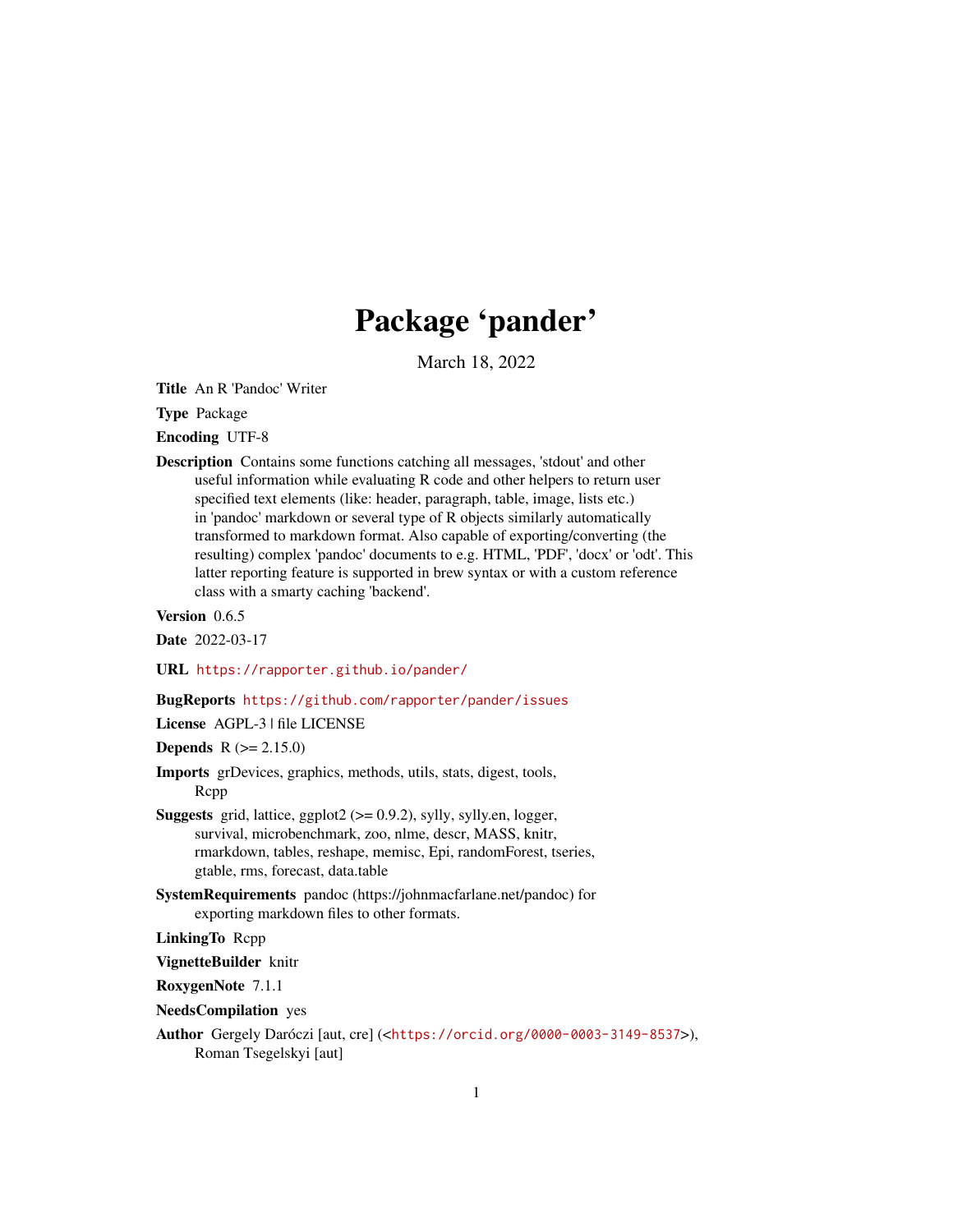Maintainer Gergely Daróczi <daroczig@rapporter.net> **Repository CRAN** Date/Publication 2022-03-18 09:20:02 UTC

# R topics documented:

| 4              |
|----------------|
| 5              |
| 5              |
| 6              |
| 6              |
| $\overline{7}$ |
| 9              |
| 17             |
| 19             |
| 20             |
| 20             |
| 22             |
| 23             |
| 24             |
| 24             |
| 25             |
| 25             |
| 26             |
| 26             |
| 27             |
| 27             |
| 28             |
| 28             |
| 29             |
| 29             |
| 30             |
| 30             |
| 31             |
| 31             |
| 32             |
| 32             |
| 33             |
| 33             |
| 34             |
| 34             |
| 35             |
| 35             |
| 36             |
| 36             |
| 37             |
| 37             |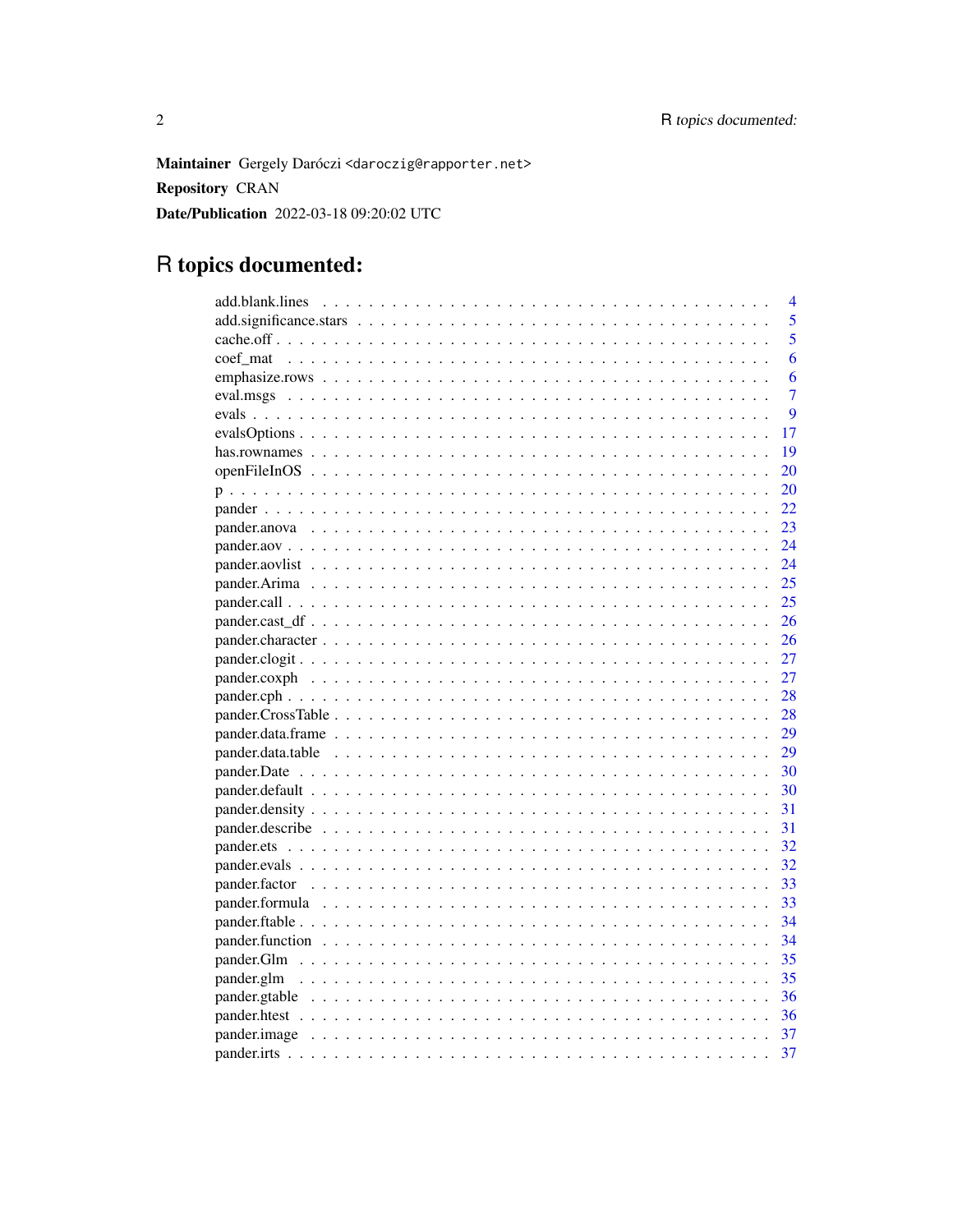|                                                                                                              | 38   |
|--------------------------------------------------------------------------------------------------------------|------|
|                                                                                                              | 38   |
|                                                                                                              | 39   |
|                                                                                                              |      |
|                                                                                                              | 40   |
|                                                                                                              | 40   |
|                                                                                                              | 41   |
|                                                                                                              | 41   |
|                                                                                                              | - 42 |
|                                                                                                              | - 42 |
|                                                                                                              | - 43 |
|                                                                                                              | 43   |
|                                                                                                              | 44   |
|                                                                                                              | 44   |
|                                                                                                              | 45   |
|                                                                                                              | 45   |
|                                                                                                              | 46   |
|                                                                                                              | 46   |
|                                                                                                              | 47   |
|                                                                                                              | 47   |
|                                                                                                              | 48   |
|                                                                                                              |      |
|                                                                                                              |      |
|                                                                                                              |      |
|                                                                                                              | 50   |
|                                                                                                              | 50   |
|                                                                                                              | 51   |
|                                                                                                              | 51   |
|                                                                                                              | 52   |
|                                                                                                              | 53   |
|                                                                                                              |      |
|                                                                                                              |      |
|                                                                                                              |      |
|                                                                                                              |      |
| pander.summary.survreg $\ldots \ldots \ldots \ldots \ldots \ldots \ldots \ldots \ldots \ldots \ldots \ldots$ | - 56 |
|                                                                                                              | 56   |
|                                                                                                              | 57   |
|                                                                                                              | 57   |
|                                                                                                              | 58   |
|                                                                                                              | 58   |
|                                                                                                              | 59   |
|                                                                                                              | 59   |
|                                                                                                              | 60   |
|                                                                                                              | 60   |
|                                                                                                              | 63   |
| Pandoc-class                                                                                                 | 63   |
| Pandoc.brew                                                                                                  | 65   |
| Pandoc.convert                                                                                               | 67   |
|                                                                                                              |      |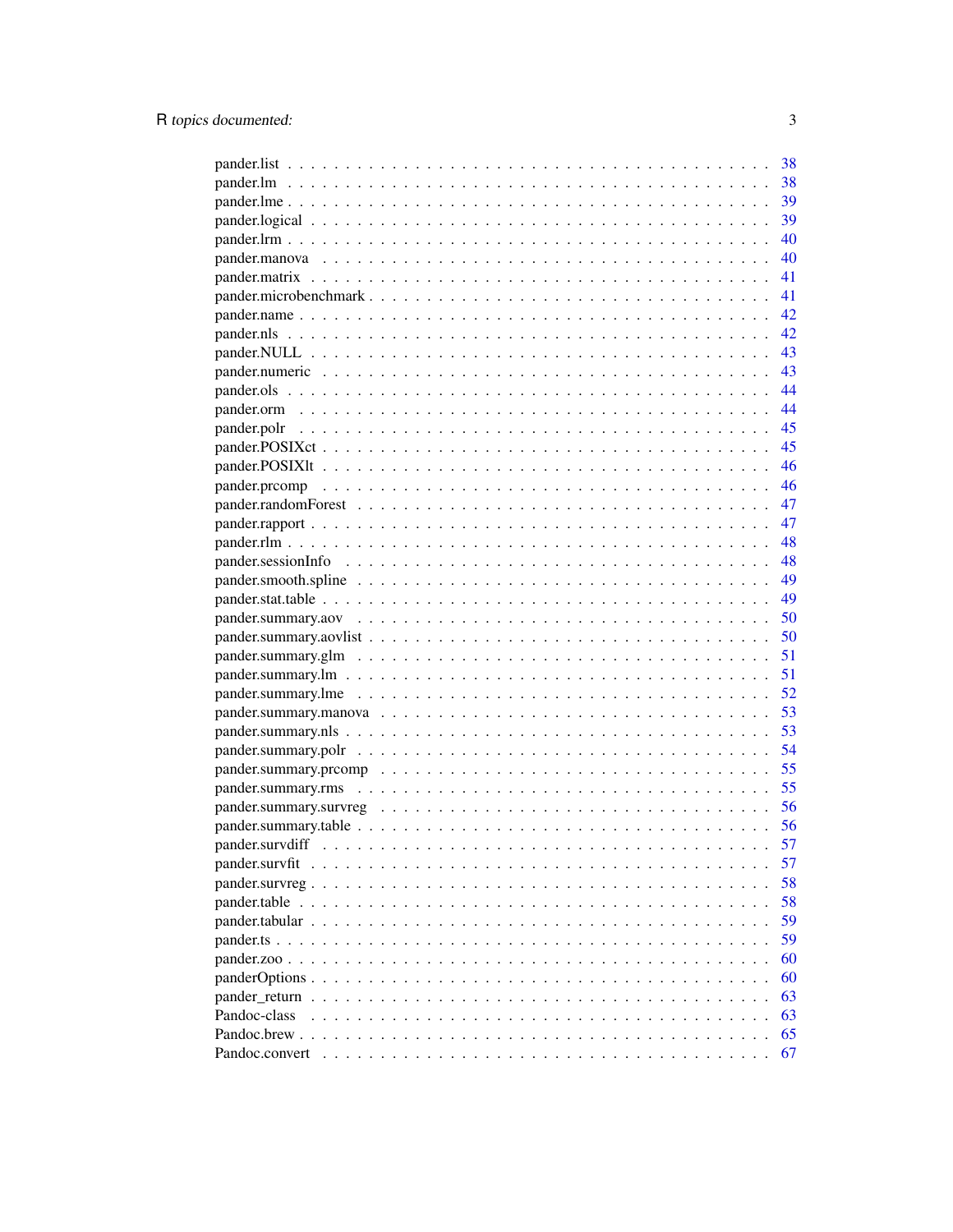<span id="page-3-0"></span>

|       | 69 |
|-------|----|
|       | 69 |
|       | 70 |
|       | 71 |
|       | 72 |
|       | 72 |
|       | 73 |
|       | 74 |
|       | 74 |
|       | 75 |
|       | 76 |
|       | 77 |
|       | 78 |
|       | 78 |
|       | 83 |
|       | 84 |
|       | 85 |
|       | 86 |
|       | 86 |
|       | 87 |
|       | 87 |
|       | 88 |
|       | 88 |
|       | 89 |
|       | 89 |
|       | 90 |
| Index | 91 |

add.blank.lines *Add trailing and leading blank line*

# Description

Adds a line break before *and* after the character string(s).

# Usage

add.blank.lines(x)

# Arguments

x character vector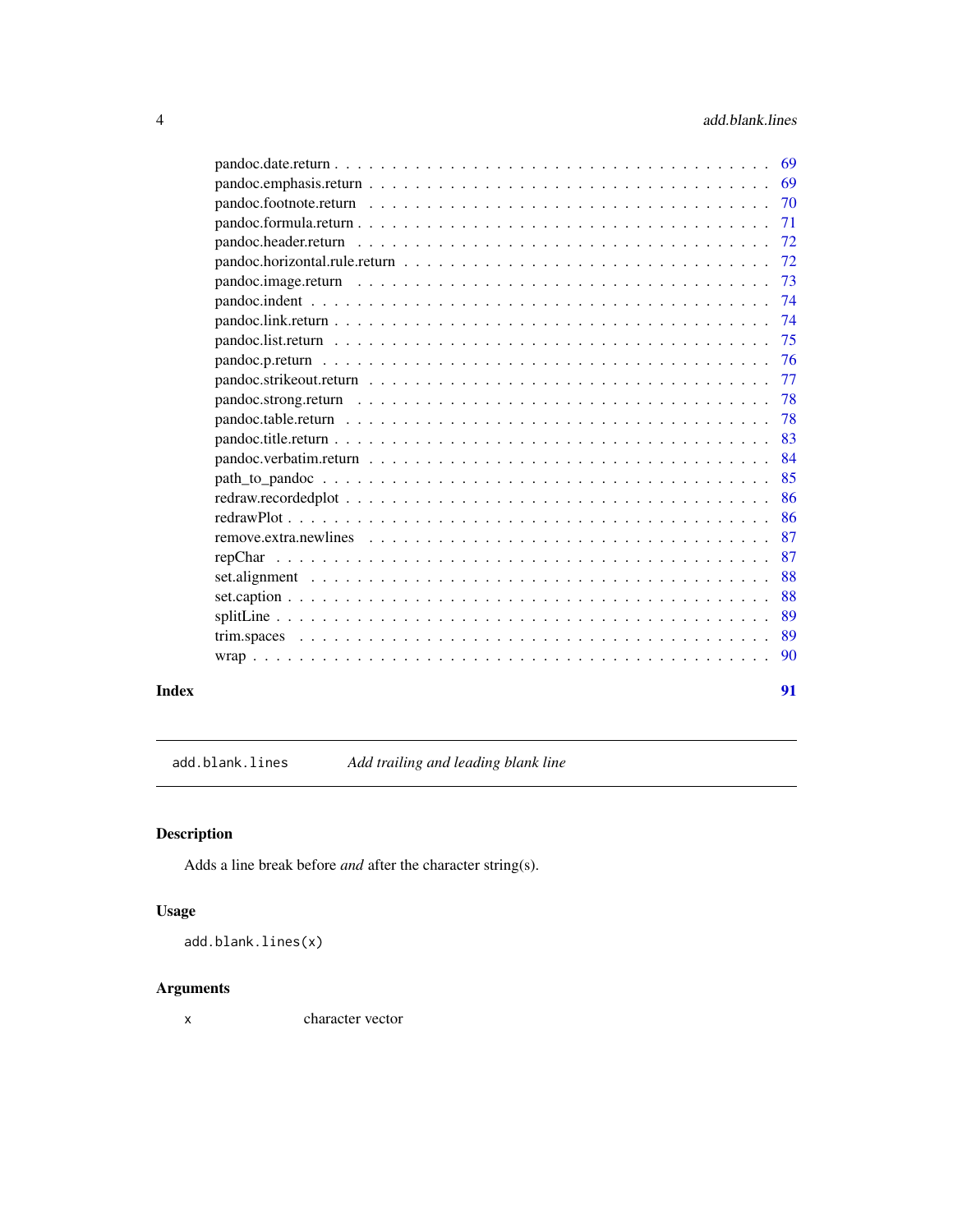<span id="page-4-0"></span>add.significance.stars

*Add significance stars*

# Description

This function adds significance stars to passed p value(s) as: one star for value below 0.05, two for 0.01 and three for 0.001.

#### Usage

add.significance.stars(p, cutoffs = c(0.05, 0.01, 0.001))

#### Arguments

| p       | numeric vector or tabular data                 |
|---------|------------------------------------------------|
| cutoffs | the cutoffs for the $1/2/3$ significance stars |

#### Value

character vector

cache.off *Toggle cache*

# Description

This function is just a wrapper around [evalsOptions](#page-16-1) to switch pander's cache on or off easily, which might be handy in some brew documents to prevent repetitive strain injury :)

#### Usage

cache.on() cache.off()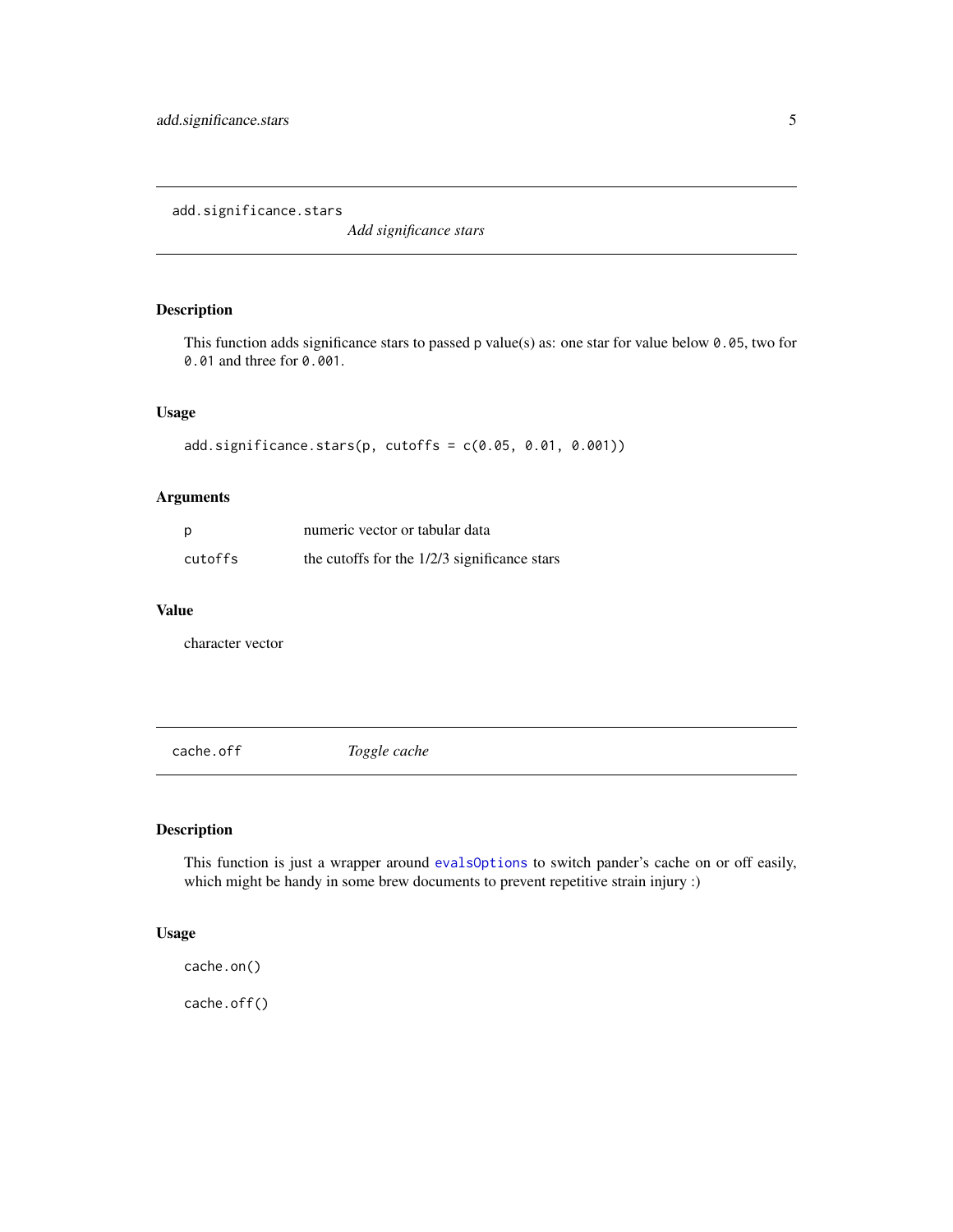<span id="page-5-0"></span>

Calculate coef matrix for models from rms package Forked from prModFit from rms

#### Usage

coef\_mat(obj, coefs)

#### Arguments

| obi   | object list                                                                      |
|-------|----------------------------------------------------------------------------------|
| coefs | numeric value if to print only the first n regression coefficients in the model. |

#### Value

coeficients matrix

emphasize.rows *Emphasize rows/columns/cells*

# Description

Storing indexes of cells to be (strong) emphasized of a tabular data in an internal buffer that can be released and applied by [pandoc.table](#page-77-1), [pander](#page-21-1) or [evals](#page-8-1) later.

#### Usage

```
emphasize.rows(x)
```
emphasize.cols(x)

emphasize.cells(x)

```
emphasize.strong.rows(x)
```
emphasize.strong.cols(x)

emphasize.strong.cells(x)

emphasize.italics.rows(x)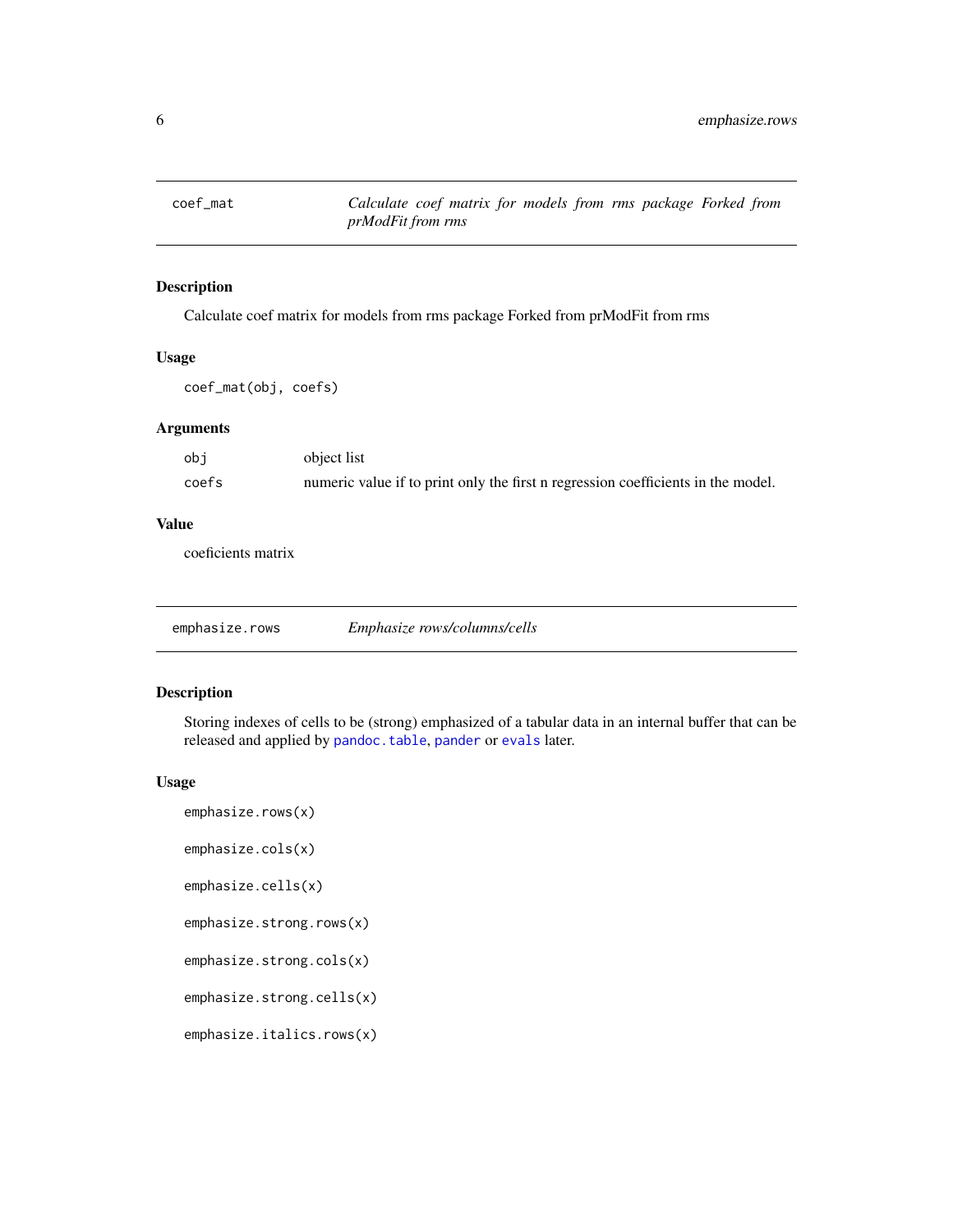#### <span id="page-6-0"></span>eval.msgs 7

emphasize.italics.cols(x) emphasize.italics.cells(x) emphasize.verbatim.rows(x) emphasize.verbatim.cols(x) emphasize.verbatim.cells(x)

#### Arguments

x vector of row/columns indexes or an array like returned by which(...,arr.ind  $=$  TRUE)

#### Examples

```
## Not run:
n \leq - data.frame(x = c(1,1,1,1,1), y = c(0,1,0,1,0))
emphasize.cols(1)
emphasize.rows(1)
pandoc.table(n)
emphasize.strong.cells(which(n == 1, arr.ind = TRUE))
pander(n)
## End(Not run)
```
<span id="page-6-1"></span>

eval.msgs *Evaluate with messages*

# Description

This function takes text(s) of R code and evals all at one run - returning a list with four elements. See Details.

#### Usage

```
eval.msgs(
  src,
  env = NULL,showInvisible = FALSE,
  graph.unify = evalsOptions("graph.unify")
\mathcal{E}
```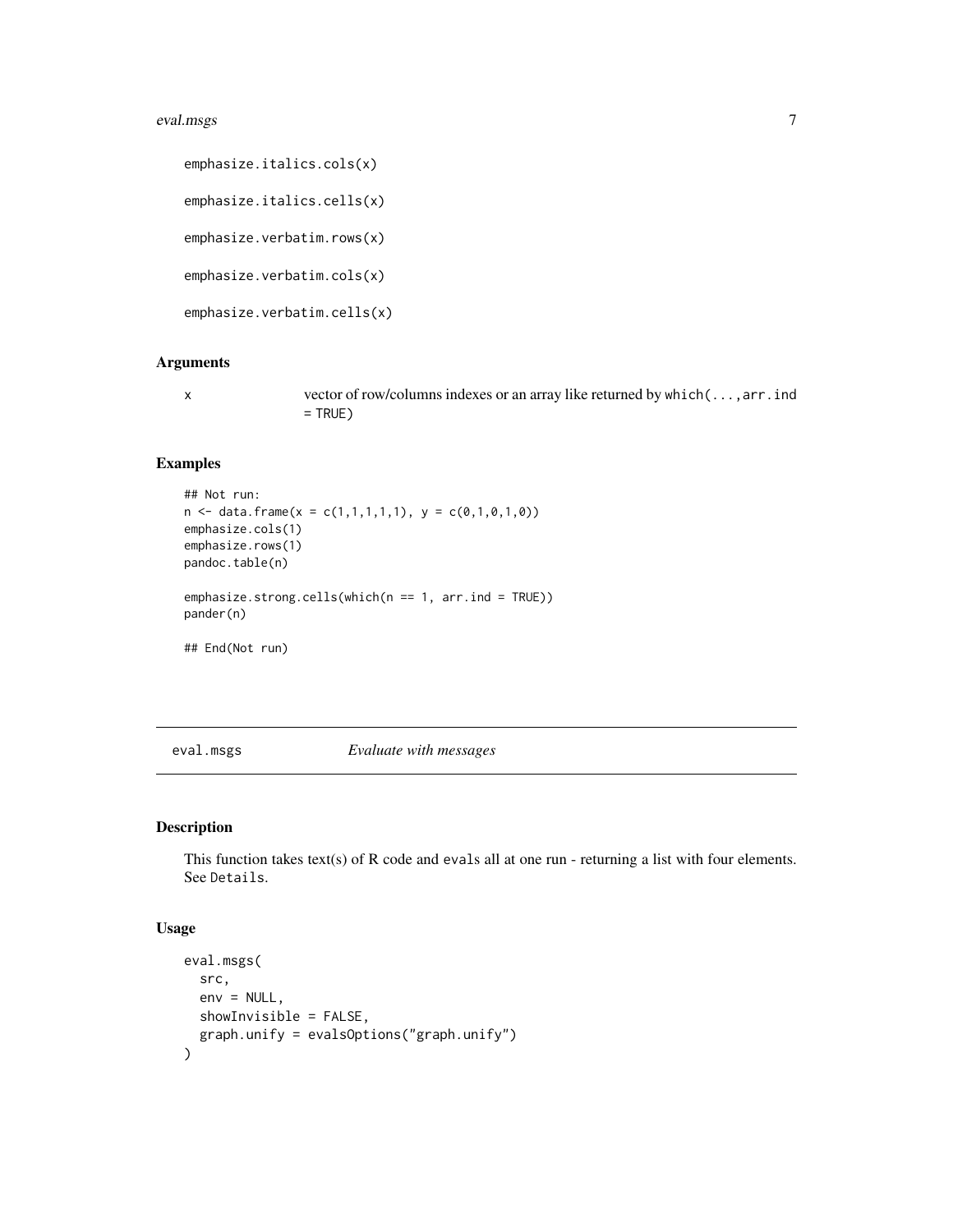#### Arguments

| src           | character values containing R code                                                                                                                                                                                            |
|---------------|-------------------------------------------------------------------------------------------------------------------------------------------------------------------------------------------------------------------------------|
| env           | environment where evaluation takes place. If not set (by default), a new tempo-<br>rary environment is created.                                                                                                               |
| showInvisible | return invisible results?                                                                                                                                                                                                     |
| graph.unify   | should eval msgs try to unify the style of (lattice and ggplot2) plots? If set<br>to TRUE (by default), some pander Options () would apply. Please note that this<br>argument has no effect on base plots, use evals instead. |

#### Details

eval.msgs returns a detailed list of the result of evaluation:

- *src* character vector of specified R code.
- *result* result of evaluation. NULL if nothing is returned. If any R code returned an R object while evaluating then the *last* R object will be returned as a raw R object. If a graph is plotted in the end of the given R code (remember: *last* R object), it would be automatically printed (see e.g. lattice and ggplot2).
- *output* character vector of printed version (capture.output) of result
- *type* class of generated output. 'NULL' if nothing is returned, 'error' if some error occurred.
- *msg* possible messages grabbed while evaluating specified R code with the following structure:
	- *messages* character vector of possible diagnostic message(s)
	- *warnings* character vector of possible warning message(s)
	- *errors* character vector of possible error message(s)
- *stdout* character vector of possibly printed texts to standard output (console)

# Value

a list of parsed elements each containing: src (the command run), result (R object: NULL if nothing returned), printed output, type (class of returned object if any), informative/wawrning and error messages (if any returned by the command run, otherwise set to NULL) and possible stdoutt value. See Details above.

#### See Also

[evals](#page-8-1)

#### Examples

```
## Not run:
eval.msgs('1:5')
eval.msgs('x <- 1:5')
eval.msgs('lm(mtcars$hp ~ mtcars$wt)')
## plots
eval.msgs('plot(runif(100))')
```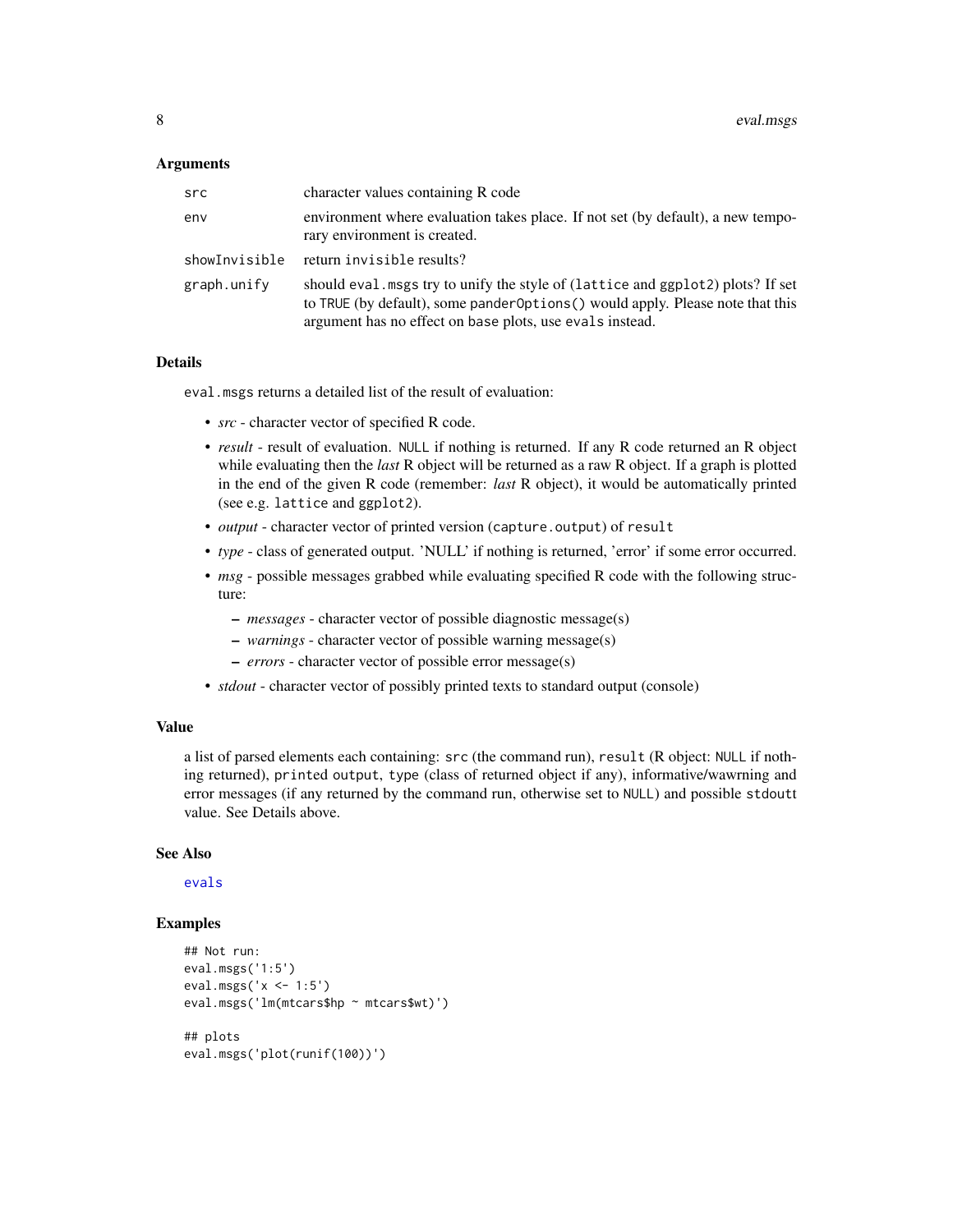#### <span id="page-8-0"></span>evals and the contract of the contract of the contract of the contract of the contract of the contract of the contract of the contract of the contract of the contract of the contract of the contract of the contract of the

```
eval.msgs('histogram(runif(100))')
## error handling
eval.msgs('runiff(23)')
eval.msgs('runif is a nice function')
eval.msgs('no.R.object.like.that')
## messages
eval.msgs(c('message("FOO")', '1:2'))
eval.msgs(c('warning("FOO")', '1:2'))
eval.msgs(c('message("FOO");message("FOO");warning("FOO")', '1:2'))
eval.msgs('warning("d");warning("f");1')
## stdout
eval.msgs('cat("writing to console")')
eval.msgs('cat("writing to console");1:4')
## End(Not run)
```
<span id="page-8-1"></span>evals *Evaluate and Process R Code*

#### Description

This function takes either a vector/list of *strings* with actual R code, which it to be parsed to separate elements. Each list element is evaluated in a special environment, and a detailed list of results is returned for each logical part of the R code: a character value with R code, resulting R object, printed output, class of resulting R object, possible informative/warning/error messages and anything written to stdout. If a graph is plotted in the given text, the returned object is a string specifying the path to the saved file. Please see Details below. If parse option set to FALSE, then the returned list's length equals to the length of the parsed input - as each string is evaluated as separate R code in the same environment. If a nested list of R code or a concatenated string (separated by \n or ;) is provided like list(c('runif(1)','runif(1)')) with parse=FALSE, then everything is evaled at one run so the length of returned list equals to one or the length of the provided nested list. See examples below.

#### Usage

```
evals(
  txt,
  parse = evalsOptions("parse"),
  cache = evalsOptions("cache"),
  cache.mode = evalsOptions("cache.mode"),
  cache.dir = evalsOptions("cache.dir"),
  cache.time = evalsOptions("cache.time"),
  cache.copy.images = evalsOptions("cache.copy.images"),
  showInvisible = FALSE,
  classes = evalsOptions("classes"),
  hooks = evalsOptions("hooks"),
```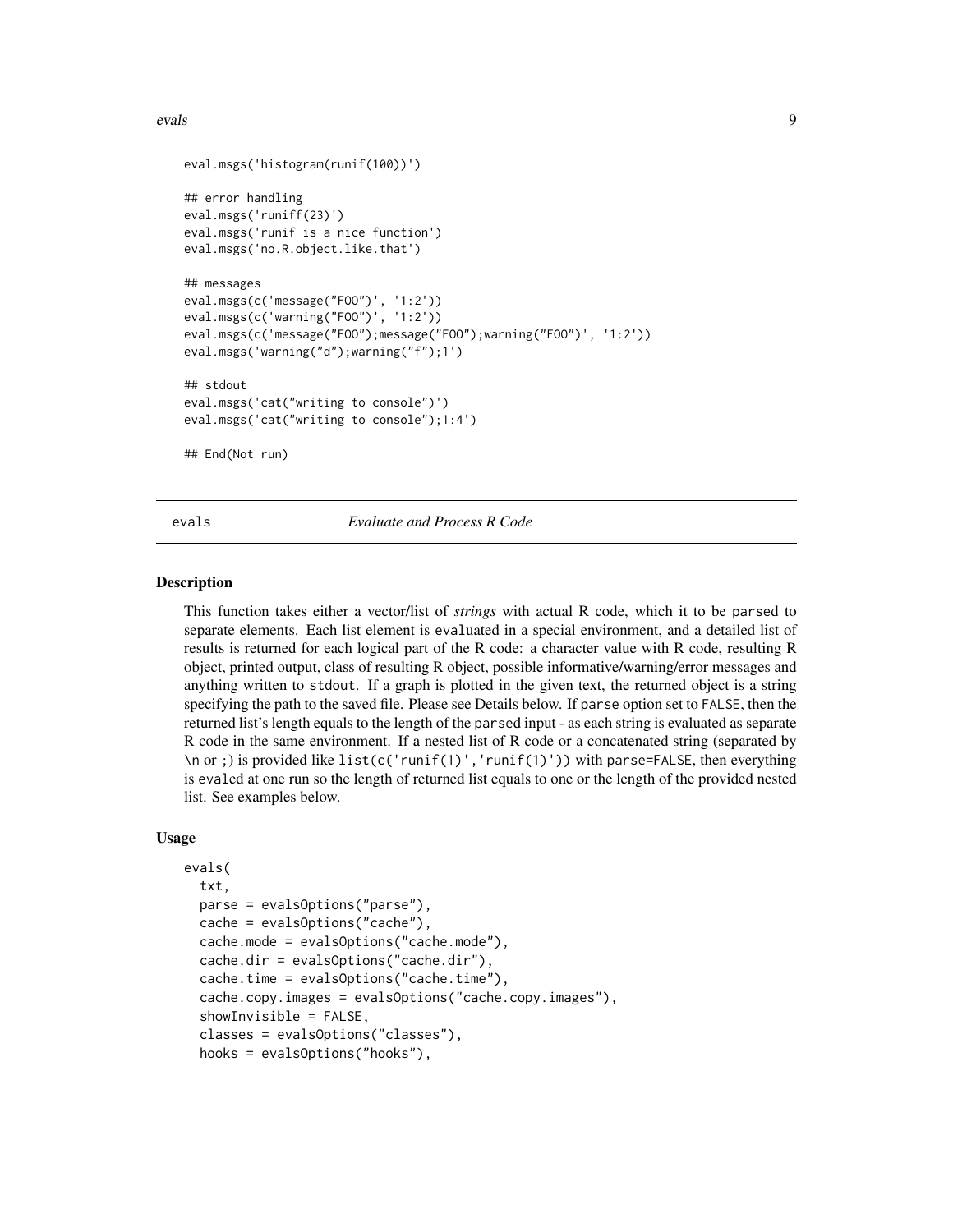```
length = evalsOptions("length"),
output = evalsOptions("output"),
env = NULL,graph.unify = evalsOptions("graph.unify"),
graph.name = evalsOptions("graph.name"),
graph.dir = evalsOptions("graph.dir"),
graph.output = evalsOptions("graph.output"),
width = evalsOptions("width"),
height = evalsOptions("height"),
res = evalsOptions("res"),
hi.res = evalsOptions("hi.res"),
hi.res.width = evalsOptions("hi.res.width"),
hi.res.height = 960 * (height/width),
hi.res.res = res * (hi.res.width/width),
graph.env = evalsOptions("graph.env"),
graph.recordplot = evalsOptions("graph.recordplot"),
graph.RDS = evalsOptions("graph.RDS"),
log = evalsOptions("log"),
...
```

```
\lambda
```

| txt               | a character vector containing R code. This could be a list/vector of lines of code<br>or a simple string holding R code separated by; or $\ln$ .                                                                                                                                                                                                                                                                                                                                                                                                                                                                                                   |
|-------------------|----------------------------------------------------------------------------------------------------------------------------------------------------------------------------------------------------------------------------------------------------------------------------------------------------------------------------------------------------------------------------------------------------------------------------------------------------------------------------------------------------------------------------------------------------------------------------------------------------------------------------------------------------|
| parse             | if TRUE the provided txt elements would be merged into one string and parsed<br>to logical chunks. This is useful if you would want to get separate results of your<br>code parts - not just the last returned value, but you are passing the whole script<br>in one string. To manually lock lines to each other (e.g. calling a plot and on<br>next line adding an abline or text to it), use a plus char (+) at the beginning of<br>each line which should be evaluated with the previous one(s). If set to FALSE,<br>evals would not try to parse R code, it would get evaluated in separate runs - as<br>provided. Please see examples below. |
| cache             | caching the result of R calls if set to TRUE. Please note the caching would not<br>work if parse set to FALSE or syntax error is to be found.                                                                                                                                                                                                                                                                                                                                                                                                                                                                                                      |
| cache.mode        | cached results could be stored in an environment in <i>current</i> R session or let it<br>be permanent on disk.                                                                                                                                                                                                                                                                                                                                                                                                                                                                                                                                    |
| cache.dir         | path to a directory holding cache files if cache. mode set to disk. Default to<br>. cache in current working directory.                                                                                                                                                                                                                                                                                                                                                                                                                                                                                                                            |
| cache.time        | number of seconds to limit caching based on proc. time. If set to 0, all R<br>commands, if set to Inf, none is cached (despite the cache parameter).                                                                                                                                                                                                                                                                                                                                                                                                                                                                                               |
| cache.copy.images |                                                                                                                                                                                                                                                                                                                                                                                                                                                                                                                                                                                                                                                    |
|                   | copy images to new file names if an image is returned from the <i>disk</i> cache? If<br>set to FALSE (default), the cached path would be returned.                                                                                                                                                                                                                                                                                                                                                                                                                                                                                                 |
| showInvisible     | return invisible results?                                                                                                                                                                                                                                                                                                                                                                                                                                                                                                                                                                                                                          |
| classes           | a vector or list of classes which should be returned. If set to NULL (by default)<br>all R objects will be returned.                                                                                                                                                                                                                                                                                                                                                                                                                                                                                                                               |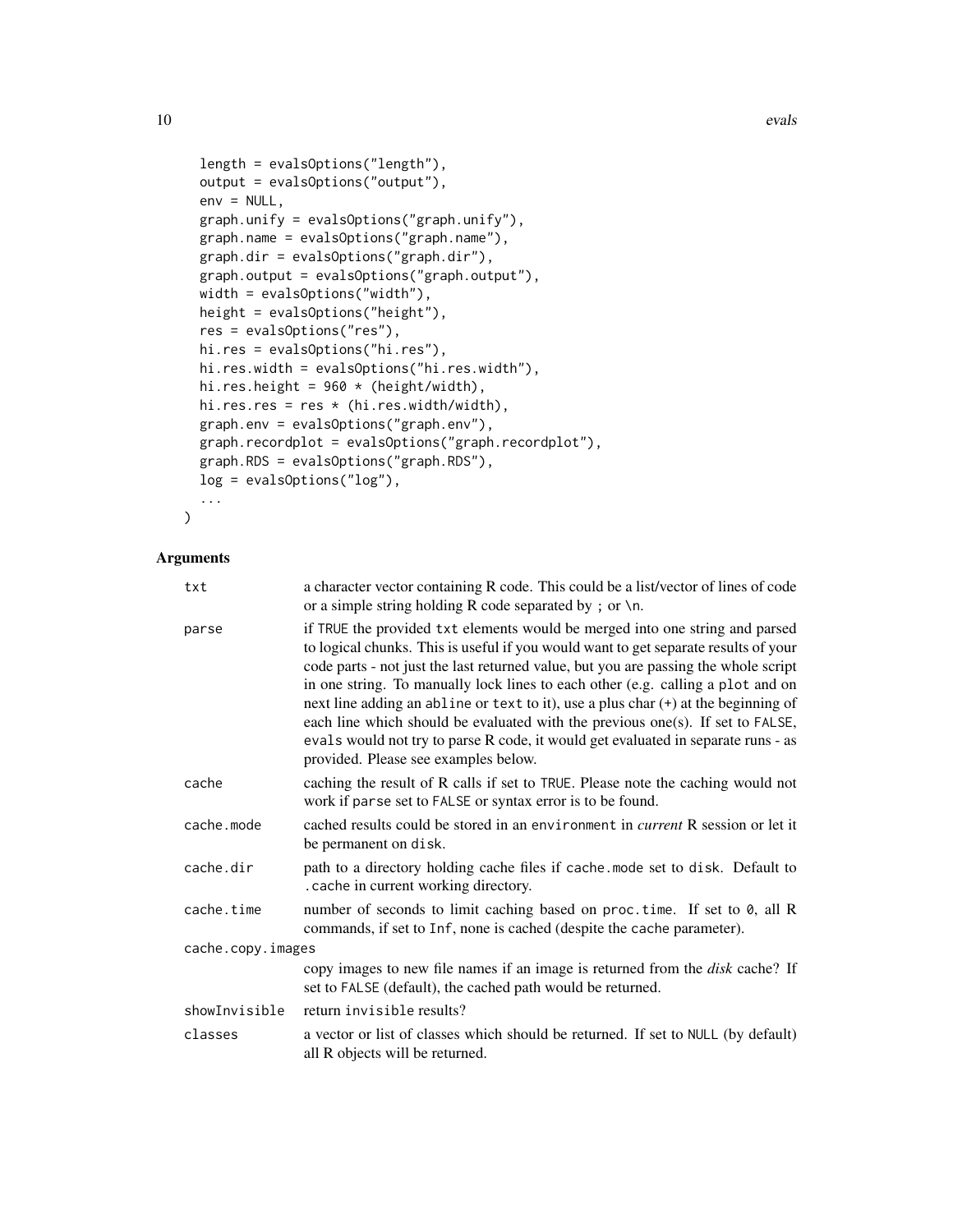evals and the contract of the contract of the contract of the contract of the contract of the contract of the contract of the contract of the contract of the contract of the contract of the contract of the contract of the

| hooks         | list of hooks to be run for given classes in the form of $list(class = fn)$ . If you<br>would also specify some parameters of the function, a list should be provided<br>in the form of list(fn, param1, param2=NULL) etc. So the hooks would be-<br>come list(class1=list(fn, param1, param2=NULL),). See example be-<br>low. A default hook can be specified too by setting the class to 'default'.<br>This can be handy if you do not want to define separate methods/functions<br>to each possible class, but automatically apply the default hook to all classes<br>not mentioned in the list. You may also specify only one element in the list<br>like: hooks=list('default' = pander_return). Please note, that nor er-<br>ror/warning messages, nor stdout is captured (so: updated) while running hooks! |
|---------------|--------------------------------------------------------------------------------------------------------------------------------------------------------------------------------------------------------------------------------------------------------------------------------------------------------------------------------------------------------------------------------------------------------------------------------------------------------------------------------------------------------------------------------------------------------------------------------------------------------------------------------------------------------------------------------------------------------------------------------------------------------------------------------------------------------------------|
| length        | any R object exceeding the specified length will not be returned. The default<br>value (Inf) does not filter out any R objects.                                                                                                                                                                                                                                                                                                                                                                                                                                                                                                                                                                                                                                                                                    |
| output        | a character vector of required returned values. This might be useful if you are<br>only interested in the result, and do not want to save/see e.g. messages or<br>printed output. See examples below.                                                                                                                                                                                                                                                                                                                                                                                                                                                                                                                                                                                                              |
| env           | environment where evaluation takes place. If not set (by default), a new tempo-<br>rary environment is created.                                                                                                                                                                                                                                                                                                                                                                                                                                                                                                                                                                                                                                                                                                    |
| graph.unify   | should evals try to unify the style of (base, lattice and ggplot2) plots? If set<br>to TRUE, some pander Options () would apply. By default this is disabled not to<br>freak out useRs :)                                                                                                                                                                                                                                                                                                                                                                                                                                                                                                                                                                                                                          |
| graph.name    | set the file name of saved plots which is tempfile by default. A simple char-<br>acter string might be provided where %d would be replaced by the index of the<br>generating txt source, %n with an incremented integer in graph.dir with sim-<br>ilar file names and %t by some unique random characters. While running in<br>Pandoc.brew other indices could be triggered like %i and %I.                                                                                                                                                                                                                                                                                                                                                                                                                        |
| graph.dir     | path to a directory where to place generated images. If the directory does not<br>exist, evals try to create that. Default set to plots in current working directory.                                                                                                                                                                                                                                                                                                                                                                                                                                                                                                                                                                                                                                              |
| graph.output  | set the required file format of saved plots. Currently it could be any of grDevices':<br>png, bmp, jpeg, jpg, tiff, svg or pdf.                                                                                                                                                                                                                                                                                                                                                                                                                                                                                                                                                                                                                                                                                    |
| width         | width of generated plot in pixels for even vector formats                                                                                                                                                                                                                                                                                                                                                                                                                                                                                                                                                                                                                                                                                                                                                          |
| height        | height of generated plot in pixels for even vector formats                                                                                                                                                                                                                                                                                                                                                                                                                                                                                                                                                                                                                                                                                                                                                         |
| res           | nominal resolution in ppi. The height and width of vector images will be calcu-<br>lated based in this.                                                                                                                                                                                                                                                                                                                                                                                                                                                                                                                                                                                                                                                                                                            |
| hi.res        | generate high resolution plots also? If set to TRUE, each R code parts resulting<br>an image would be run twice.                                                                                                                                                                                                                                                                                                                                                                                                                                                                                                                                                                                                                                                                                                   |
| hi.res.width  | width of generated high resolution plot in pixels for even vector formats                                                                                                                                                                                                                                                                                                                                                                                                                                                                                                                                                                                                                                                                                                                                          |
| hi.res.height | height of generated high resolution plot in pixels for even vector formats. This<br>value can be left blank to be automatically calculated to match original plot<br>aspect ratio.                                                                                                                                                                                                                                                                                                                                                                                                                                                                                                                                                                                                                                 |
| hi.res.res    | nominal resolution of high resolution plot in ppi. The height and width of vec-<br>tor plots will be calculated based in this. This value can be left blank to be<br>automatically calculated to fit original plot scales.                                                                                                                                                                                                                                                                                                                                                                                                                                                                                                                                                                                         |
| graph.env     | save the environments in which plots were generated to distinct files (based on<br>graph.name) with env extension?                                                                                                                                                                                                                                                                                                                                                                                                                                                                                                                                                                                                                                                                                                 |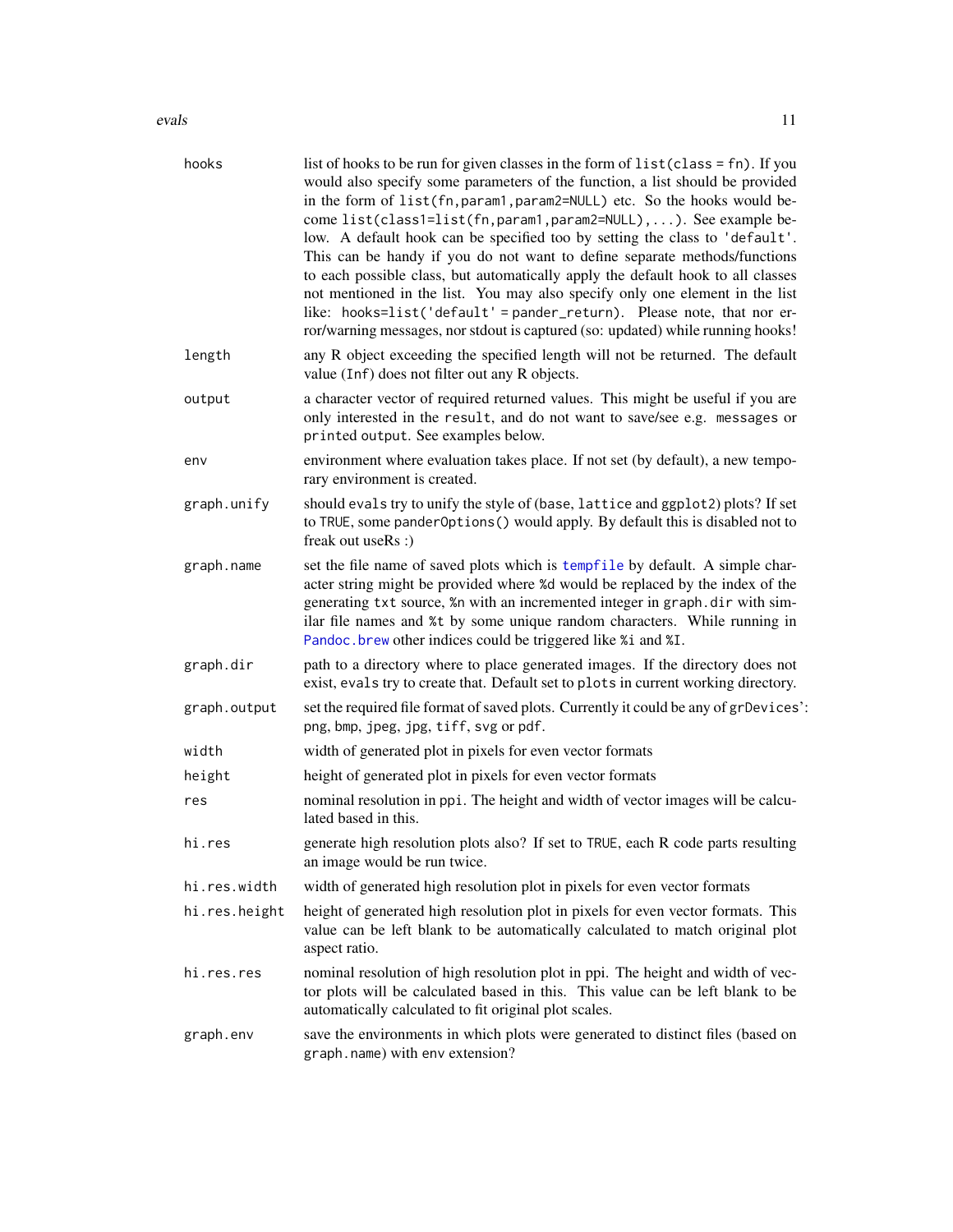| graph.recordplot |                                                                                                                                                              |
|------------------|--------------------------------------------------------------------------------------------------------------------------------------------------------------|
|                  | save the plot via record Plot to distinct files (based on graph. name) with recodplot<br>extension?                                                          |
| graph.RDS        | save the raw R object returned (usually with lattice or ggplot2) while gener-<br>ating the plots to distinct files (based on graph.name) with RDS extension? |
| log              | an optionally passed <i>namespace</i> for <b>logger</b> to record all info, trace, debug and<br>error messages.                                              |
| $\cdots$         | optional parameters passed to graphics device (e.g. bg, pointsize etc.)                                                                                      |

#### Details

As [evals](#page-8-1) tries to grab the plots internally, pleas do not run commands that set graphic device or dev.off. E.g. running evals(c('png("/tmp/x.png")','plot(1:10)','dev.off()')) would fail. printing of lattice and ggplot2 objects is not needed, evals would deal with that automatically.

The generated image file(s) of the plots can be fine-tuned by some specific options, please check out graph.output, width, height, res, hi.res, hi.res.width, hi.res.height and hi.res.res parameters. Most of these options are better not to touch, see details of parameters below.

Returned result values: list with the following elements

- *src* character vector of specified R code.
- *result* result of evaluation. NULL if nothing is returned. If any R code returned an R object while evaluating then the *last* R object will be returned as a raw R object. If a graph is plotted in the given text, the returned object is a string (with class set to image) specifying the path to the saved image file. If graphic device was touched, then no other R objects will be returned.
- *output* character vector of printed version (capture.output) of result
- *type* class of generated output. 'NULL' if nothing is returned, 'error' if some error occurred.
- *msg* possible messages grabbed while evaluating specified R code with the following structure:
	- *messages* character vector of possible diagnostic message(s)
	- *warnings* character vector of possible warning message(s)
	- *errors* character vector of possible error message(s)
- *stdout* character vector of possibly printed texts to standard output (console)

By default evals tries to *cache* results. This means that if evaluation of some R commands take too much time (specified in cache.time parameter), then evals would save the results in a file and return from there on next exact R code's evaluation. This caching algorithm tries to be smart as checks not only the passed R sources, but all variables inside that and saves the hash of those.

Technical details of the caching algorithm:

- Each passed R chunk is parsed to single commands.
- Each parsed command's part (let it be a function, variable, constant etc.) evaluated (as a name) separately to a list. This list describes the unique structure and the content of the passed R commands, and has some IMHO really great benefits (see examples below).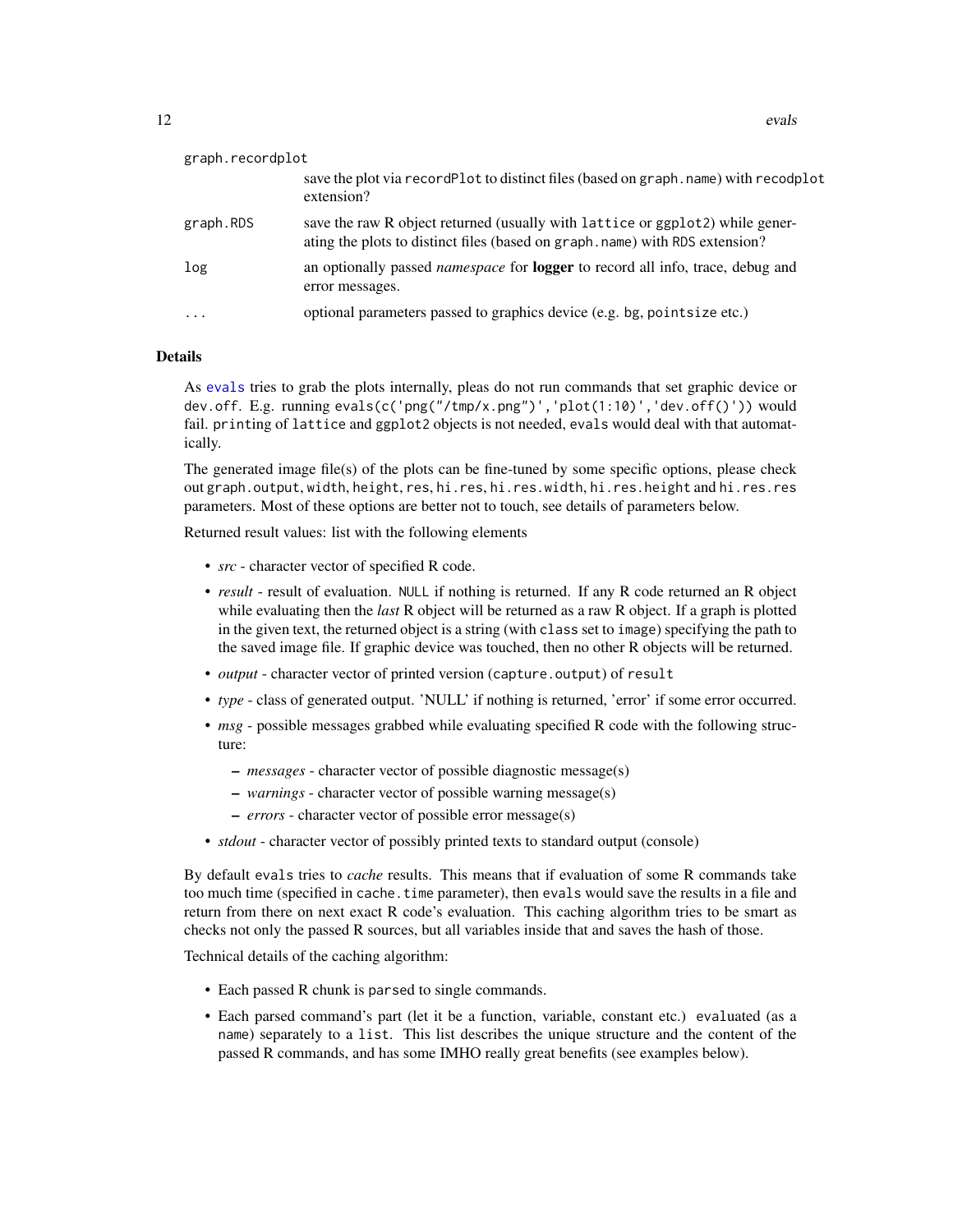- A hash if computed to each list element and cached too in pander's local environments. This is useful if you are using large data frames, just imagine: the caching algorithm would have to compute the hash for the same data frame each time it's touched! This way the hash is recomputed only if the R object with the given name is changed.
- The list is serialized and an SHA-1 hash is computed for that which is unique and there is no real risk of collision.
- If evals can find the cached results in a file named to the computed hash, then it is returned on the spot.
- Otherwise the call is evaluated and the results are optionally saved to cache (e.g. if cache is active, if the proc.time() of the evaluation is higher then it is defined in cache.time etc.).

This is a quite secure way of caching, but if you would encounter any issues, just set cache to FALSE or tweak other cache parameters. While setting cache.dir, please do think about what you are doing and move your graph.dir accordingly, as evals might result in returning an image file path which is not found any more on your file system!

Also, if you have generated a plot and rendered that to e.g. png before and later try to get e.g. pdf it would fail with cache on. Similarly you cannot render a high resolution image of a cached image, but you have to (temporary) disable caching.

The default evals options could be set globally with [evalsOptions](#page-16-1), e.g. to switch off the cache just run evalsOptions('cache',FALSE).

Please check the examples carefully below to get a detailed overview of [evals](#page-8-1).

#### Value

a list of parsed elements each containing: src (the command run), result (R object: NULL if nothing returned, path to image file if a plot was generated), printed output, type (class of returned object if any), informative/wawrning and error messages (if any returned by the command run, otherwise set to NULL) and possible stdoutt value. See Details above.

#### See Also

[eval.msgs](#page-6-1) [evalsOptions](#page-16-1)

#### Examples

```
## Not run:
# parsing several lines of R code
txt <- readLines(textConnection('x <- rnorm(100)
 runif(10)
 warning('Lorem ipsum foo-bar-foo!')
 plot(1:10)
 qplot(rating, data = movies, geom = 'histogram')
 y \leftarrow round(runif(100))
 cor.test(x, y)
 crl <- cor.test(runif(10), runif(10))
  table(mtcars$am, mtcars$cyl)
 ggplot(mtcars) + geom\_point(aes(x = hp, y = mpg))'))evals(txt)
```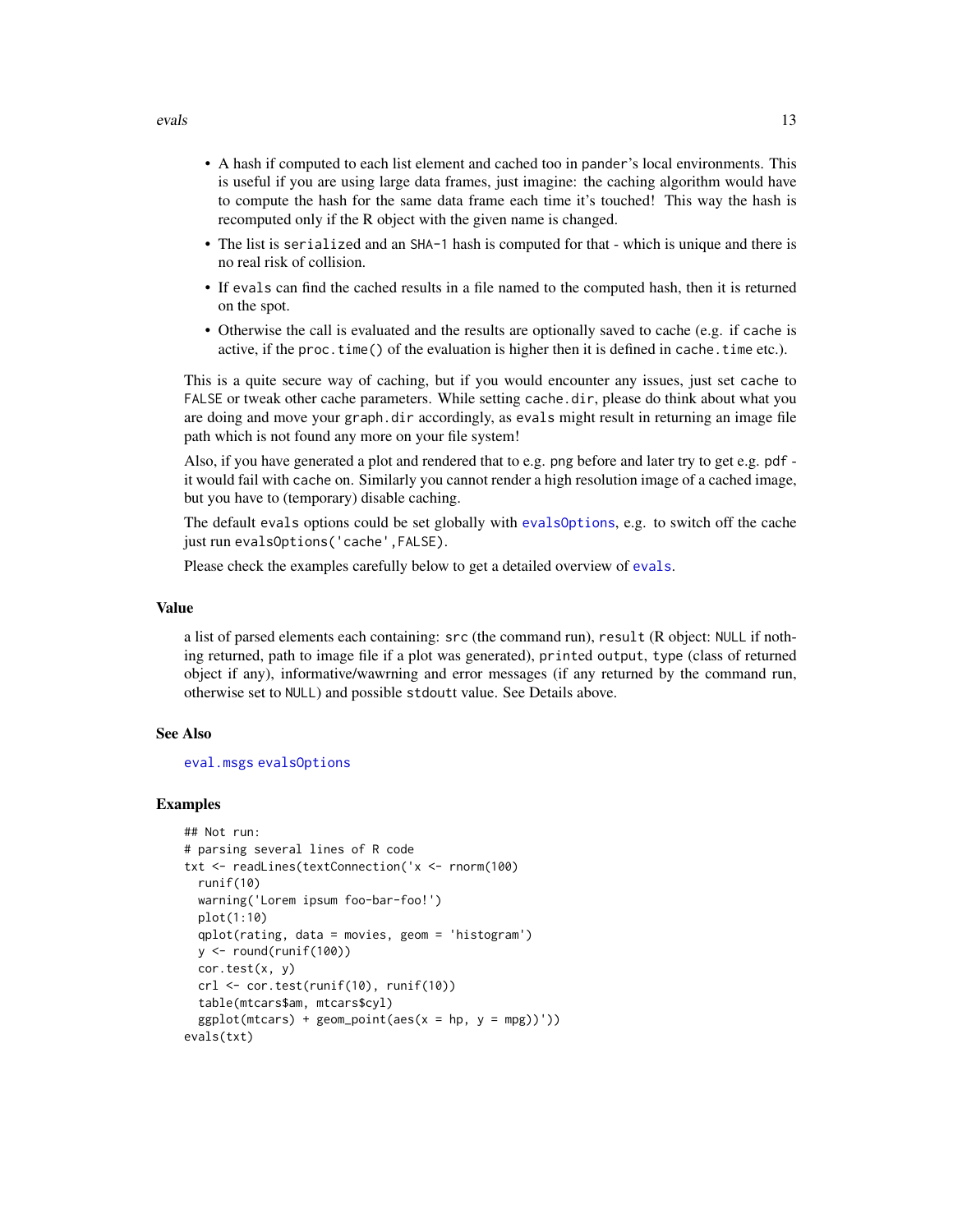```
## parsing a list of commands
txt <- list('df <- mtcars',
c('plot(mtcars$hp, pch = 19)', 'text(mtcars$hp, label = rownames(mtcars), pos = 4)'),'ggplot(mtcars) + geom\_point(aes(x = hp, y = mpg))')evals(txt)
## the same commands in one string but also evaluating the `plot` with `text`
## (note the leading '+' on the beginning of `text...` line)
txt <- 'df <- mtcars
plot(mtcars$hp, pch = 19)
+text(mtcars$hp, label = rownames(mtcars), pos = 4)
ggplot(mtcars) + geom\_point(aes(x = hp, y = mpg))'evals(txt)
## but it would fail without parsing
evals(txt, parse = FALSE)
## handling messages
evals('message(20)')
evals('message(20);message(20)', parse = FALSE)
## adding a caption to a plot
evals('set.caption("FOO"); plot(1:10)')
## `plot` is started with a `+` to eval the codes in the same chunk
## (no extra chunk with NULL result)
evals('set.caption("FOO"); +plot(1:10)')
## handling warnings
evals('chisq.test(mtcars$gear, mtcars$hp)')
evals(list(c('chisq.test(mtcars$gear, mtcars$am)', 'pi',
  'chisq.test(mtcars$gear, mtcars$hp)')), parse = FALSE)
evals(c('chisq.test(mtcars$gear, mtcars$am)',
  'pi',
  'chisq.test(mtcars$gear, mtcars$hp)'))
## handling errors
evals('runiff(20)')
evals('Old MacDonald had a farm\\dots')
evals('## Some comment')
evals(c('runiff(20)', 'Old MacDonald had a farm?'))
evals(list(c('runiff(20)', 'Old MacDonald had a farm?')), parse = FALSE)
evals(c('mean(1:10)', 'no.R.function()'))
evals(list(c('mean(1:10)', 'no.R.function()')), parse = FALSE)
evals(c('no.R.object', 'no.R.function()', 'very.mixed.up(stuff)'))
evals(list(c('no.R.object', 'no.R.function()', 'very.mixed.up(stuff)')), parse = FALSE)
evals(c('no.R.object', 'Old MacDonald had a farm\\dots', 'pi'))
evals('no.R.object;Old MacDonald had a farm\\dots;pi', parse = FALSE)
evals(list(c('no.R.object', 'Old MacDonald had a farm\\dots', 'pi')), parse = FALSE)
## graph options
evals('plot(1:10)')
evals('plot(1:10);plot(2:20)')
evals('plot(1:10)', graph.output = 'jpg')
evals('plot(1:10)', height = 800)
```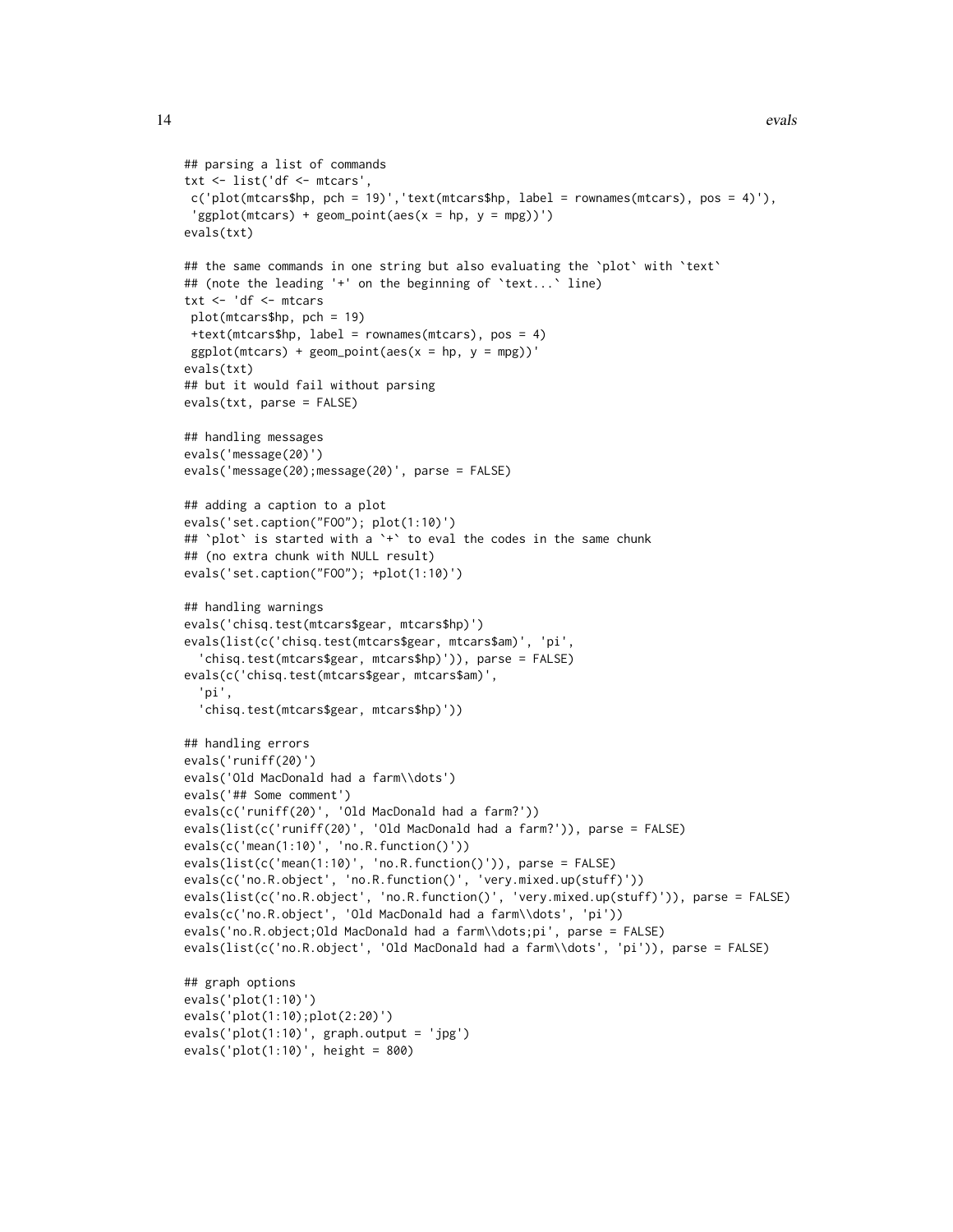```
evals('plot(1:10)', height = 800, hi.res = TRUE)
evals('plot(1:10)', graph.output = 'pdf', hi.res = TRUE)
evals('plot(1:10)', res = 30)
evals('plot(1:10)', graph.name = 'myplot')
evals(list('plot(1:10)', 'plot(2:20)'), graph.name = 'myplots-%d')
evals('plot(1:10)', graph.env = TRUE)
evals('x <- runit(100);plot(x)', graph .env = TRUE)
evals(c('plot(1:10)', 'plot(2:20)'), graph.env = TRUE)
evals(c('x <- runif(100)', 'plot(x)','y <- runif(100)', 'plot(y)'), graph.env = TRUE)
evals(list(
    c('x < - runif(100)', 'plot(x)'),c('y < - runif(100)', 'plot(y)')),
  graph.env = TRUE, parse = FALSE)
evals('plot(1:10)', graph.recordplot = TRUE)
## unprinted lattice plot
evals('histogram(mtcars$hp)', graph.recordplot = TRUE)
## caching
system.time(evals('plot(mtcars)'))
system.time(evals('plot(mtcars)')) # running again to see the speed-up :)
system.time(evals('plot(mtcars)', cache = FALSE)) # cache disabled
## caching mechanism does check what's inside a variable:
x <- mtcars
evals('plot(x)')
x <- cbind(mtcars, mtcars)
evals('plot(x)')
x <- mtcars
system.time(evals('plot(x)'))
## stress your CPU - only once!
evals('x <- sapply(rep(mtcars$hp, 1e3), mean)') # run it again!
## play with cache
require(lattice)
evals('histogram(rep(mtcars$hp, 1e5))')
## nor run the below call
## that would return the cached version of the above call :)
f <- histogram
g \leftarrow repA <- mtcars$hp
B \le -1e5evals('f(g(A, B))')#'
## or switch off cache globally:
evalsOptions('cache', FALSE)
## and switch on later
evalsOptions('cache', TRUE)
## evaluate assignments inside call to evals
## changes to environments are cached properly and retreived
evalsOptions('cache.time', 0)
x \le -2
```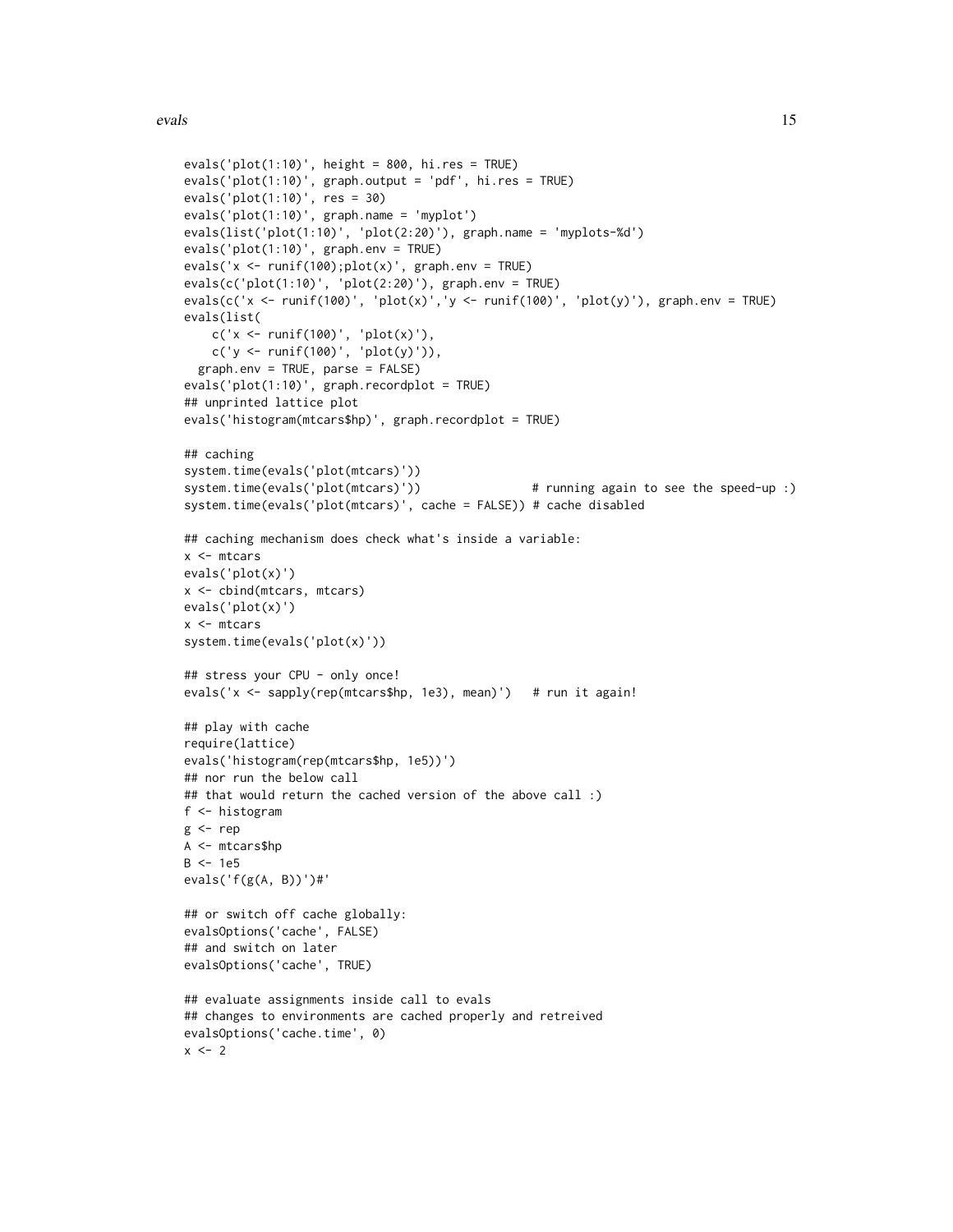```
evals('x <- x^2')[[1]]$result
evals('x <- x^2; x + 1')[[2]]$result
evalsOptions('cache.time', 0.1)
## returning only a few classes
txt <- readLines(textConnection('rnorm(100)
 list(x = 10:1, y = 'Godzilla!)c(1,2,3)
  matrix(0,3,5)'))
evals(txt, classes = 'numeric')
evals(txt, classes = c('numeric', 'list'))
## hooks
txt <- 'runif(1:4); matrix(runif(25), 5, 5); 1:5'
hooks <- list('numeric' = round, 'matrix' = pander_return)
evals(txt, hooks = hooks)
## using pander's default hook
evals(txt, hooks = list('default' = pander_return))
evals('22/7', hooks = list('numeric' = round))
evals('matrix(runif(25), 5, 5)', hooks = list('matrix' = round))
## setting default hook
evals(c('runif(10)', 'matrix(runif(9), 3, 3)'),
 hooks = list('default'=round))
## round all values except for matrices
evals(c('runif(10)', 'matrix(runif(9), 3, 3)'),
  hooks = list(matrix = 'print', 'default' = round))# advanced hooks
hooks <- list('numeric' = list(round, 2), 'matrix' = list(round, 1))
evals(txt, hooks = hooks)
# return only returned values
evals(txt, output = 'result')
# return only messages (for checking syntax errors etc.)
evals(txt, output = 'msg')
# check the length of returned values and do not return looong R objects
evals('runif(10)', length = 5)
# note the following will not be filtered!
evals('matrix(1,1,1)', length = 1)
# if you do not want to let such things be eval-ed in the middle of a string
# use it with other filters :)
evals('matrix(1,1,1)', length = 1, classes = 'numeric')
# hooks & filtering
evals('matrix(5,5,5)',
  hooks = list('matrix' = pander_return),
  output = 'result')
```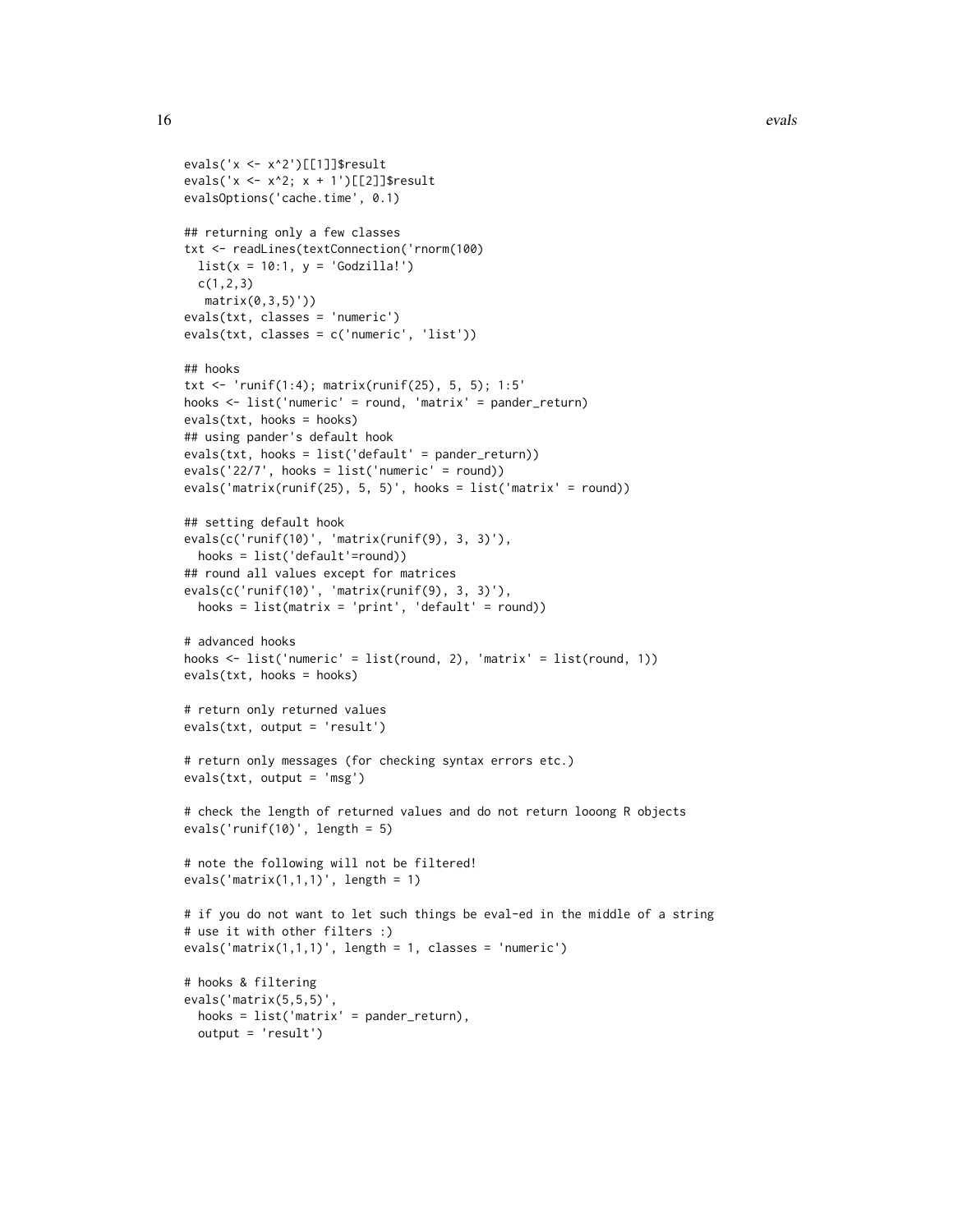# <span id="page-16-0"></span>evalsOptions 17

```
# eval-ing chunks in given environment
myenv <- new.env()
evals('x \leftarrow c(0,10)', env = myenv)
evals('mean(x)'), env = myenv)
rm(myenv)
# note: if you had not specified 'myenv', the second 'evals' would have failed
evals('x < -c(0,10)')evals('mean(x)')
# log
x <- evals('1:10', log = 'foo')
# trace log
evalsOptions('cache.time', 0)
x <- evals('1:10', log = 'foo')
x <- evals('1:10', log = 'foo')
# log to file
t <- tempfile()
log_appender(appender_file(t), name = 'evals')
x \leftarrow \text{evals('1:10', log = 'evals')}readLines(t)
# permanent log for all events
evalsOptions('log', 'evals')
log_threshold(TRACE, 'evals')
evals('foo')
## End(Not run)
```
<span id="page-16-1"></span>evalsOptions *Querying/setting evals option*

#### Description

To list all evals options, just run this function without any parameters provided. To query only one value, pass the first parameter. To set that, use the value parameter too.

#### Usage

evalsOptions(o, value)

#### Arguments

| $\circ$ | option name (string). See below. |
|---------|----------------------------------|
| value   | value to assign (optional)       |

#### Details

The following evals options are available: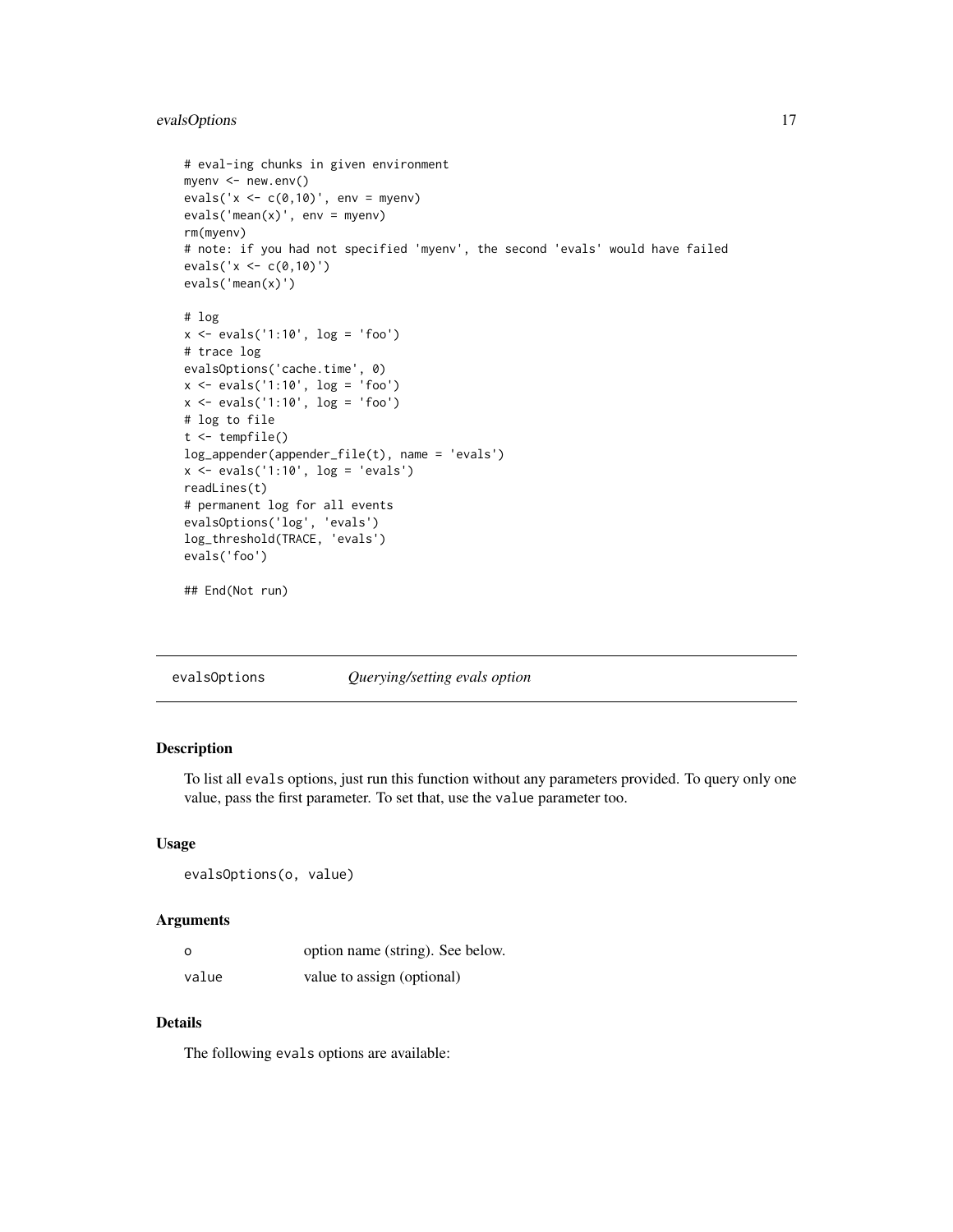- parse: if TRUE the provided txt elements would be merged into one string and parsed to logical chunks. This is useful if you would want to get separate results of your code parts not just the last returned value, but you are passing the whole script in one string. To manually lock lines to each other (e.g. calling a plot and on next line adding an abline or text to it), use a plus char (+) at the beginning of each line which should be evaluated with the previous one(s). If set to FALSE, evals would not try to parse R code, it would get evaluated in separate runs - as provided. Please see examples of [evals](#page-8-1).
- cache: caching the result of R calls if set to TRUE
- cache.mode: cached results could be stored in an environment in *current* R session or let it be permanent on disk.
- cache.dir: path to a directory holding cache files if cache.mode set to disk. Default to .cache in current working directory.
- cache.time: number of seconds to limit caching based on proc.time. If set to 0, all R commands, if set to Inf, none is cached (despite the cache parameter).
- cache.copy.images: copy images to new files if an image is returned from cache? If set to FALSE (default) the "old" path would be returned.
- classes: a vector or list of classes which should be returned. If set to NULL (by default) all R objects will be returned.
- hooks: list of hooks to be run for given classes in the form of list(class = fn). If you would also specify some parameters of the function, a list should be provided in the form of list(fn,param1,param2=NULL) etc. So the hooks would become list(class1=list(fn,param1,param2=NULL),. See examples of [evals](#page-8-1). A default hook can be specified too by setting the class to 'default'. This can be handy if you do not want to define separate methods/functions to each possible class, but automatically apply the default hook to all classes not mentioned in the list. You may also specify only one element in the list like: hooks=list('default' = pander\_return). Please note, that nor error/warning messages, nor stdout is captured (so: updated) while running hooks!
- length: any R object exceeding the specified length will not be returned. The default value (Inf) does not filter out any R objects.
- output: a character vector of required returned values. This might be useful if you are only interested in the result, and do not want to save/see e.g. messages or printed output. See examples of [evals](#page-8-1).
- graph.unify: boolean (default: FALSE) that determines if evals should try to unify the style of (base, lattice and ggplot2) plots? If set to TRUE, some panderOptions() would apply.
- graph.name: set the file name of saved plots which is [tempfile](#page-0-0) by default. A simple character string might be provided where %d would be replaced by the index of the generating txt source, %n with an incremented integer in graph.dir with similar file names and %t by some random characters. A function's name to be evaluated can be passed here too.
- graph.dir: path to a directory where to place generated images. If the directory does not exist, [evals](#page-8-1) try to create that. Default set to plots in current working directory.
- graph.output: set the required file format of saved plots. Currently it could be any of grDevices: png, bmp, jpeg, jpg, tiff, svg or pdf. Set to NA not to save plots at all and tweak that setting with capture.plot() on demand.
- width: width of generated plot in pixels for even vector formats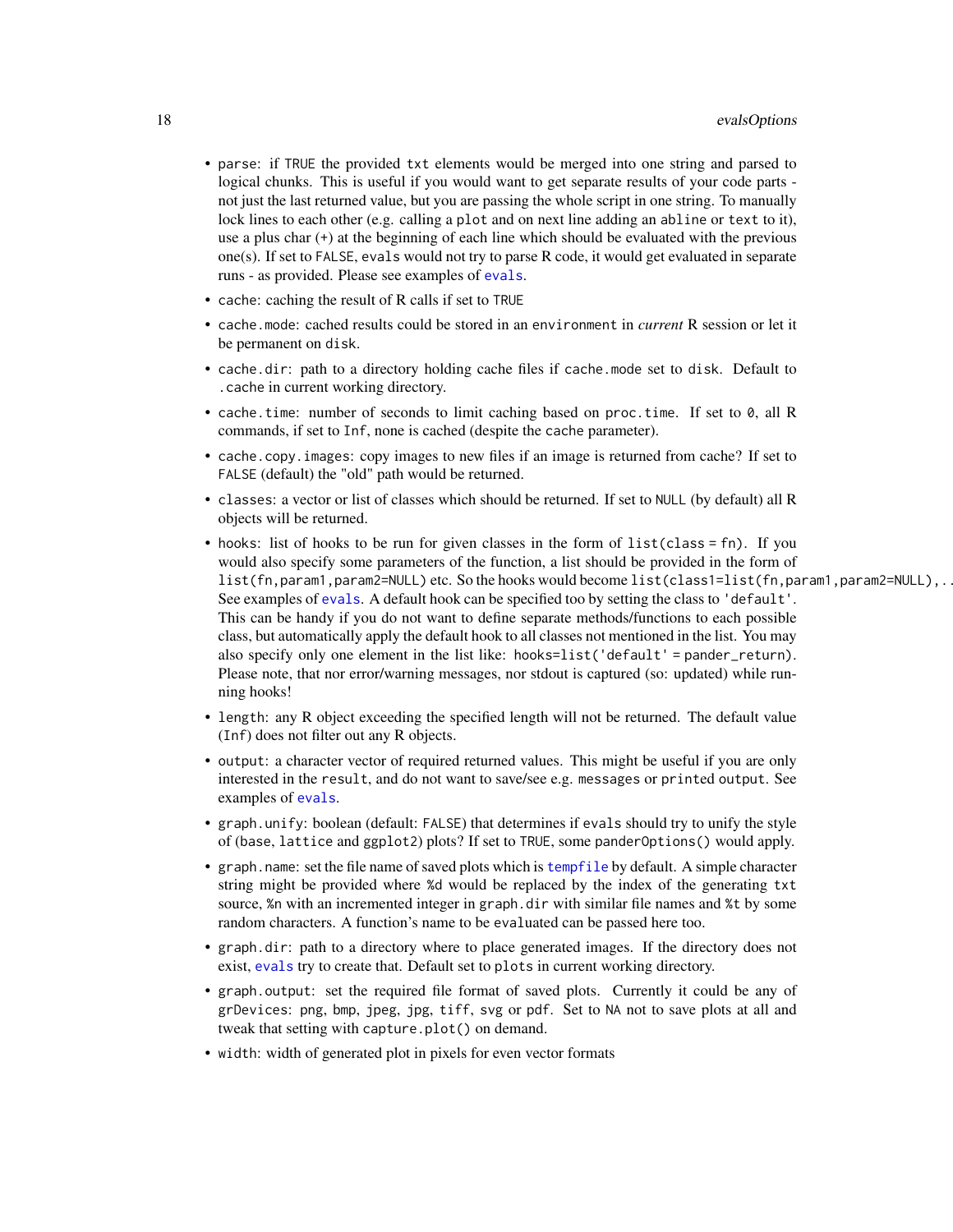- <span id="page-18-0"></span>• height: height of generated plot in pixels for even vector formats
- res: nominal resolution in ppi. The height and width of vector images will be calculated based in this.
- hi.res: generate high resolution plots also? If set to TRUE, each R code parts resulting an image would be run twice.
- hi.res.width: width of generated high resolution plot in pixels for even vector formats. The height and res of high resolution image is automatically computed based on the above options to preserve original plot aspect ratio.
- graph.env: save the environments in which plots were generated to distinct files (based on graph.name) with env extension?
- graph.recordplot: save the plot via recordPlot to distinct files (based on graph.name) with recodplot extension?
- graph.RDS: save the raw R object returned (usually with lattice or ggplot2) while generating the plots to distinct files (based on graph.name) with RDS extension?
- log: NULL or an optionally passed *namespace* from logger to record all info, trace, debug and error messages.

#### See Also

#### [evals](#page-8-1) [panderOptions](#page-59-1)

#### Examples

```
evalsOptions()
evalsOptions('cache')
evalsOptions('cache', FALSE)
```
has.rownames *Check if rownames are available*

#### **Description**

Dummy helper to check if the R object has real rownames or not.

#### Usage

```
has.rownames(x)
```
#### **Arguments**

x a tabular-like R object

#### Value

TRUE OR FALSE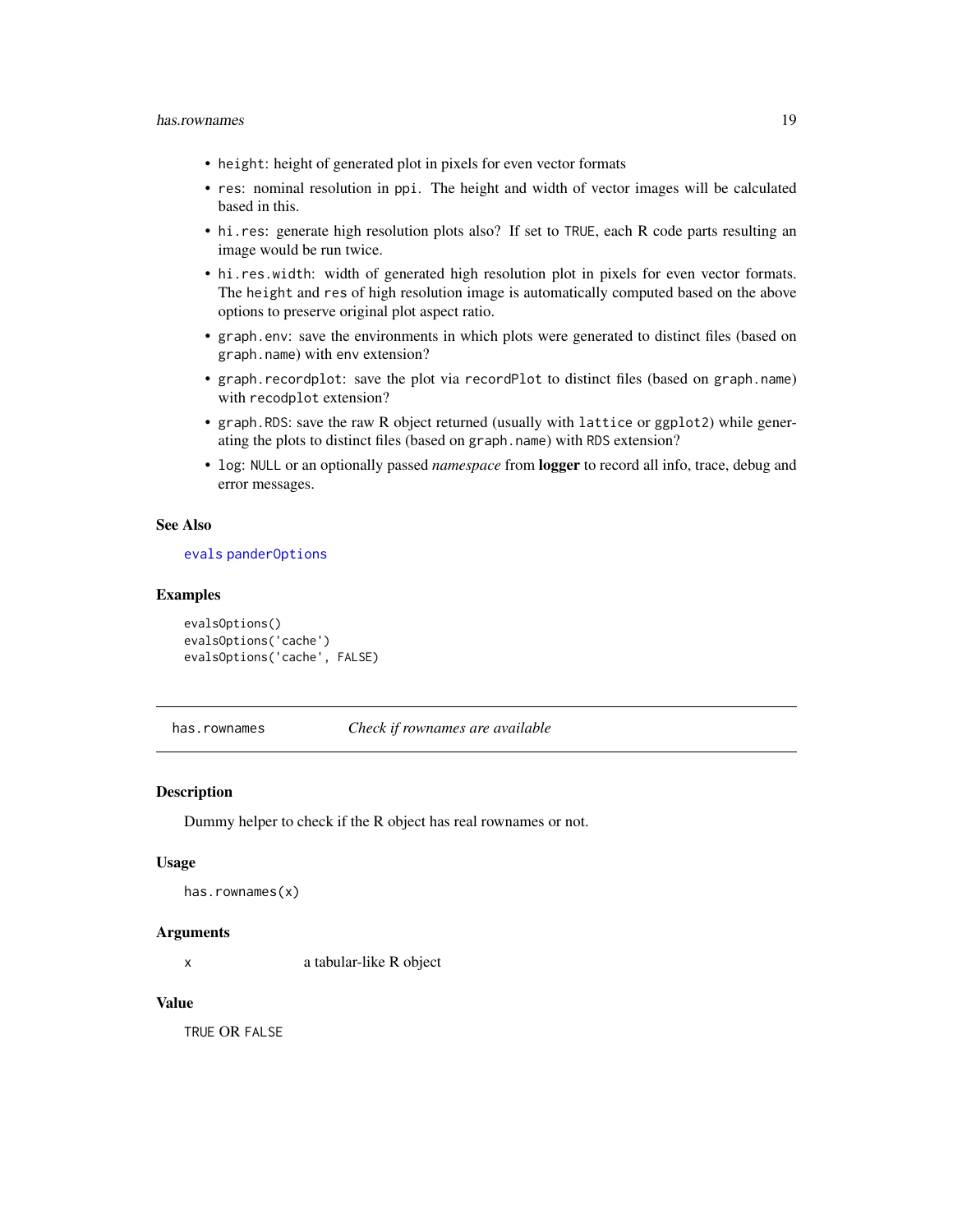<span id="page-19-0"></span>openFileInOS *Open file*

#### Description

Tries to open a file with operating system's default program.

#### Usage

openFileInOS(f)

#### Arguments

f file (with full path)

#### References

This function is a fork of David Hajage's convert function: [https://github.com/eusebe/ascii/](https://github.com/eusebe/ascii/blob/master/R/export.r) [blob/master/R/export.r](https://github.com/eusebe/ascii/blob/master/R/export.r)

<span id="page-19-1"></span>

p *Inline Printing*

#### Description

[p](#page-19-1) merges elements of a vector in one string for the sake of pretty inline printing. Default parameters are read from appropriate option values (see argument description for details). This function allows you to put the results of an expression that yields a variable *inline*, by wrapping the vector elements with the string provided in wrap, and separating elements by main and ending separator (sep and copula). In case of a two-length vector, value specified in copula will be used as a separator. You can also control the length of provided vector by altering an integer value specified in limit argument (defaults to Inf).

#### Usage

```
p(
  x,
  wrap = panderOptions("p.wrap"),
  sep = panderOptions("p.sep"),
  copula = panderOptions("p.copula"),
  limit = Inf,keep.trailing.zeros = panderOptions("keep.trailing.zeros"),
  missing = panderOptions("missing"),
  digits = panderOptions("digits"),
  round = panderOptions("round")
)
```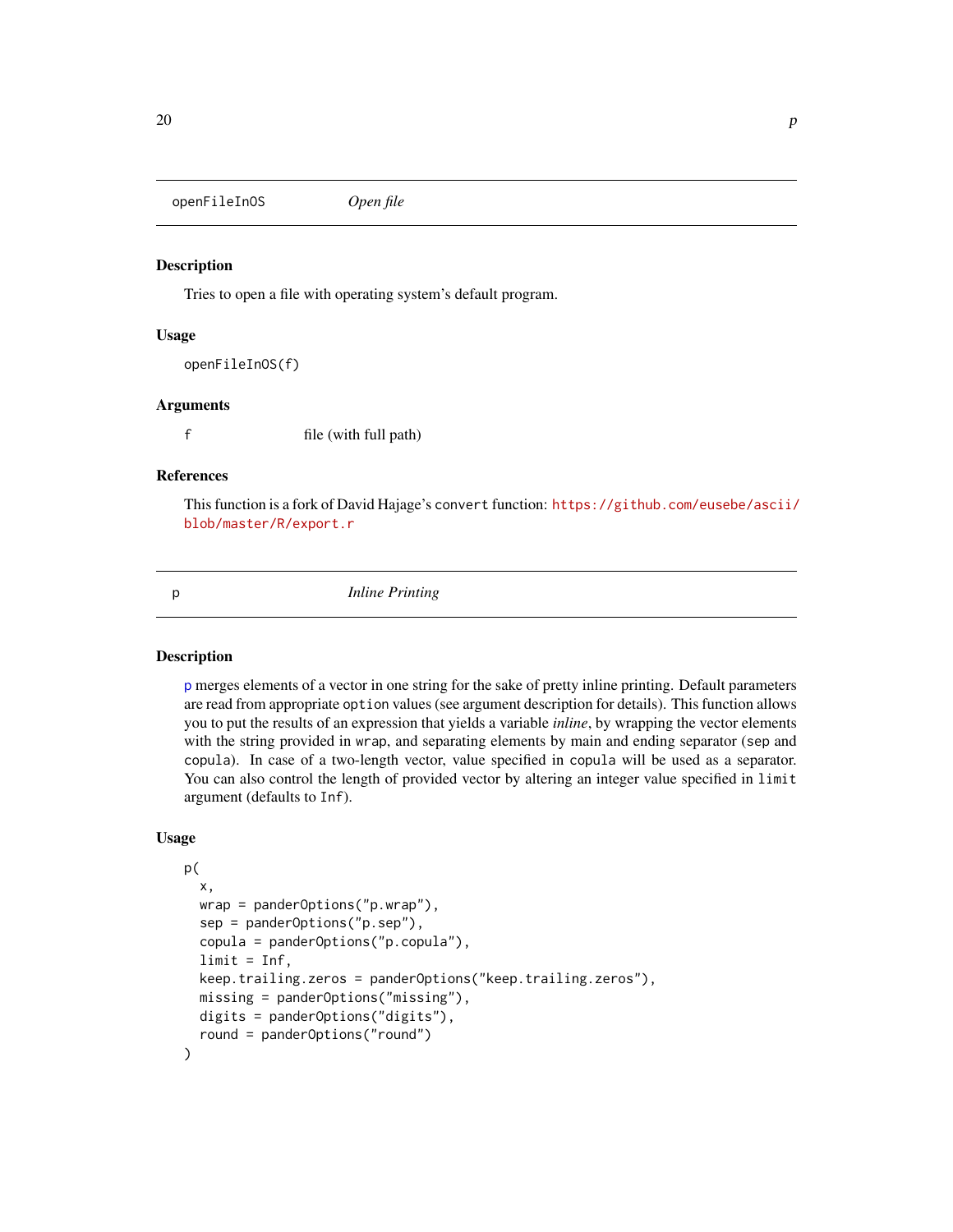# Arguments

| x                   | an atomic vector to get merged for inline printing                                                                                                                    |  |
|---------------------|-----------------------------------------------------------------------------------------------------------------------------------------------------------------------|--|
| wrap                | a string to wrap vector elements (uses value set in p. wrap option: '_' by default,<br>which is a markdown-friendly wrapper and it puts the string in <i>italic</i> ) |  |
| sep                 | a string with the main separator, i.e. the one that separates all vector elements<br>but the last two (uses the value set in p. sep option - ', ' by default)         |  |
| copula              | a string with ending separator - the one that separates the last two vector ele-<br>ments (uses the value set in p. copula option, 'and' by default)                  |  |
| limit               | maximum character length (defaults to Infinitive elements)                                                                                                            |  |
| keep.trailing.zeros |                                                                                                                                                                       |  |
|                     | to show or remove trailing zeros in numbers                                                                                                                           |  |
| missing             | string to replace missing values                                                                                                                                      |  |
| digits              | numeric (default: 2) passed to format                                                                                                                                 |  |
| round               | numeric (default: Inf) passed to round                                                                                                                                |  |

# Value

a string with concatenated vector contents

# Author(s)

Aleksandar Blagotic

#### References

This function was moved from rapport package: <https://rapporter.github.io/rapport/>.

#### Examples

```
p(c('fee', 'fi', 'foo', 'fam'))
# [1] '_fee_, _fi_, _foo_ and _fam_'
p(1:3, wrap = '')# [1] '1, 2 and 3'
p(LETTERS[1:5], copula = 'and the letter')
# [1] '_A_, _B_, _C_, _D_ and the letter _E_'
p(c('Thelma', 'Louise'), wrap = '', copula = '&')
# [1] 'Thelma & Louise'
```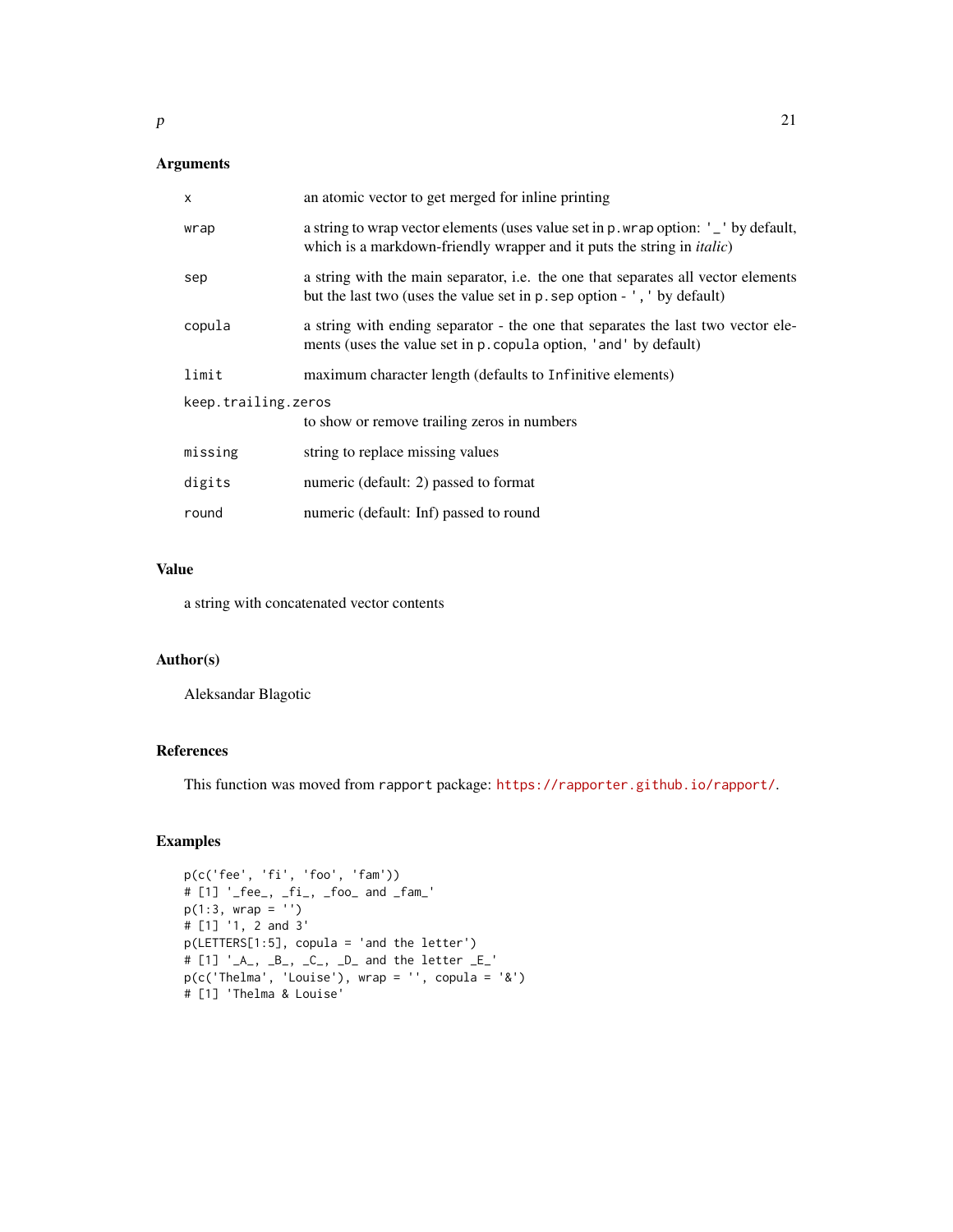<span id="page-21-1"></span><span id="page-21-0"></span>

Prints an R object in Pandoc's markdown.

#### Usage

 $pander(x = NULL, ...)$ 

#### Arguments

|   | an R object                                                                  |
|---|------------------------------------------------------------------------------|
| . | optional parameters passed to special methods and/or raw pandoc. * functions |

#### Value

By default this function outputs (see: cat) the result. If you would want to catch the result instead, then call the function ending in .return.

# Note

This function can be called by pander and pandoc too.

# References

- John MacFarlane (2013): \_Pandoc User's Guide\_. [https://johnmacfarlane.net/pandoc/](https://johnmacfarlane.net/pandoc/README.html) [README.html](https://johnmacfarlane.net/pandoc/README.html)
- David Hajage (2011): \_ascii. Export R objects to several markup languages.\_ [https://cran.](https://cran.r-project.org/package=ascii) [r-project.org/package=ascii](https://cran.r-project.org/package=ascii)
- Hlavac, Marek (2013): \_stargazer: LaTeX code for well-formatted regression and summary statistics tables.\_ <https://cran.r-project.org/package=stargazer>

# Examples

```
## Vectors
pander(1:10)
pander(letters)
pander(mtcars$am)
pander(factor(mtcars$am))
## Lists
pander(list(1, 2, 3, c(1, 2)))
pander(list(a = 1, b = 2, c = table(mtcars5am)))pander(list(1, 2, 3, list(1, 2)))
pander(list(a = 1, 2, 3, list(1, 2)))
```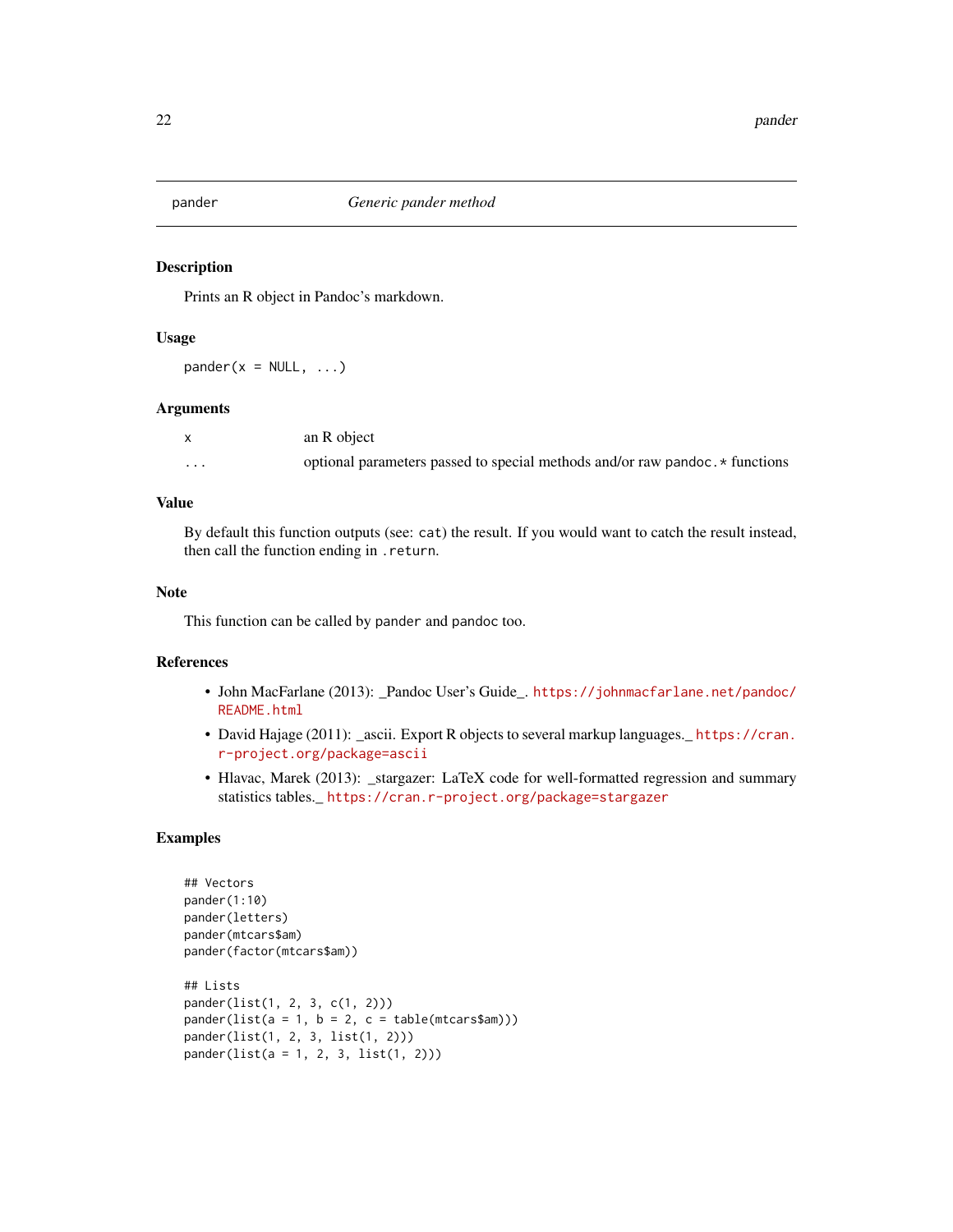#### <span id="page-22-0"></span>pander.anova 23

```
pander(list('FOO', letters[1:3], list(1:5), table(mtcars$gear), list('FOOBAR', list('a', 'b'))))
pander(list(a = 1, b = 2, c = table(mtcars$am), x = list(myname = 1, 2), 56))
pander(unclass(chisq.test(table(mtcars$am, mtcars$gear))))
## Arrays
pander(mtcars)
pander(table(mtcars$am))
pander(table(mtcars$am, mtcars$gear))
## Tests
pander(ks.test(runif(50), runif(50)))
pander(chisq.test(table(mtcars$am, mtcars$gear)))
pander(t.test(extra \sim group, data = sleep))## Models
ml \leq with(lm(mpg \sim hp + wt), data = mtcars)pander(ml)
pander(anova(ml))
pander(aov(ml))
## Dobson (1990) Page 93: Randomized Controlled Trial (examples from: ?glm)
counts <- c(18, 17, 15, 20, 10, 20, 25, 13, 12)
outcome <- gl(3, 1, 9)
treatment \leq gl(3, 3)
m \leq glm(counts \sim outcome + treatment, family = poisson())
pander(m)
pander(anova(m))
pander(aov(m))
## overwriting labels
pander(lm(Sepal.Width ~ Species, data = iris), covariate.labels = c('Versicolor', 'Virginica'))
## Prcomp
pander(prcomp(USArrests))
## Others
pander(density(runif(10)))
pander(density(mtcars$hp))
## default method
x <- chisq.test(table(mtcars$am, mtcars$gear))
class(x) \leq 'I heave never heard of!'
pander(x)
```
pander.anova *Pander method for anova class*

#### Description

Prints an anova object in Pandoc's markdown.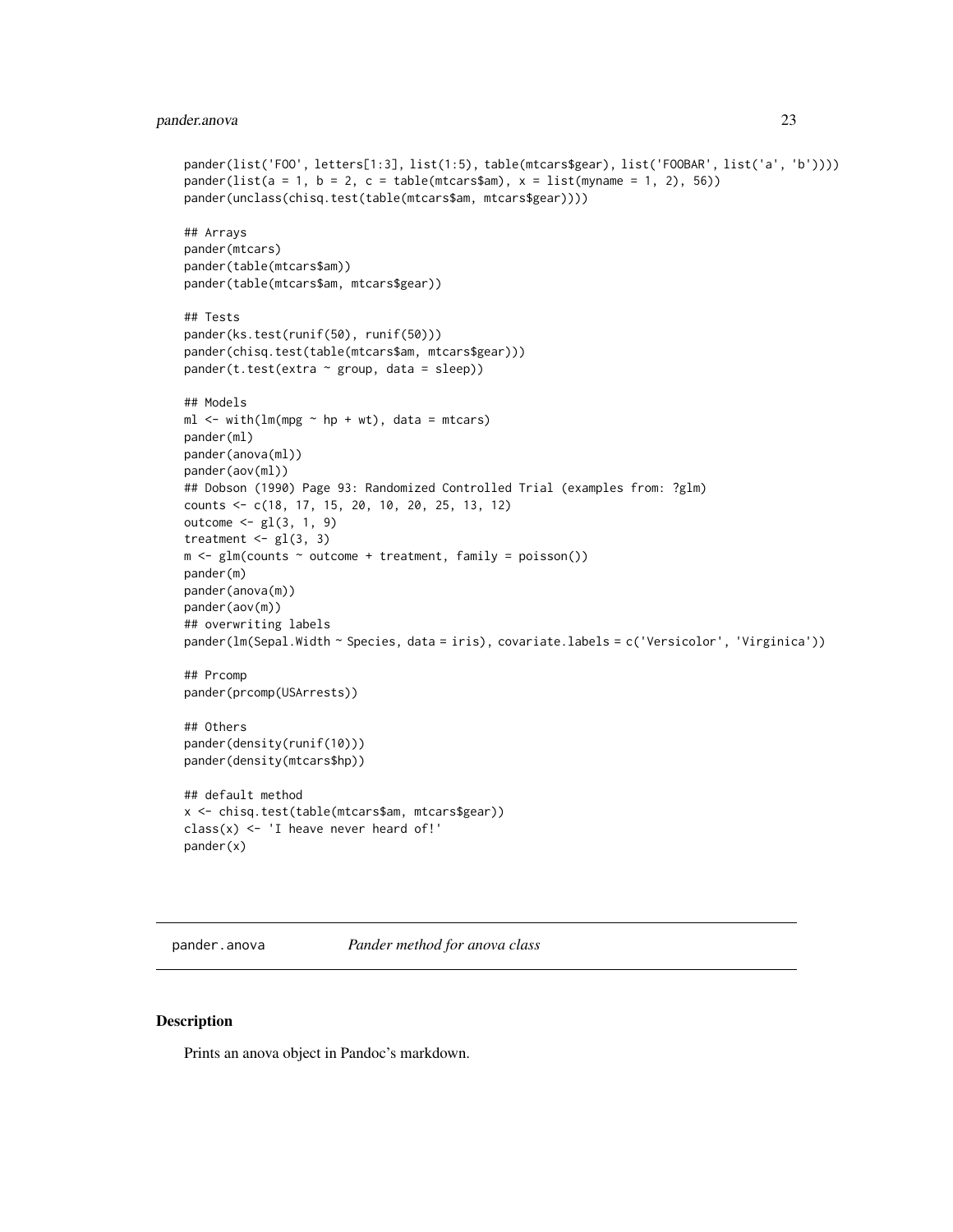#### Usage

```
## S3 method for class 'anova'
pander(x, caption = attr(x, "caption"), add.significance.stars = FALSE, ...)
```
#### Arguments

| $\mathsf{x}$           | an anova object                                          |  |
|------------------------|----------------------------------------------------------|--|
| caption                | caption (string) to be shown under the table             |  |
| add.significance.stars |                                                          |  |
|                        | if significance stars should be shown for P value        |  |
| $\ddotsc$              | optional parameters passed to raw pandoc. table function |  |

| pander.aov | Pander method for aov class |  |
|------------|-----------------------------|--|
|------------|-----------------------------|--|

# Description

Prints an aov object in Pandoc's markdown.

# Usage

```
## S3 method for class 'aov'
pander(x, caption = attr(x, "caption"), ...)
```
# Arguments

|                         | an aoy object                                            |
|-------------------------|----------------------------------------------------------|
| caption                 | caption (string) to be shown under the table             |
| $\cdot$ $\cdot$ $\cdot$ | optional parameters passed to raw pandoc, table function |

pander.aovlist *Pander method for aovlist class*

# Description

Prints an aovlist object in Pandoc's markdown.

#### Usage

```
## S3 method for class 'aovlist'
pander(x, caption = attr(x, "caption"), ...)
```

| x       | an aovlist object                                        |
|---------|----------------------------------------------------------|
| caption | caption (string) to be shown under the table             |
| $\cdot$ | optional parameters passed to raw pandoc, table function |

<span id="page-23-0"></span>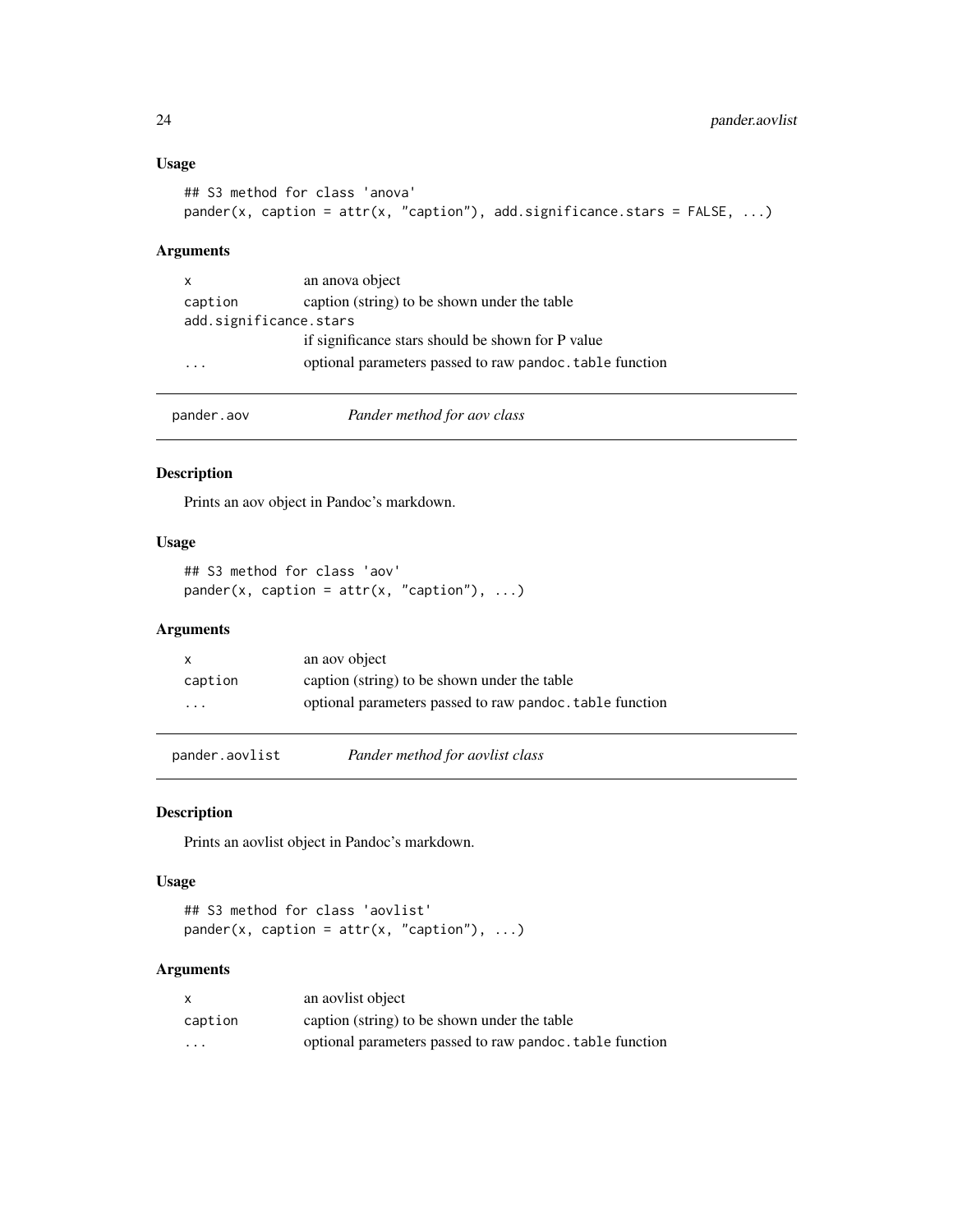<span id="page-24-0"></span>

Prints an arima object from stats package in Pandoc's markdown.

# Usage

```
## S3 method for class 'Arima'
pander(x, digits = panderOptions("digits"), se = TRUE, ...)
```
# Arguments

| X      | an arima object                                                   |
|--------|-------------------------------------------------------------------|
| digits | number of digits of precision                                     |
| se     | if to include standard error in coefficients table (default TRUE) |
|        | optional parameters passed to raw pandoc, table function          |

| pander.call | Pander method for call class |
|-------------|------------------------------|
|             |                              |

# Description

Prints a call object in Pandoc's markdown.

#### Usage

```
## S3 method for class 'call'
pander(x, \ldots)
```

|          | a call object                                              |
|----------|------------------------------------------------------------|
| $\cdots$ | optional parameters passed to raw pandoc. formula function |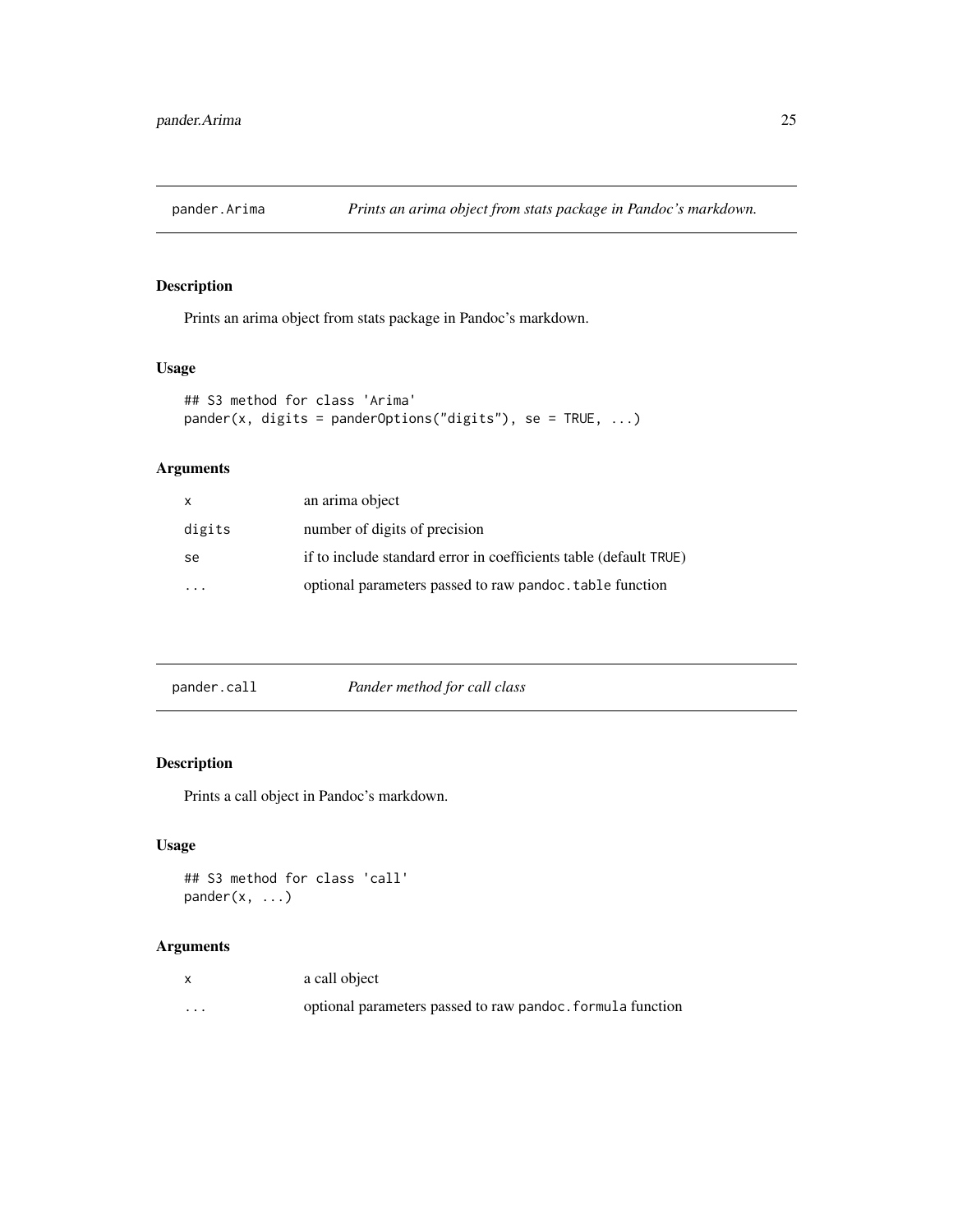<span id="page-25-0"></span>

Prints a cast\_df object in Pandoc's markdown.

# Usage

```
## S3 method for class 'cast_df'
pander(x, caption = attr(x, "caption"), ...)
```
# Arguments

| X                       | a cast_df object                                         |
|-------------------------|----------------------------------------------------------|
| caption                 | caption (string) to be shown under the table             |
| $\cdot$ $\cdot$ $\cdot$ | optional parameters passed to raw pandoc, table function |

# Description

Prints a character class in Pandoc's markdown.

# Usage

## S3 method for class 'character' pander(x, ...)

| x        | a character object |
|----------|--------------------|
| $\cdots$ | igroned parameters |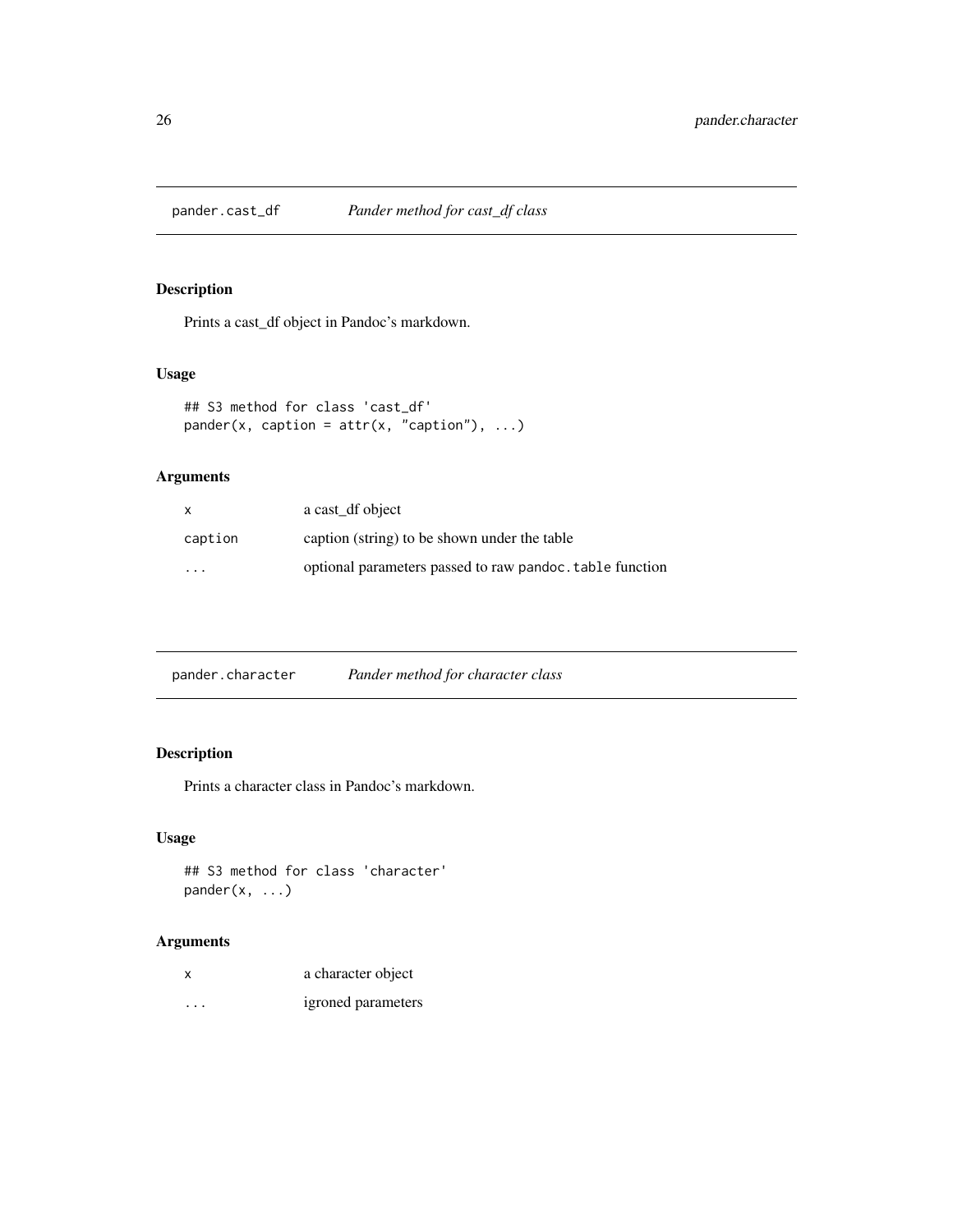<span id="page-26-0"></span>

Prints a clogit object in Pandoc's markdown.

# Usage

```
## S3 method for class 'clogit'
pander(x, caption = attr(x, "caption"), ...)
```
# Arguments

| $\mathsf{x}$         | an clogit object                                         |
|----------------------|----------------------------------------------------------|
| caption              | caption (string) to be shown under the table             |
| $\ddot{\phantom{0}}$ | optional parameters passed to raw pandoc, table function |

| pander.coxph | Pander method for coxph class |  |
|--------------|-------------------------------|--|
|              |                               |  |

# Description

Prints a coxph object in Pandoc's markdown.

# Usage

```
## S3 method for class 'coxph'
pander(x, caption = attr(x, "caption"), ...)
```

|          | an coxph object                                          |
|----------|----------------------------------------------------------|
| caption  | caption (string) to be shown under the table             |
| $\cdots$ | optional parameters passed to raw pandoc, table function |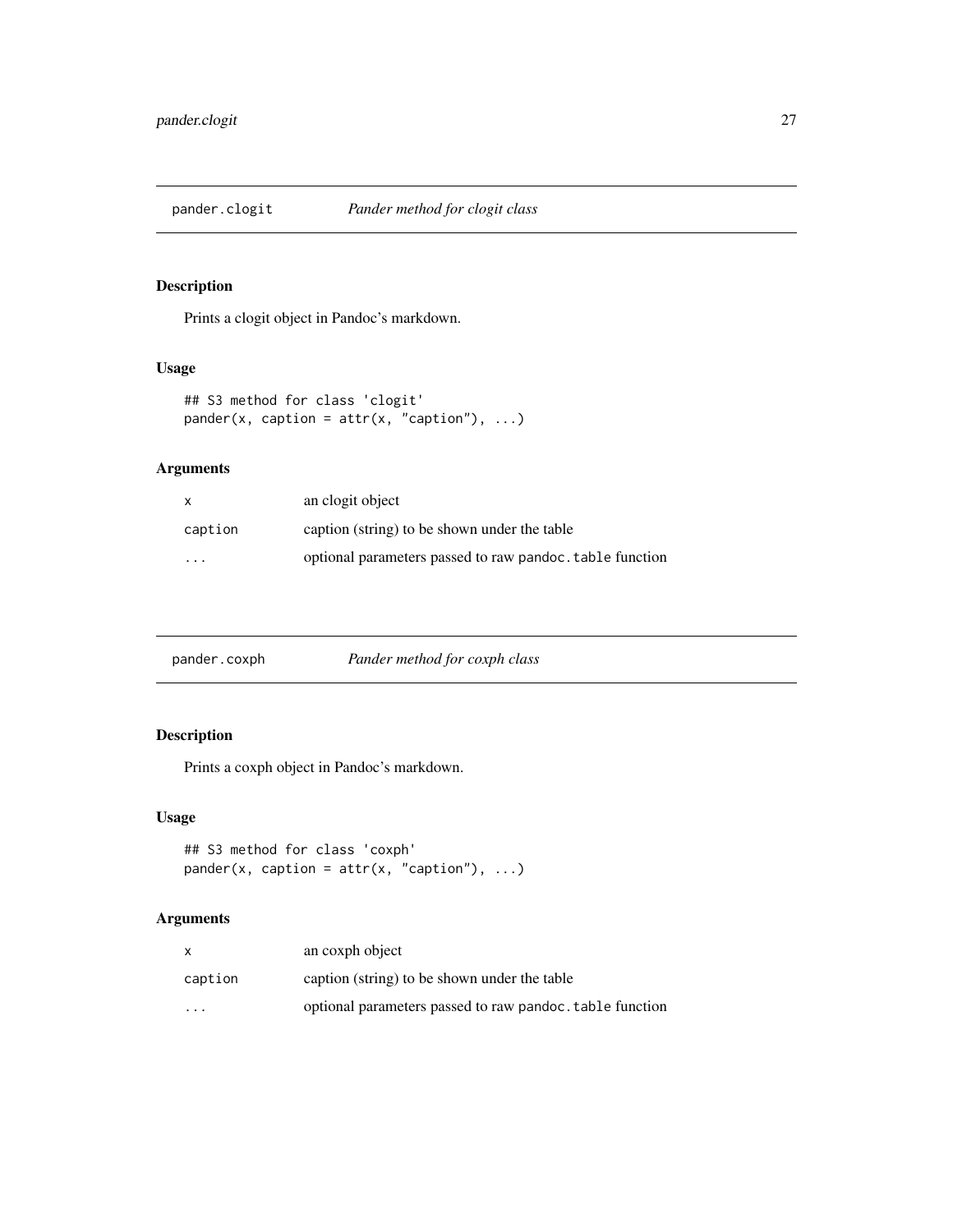<span id="page-27-0"></span>

Prints an cph object from rms package in Pandoc's markdown.

# Usage

```
## S3 method for class 'cph'
pander(x, table = TRUE, conf.int = FALSE, coefs = TRUE, ...)
```
# Arguments

| $\mathsf{x}$ | an cph object                                                                                                                                                                                                   |
|--------------|-----------------------------------------------------------------------------------------------------------------------------------------------------------------------------------------------------------------|
| table        | if to print event frequency statistics. default (TRUE)                                                                                                                                                          |
| conf.int     | set to e.g. .95 to print 0.95 confidence intervals on simple hazard ratios (which<br>are usually meaningless as one-unit changes are seldom relevant and most mod-<br>els contain multiple terms per predictor) |
| coefs        | if to the table of model coefficients, standard errors, etc. default (TRUE)                                                                                                                                     |
|              | optional parameters passed to raw pandoc. table function                                                                                                                                                        |

pander.CrossTable *Pander method for CrossTable class*

# Description

Prints a CrossTable object in Pandoc's markdown.

# Usage

```
## S3 method for class 'CrossTable'
pander(
 x,
 caption = attr(x, "caption"),
 digits = panderOptions("digits"),
 total.r = x$total.r,
  total.c = x$total.c,
  ...
\mathcal{L}
```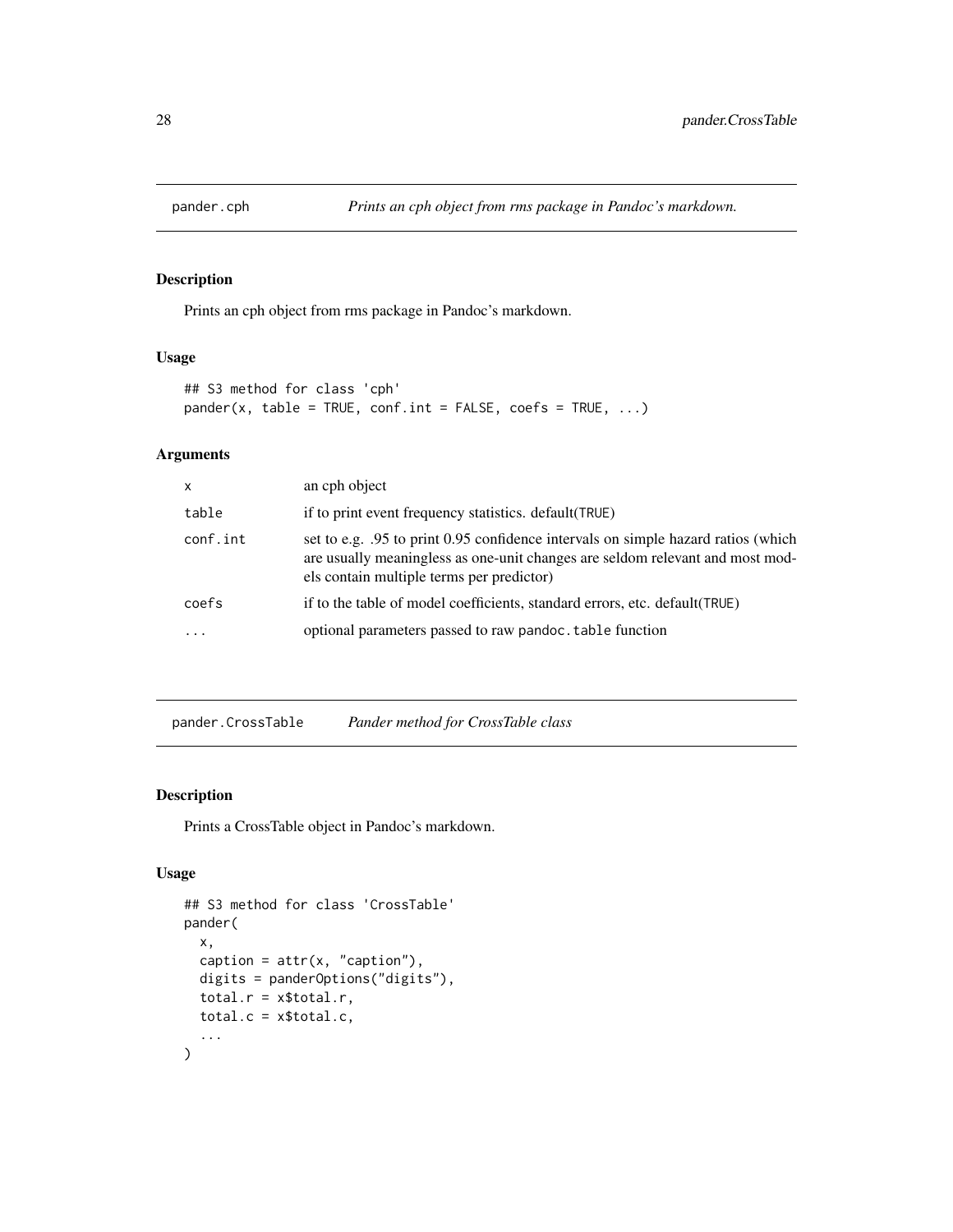# <span id="page-28-0"></span>pander.data.frame 29

#### Arguments

| $\mathsf{x}$            | a CrossTable object                                                       |
|-------------------------|---------------------------------------------------------------------------|
| caption                 | caption (string) to be shown under the table                              |
| digits                  | number of digits of precision                                             |
| total.r                 | if to print row totals. Default values is taken from CrossTable object    |
| total.c                 | if to print column totals. Default values is taken from CrossTable object |
| $\cdot$ $\cdot$ $\cdot$ | optional parameters passed to raw pandoc. table function                  |

pander.data.frame *Pander method for data.frame class*

#### Description

Prints a data.frame object in Pandoc's markdown.

#### Usage

## S3 method for class 'data.frame'  $pander(x, caption = attr(x, "caption"), ...)$ 

#### Arguments

| X       | a data.frame object                                      |
|---------|----------------------------------------------------------|
| caption | caption (string) to be shown under the table             |
| .       | optional parameters passed to raw pandoc, table function |

pander.data.table *Pander method for data.table class*

# Description

Prints a data.table object in Pandoc's markdown. Data.tables drop attributes (like row names) when called.

#### Usage

## S3 method for class 'data.table' pander(x, caption =  $attr(x, "caption")$ , keys.as.row.names = TRUE, ...)

| $\mathsf{x}$      | a data.table object                                                             |
|-------------------|---------------------------------------------------------------------------------|
| caption           | caption (string) to be shown under the table                                    |
| keys.as.row.names |                                                                                 |
|                   | controls whether to use data, table key as row names when calling pandoc, table |
| $\cdots$          | optional parameters passed to raw pandoc. table function                        |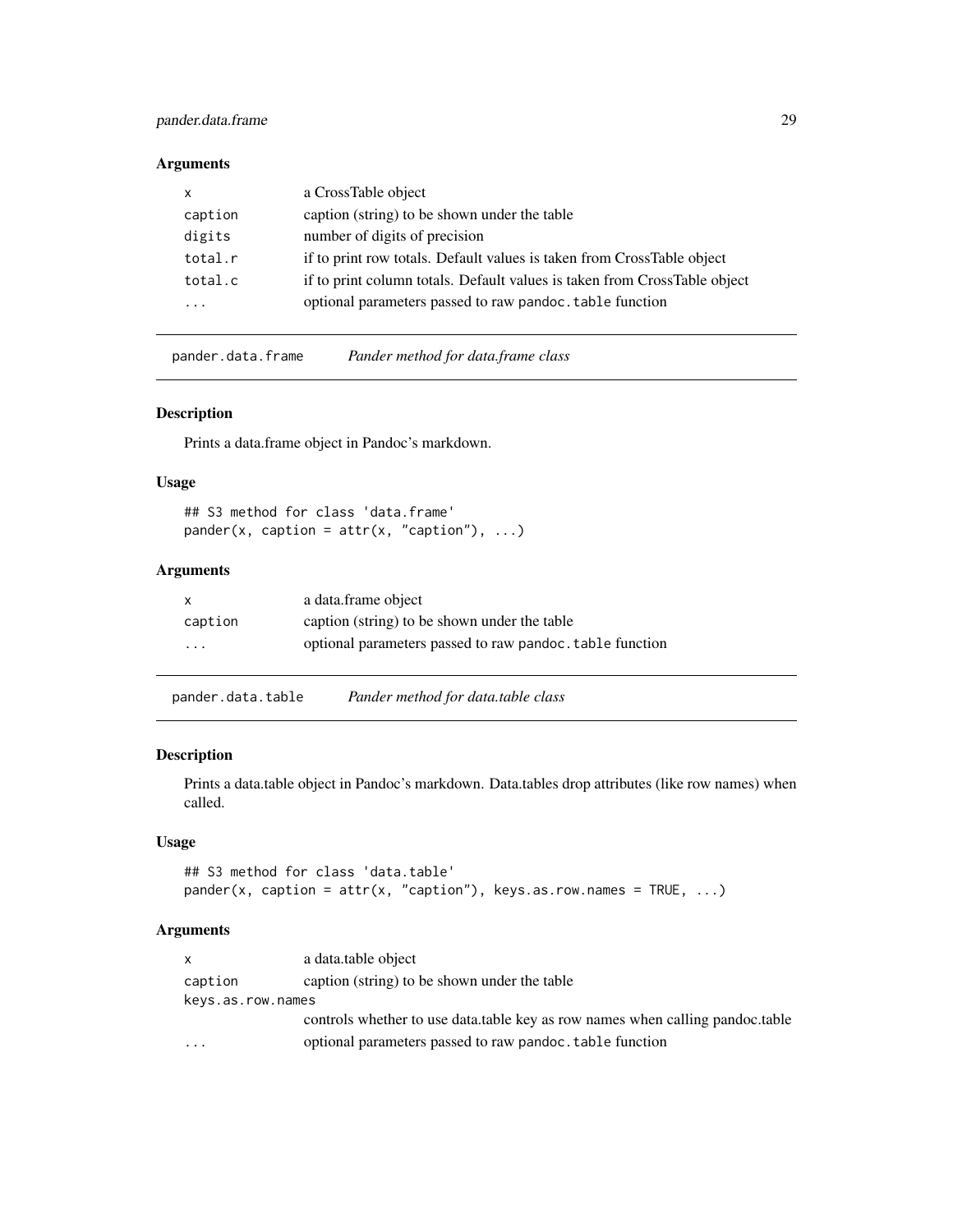<span id="page-29-0"></span>

Prints a Date object in Pandoc's markdown.

# Usage

## S3 method for class 'Date' pander(x, ...)

# Arguments

|          | a Date object                                           |
|----------|---------------------------------------------------------|
| $\cdots$ | optional parameters passed to raw pandoc, date function |

pander.default *Default Pander method*

# Description

Method to be used, when no exact S3 method for given object is found. Tries to render object as a list

# Usage

```
## Default S3 method:
pander(x, \ldots)
```

|          | an object                                               |
|----------|---------------------------------------------------------|
| $\cdots$ | optional parameters passed to raw pandoc. list function |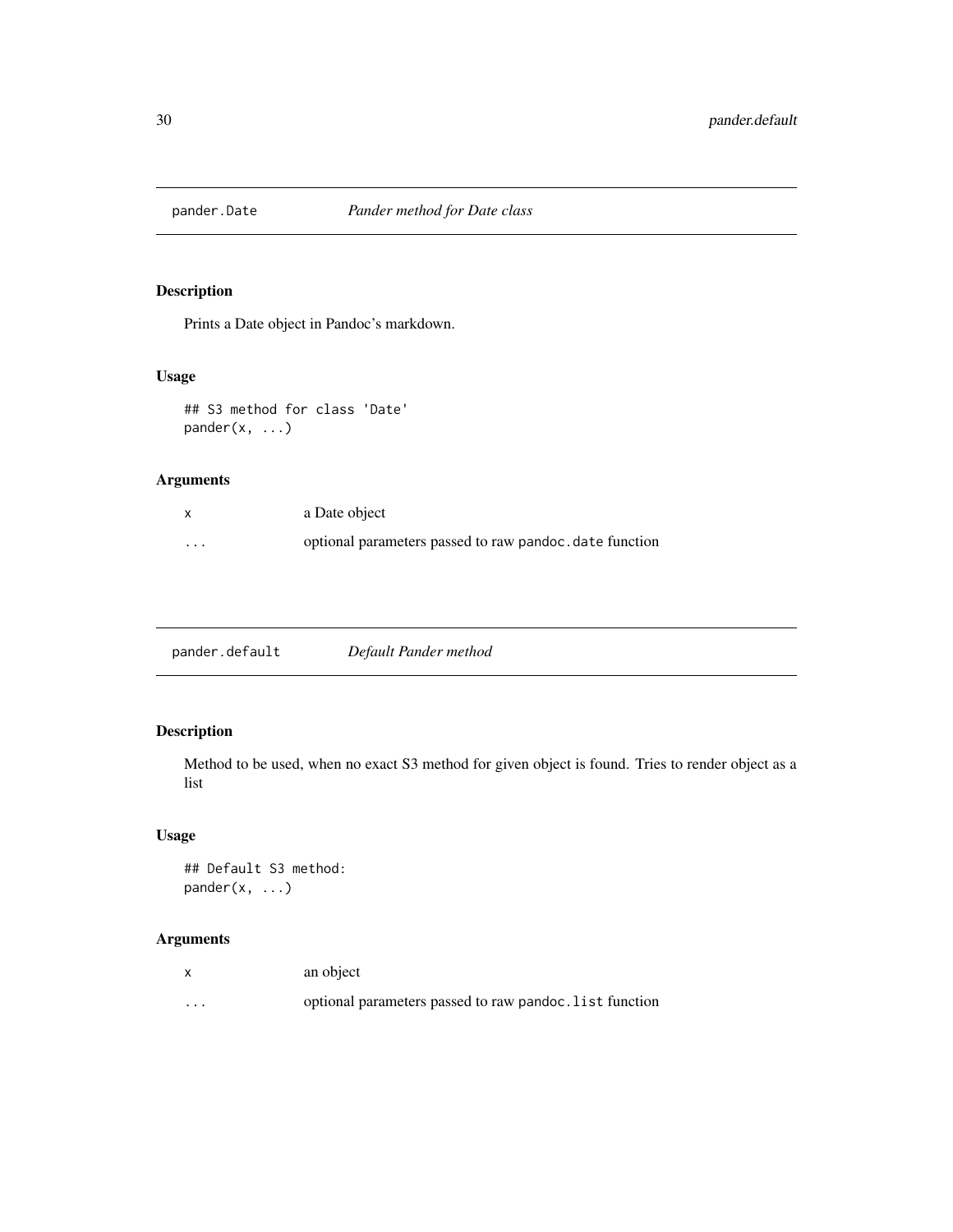<span id="page-30-0"></span>

Prints a density object in Pandoc's markdown.

# Usage

```
## S3 method for class 'density'
pander(x, caption = attr(x, "caption"), ...)
```
# Arguments

| X                       | a density object                                         |
|-------------------------|----------------------------------------------------------|
| caption                 | caption (string) to be shown under the table             |
| $\cdot$ $\cdot$ $\cdot$ | optional parameters passed to raw pandoc, table function |

# Description

Prints a describe object in Pandoc's markdown.

# Usage

```
## S3 method for class 'describe'
pander(x, caption = attr(x, "caption"), digits = pander0ptions("digits"), ...)
```

| x                       | an describe object                                       |
|-------------------------|----------------------------------------------------------|
| caption                 | caption (string) to be shown under the table             |
| digits                  | number of digits of precision                            |
| $\cdot$ $\cdot$ $\cdot$ | optional parameters passed to raw pandoc. table function |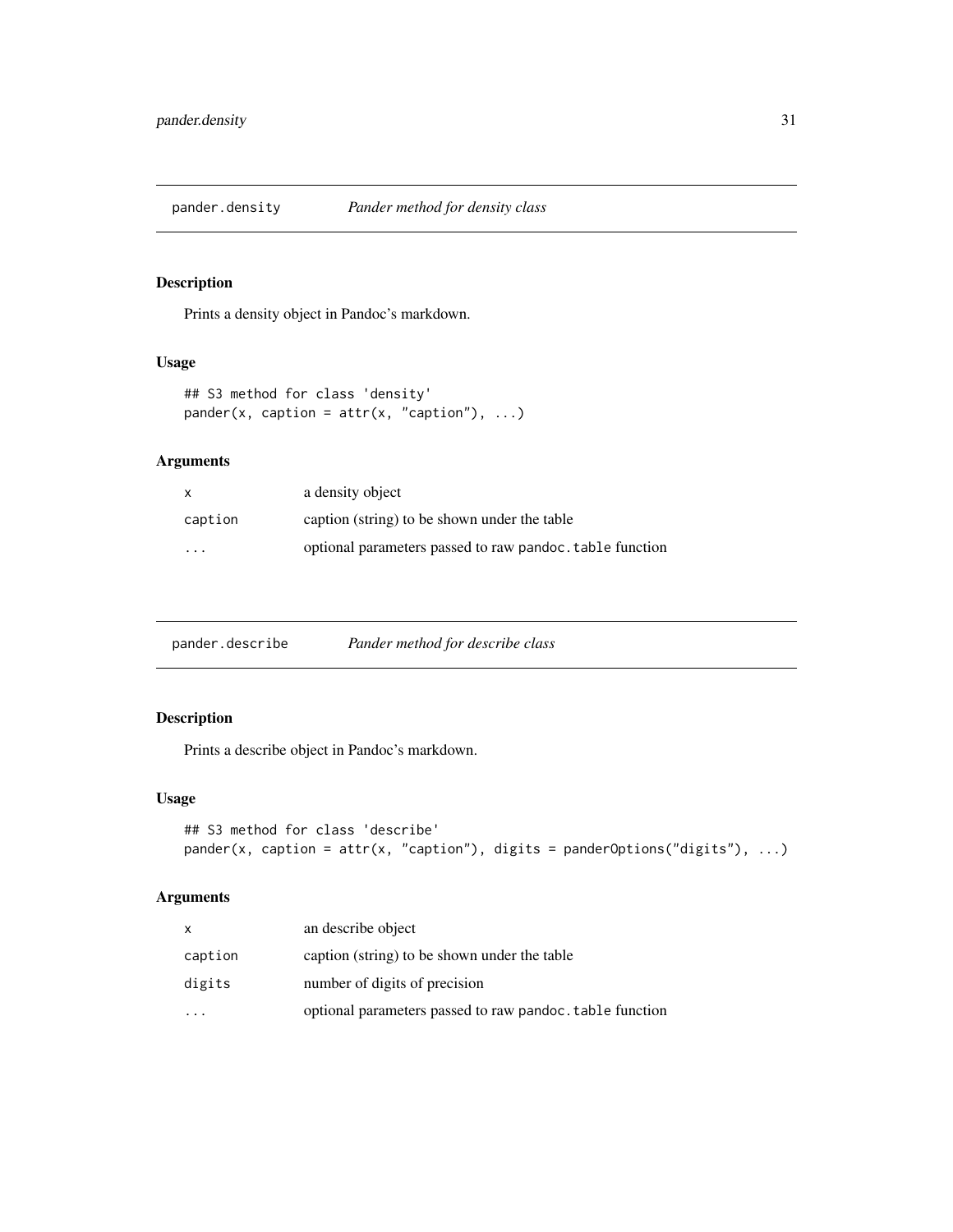<span id="page-31-0"></span>

Prints an ets object from forecast package in Pandoc's markdown.

# Usage

```
## S3 method for class 'ets'
pander(x, digits = panderOptions("digits"), ...)
```
# Arguments

| x       | an ets object                                            |
|---------|----------------------------------------------------------|
| digits  | number of digits of precision                            |
| $\cdot$ | optional parameters passed to raw pandoc, table function |

| Pander method for evals class<br>pander.evals |  |
|-----------------------------------------------|--|
|-----------------------------------------------|--|

# Description

Prints a evals object in Pandoc's markdown.

# Usage

## S3 method for class 'evals' pander(x, ...)

| x                    | a evals object     |
|----------------------|--------------------|
| $\ddot{\phantom{0}}$ | ignored parameters |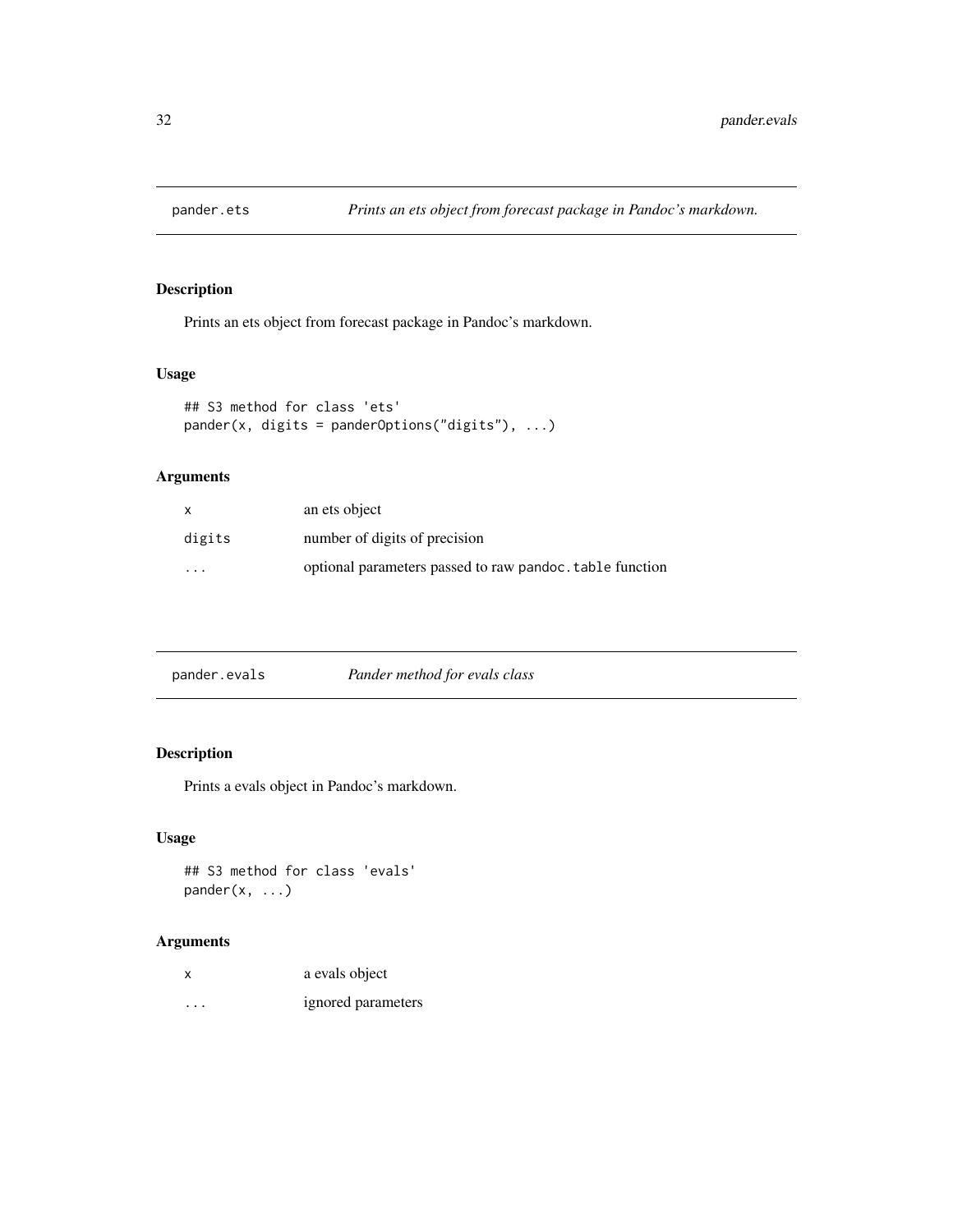<span id="page-32-0"></span>

Prints a factor object in Pandoc's markdown.

# Usage

## S3 method for class 'factor' pander(x, ...)

# Arguments

| x       | a factor object    |
|---------|--------------------|
| $\cdot$ | igroned parameters |

pander.formula *Pander method for formula class*

# Description

Prints a formula object in Pandoc's markdown.

# Usage

```
## S3 method for class 'formula'
pander(x, max<u>.width = 80,</u> caption = attr(x, "caption"), ...)
```

| x         | a formula object                                           |
|-----------|------------------------------------------------------------|
| max.width | maximum width in characters per line                       |
| caption   | caption (string) to be shown under the formula             |
|           | optional parameters passed to raw pandoc. formula function |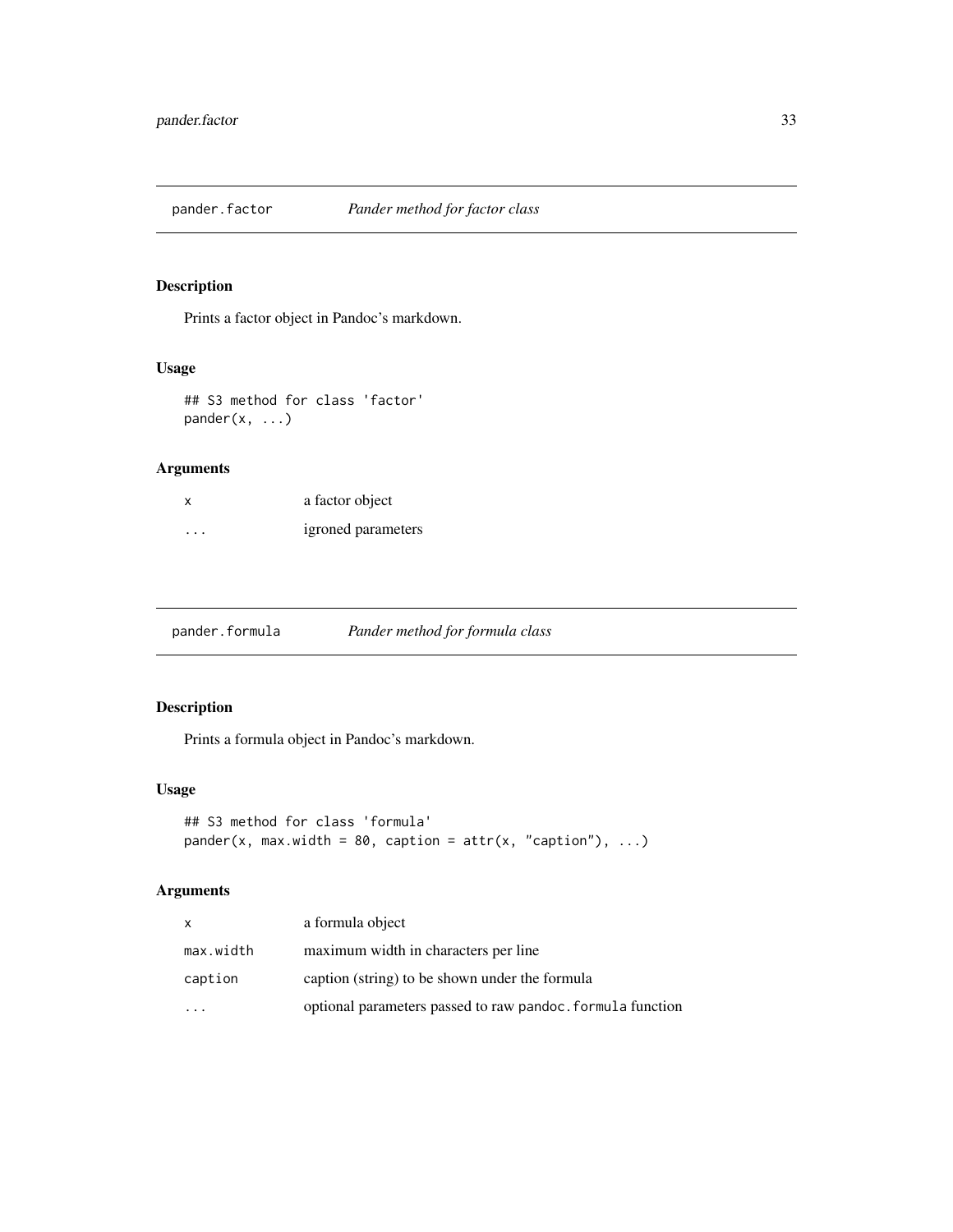<span id="page-33-0"></span>

Prints a ftable object in Pandoc's markdown.

# Usage

```
## S3 method for class 'ftable'
pander(x, ...)
```
# Arguments

| X        | a ftable object                                          |
|----------|----------------------------------------------------------|
| $\cdots$ | optional parameters passed to raw pandoc. table function |

pander.function *Pander method for function class*

# Description

Prints an function object in Pandoc's markdown.

# Usage

```
## S3 method for class '`function`'
pander(x, add.name = FALSE, verbatim = TRUE, syntax.highlighting = FALSE, ...)
```

| $\mathsf{x}$        | an function object                                                               |
|---------------------|----------------------------------------------------------------------------------|
| add.name            | (defaut:FALSE) if to add function name to output or just to print a body         |
| verbatim            | (defaut:TRUE) if to add tabulation, so pandoc conversion will rander it properly |
| syntax.highlighting |                                                                                  |
|                     | (defaut:FALSE) if to add hyghlighting tag for R syntax                           |
| .                   | ignored parameters                                                               |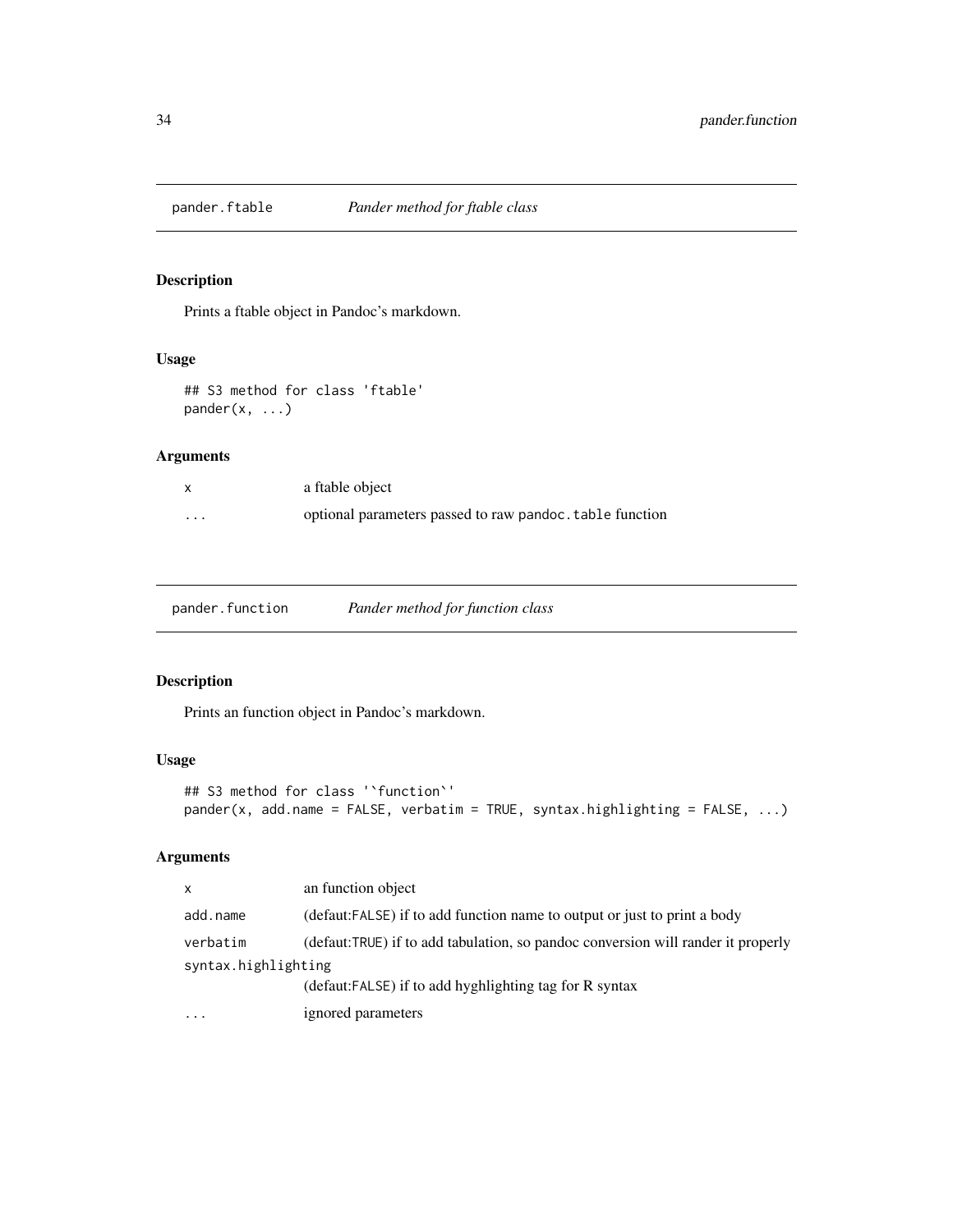<span id="page-34-0"></span>

Prints an Grm object from rms package in Pandoc's markdown.

# Usage

## S3 method for class 'Glm'  $pander(x, coefs = TRUE, ...)$ 

# Arguments

| X                       | an Grm object                                                              |
|-------------------------|----------------------------------------------------------------------------|
| coefs                   | if to the table of model coefficients, standard errors, etc. default(TRUE) |
| $\cdot$ $\cdot$ $\cdot$ | optional parameters passed to raw pandoc. table function                   |

|  | pander.glm | Pander method for summary.glm class |
|--|------------|-------------------------------------|
|--|------------|-------------------------------------|

# Description

Prints a summary.glm object in Pandoc's markdown.

# Usage

```
## S3 method for class 'glm'
pander(x, caption = attr(x, "caption"), ...)
```

|          | a summary.glm object                                     |
|----------|----------------------------------------------------------|
| caption  | caption (string) to be shown under the table             |
| $\cdots$ | optional parameters passed to raw pandoc, table function |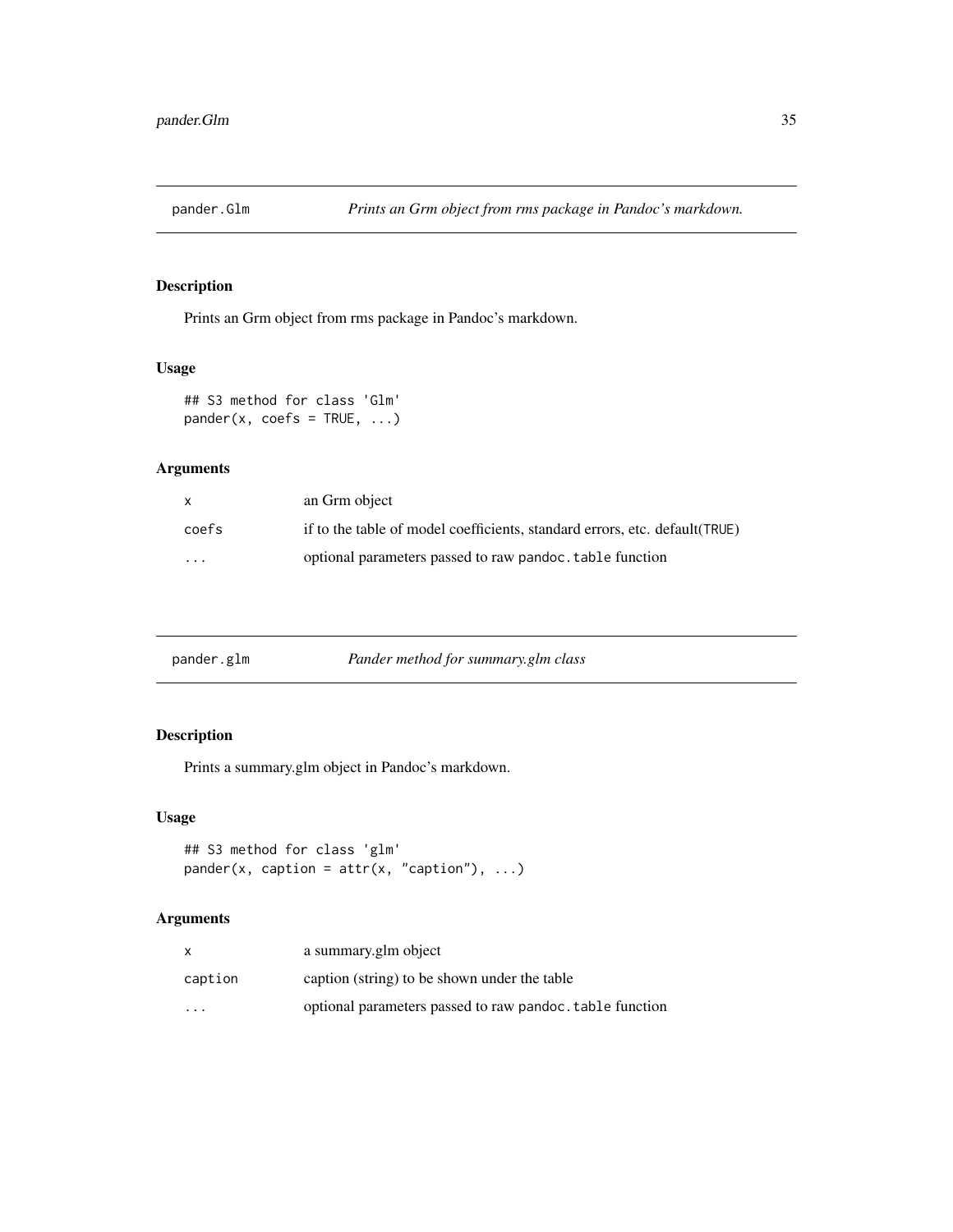<span id="page-35-0"></span>

Renders an gtable object in Pandoc's markdown.

# Usage

## S3 method for class 'gtable'  $pander(x, zsort = FALSE, ...)$ 

# Arguments

| x        | an gtable object                                         |
|----------|----------------------------------------------------------|
| zsort    | Sort by z values? Default FALSE                          |
| $\cdots$ | optional parameters passed to raw pandoc, table function |

| pander.htest | Pander method for htest class |
|--------------|-------------------------------|
|              |                               |

# Description

Prints a htest object in Pandoc's markdown.

# Usage

```
## S3 method for class 'htest'
pander(x, caption = attr(x, "caption"), ...)
```

|          | a htest object                                           |
|----------|----------------------------------------------------------|
| caption  | caption (string) to be shown under the table             |
| $\cdots$ | optional parameters passed to raw pandoc, table function |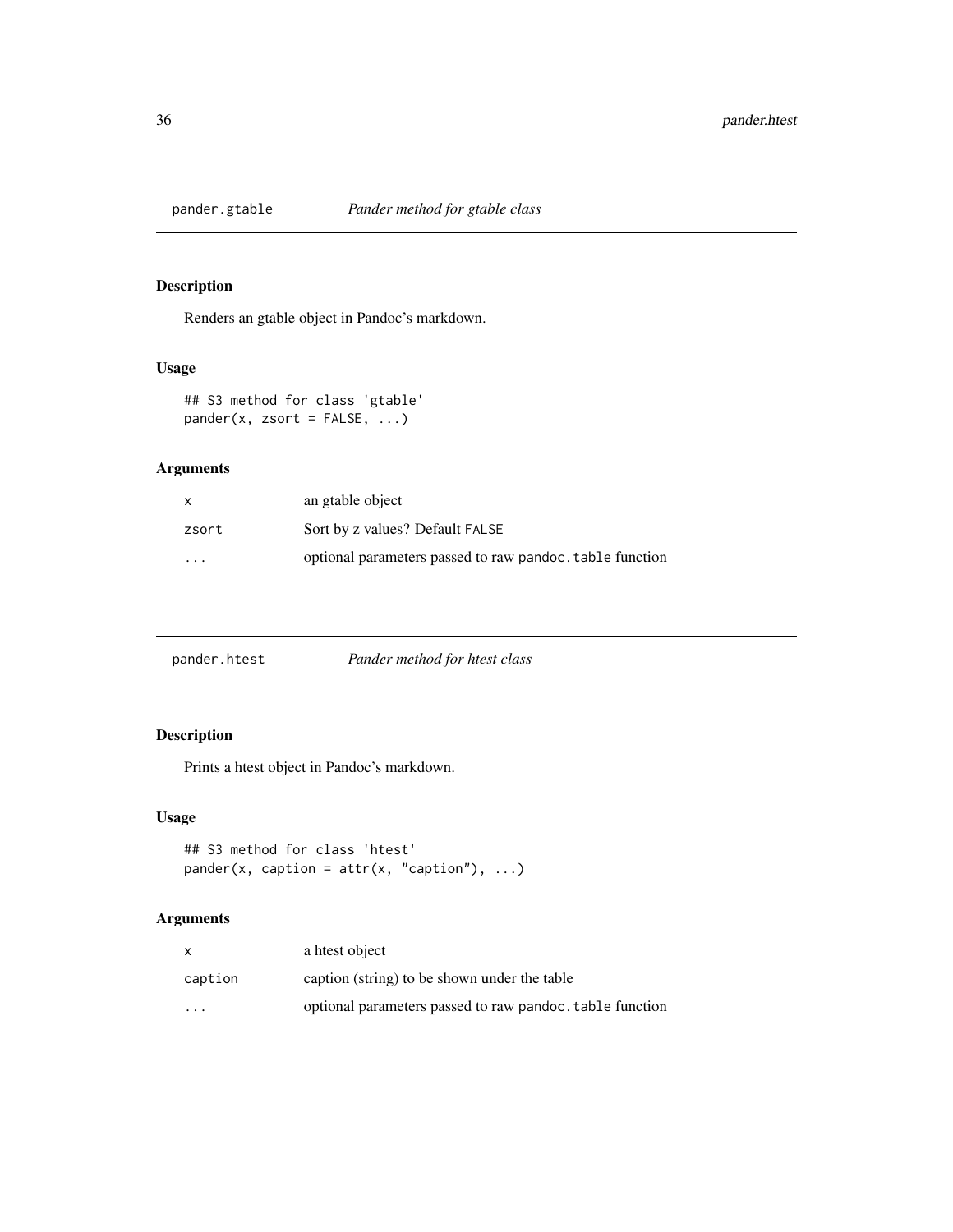Prints a image object in Pandoc's markdown.

#### Usage

```
## S3 method for class 'image'
pander(x, caption = attr(x, "caption"), href = attr(x, "href"), ...)
```
# Arguments

| X       | a image object                               |
|---------|----------------------------------------------|
| caption | caption (string) to be shown under the table |
| href    | link that image should be linked with        |
|         | ignored parameters                           |

|  | pander.irts | Prints an irts object from tseries package in Pandoc's markdown. |
|--|-------------|------------------------------------------------------------------|
|--|-------------|------------------------------------------------------------------|

# Description

Prints an irts object from tseries package in Pandoc's markdown.

#### Usage

```
## S3 method for class 'irts'
pander(x, caption = attr(x, "caption"), format = panderOptions("date"), ...)
```

| x         | an irts object                                                  |
|-----------|-----------------------------------------------------------------|
| caption   | caption (string) to be shown under the table                    |
| format    | string passed to format when printing dates (POSIXct or POSIXt) |
| $\ddotsc$ | optional parameters passed to raw pandoc. table function        |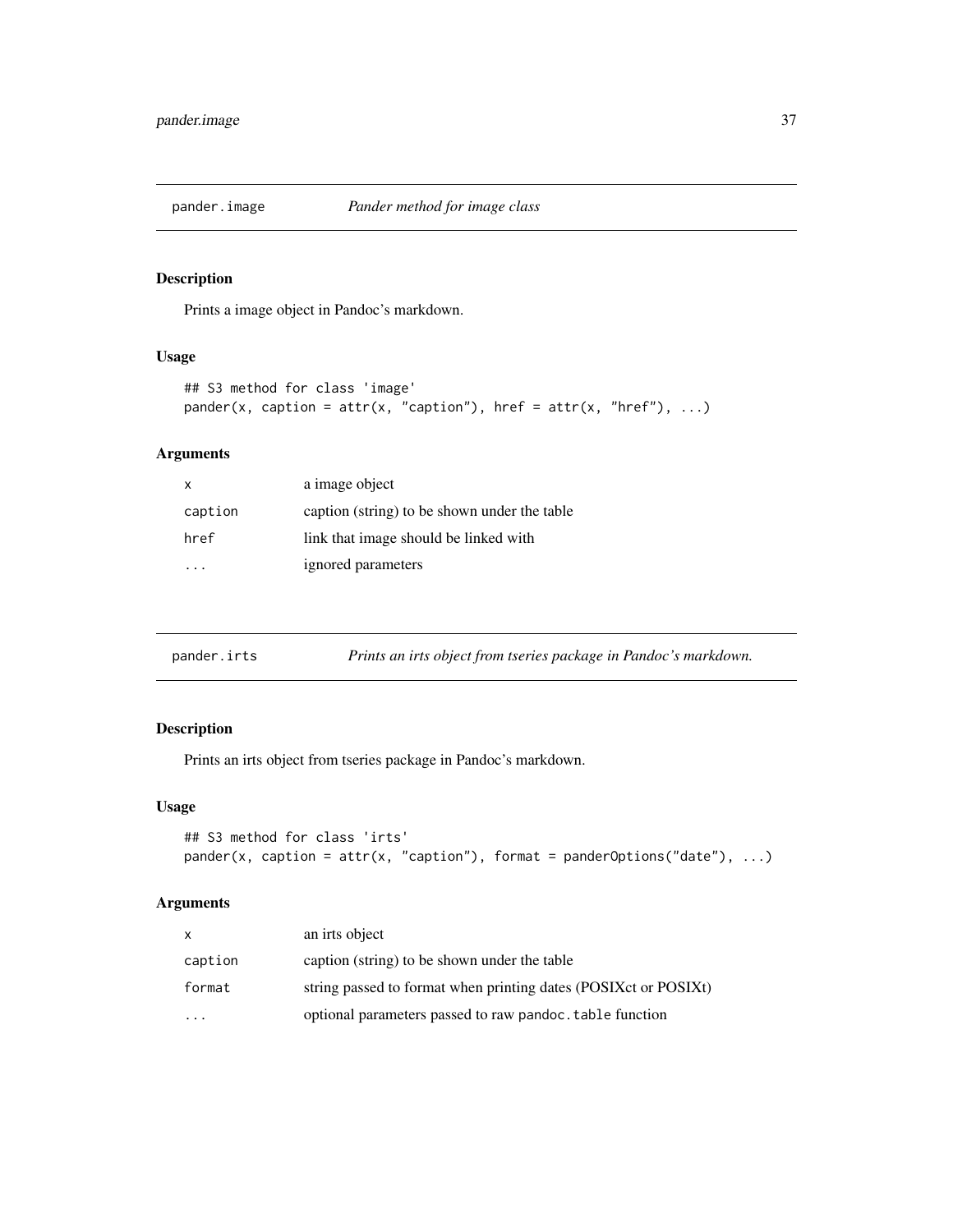Prints a list object in Pandoc's markdown.

# Usage

```
## S3 method for class 'list'
pander(x, ...)
```
## Arguments

| $\times$ | a list object      |
|----------|--------------------|
| $\cdots$ | ignored parameters |

pander.lm *Pander method for summary.lm class*

## Description

Prints a summary.lm object in Pandoc's markdown.

## Usage

```
## S3 method for class 'lm'
pander(x, caption = attr(x, "caption"), covariate.labels, omit, ...)
```

| $\mathsf{x}$     | a summary.glm object                                      |
|------------------|-----------------------------------------------------------|
| caption          | caption (string) to be shown under the table              |
| covariate.labels |                                                           |
|                  | vector to replace covariate lables in the table           |
| omit             | vector of variable to omit for priting in resulting table |
|                  | optional parameters passed to raw pandoc. table function  |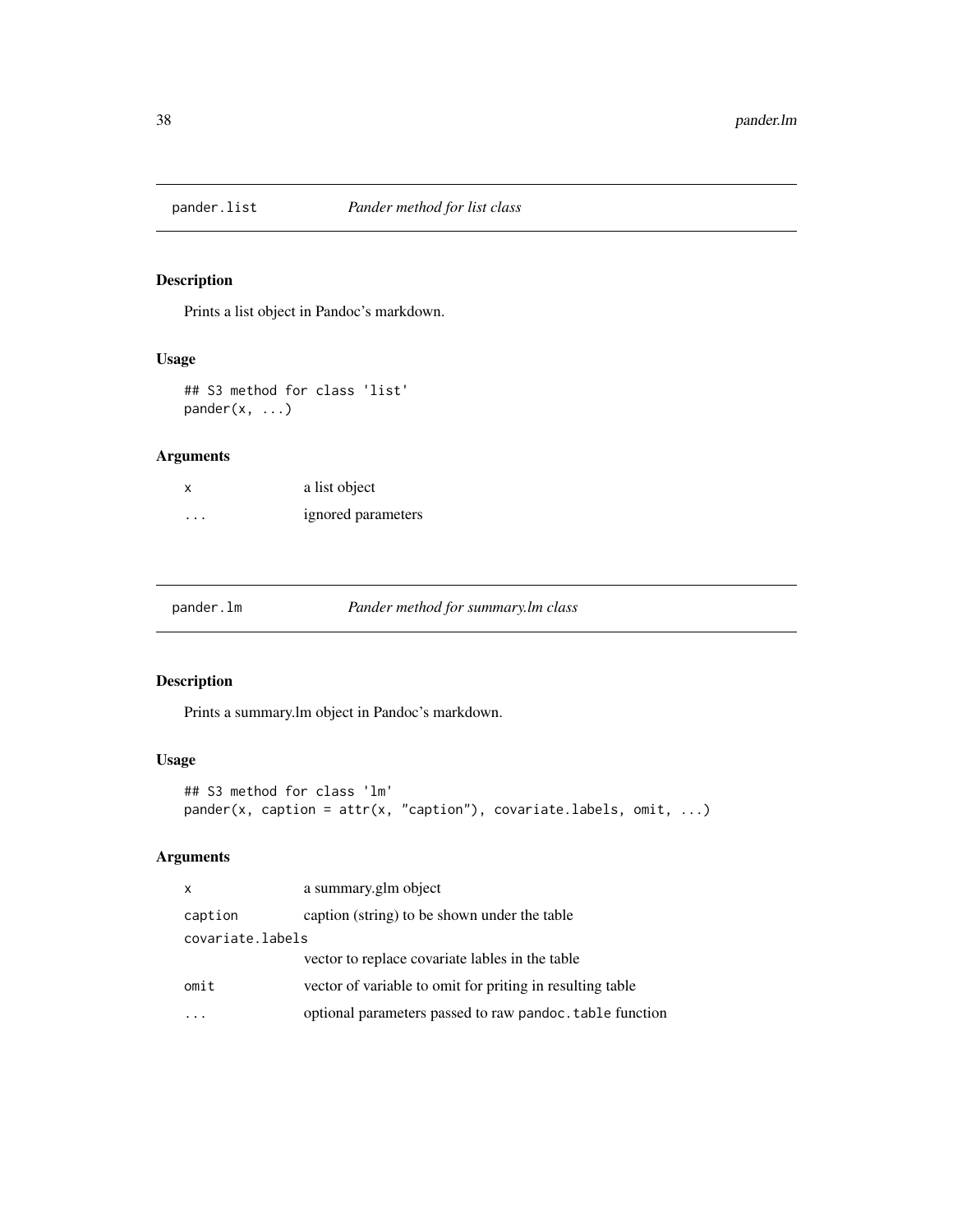Prints a lme object in Pandoc's markdown.

## Usage

```
## S3 method for class 'lme'
pander(x, caption = attr(x, "caption"), ...)
```
## Arguments

| $\mathsf{x}$            | a lme object                                             |
|-------------------------|----------------------------------------------------------|
| caption                 | caption (string) to be shown under the table             |
| $\cdot$ $\cdot$ $\cdot$ | optional parameters passed to raw pandoc, table function |

|  | pander.logical | Pander method for logical class |
|--|----------------|---------------------------------|
|--|----------------|---------------------------------|

# Description

Prints a logical object in Pandoc's markdown.

# Usage

## S3 method for class 'logical' pander(x, ...)

| x                       | a logical object   |
|-------------------------|--------------------|
| $\cdot$ $\cdot$ $\cdot$ | ignored parameters |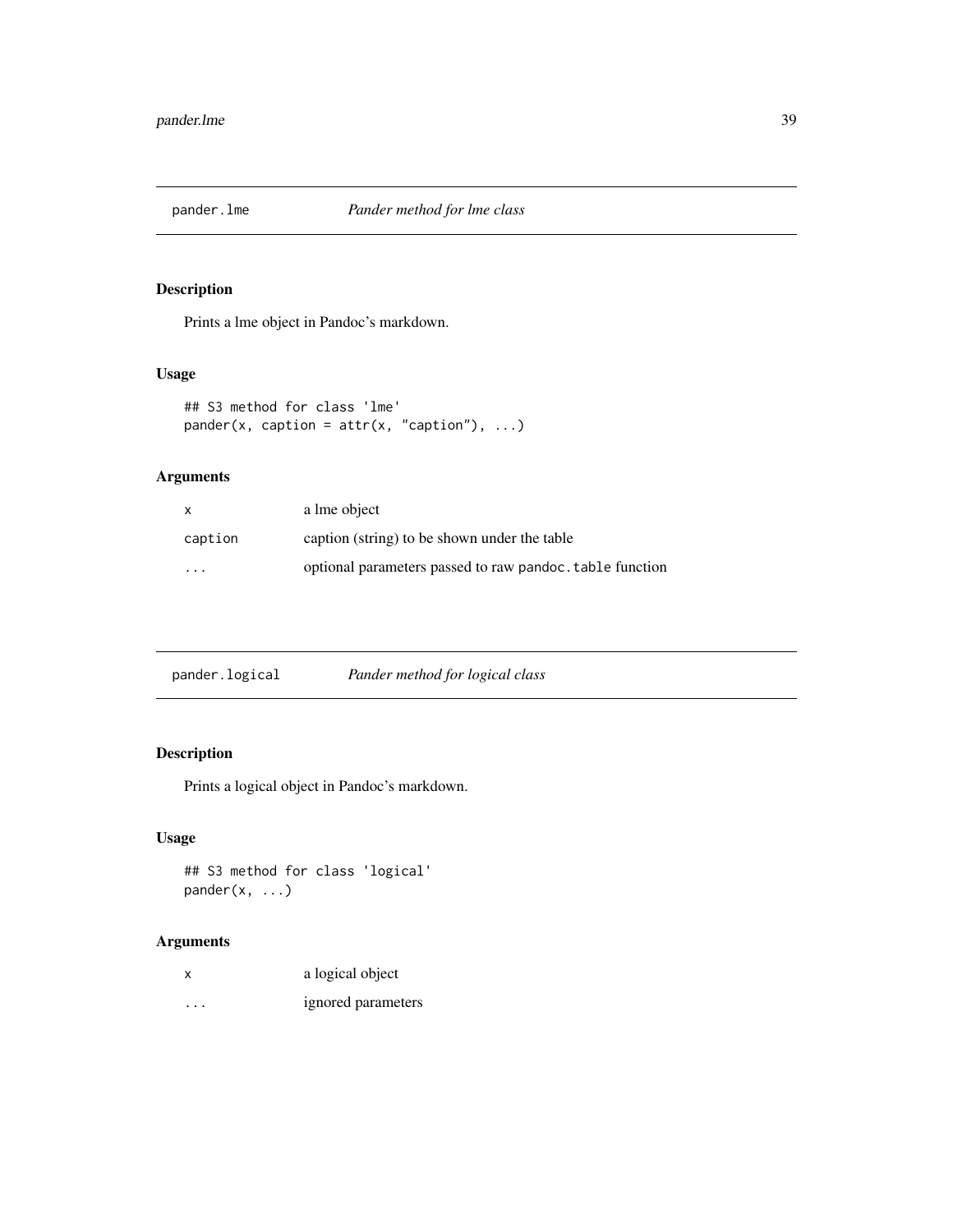Prints an lrm object from rms package in Pandoc's markdown.

# Usage

```
## S3 method for class 'lrm'
pander(x, coefs = TRUE, ...)
```
### Arguments

| $\mathsf{x}$ | an lrm object                                                               |
|--------------|-----------------------------------------------------------------------------|
| coefs        | if to the table of model coefficients, standard errors, etc. default (TRUE) |
| $\cdots$     | optional parameters passed to raw pandoc, table function                    |

pander.manova *Pander method for manova class*

## Description

Prints an manova object in Pandoc's markdown.

## Usage

```
## S3 method for class 'manova'
pander(x, caption = attr(x, "caption"), add.significance.stars = FALSE, ...)
```

| $\mathsf{x}$           | an manovy object                                         |
|------------------------|----------------------------------------------------------|
| caption                | caption (string) to be shown under the table             |
| add.significance.stars |                                                          |
|                        | if significance stars should be shown for P value        |
|                        | optional parameters passed to raw pandoc. table function |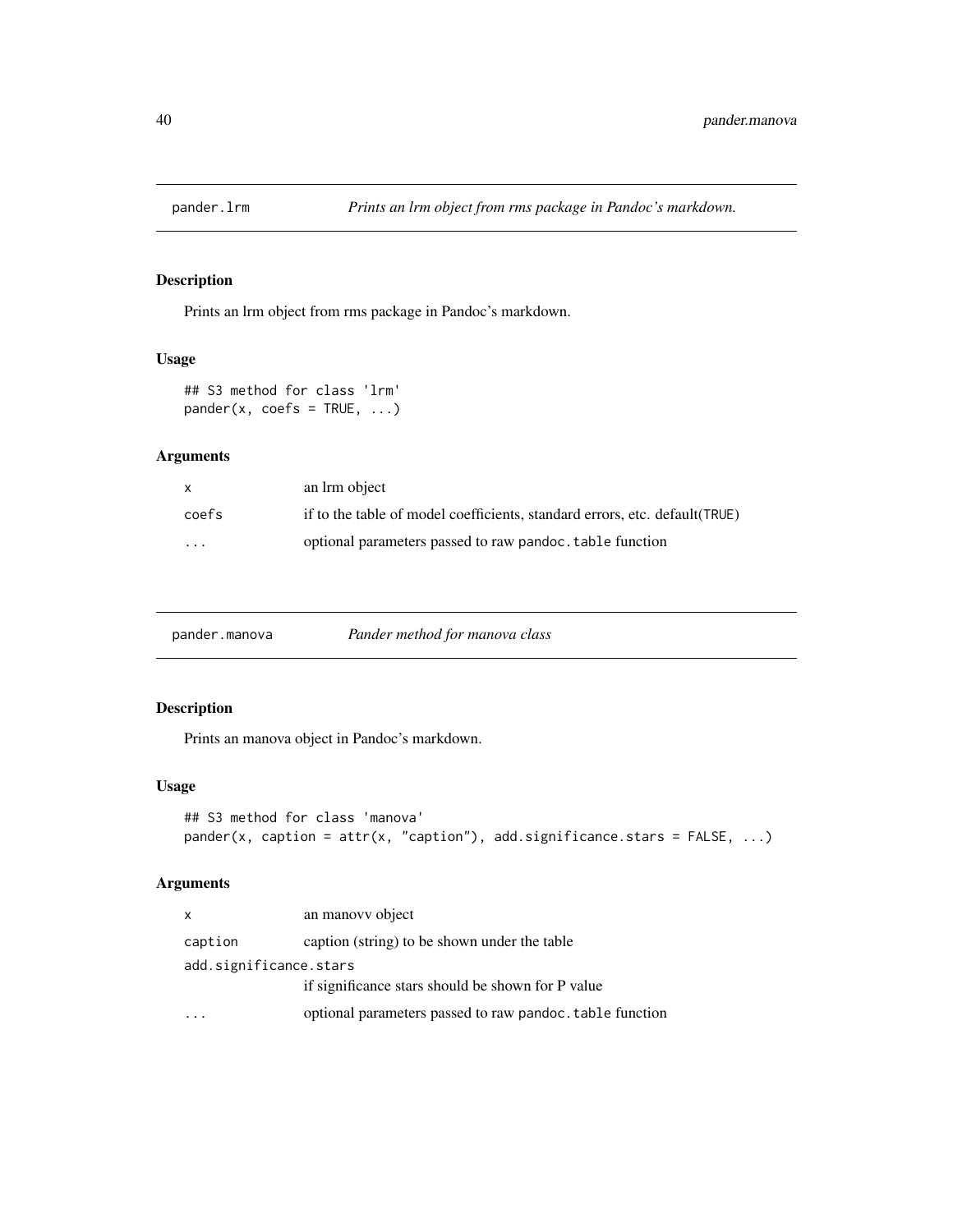Prints a matrix object in Pandoc's markdown.

## Usage

```
## S3 method for class 'matrix'
pander(x, caption = attr(x, "caption"), ...)
```
## Arguments

| X        | a matrix object                                          |
|----------|----------------------------------------------------------|
| caption  | caption (string) to be shown under the table             |
| $\cdots$ | optional parameters passed to raw pandoc. table function |

pander.microbenchmark *Pander method for microbenchmark class*

## Description

Prints an microbenchmark object in Pandoc's markdown.

## Usage

```
## S3 method for class 'microbenchmark'
pander(x, caption = attr(x, "caption"), expr.labels, unit, ...)
```

| $\mathsf{x}$ | an microbenchmark object                                                                                                                     |
|--------------|----------------------------------------------------------------------------------------------------------------------------------------------|
| caption      | caption (string) to be shown under the table                                                                                                 |
| expr.labels  | expression labels that will replace default ones (similar to rownames, which<br>microbenchmark class table does not have)                    |
| unit         | units in which values should be printed (for example second, microseconds,<br>etc.). Should be one of ns, us, ms, s, t, hz, khz, mhz, eps, f |
| $\ddotsc$    | optional parameters passed to raw pandoc. table function                                                                                     |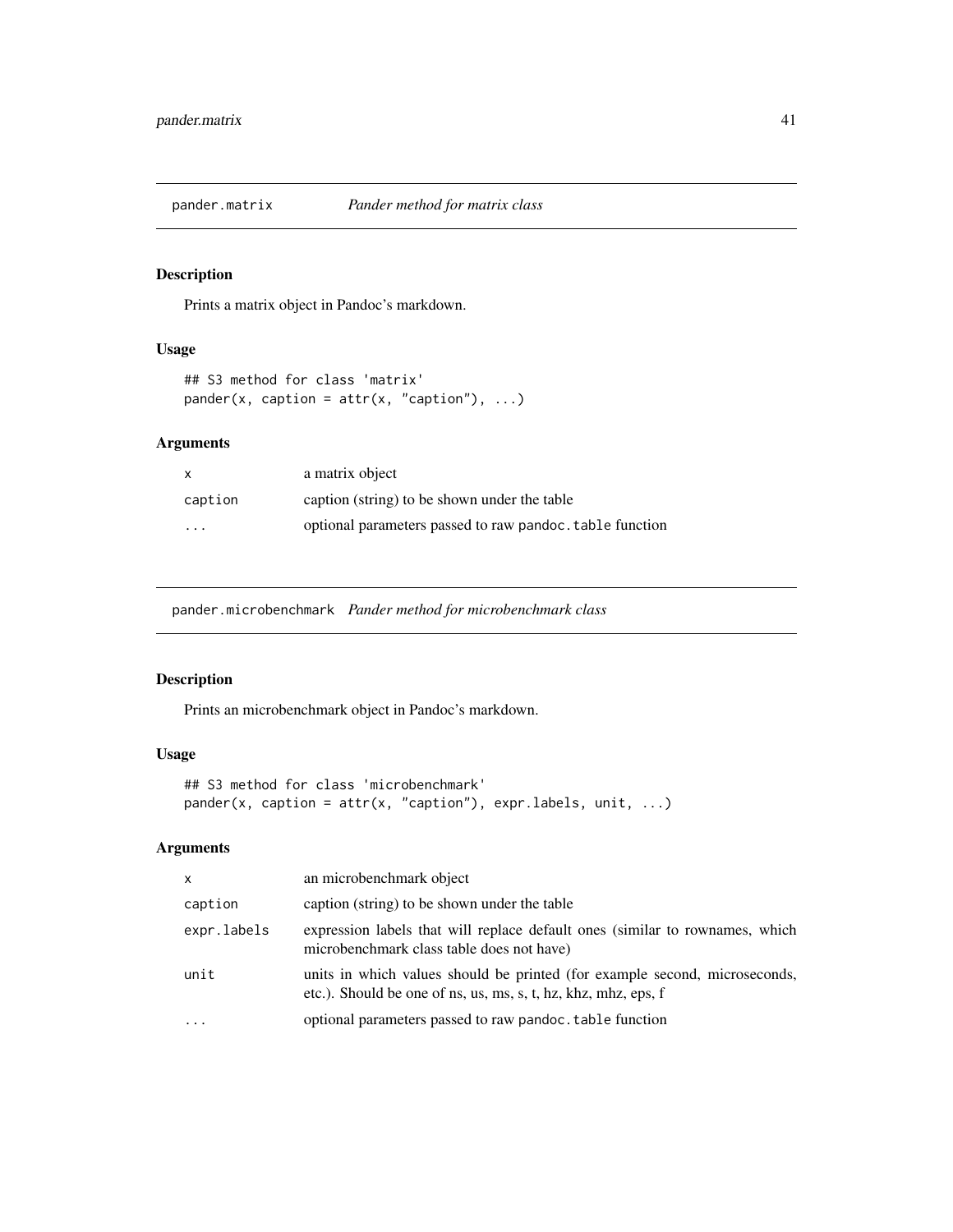Prints a call object in Pandoc's markdown.

## Usage

## S3 method for class 'name' pander(x, ...)

## Arguments

|          | a name language object |
|----------|------------------------|
| $\cdots$ | ignored parameters     |

| pander.nls |  | Prints an nls object from stats package in Pandoc's markdown. |
|------------|--|---------------------------------------------------------------|
|            |  |                                                               |

# Description

Prints an nls object from stats package in Pandoc's markdown.

## Usage

```
## S3 method for class 'nls'
pander(x, digits = panderOptions("digits"), show.convergence = FALSE, ...)
```

| X                | an nls object                                            |
|------------------|----------------------------------------------------------|
| digits           | number of digits of precision                            |
| show.convergence |                                                          |
|                  | (defaut:FALSE) if to print convergence info              |
|                  | optional parameters passed to raw pandoc. table function |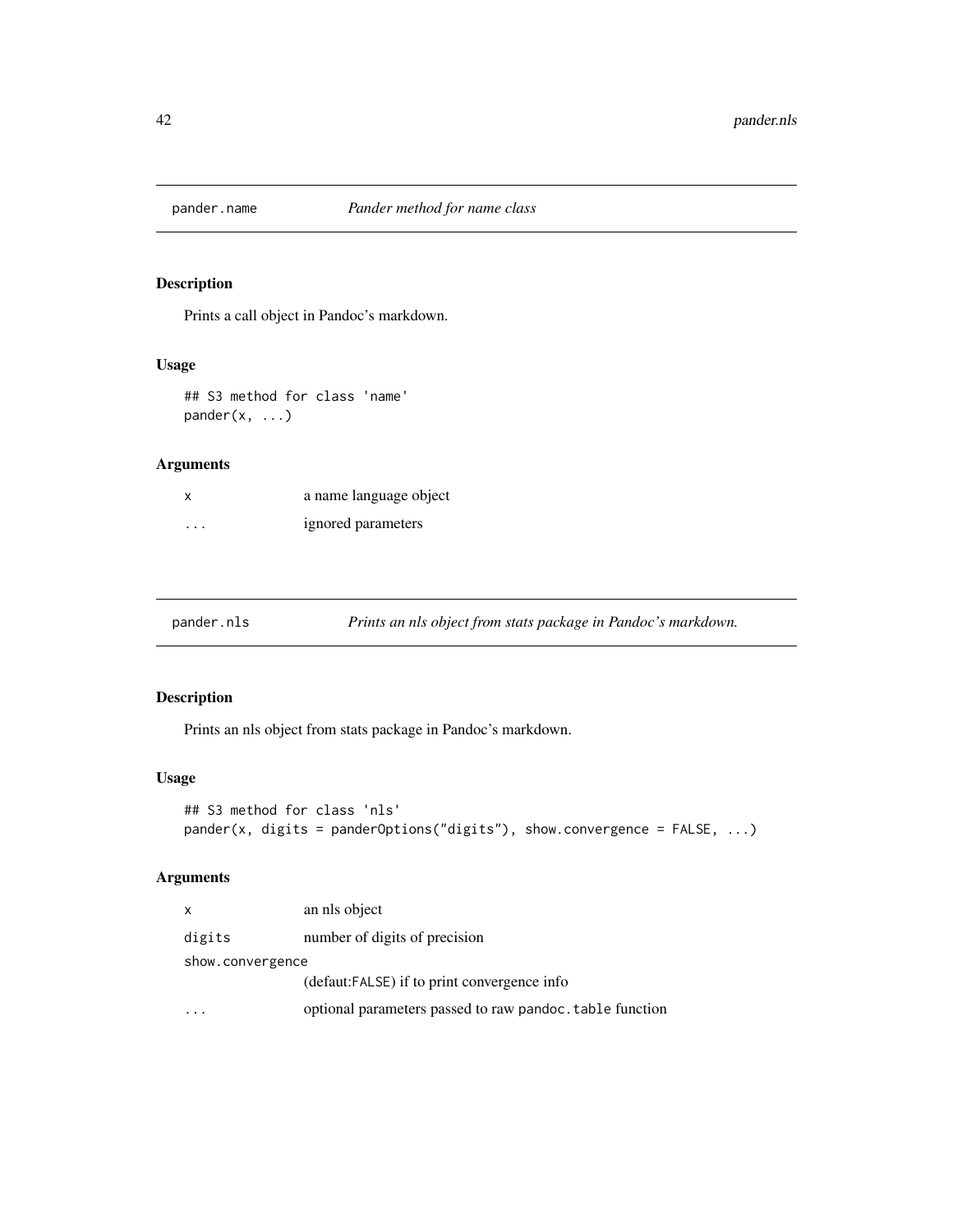Prints a NULL object in Pandoc's markdown.

## Usage

## S3 method for class '`NULL`' pander(x, ...)

## Arguments

| x        | a NULL object      |
|----------|--------------------|
| $\cdots$ | ignored parameters |

pander.numeric *Pander method for numeric class*

# Description

Prints a numeric class in Pandoc's markdown.

## Usage

## S3 method for class 'numeric'  $pander(x, \ldots)$ 

| X        | a numeric object  |
|----------|-------------------|
| $\cdots$ | igroned parameter |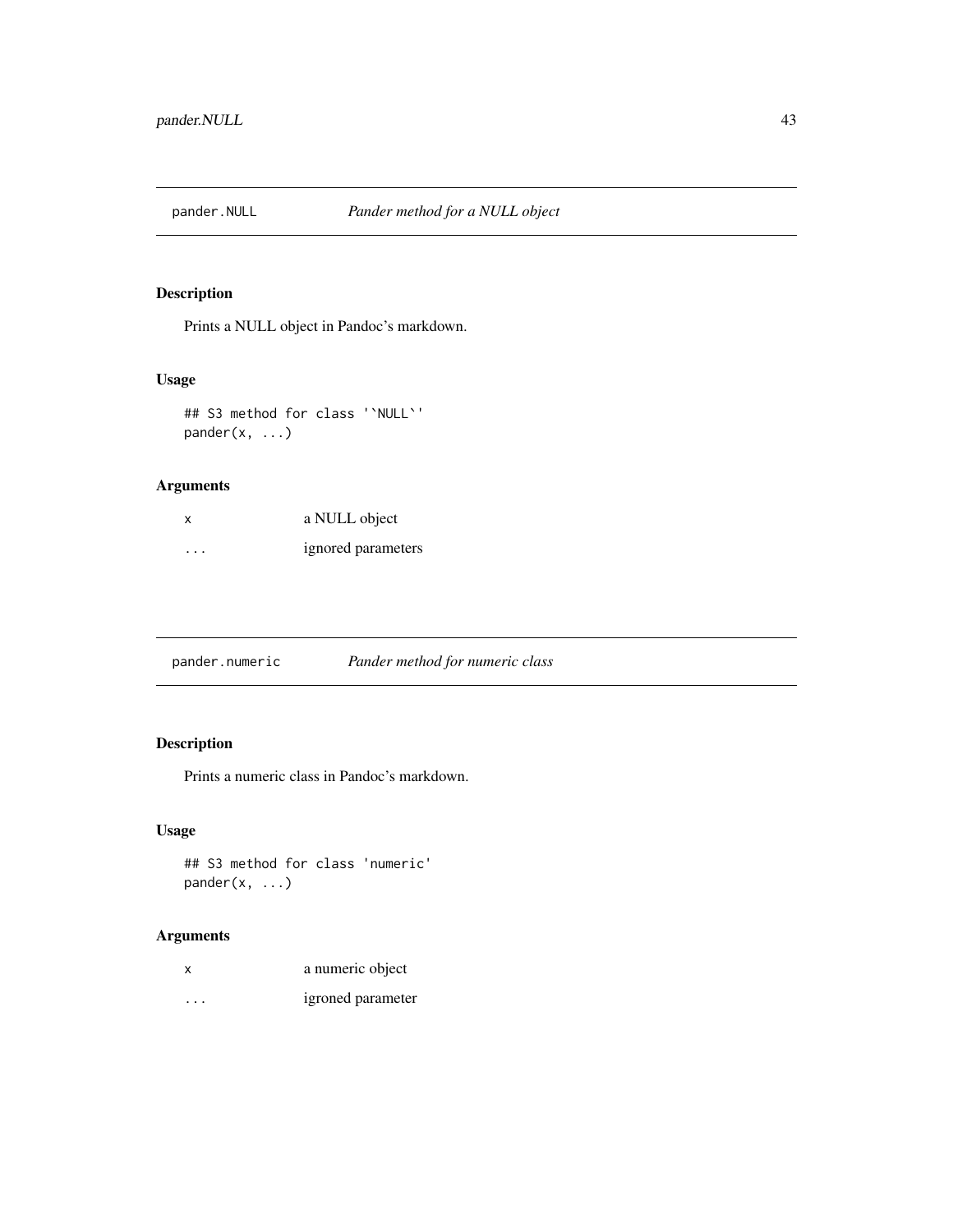Prints an ols object from rms package in Pandoc's markdown.

## Usage

```
## S3 method for class 'ols'
pander(
  x,
 long = FALSE,
  coefs = TRUE,
 digits = panderOptions("digits"),
  round = panderOptions("round"),
  ...
)
```
## Arguments

| x                       | an ols object                                                                                                                                                                  |
|-------------------------|--------------------------------------------------------------------------------------------------------------------------------------------------------------------------------|
| long                    | if to print the correlation matrix of parameter estimates. default (FALSE)                                                                                                     |
| coefs                   | if to the table of model coefficients, standard errors, etc. default (TRUE)                                                                                                    |
| digits                  | passed to format. Can be a vector specifying values for each column (has to be<br>the same length as number of columns).                                                       |
| round                   | passed to round. Can be a vector specifying values for each column (has to be<br>the same length as number of columns). Values for non-numeric columns will<br>be disregarded. |
| $\cdot$ $\cdot$ $\cdot$ | optional parameters passed to raw pandoc. table function                                                                                                                       |
|                         |                                                                                                                                                                                |

pander.orm *Prints an orm object from rms package in Pandoc's markdown.*

## Description

Prints an orm object from rms package in Pandoc's markdown.

#### Usage

```
## S3 method for class 'orm'
pander(x, coefs = TRUE, intercepts = x$non.slopes < 10, ...)
```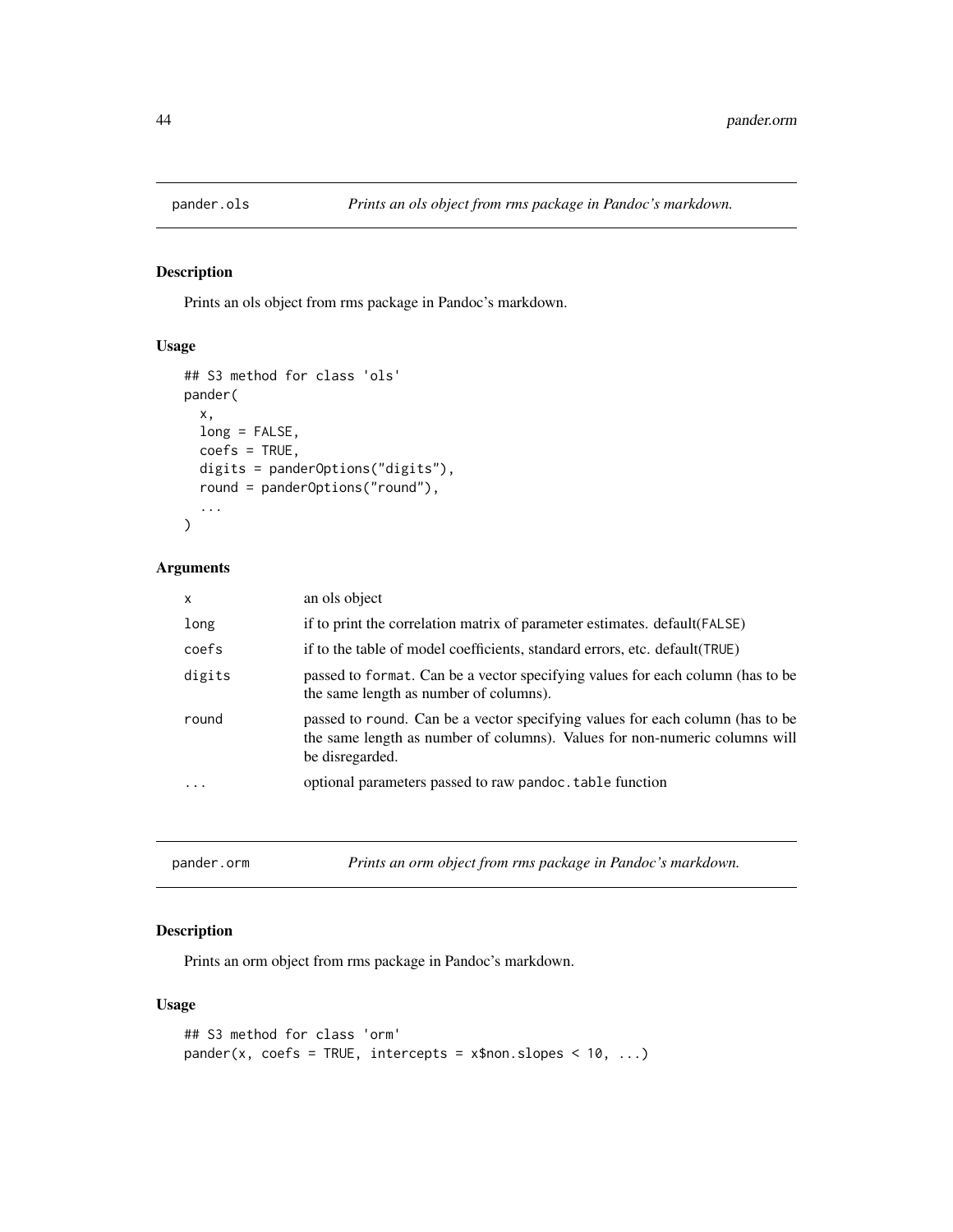## pander.polr 45

## Arguments

| $\mathsf{X}$ | an orm object                                                                                         |
|--------------|-------------------------------------------------------------------------------------------------------|
| coefs        | if to the table of model coefficients, standard errors, etc. default (TRUE)                           |
| intercepts   | if to print intercepts, by default, intercepts are only printed if there are fewer<br>than 10 of them |
| .            | optional parameters passed to raw pandoc. table function                                              |

pander.polr *Prints an polr object from MASS package in Pandoc's markdown.*

# Description

Prints an polr object from MASS package in Pandoc's markdown.

# Usage

## S3 method for class 'polr'  $pander(x, \ldots)$ 

## Arguments

|         | an polr object                                           |
|---------|----------------------------------------------------------|
| $\cdot$ | optional parameters passed to raw pandoc. table function |

pander.POSIXct *Pander method for POSIXct class*

## Description

Prints a POSIXct object in Pandoc's markdown.

### Usage

```
## S3 method for class 'POSIXct'
pander(x, ...)
```

|   | a POSIX ct object                                       |
|---|---------------------------------------------------------|
| . | optional parameters passed to raw pandoc. date function |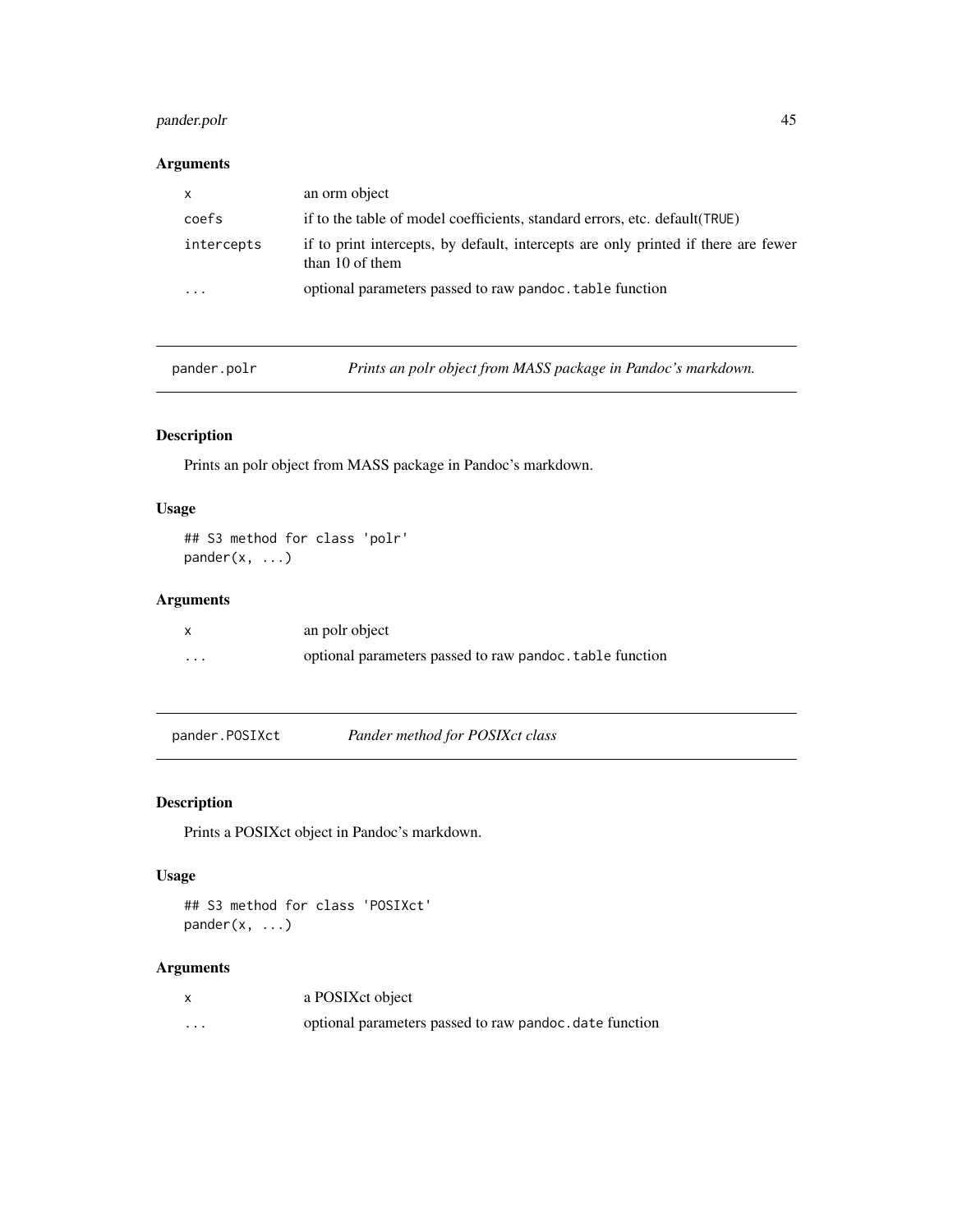Prints a POSIXlt object in Pandoc's markdown.

## Usage

## S3 method for class 'POSIXlt' pander(x, ...)

## Arguments

|         | a POSIX <sub>I</sub> t object                           |
|---------|---------------------------------------------------------|
| $\cdot$ | optional parameters passed to raw pandoc, date function |

pander.prcomp *Pander method for prcomp class*

## Description

Prints a prcomp object in Pandoc's markdown.

## Usage

```
## S3 method for class 'prcomp'
pander(x, caption = attr(x, "caption"), ...)
```

|          | a preomp object                                          |
|----------|----------------------------------------------------------|
| caption  | caption (string) to be shown under the table             |
| $\cdots$ | optional parameters passed to raw pandoc. table function |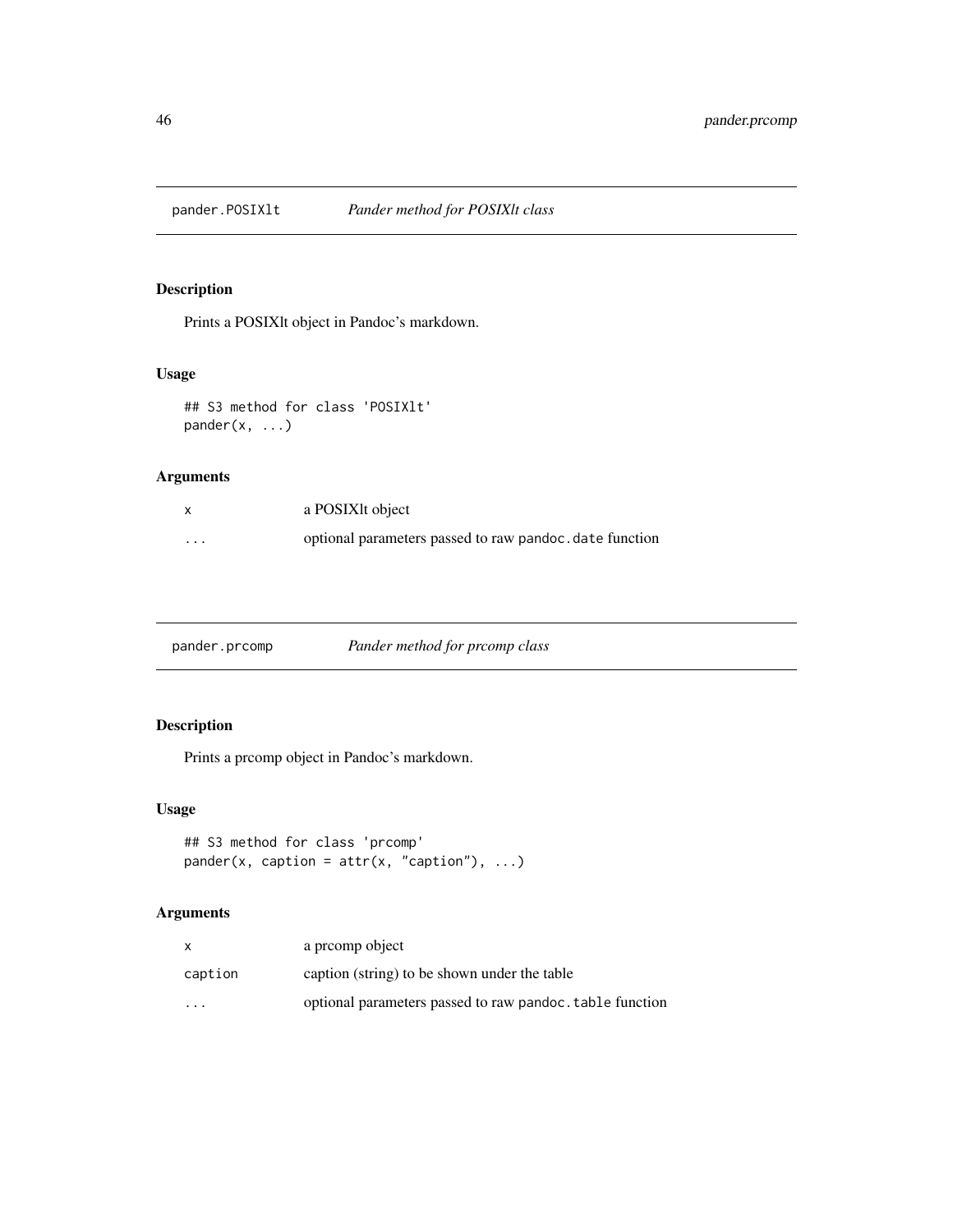pander.randomForest *Pander method for randomForest class*

## Description

Renders an randomForest object in Pandoc's markdown.

## Usage

```
## S3 method for class 'randomForest'
pander(x, digits = panderOptions("digits"), ...)
```
## Arguments

| x                       | an randomForest object                                   |
|-------------------------|----------------------------------------------------------|
| digits                  | number of digits of precision                            |
| $\cdot$ $\cdot$ $\cdot$ | optional parameters passed to raw pandoc, table function |

| pander.rapport | Pander method for rapport class |
|----------------|---------------------------------|
|                |                                 |

# Description

Prints a rapport object in Pandoc's markdown.

## Usage

## S3 method for class 'rapport' pander(x, ...)

| x                       | a rapport object   |
|-------------------------|--------------------|
| $\cdot$ $\cdot$ $\cdot$ | ignored parameters |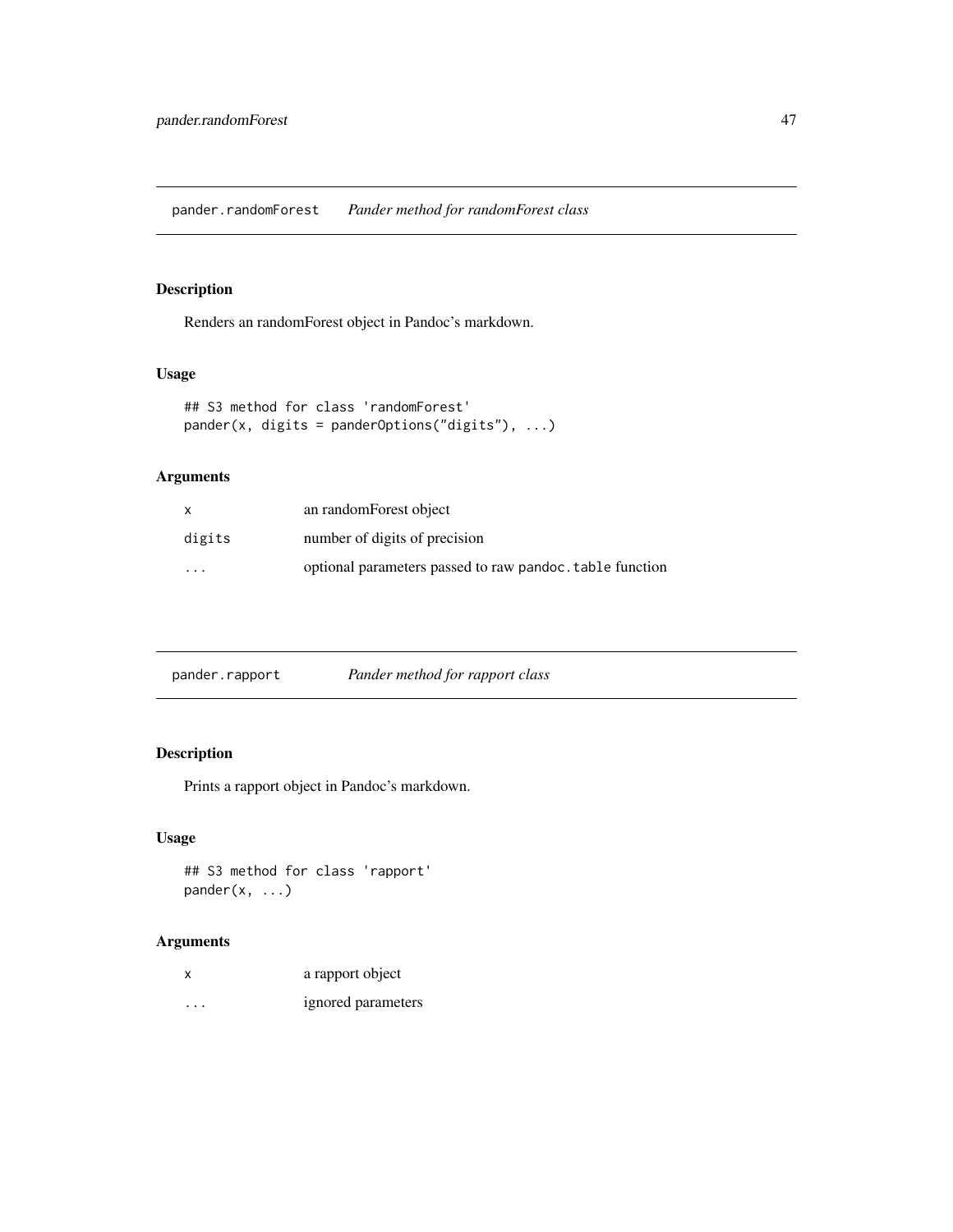Prints an rlm object in Pandoc's markdown.

# Usage

```
## S3 method for class 'rlm'
pander(x, caption = attr(x, "caption"), ...)
```
## Arguments

| X       | an rlm object                                            |
|---------|----------------------------------------------------------|
| caption | caption (string) to be shown under the table             |
| .       | optional parameters passed to raw pandoc, table function |

pander.sessionInfo *Pander method for sessionInfo class*

## Description

Prints an sessionInfo object in Pandoc's markdown.

## Usage

```
## S3 method for class 'sessionInfo'
pander(x, locale = TRUE, compact = TRUE, ...)
```

|          | an sessionInfo object                                                                                          |
|----------|----------------------------------------------------------------------------------------------------------------|
| locale   | (defaut:TRUE) if to print locale output                                                                        |
| compact  | (defaut:TRUE) if output shoud be compact (ommiting extra line breaks and spaces,<br>in line printing of lists) |
| $\cdots$ | ignored parameters                                                                                             |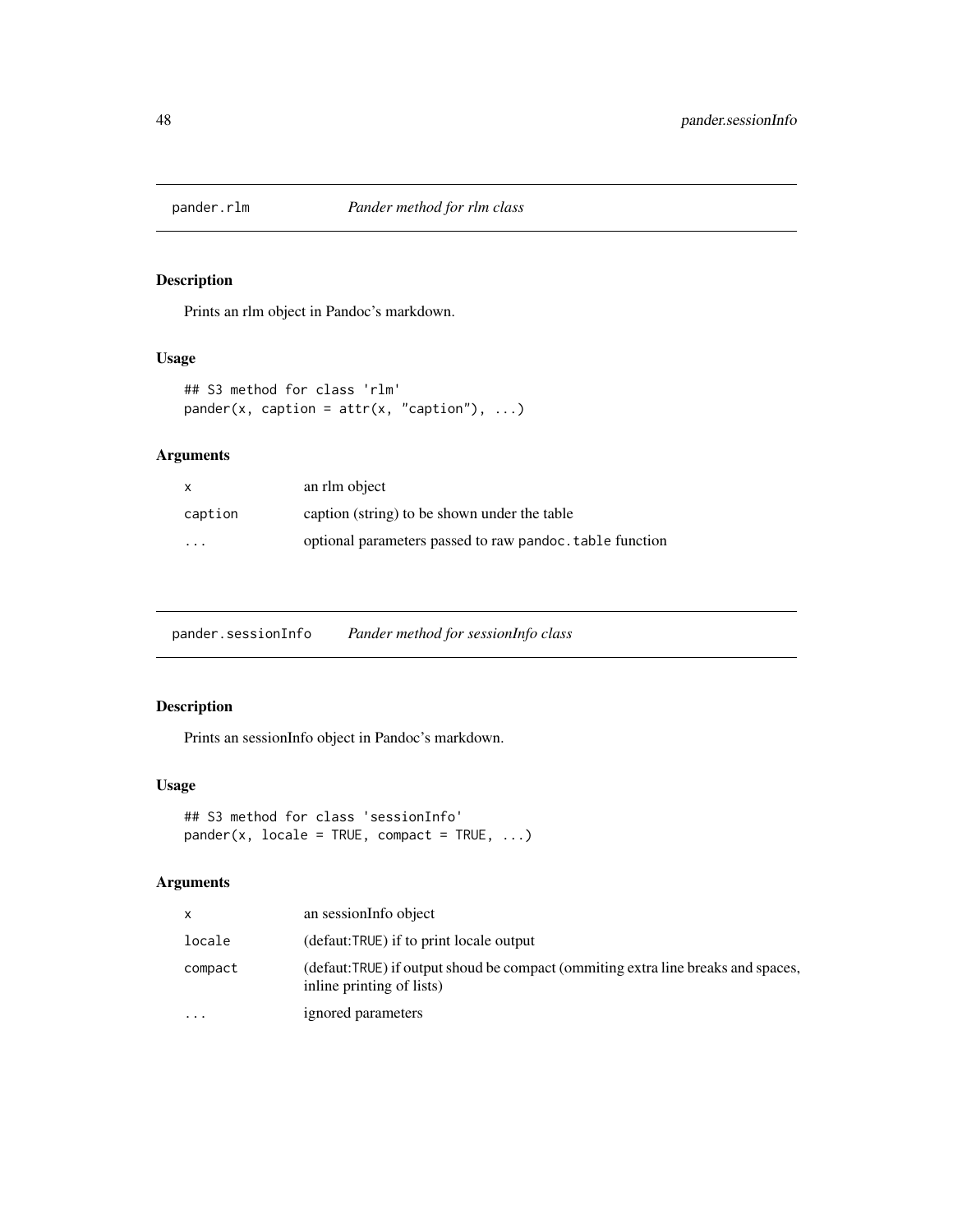pander.smooth.spline *Pander method for smooth.spline class*

## Description

Prints an smooth.spline object in Pandoc's markdown.

## Usage

## S3 method for class 'smooth.spline' pander(x, ...)

## Arguments

|                         | an smooth.spline object |
|-------------------------|-------------------------|
| $\cdot$ $\cdot$ $\cdot$ | igroned parameters      |

pander.stat.table *Pander method for stat.table class*

## Description

Prints an stat.table object in Pandoc's markdown.

## Usage

```
## S3 method for class 'stat.table'
pander(x, caption = attr(x, "caption"), ...)
```

|          | an stat.table object                                     |
|----------|----------------------------------------------------------|
| caption  | caption (string) to be shown under the table             |
| $\cdots$ | optional parameters passed to raw pandoc. table function |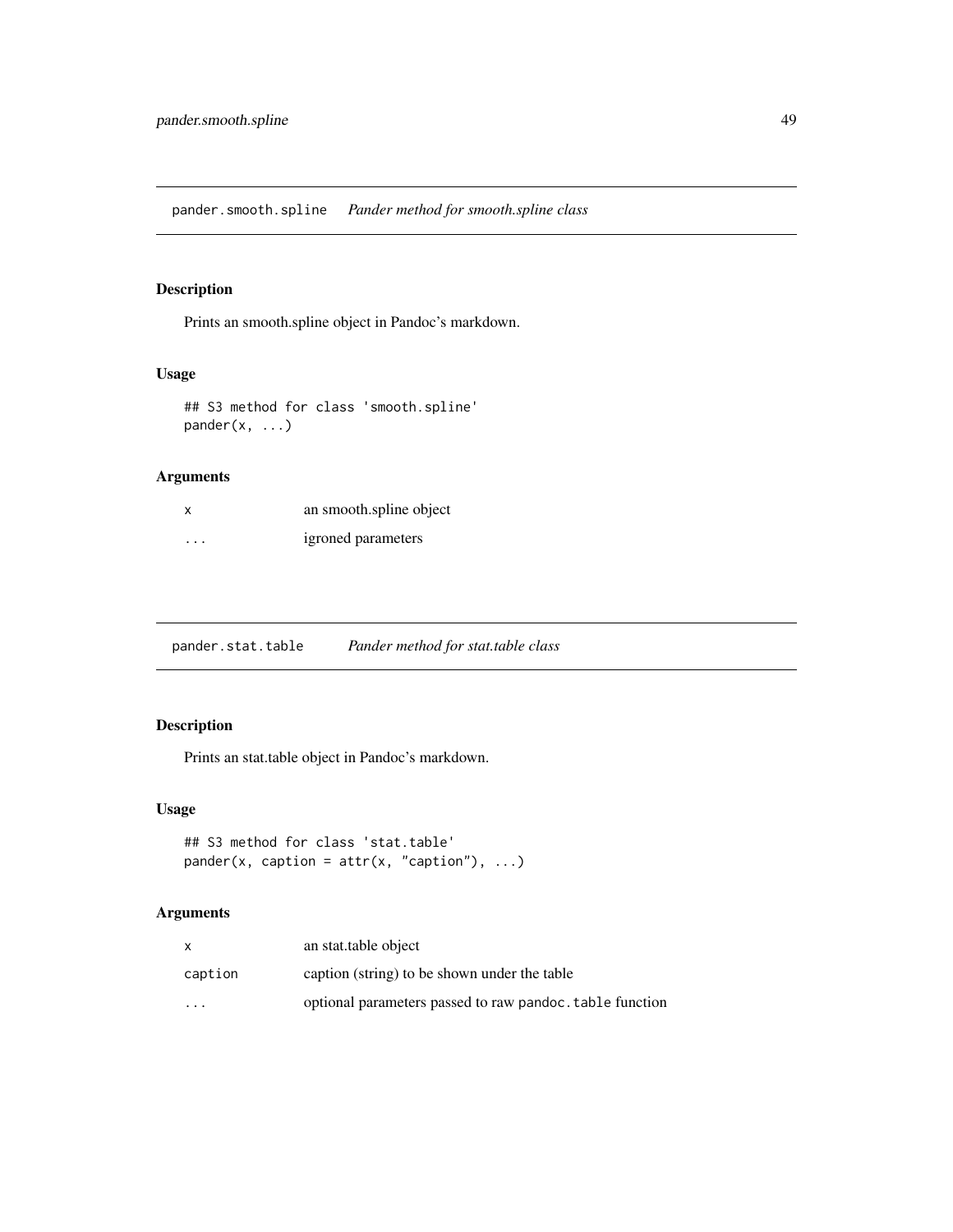pander.summary.aov *Pander method for summary.aov class*

### Description

Prints a summary.aov object in Pandoc's markdown.

### Usage

```
## S3 method for class 'summary.aov'
pander(x, caption = attr(x, "caption"), ...)
```
## Arguments

| X       | a summary aov object                                     |
|---------|----------------------------------------------------------|
| caption | caption (string) to be shown under the table             |
| $\cdot$ | optional parameters passed to raw pandoc, table function |

pander.summary.aovlist

*Pander method for summary.aovlist class*

## Description

Prints a summary.aovlist object in Pandoc's markdown.

#### Usage

```
## S3 method for class 'summary.aovlist'
pander(x, caption = attr(x, "caption"), ...)
```

| x                       | a summary as a summary as a solice of                    |
|-------------------------|----------------------------------------------------------|
| caption                 | caption (string) to be shown under the table             |
| $\cdot$ $\cdot$ $\cdot$ | optional parameters passed to raw pandoc, table function |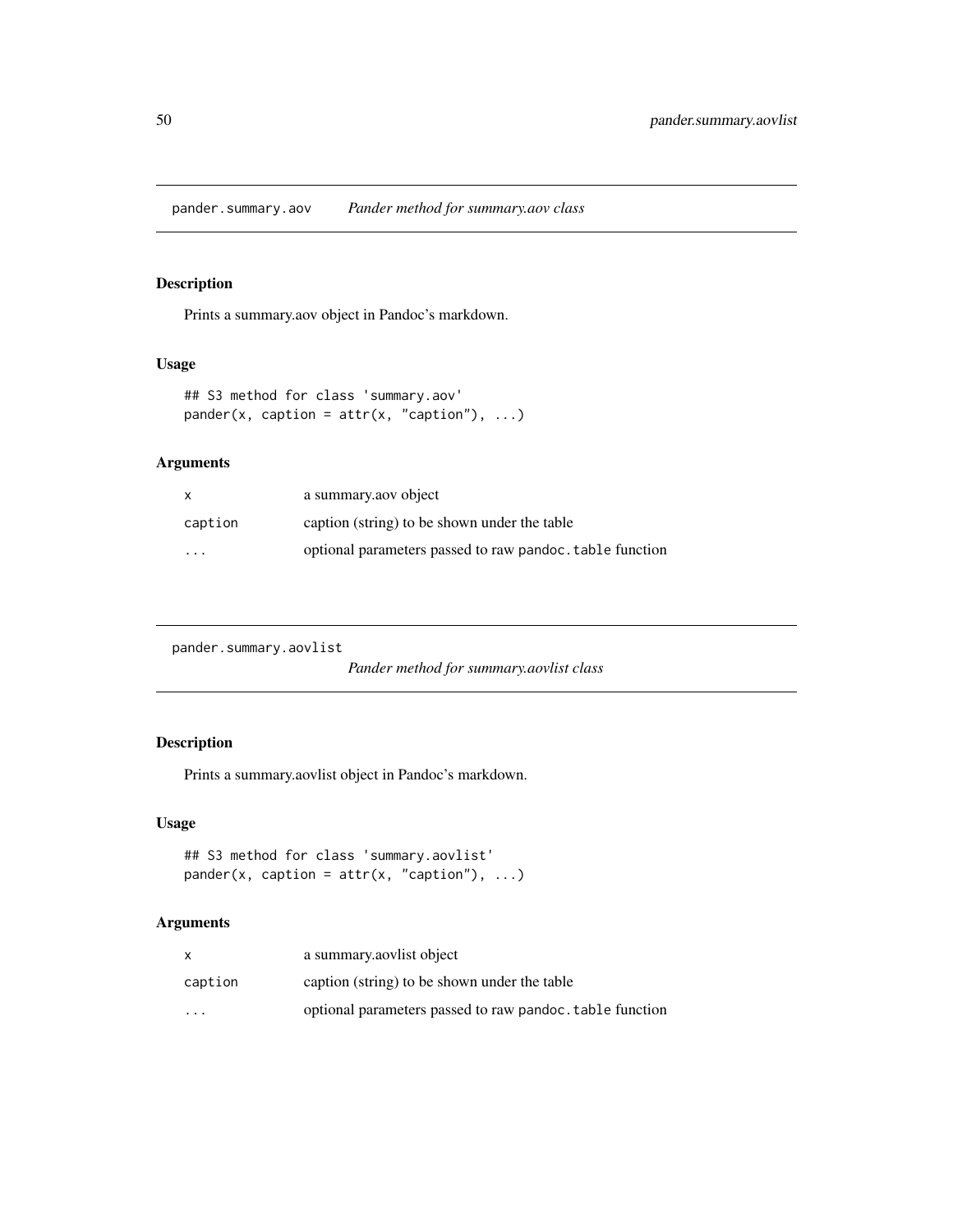pander.summary.glm *Pander method for summary.glm class*

# Description

Prints a summary.glm object in Pandoc's markdown.

#### Usage

```
## S3 method for class 'summary.glm'
pander(
  x,
  caption = attr(x, "caption"),
 covariate.labels,
 omit,
  summary = TRUE,
  ...
)
```
## Arguments

| $\mathsf{x}$     | an summary.glm object                                                        |  |
|------------------|------------------------------------------------------------------------------|--|
| caption          | caption (string) to be shown under the table                                 |  |
| covariate.labels |                                                                              |  |
|                  | vector to replace covariate lables in the table                              |  |
| omit             | vector of variable to omit for priting in resulting table                    |  |
| summary          | (defaut:TRUE) if used for summary.lm or lm                                   |  |
| $\ddotsc$        | optional parameters passed to special methods and/or raw pandoc. * functions |  |
|                  |                                                                              |  |

### Value

By default this function outputs (see: cat) the result. If you would want to catch the result instead, then call the function ending in .return.

pander.summary.lm *Pander method for summary.lm class*

## Description

Prints a summary.lm object in Pandoc's markdown.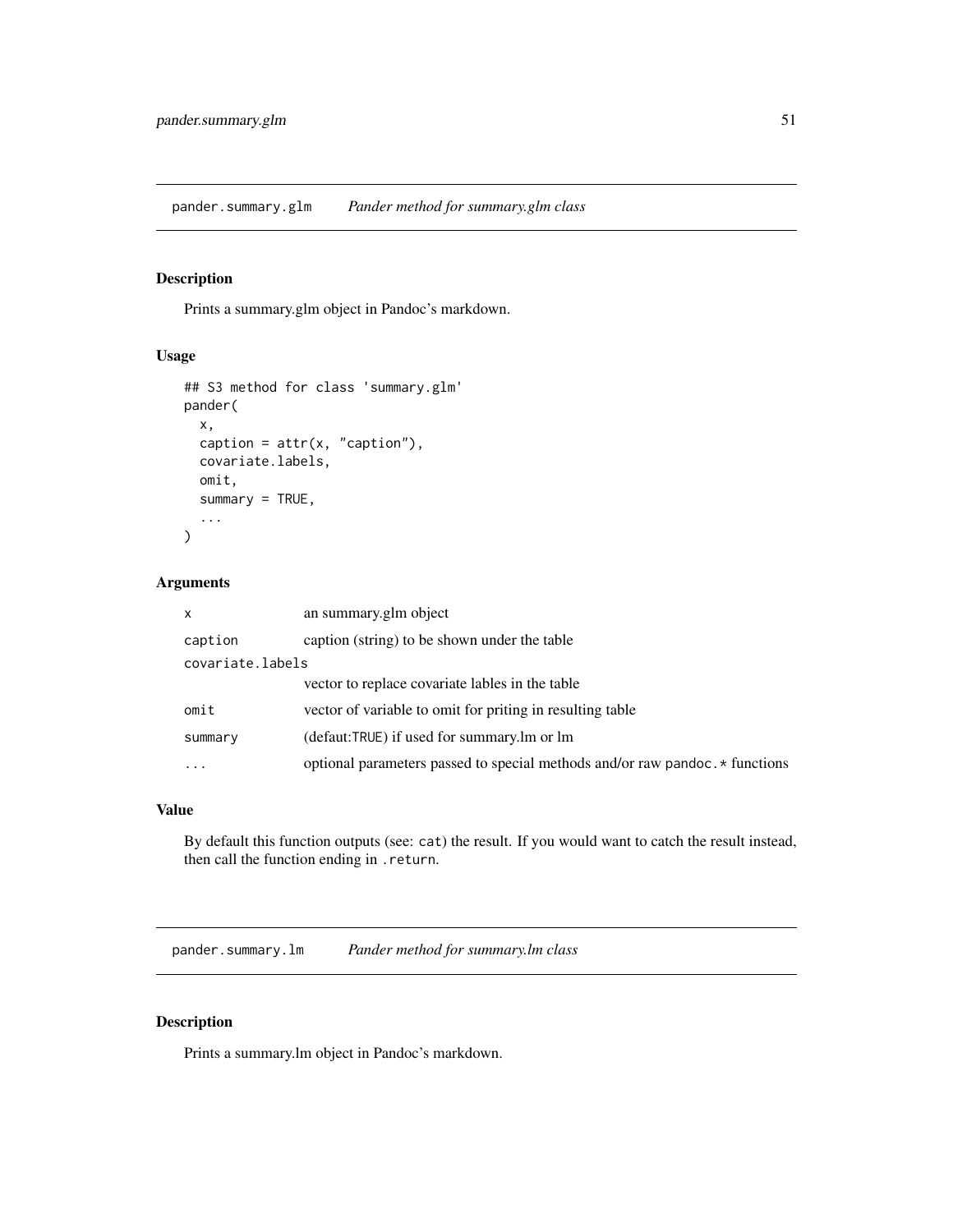## Usage

```
## S3 method for class 'summary.lm'
pander(
  x,
  caption = attr(x, "caption"),
  covariate.labels,
  omit,
  summary = TRUE,
  add.significance.stars = FALSE,
 move.intercept = FALSE,
  ...
)
```
#### Arguments

| $\mathsf{x}$           | an summary. Im object                                                                                                            |  |
|------------------------|----------------------------------------------------------------------------------------------------------------------------------|--|
| caption                | caption (string) to be shown under the table                                                                                     |  |
| covariate.labels       |                                                                                                                                  |  |
|                        | vector to replace covariate lables in the table                                                                                  |  |
| omit                   | vector of variable to omit for priting in resulting table                                                                        |  |
| summary                | (defaut:TRUE) if used for summary.lm or lm                                                                                       |  |
| add.significance.stars |                                                                                                                                  |  |
|                        | if significance stars should be shown for P value                                                                                |  |
|                        | move intercept by default, the Intercept is the first coefficient in the table, which can be moved<br>to the bottom of the table |  |
| $\ddots$               | optional parameters passed to special methods and/or raw pandoc. * functions                                                     |  |
|                        |                                                                                                                                  |  |

## Value

By default this function outputs (see: cat) the result. If you would want to catch the result instead, then call the function ending in .return.

pander.summary.lme *Pander method for summary.lme class*

## Description

Prints a lme object in Pandoc's markdown.

## Usage

```
## S3 method for class 'summary.lme'
pander(x, caption = attr(x, "caption"), summary = TRUE, \dots)
```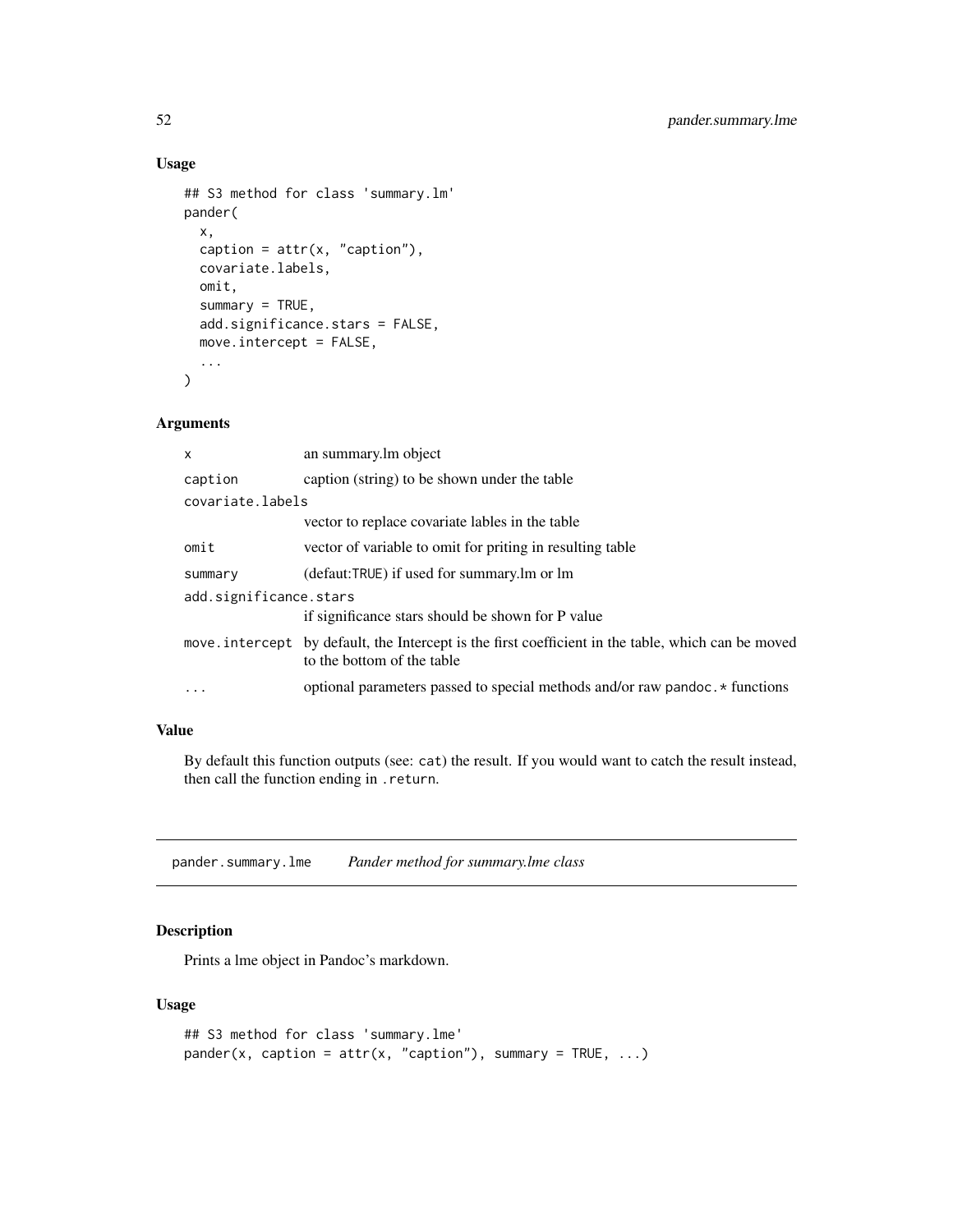#### Arguments

| x                       | a lme object                                             |
|-------------------------|----------------------------------------------------------|
| caption                 | caption (string) to be shown under the table             |
| summary                 | (default:TRUE) if to print expender summary              |
| $\cdot$ $\cdot$ $\cdot$ | optional parameters passed to raw pandoc. table function |

pander.summary.manova *Prints an summary.manova object from stats package in Pandoc's markdown.*

#### Description

Prints an summary.manova object from stats package in Pandoc's markdown.

#### Usage

```
## S3 method for class 'summary.manova'
pander(x, caption = attr(x, "caption"), add.significance.stars = FALSE, ...)
```
## Arguments

| x                      | an summary manova object                                 |
|------------------------|----------------------------------------------------------|
| caption                | caption (string) to be shown under the table             |
| add.significance.stars |                                                          |
|                        | if significance stars should be shown for P value        |
| $\cdot$                | optional parameters passed to raw pandoc. table function |

pander.summary.nls *Prints an summary.nls object from stats package in Pandoc's markdown.*

## Description

Prints an summary.nls object from stats package in Pandoc's markdown.

#### Usage

```
## S3 method for class 'summary.nls'
pander(
  x,
  summary = TRUE,
  add.significance.stars = FALSE,
  digits = panderOptions("digits"),
  show.convergence = FALSE,
  ...
\mathcal{E}
```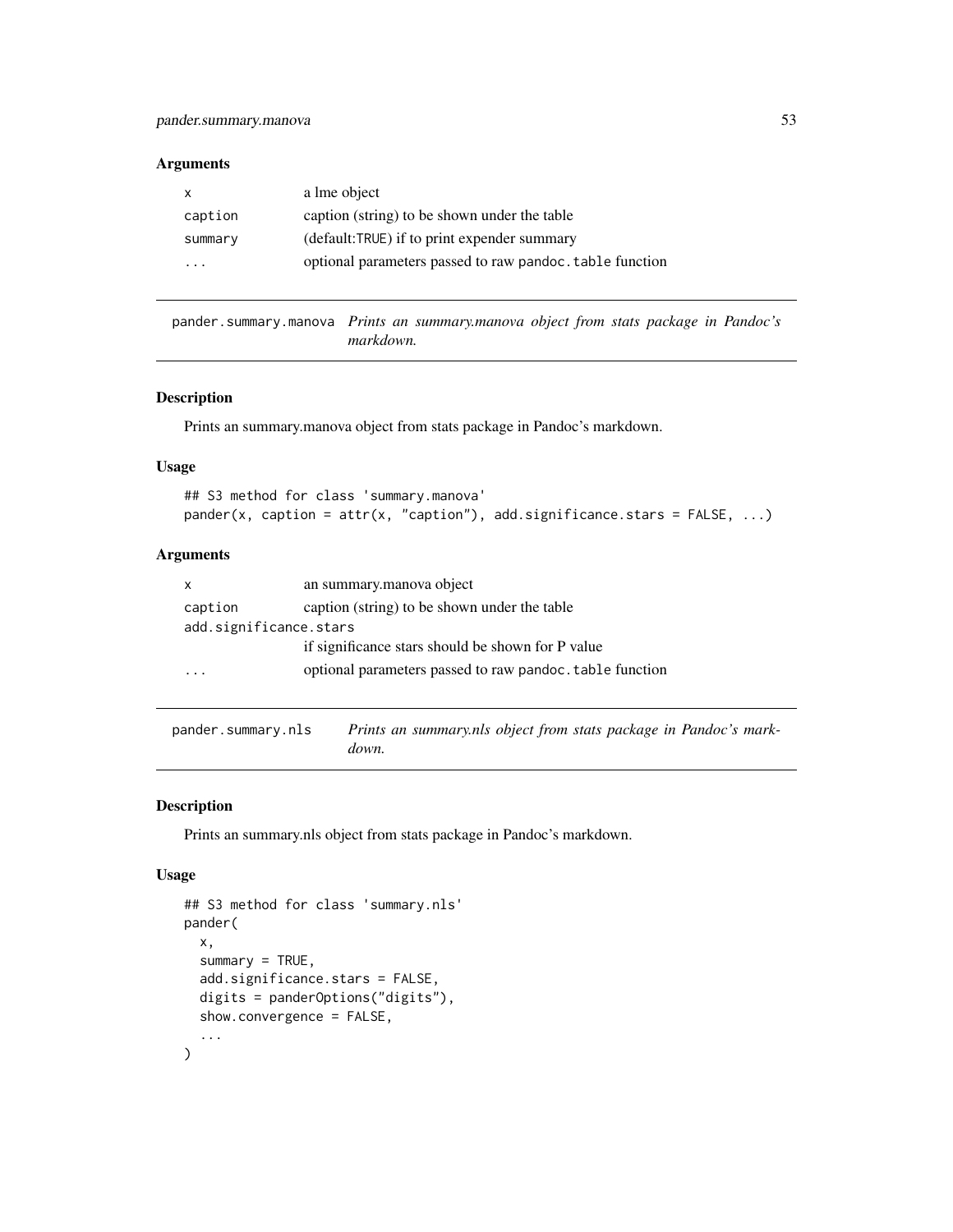# Arguments

| x                      | an summary.nls object                                    |  |
|------------------------|----------------------------------------------------------|--|
| summary                | (defaut:TRUE) if used for summary.lm or lm               |  |
| add.significance.stars |                                                          |  |
|                        | if significance stars should be shown for P value        |  |
| digits                 | number of digits of precision                            |  |
| show.convergence       |                                                          |  |
|                        | (defaut:FALSE) if to print convergence info              |  |
|                        | optional parameters passed to raw pandoc. table function |  |
|                        |                                                          |  |

| pander.summary.polr | Prints an summary.polr object from MASS package in Pandoc's mark- |
|---------------------|-------------------------------------------------------------------|
|                     | down.                                                             |

# Description

Prints an summary.polr object from MASS package in Pandoc's markdown.

## Usage

```
## S3 method for class 'summary.polr'
pander(
 x,
 digits = panderOptions("digits"),
 round = panderOptions("round"),
 keep.trailing.zeros = panderOptions("keep.trailing.zeros"),
  ...
\mathcal{L}
```

| x                   | an summary.polr object                                              |  |
|---------------------|---------------------------------------------------------------------|--|
| digits              | number of digits of precision passed to format                      |  |
| round               | number of rounding digits passed to round                           |  |
| keep.trailing.zeros |                                                                     |  |
|                     | to show or remove trailing zeros in numbers on a column basis width |  |
|                     | optional parameters passed to raw pandoc. table function            |  |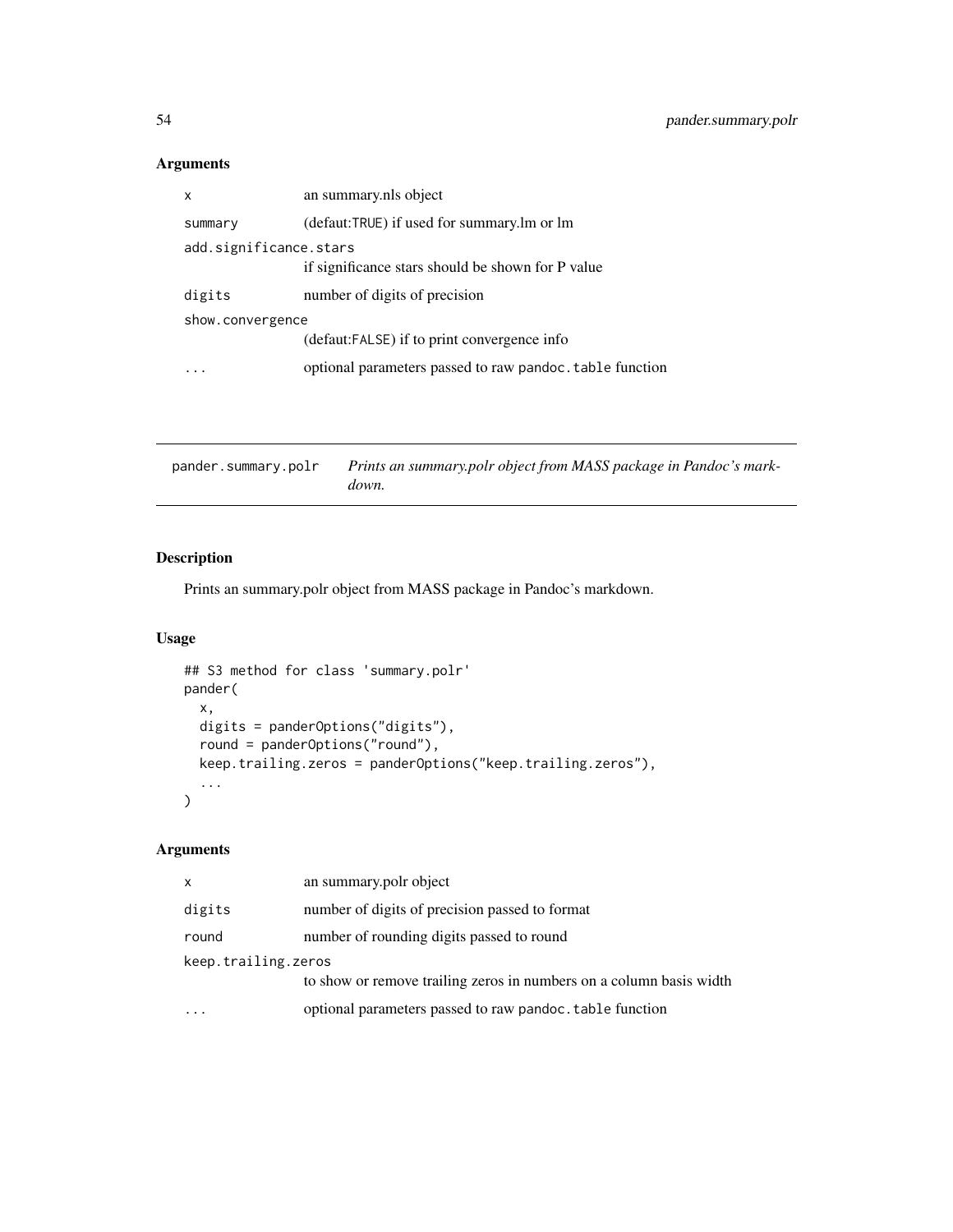pander.summary.prcomp *Pander method for summary.prcomp class*

### Description

Prints a summary.prcomp object in Pandoc's markdown.

### Usage

```
## S3 method for class 'summary.prcomp'
pander(x, caption = attr(x, "caption"), summary = TRUE, ...)
```
## Arguments

| $\mathsf{X}$ | a summary promp object                                   |
|--------------|----------------------------------------------------------|
| caption      | caption (string) to be shown under the table             |
| summary      | (default:TRUE) if extended summary should be printed     |
|              | optional parameters passed to raw pandoc. table function |

pander.summary.rms *Prints an summary.rms from rms package in Pandoc's markdown.*

### Description

Prints an summary.rms from rms package in Pandoc's markdown.

#### Usage

```
## S3 method for class 'summary.rms'
pander(x, ...)
```

|         | an summary.rms object                                    |
|---------|----------------------------------------------------------|
| $\cdot$ | optional parameters passed to raw pandoc, table function |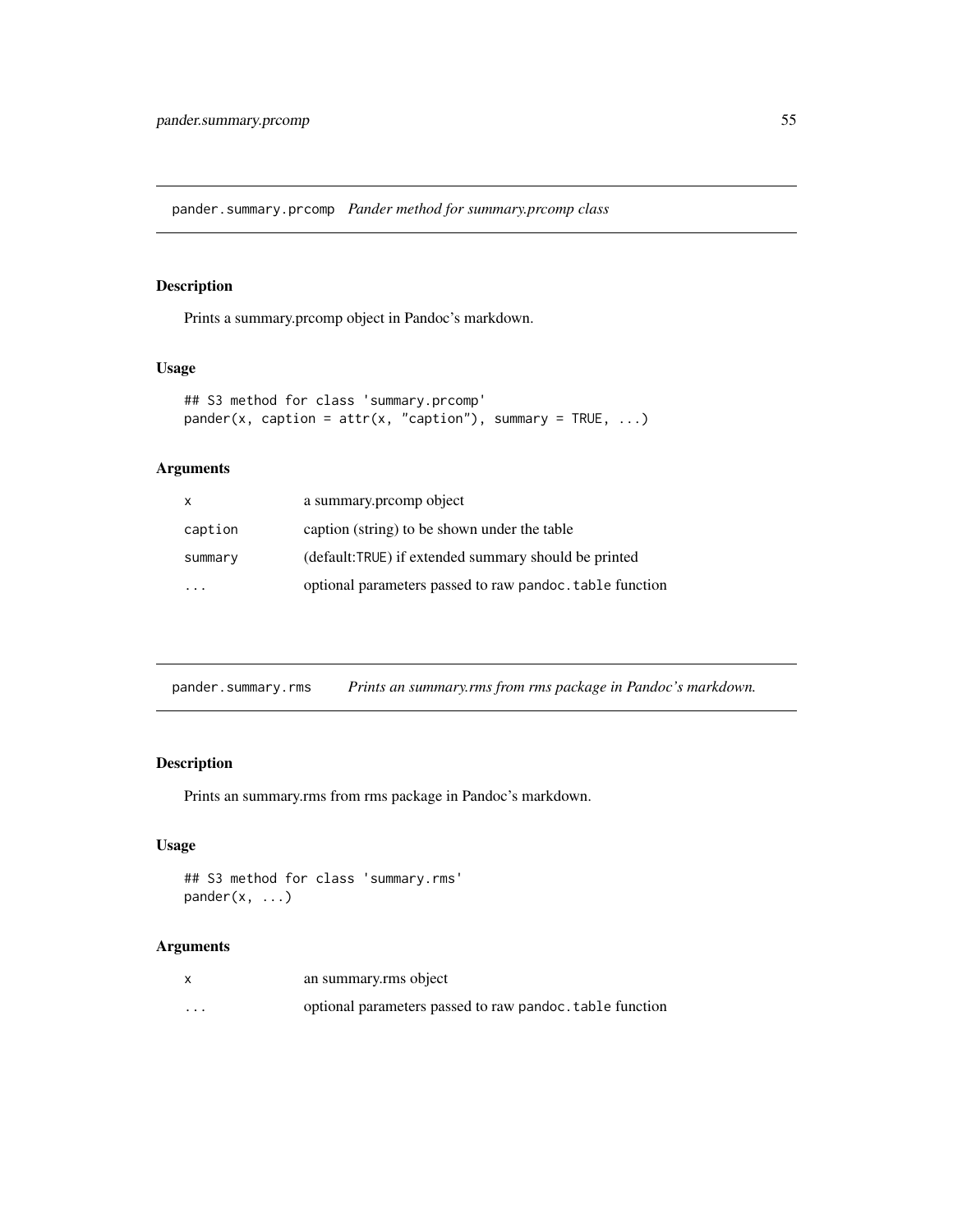```
pander.summary.survreg
```
*Prints an survreg object from survival package in Pandoc's markdown.*

#### Description

Prints an survreg object from survival package in Pandoc's markdown.

## Usage

```
## S3 method for class 'summary.survreg'
pander(
  x,
  summary = TRUE,
  digits = panderOptions("digits"),
  round = panderOptions("round"),
 keep.trailing.zeros = panderOptions("keep.trailing.zeros"),
  ...
)
```
#### Arguments

| $\mathsf{x}$        | an survreg object                                                   |  |
|---------------------|---------------------------------------------------------------------|--|
| summary             | if summary should be printed                                        |  |
| digits              | number of digits of precision passed to format                      |  |
| round               | number of rounding digits passed to round                           |  |
| keep.trailing.zeros |                                                                     |  |
|                     | to show or remove trailing zeros in numbers on a column basis width |  |
|                     | optional parameters passed to raw pandoc. table function            |  |

pander.summary.table *Pander method for summary.table class*

## Description

Renders an summary.table object in Pandoc's markdown.

### Usage

```
## S3 method for class 'summary.table'
pander(x, caption = attr(x, "caption"), print.call = T, ...)
```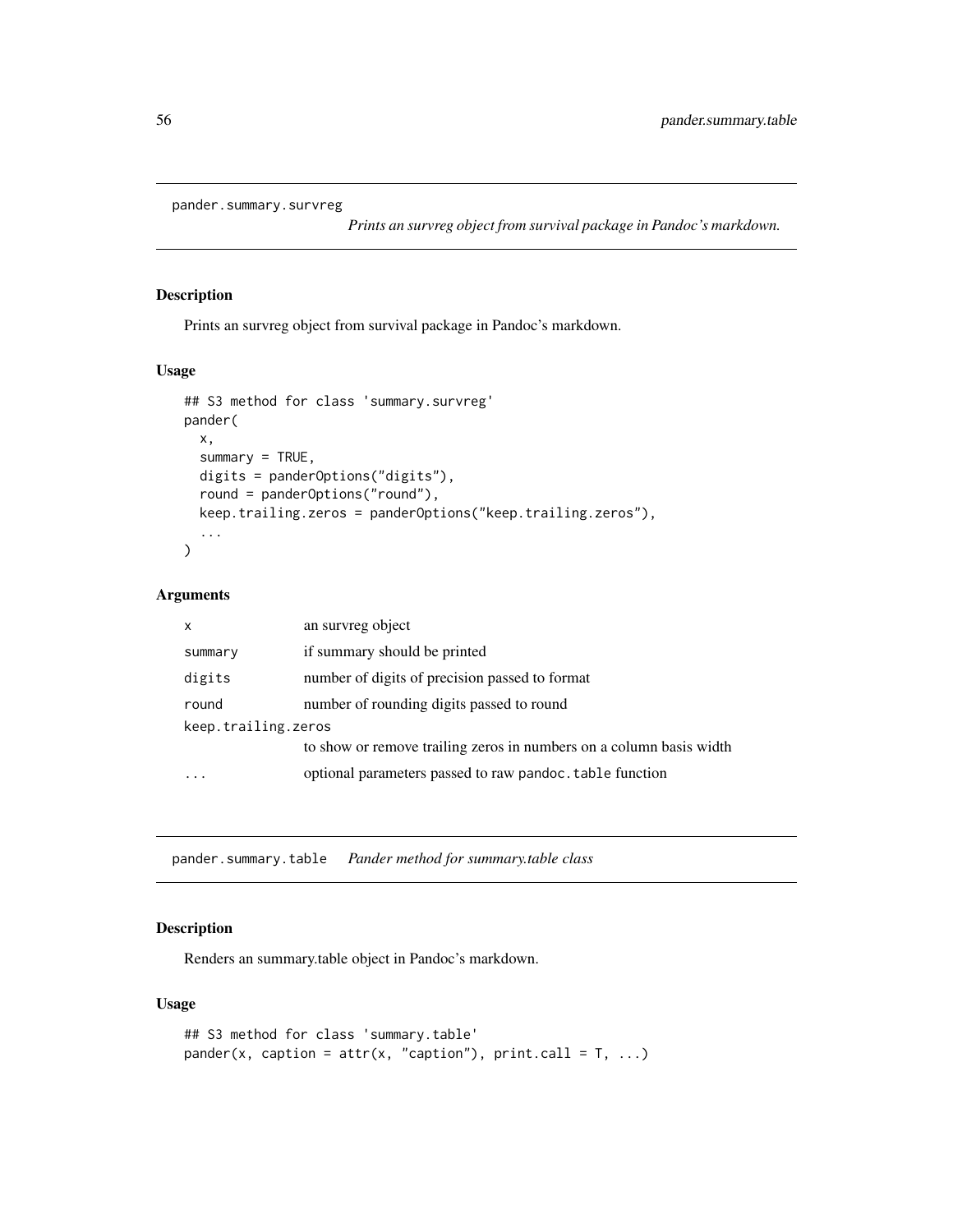## pander.survdiff 57

### Arguments

| x                       | an function object                                       |
|-------------------------|----------------------------------------------------------|
| caption                 | caption (string) to be shown under the table             |
| print.call              | (defaut:TRUE) if call should be printed                  |
| $\cdot$ $\cdot$ $\cdot$ | optional parameters passed to raw pandoc, table function |

pander.survdiff *Pander method for survdiff class*

### Description

Prints an survdiff object in Pandoc's markdown.

## Usage

## S3 method for class 'survdiff'  $pander(x, caption = attr(x, "caption"), ...)$ 

## Arguments

| $\mathsf{x}$         | an survdiff object                                       |
|----------------------|----------------------------------------------------------|
| caption              | caption (string) to be shown under the table             |
| $\ddot{\phantom{0}}$ | optional parameters passed to raw pandoc, table function |

pander.survfit *Pander method for survfit class*

## Description

Prints an survfit object in Pandoc's markdown.

### Usage

```
## S3 method for class 'survfit'
pander(
 x,
 caption = attr(x, "caption"),
 scale = 1,
 print.rmean = getOption("survfit.print.rmean"),
 rmean = getOption("survfit.rmean"),
  ...
\mathcal{E}
```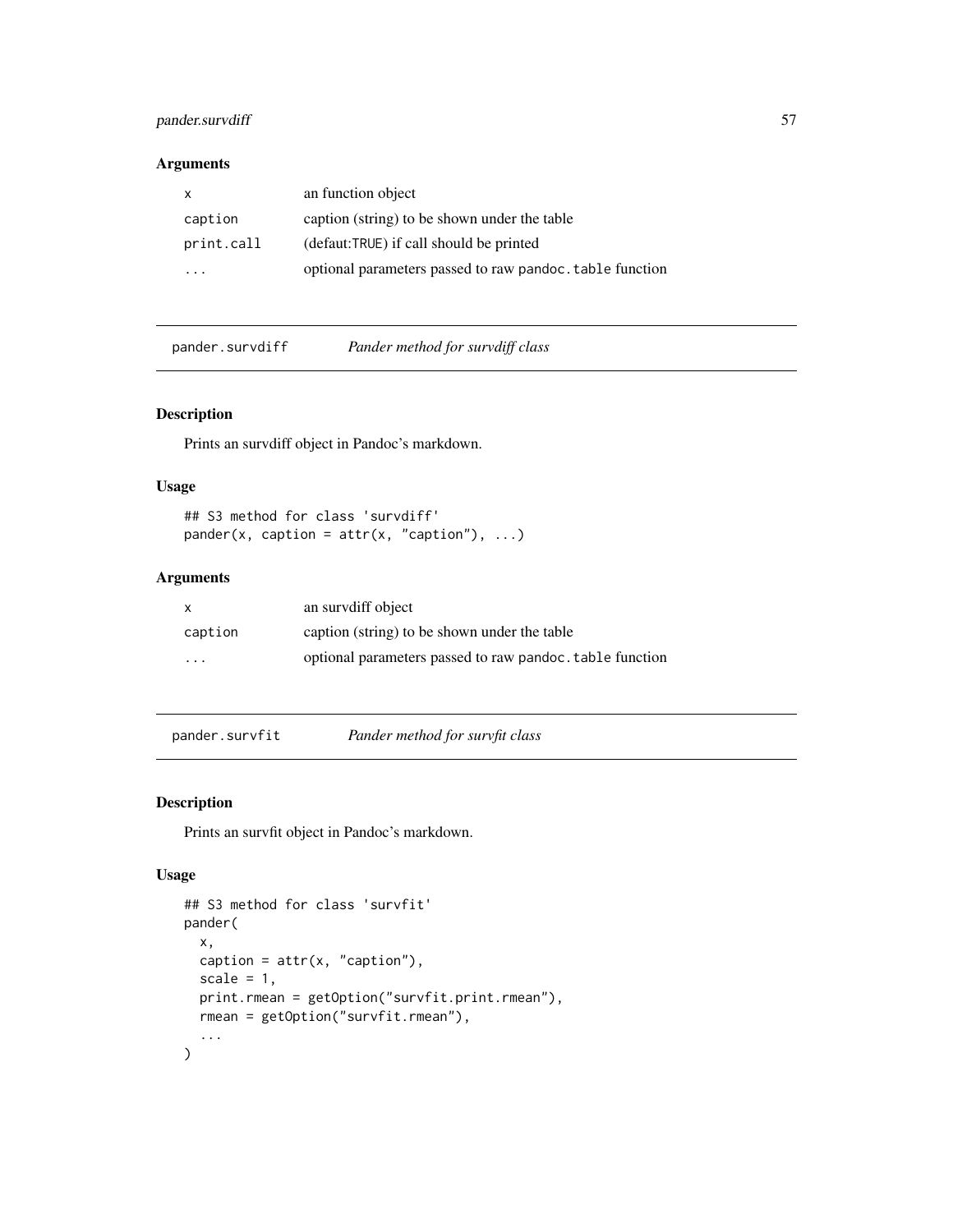## Arguments

| X                  | the result of a call to the survfit function.                                                                                                  |  |
|--------------------|------------------------------------------------------------------------------------------------------------------------------------------------|--|
| caption            | caption (string) to be shown under the table                                                                                                   |  |
| scale              | a numeric value to rescale the survival time, e.g., if the input data to survfit were<br>in days, scale=365 would scale the printout to years. |  |
| print.rmean, rmean |                                                                                                                                                |  |
|                    | options for computation and display of the restricted mean                                                                                     |  |
| .                  | optional parameters passed to raw pandoc. table function                                                                                       |  |
|                    |                                                                                                                                                |  |

pander.survreg *Prints an survreg object from survival package in Pandoc's markdown.*

### Description

Prints an survreg object from survival package in Pandoc's markdown.

## Usage

```
## S3 method for class 'survreg'
pander(x, \ldots)
```
## Arguments

| X        | an survreg object                                        |
|----------|----------------------------------------------------------|
| $\cdots$ | optional parameters passed to raw pandoc. table function |

pander.table *Pander method for table class*

# Description

Prints a table object in Pandoc's markdown.

### Usage

## S3 method for class 'table'  $pander(x, caption = attr(x, "caption"), ...)$ 

|                         | a table object                                           |
|-------------------------|----------------------------------------------------------|
| caption                 | caption (string) to be shown under the table             |
| $\cdot$ $\cdot$ $\cdot$ | optional parameters passed to raw pandoc, table function |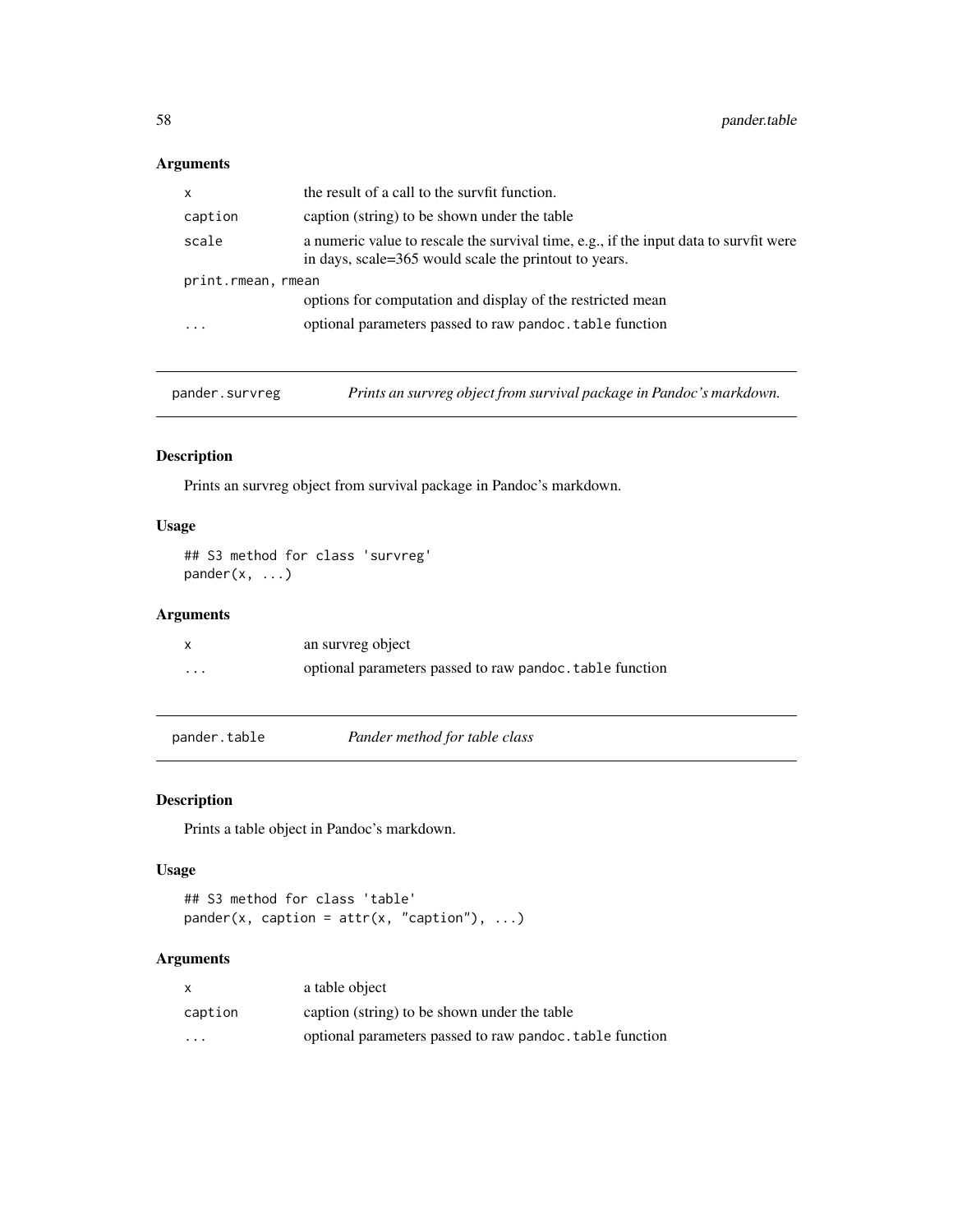Renders an tabular object in Pandoc's markdown.

## Usage

```
## S3 method for class 'tabular'
pander(
  x,
  caption = attr(x, "caption"),
  emphasize.rownames = TRUE,
  digits = panderOptions("digits"),
  ...
)
```
### Arguments

| X                  | an function object                                       |  |
|--------------------|----------------------------------------------------------|--|
| caption            | caption (string) to be shown under the table             |  |
| emphasize.rownames |                                                          |  |
|                    | (defaut:TRUE) if rownames should be highlighted          |  |
| digits             | number of digits of precision                            |  |
|                    | optional parameters passed to raw pandoc. table function |  |
|                    |                                                          |  |

pander.ts *Pander method for timeseries class*

## Description

Prints a timeseries object in Pandoc's markdown.

## Usage

## S3 method for class 'ts'  $pander(x, caption = attr(x, "caption"), ...)$ 

| X       | a timeseries object                                      |
|---------|----------------------------------------------------------|
| caption | caption (string) to be shown under the table             |
| .       | optional parameters passed to raw pandoc. table function |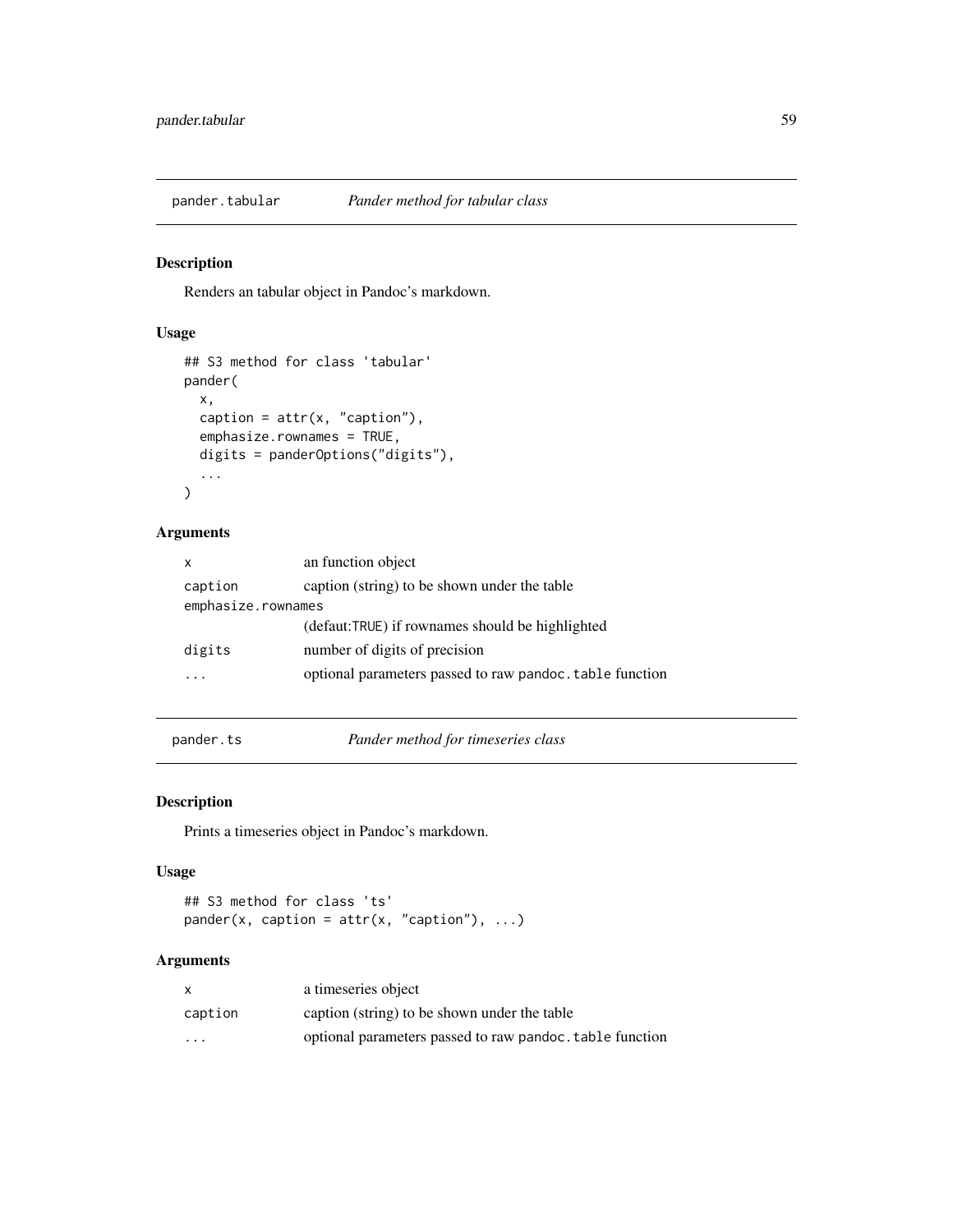Prints a zoo object in Pandoc's markdown.

### Usage

```
## S3 method for class 'zoo'
pander(x, caption = attr(x, "caption"), ...)
```
## Arguments

| $\mathsf{x}$            | an zoo object                                            |
|-------------------------|----------------------------------------------------------|
| caption                 | caption (string) to be shown under the table             |
| $\cdot$ $\cdot$ $\cdot$ | optional parameters passed to raw pandoc, table function |

| Querying/setting pander option<br>panderOptions |
|-------------------------------------------------|
|-------------------------------------------------|

## Description

To list all pander options, just run this function without any parameters provided. To query only one value, pass the first parameter. To set that, use the value parameter too.

#### Usage

```
panderOptions(o, value)
```
#### Arguments

| $\circ$ | option name (string). See below. |
|---------|----------------------------------|
| value   | value to assign (optional)       |

### Details

The following pander options are available:

- digits: numeric (default: 2) passed to format. Can be a vector specifying values for each column (has to be the same length as number of columns). Values for non-numeric columns will be disregarded.
- decimal.mark: string (default: .) passed to format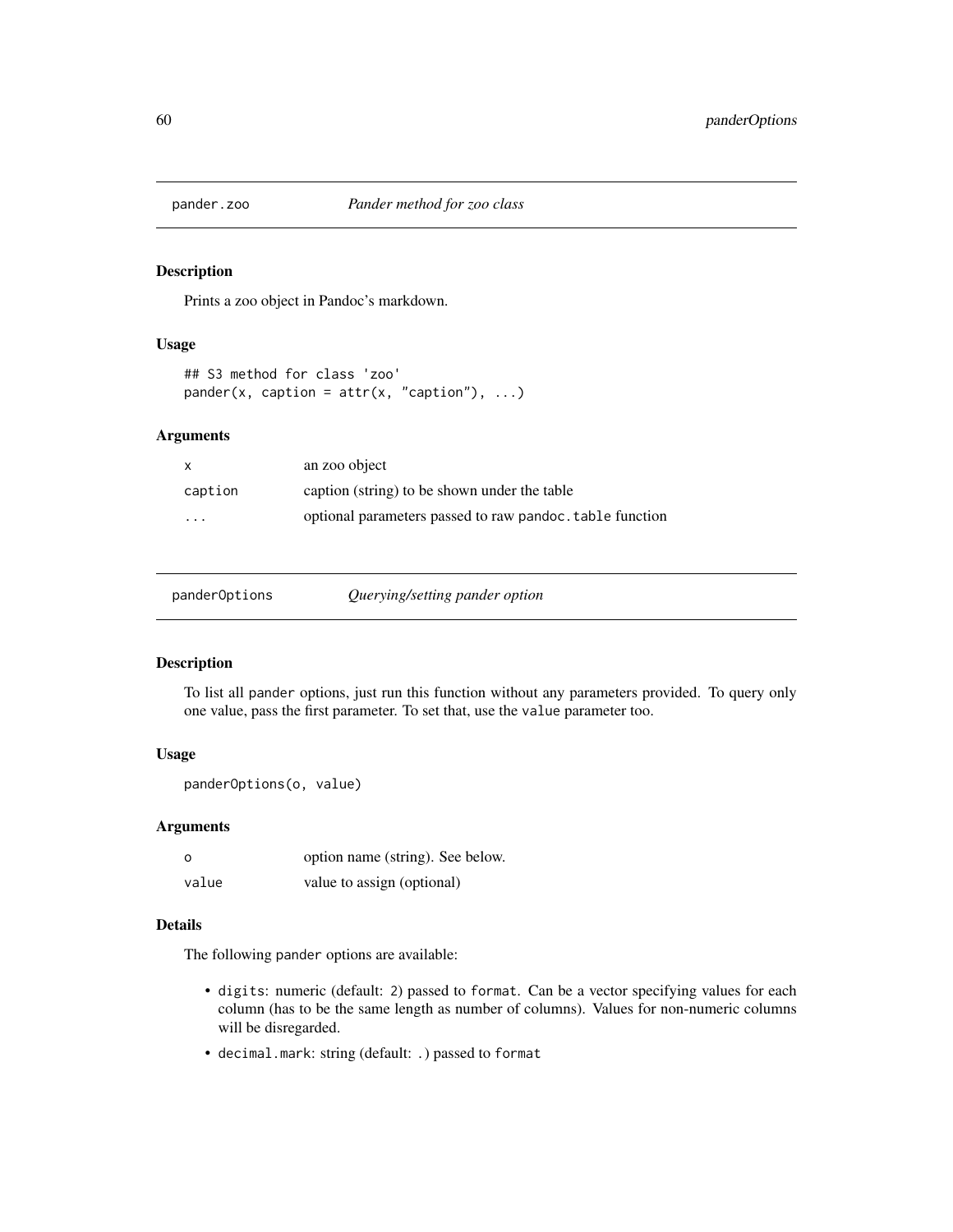#### panderOptions 61

- formula.caption.prefix: string (default: 'Formula: ') passed to [pandoc.formula](#page-70-0) to be used as caption prefix. Be sure about what you are doing if changing to other than 'Formula: ' or ':'.
- big.mark: string (default: ") passed to format.
- round: numeric (default: Inf) passed to round. Can be a vector specifying values for each column (has to be the same length as number of columns). Values for non-numeric columns will be disregarded.
- keep.trailing.zeros: boolean (default: FALSE) to show or remove trailing zeros in numbers
- keep.line.breaks: boolean (default: FALSE) to keep or remove line breaks from cells in a table
- missing: string (default: NA) to replace missing values in vectors, tables etc.
- date: string (default: '%Y/%m/%d %X') passed to format when printing dates (POSIXct or POSIXt)
- header.style: 'atx' or 'setext' passed to [pandoc.header](#page-71-0)
- list.style: 'bullet', 'ordered' or 'roman' passed to [pandoc.list](#page-74-0). Please not that this has no effect on pander methods.
- table.style: 'multiline', 'grid', 'simple' or 'rmarkdown' passed to [pandoc.table](#page-77-0)
- table.emphasize.rownames: boolean (default: TRUE) if row names should be highlighted
- table.split.table: numeric passed to [pandoc.table](#page-77-0) and also affects pander methods. This option tells pander where to split too wide tables. The default value (80) suggests the conventional number of characters used in a line, feel free to change (e.g. to Inf to disable this feature) if you are not using a VT100 terminal any more :)
- table.split.cells: numeric or numeric vector (default: 30) passed to [pandoc.table](#page-77-0) and also affects pander methods. This option tells pander where to split too wide cells with line breaks. Numeric vector specifies values for cells separately. Set Inf to disable.
- table.caption.prefix: string (default: 'Table: ') passed to [pandoc.table](#page-77-0) to be used as caption prefix. Be sure about what you are doing if changing to other than 'Table: ' or ':'.
- table.continues: string (default: 'Table continues below') passed to [pandoc.table](#page-77-0) to be used as caption for long (split) without a use defined caption
- table.continues.affix: string (default: '(continued below)') passed to [pandoc.table](#page-77-0) to be used as an affix concatenated to the user defined caption for long (split) tables
- table.alignment.default: string (default: centre) that defines the default alignment of cells. Can be left, right or centre that latter can be also spelled as center.
- table.alignment.rownames: string (default: centre) that defines the alignment of rownames in tables. Can be left, right or centre that latter can be also spelled as center.
- use.hyphening: boolean (default: FALSE) if try to use hyphening when splitting large cells according to table.split.cells. Requires sylly.
- evals.messages: boolean (default: TRUE) passed to evals' pander method specifying if messages should be rendered
- p.wrap: a string (default: '\_') to wrap vector elements passed to p function
- p.sep: a string (default: ',') with the main separator passed to p function
- p.copula: a string (default: ' and ') with ending separator passed to p function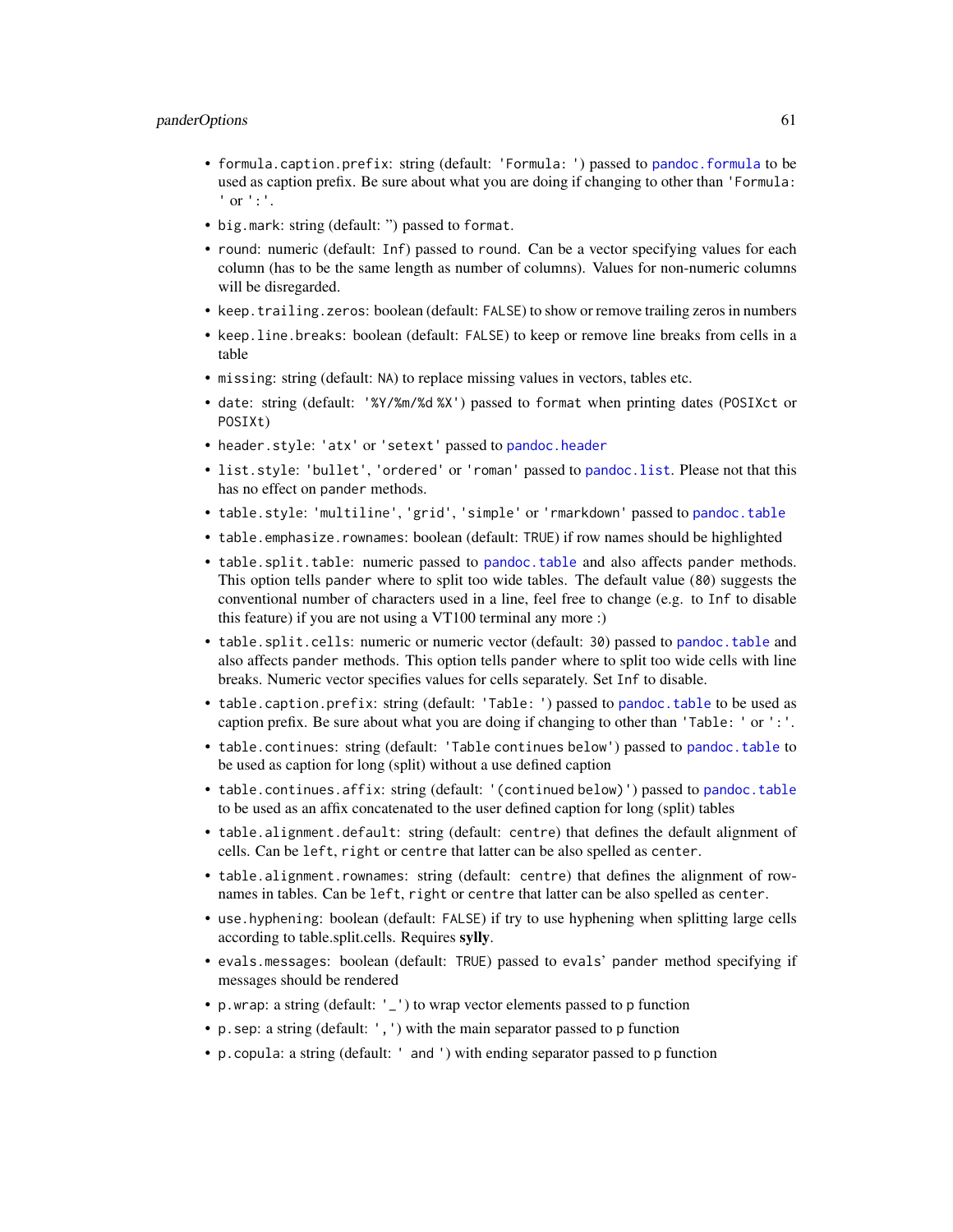- plain.ascii: boolean (default: FALSE) to define if output should be in plain ascii or not
- graph.nomargin: boolean (default: TRUE) if trying to keep plots' margins at minimal
- graph.fontfamily: string (default: 'sans') specifying the font family to be used in images. Please note, that using a custom font on Windows requires grDevices:::windowsFonts first.
- graph.fontcolor: string (default: 'black') specifying the default font color
- graph.fontsize: numeric (default: 12) specifying the *base* font size in pixels. Main title is rendered with 1.2 and labels with 0.8 multiplier.
- graph.grid: boolean (default: TRUE) if a grid should be added to the plot
- graph.grid.minor: boolean (default: TRUE) if a miner grid should be also rendered
- graph.grid.color: string (default: 'grey') specifying the color of the rendered grid
- graph.grid.lty: string (default: 'dashed') specifying the line type of grid
- graph.boxes: boolean (default: FALSE) if to render a border around of plot (and e.g. around strip)
- graph.legend.position: string (default: 'right') specifying the position of the legend: 'top', 'right', 'bottom' or 'left'
- graph.background: string (default: 'white') specifying the plots main background's color
- graph.panel.background: string (default: 'transparent') specifying the plot's main panel background. Please *note*, that this option is not supported with base graphics.
- graph.colors: character vector of default color palette (defaults to a colorblind theme: <https://jfly.uni-koeln.de/color/>). Please *note* that this update work with base plots by appending the col argument to the call if not set.
- graph.color.rnd: boolean (default: FALSE) specifying if the palette should be reordered randomly before rendering each plot to get colorful images
- graph.axis.angle: numeric (default: 1) specifying the angle of axes' labels. The available options are based on par(les) and sets if the labels should be:
	- 1: parallel to the axis,
	- 2: horizontal,
	- 3: perpendicular to the axis or
	- 4: vertical.
- graph.symbol: numeric (default: 1) specifying a symbol (see the pch parameter of par)
- knitr.auto.asis: boolean (default: TRUE) if the results of pander should be considered as 'asis' in knitr. Equals to specifying results='asis' in the R chunk, so thus there is no need to do so if set to TRUE.
- pandoc.binary: full path of pandoc's binary. By default, pandoc is in the path.

#### See Also

[evalsOptions](#page-16-0)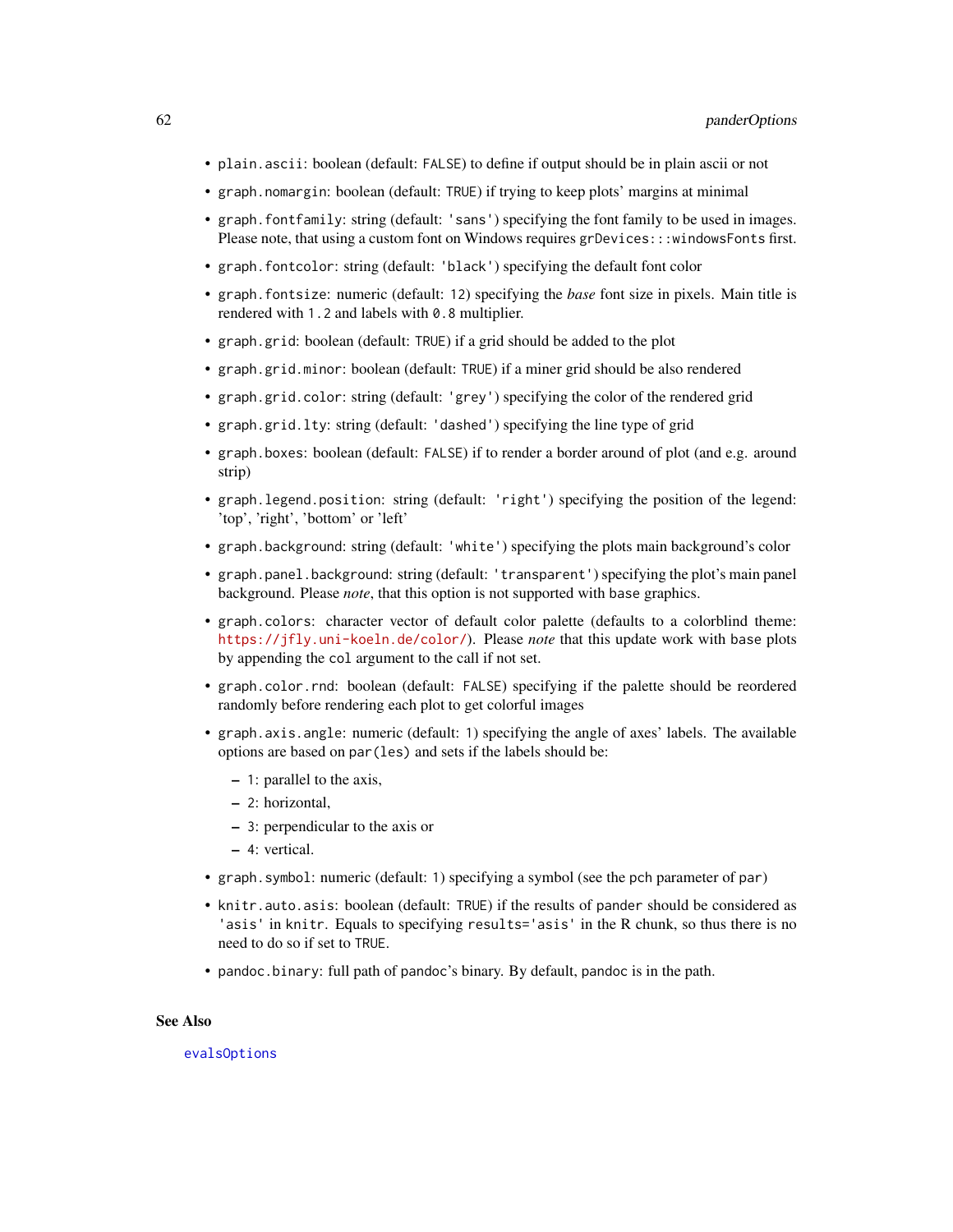## pander\_return 63

#### Examples

```
## Not run:
panderOptions()
panderOptions('digits')
panderOptions('digits', 5)
```
## End(Not run)

pander\_return *Pander and capture output*

## Description

This is a wrapper function around pander but instead of printing to stdout, this function returns a character vector of the captured lines.

#### Usage

pander\_return(...)

### Arguments

... everything passed to pander

#### See Also

pander

Pandoc-class *Reporting with Pandoc*

#### Description

This R5 reference class can hold bunch of elements (text or R objects) from which it tries to create a Pandoc's markdown text file. Exporting the report to several formats (like: PDF, docx, odt etc. see Pandoc's documentation) is also possible, see examples below.

#### Arguments

... this is an R5 object without any direct params but it should be documented, right?

## Methods

export(Class) Returns the result of coercing the object to Class. No effect on the object itself.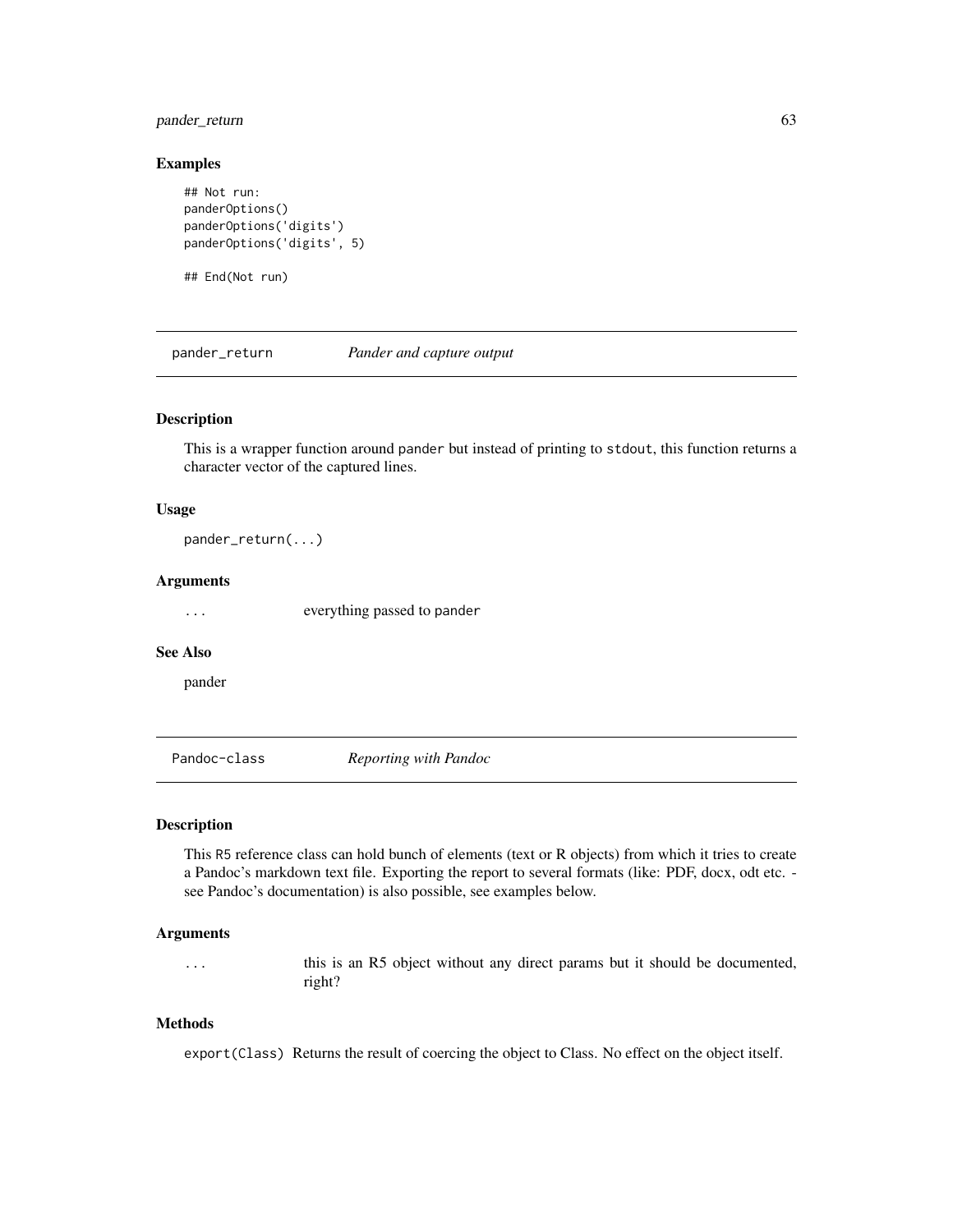#### Examples

```
## Not run:
## Initialize a new Pandoc object
myReport <- Pandoc$new()
## Add author, title and date of document
myReport$author <- 'Anonymous'
myReport$title <- 'Demo'
## Or it could be done while initializing
myReport <- Pandoc$new('Anonymous', 'Demo')
## Add some free text
myReport$add.paragraph('Hello there, this is a really short tutorial!')
## Add maybe a header for later stuff
myReport$add.paragraph('# Showing some raw R objects below')
## Adding a short matrix
myReport$add(matrix(5,5,5))
## Or a table with even # TODO: caption
myReport$add.paragraph('Hello table:')
myReport$add(table(mtcars$am, mtcars$gear))
## Or a "large" data frame which barely fits on a page
myReport$add(mtcars)
## And a simple linear model with Anova tables
ml \leq with(lm(mpg \sim hp + wt), data = mtcars)myReport$add(ml)
myReport$add(anova(ml))
myReport$add(aov(ml))
## And do some principal component analysis at last
myReport$add(prcomp(USArrests))
## Sorry, I did not show how Pandoc deals with plots:
myReport$add(plot(1:10)) # TODO: caption
## Want to see the report? Just print it:
myReport
## Exporting to PDF (default)
myReport$export()
## Or to docx in tempdir:
myReport$format <- 'docx'
myReport$export(tempfile())
## You do not want to see the generated report after generation?
myReport$export(open = FALSE)
```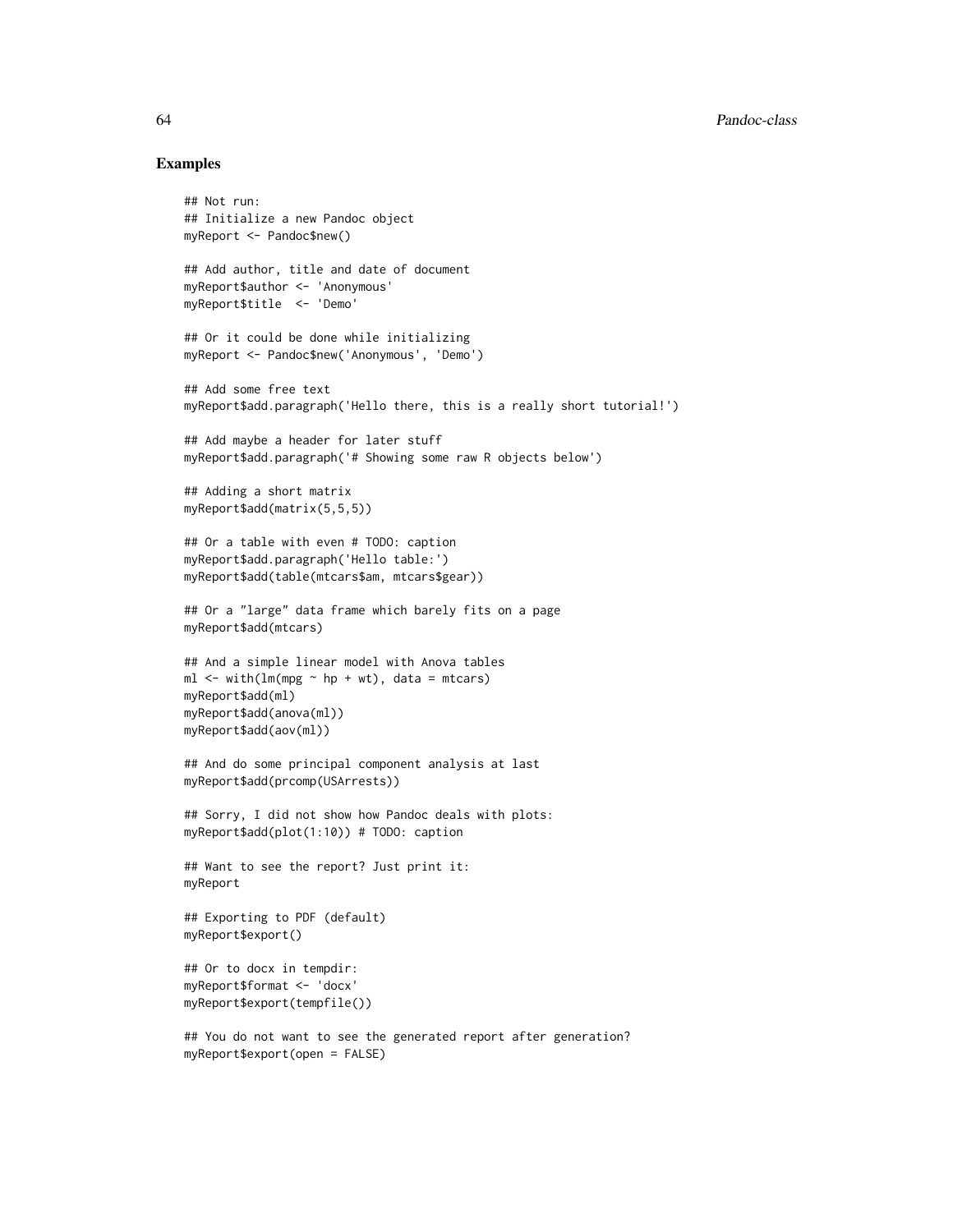## End(Not run)

Pandoc.brew *Brew in pandoc format*

# Description

This function behaves just like brew except for the <%=...%> tags, where Pandoc.brew first translate the R object found between the tags to Pandoc's markdown before passing to the cat function.

## Usage

```
Pandoc.brew(
  file = stdin(),output = stdout(),
  convert = FALSE,open = TRUE,graph.name,
  graph.dir,
 graph.hi.res = FALSE,
  text = NULL,envir = parent.frame(),
  append = FALSE,
  ...
\mathcal{L}
```

| file         | file path of the brew template. As this is passed to readLines, file could be an<br>URL too, but not over SSL (for that latter RCurl would be needed).                                                                                                                                                                                                 |
|--------------|--------------------------------------------------------------------------------------------------------------------------------------------------------------------------------------------------------------------------------------------------------------------------------------------------------------------------------------------------------|
| output       | (optional) file path of the output file                                                                                                                                                                                                                                                                                                                |
| convert      | string: format of required output document (besides Pandoc's markdown). Pan-<br>doc is called if set via Pandoc, convert and the converted document could be<br>also opened automatically (see below).                                                                                                                                                 |
| open         | try to open converted document with operating system's default program                                                                                                                                                                                                                                                                                 |
| graph.name   | character string (default to %t when output is set to stdout and paste0(basename(output), '-%n')<br>otherwise) passed to evals. Besides evals's possible tags %1 is also available<br>which would be replaced by the chunk number (and optionally an integer which<br>would handle nested brew calls) and %I with the order of the current expression. |
| graph.dir    | character string (default to tempdir () when output is set to stdout and dirname (graph.name)<br>otherwise) passed to evals                                                                                                                                                                                                                            |
| graph.hi.res | render high resolution images of plots? Default is FALSE except for HTML<br>output.                                                                                                                                                                                                                                                                    |
| text         | character vector (treated as the content of the file                                                                                                                                                                                                                                                                                                   |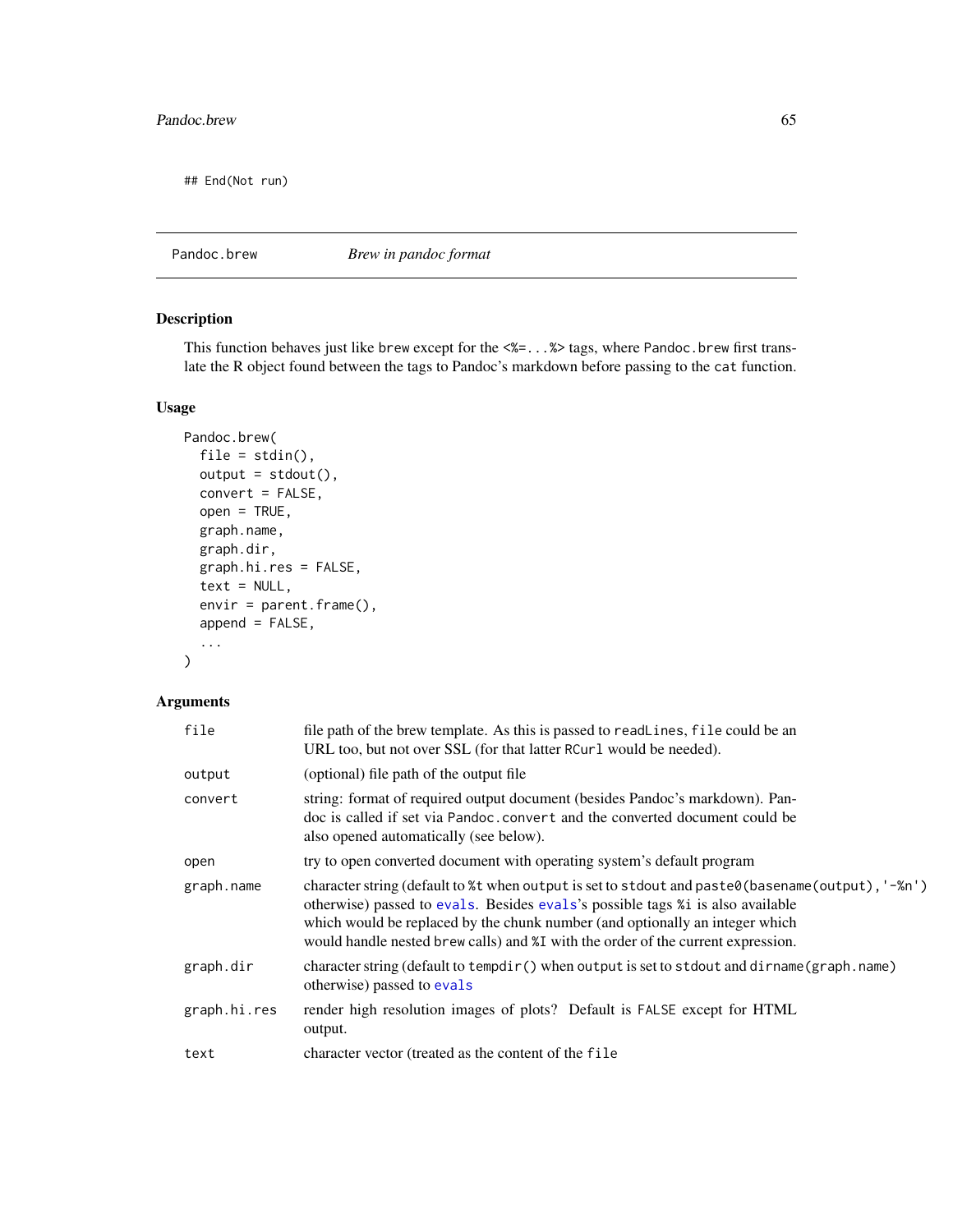| envir  | environment where to brew the template                                                                                                                                                     |
|--------|--------------------------------------------------------------------------------------------------------------------------------------------------------------------------------------------|
| append | should append or rather overwrite (default) the output markdown text file?<br>Please note that this option only affects the markdown file and not the optionally<br>created other formats. |
| .      | additional parameters passed to Pandoc.convert                                                                                                                                             |

## Details

This parser tries to be smart in some ways:

- a block (R commands between the tags) could return any value at any part of the block and there are no restrictions about the number of returned R objects
- plots and images are grabbed in the document, rendered to a png file and pander method would result in a Pandoc's markdown formatted image link (so the image would be shown/included in the exported document). The images are put in plots directory in current getwd() or to the specified output file's directory.
- all warnings/messages and errors are recorded in the blocks and returned in the document as a footnote

Please see my Github page for details (<https://rapporter.github.io/pander/#brew-to-pandoc>) and examples (<https://rapporter.github.io/pander/#examples>).

#### Value

converted file name with full path if convert is set, none otherwise

### Note

Only one of the input parameters (file or text) is to be used at once!

### References

- Jeffrey Horner (2011). \_brew: Templating Framework for Report Generation.\_ [https://](https://cran.r-project.org/package=brew) [cran.r-project.org/package=brew](https://cran.r-project.org/package=brew)
- John MacFarlane (2012): \_Pandoc User's Guide\_. [https://johnmacfarlane.net/pandoc/](https://johnmacfarlane.net/pandoc/README.html) [README.html](https://johnmacfarlane.net/pandoc/README.html)

## Examples

```
## Not run:
text <- paste('# Header', '',
  'What a lovely list:\n<%=as.list(runif(10))%>',
  'A wide table:\n<%=mtcars[1:3, ]%>',
  'And a nice chart:\n\n<%=plot(1:10)%>', sep = '\n')
Pandoc.brew(text = text)
Pandoc.brew(text = text, output = tempfile(), convert = 'html')
Pandoc.brew(text = text, output = tempfile(), convert = 'pdf')
```
## pi is awesome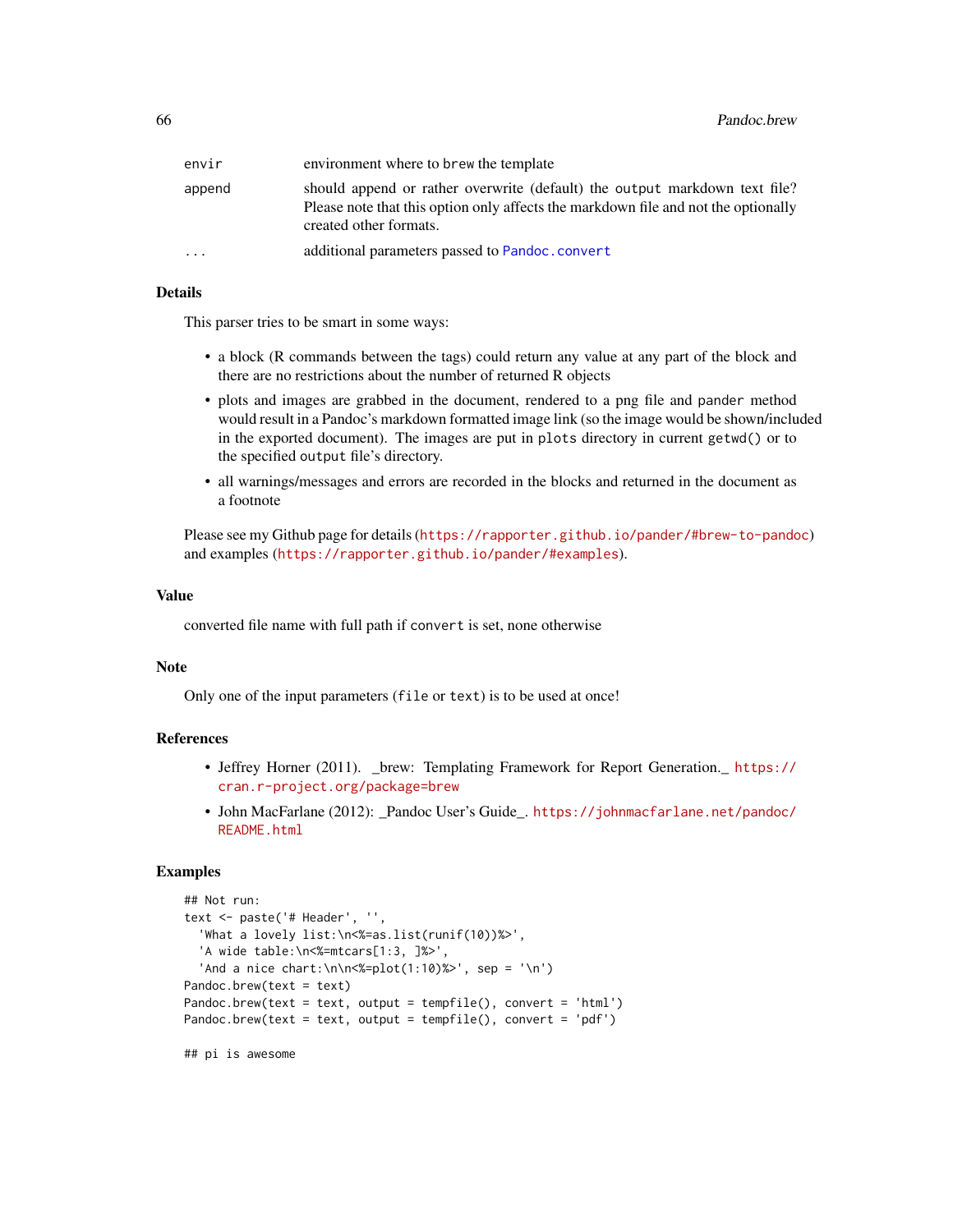## Pandoc.convert 67

```
Pandoc.brew(text='<%for (i in 1:5) {%>\n Pi has a lot (<%=i%>) of power: <%=pi^i%><%}%>')
## package bundled examples
Pandoc.brew(system.file('examples/minimal.brew', package='pander'))
Pandoc.brew(system.file('examples/minimal.brew', package='pander'),
 output = tempfile(), convert = 'html')
Pandoc.brew(system.file('examples/short-code-long-report.brew', package='pander'))
Pandoc.brew(system.file('examples/short-code-long-report.brew', package='pander'),
 output = tempfile(), convert = 'html')
## brew returning R objects
str(Pandoc.brew(text='Pi equals to <%=pi%>.
And here are some random data:\n<%=runif(10)%>'))
str(Pandoc.brew(text='# Header <%=1%>\nPi is <%=pi%> which is smaller then <%=2%>.
foo\nbar\n <%=3%>\n<%=mtcars[1:2,]%>'))
str(Pandoc.brew(text='<%for (i in 1:5) {%>
Pi has a lot (<%=i%>) of power: <%=pi^i%><%}%>'))
## End(Not run)
```
<span id="page-66-0"></span>Pandoc.convert *Converts Pandoc to other format*

## **Description**

Calling John MacFarlane's great program to convert specified file (see f parameter below) or character vector see text paramater to other formats like HTML, pdf, docx, odt etc.

#### Usage

```
Pandoc.convert(
  f,
  text,
  format = "html",
  open = TRUE,options = ",
  footer = FALSE,
 proc.time,
 portable.html = TRUE,
  pandoc.binary = panderOptions("pandoc.binary")
)
```
## Arguments

f Pandoc's markdown format file path. If URL is provided then the generated file's path is tempfile() but please bear in mind that this way only images with absolute path would shown up in the document.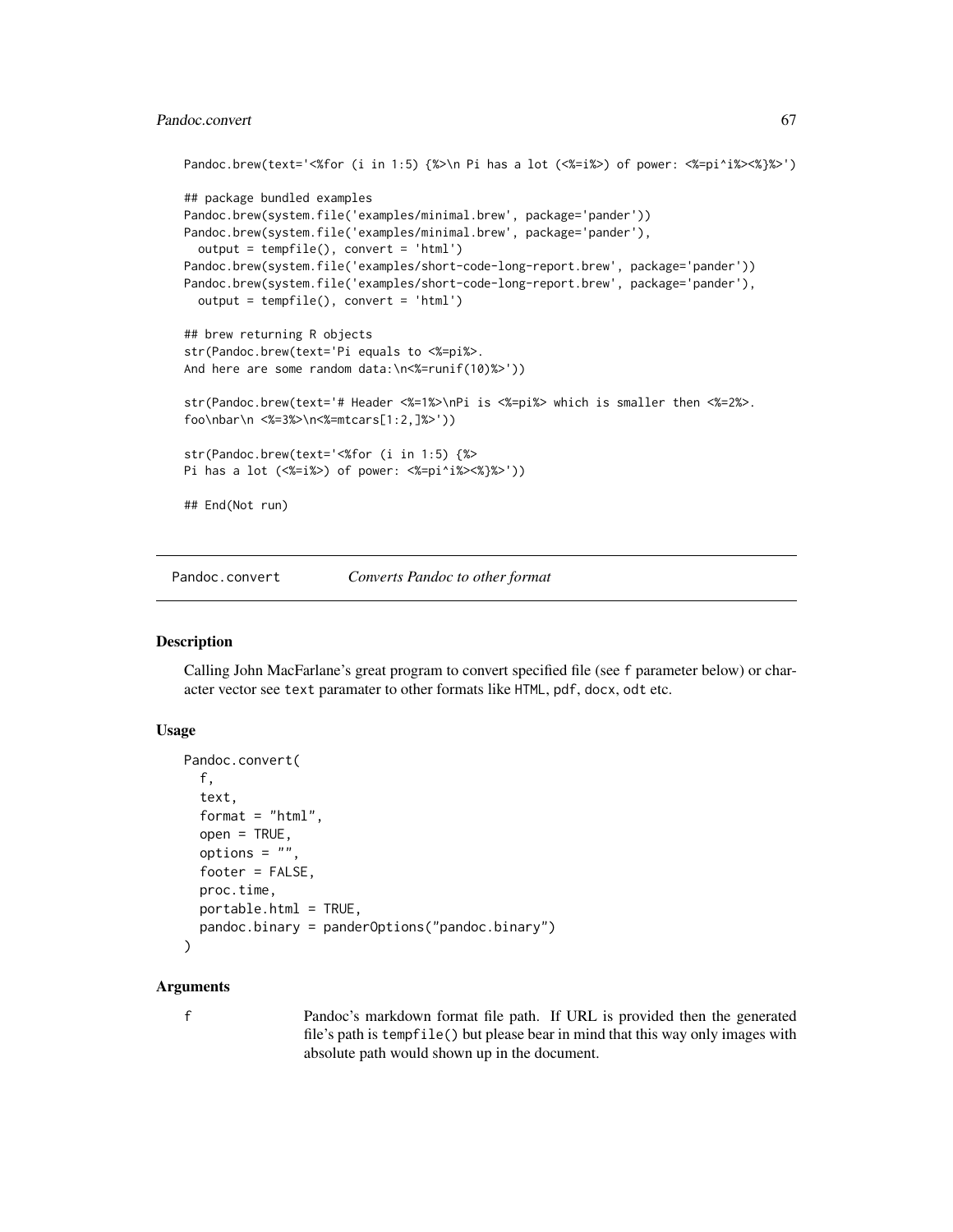| text          | Pandoc's markdown format character vector. Treated as the content of f file - so<br>the f parameter is ignored. The generated file's path is tempfile().                          |
|---------------|-----------------------------------------------------------------------------------------------------------------------------------------------------------------------------------|
| format        | required output format. For all possible values here check out Pandoc home-<br>page: https://johnmacfarlane.net/pandoc/                                                           |
| open          | try to open converted document with operating system's default program                                                                                                            |
| options       | optionally passed arguments to Pandoc (instead of pander's default)                                                                                                               |
| footer        | add footer to document with meta-information                                                                                                                                      |
| proc.time     | optionally passed number in seconds which would be shown in the generated<br>document's footer                                                                                    |
| portable.html | instead of using local files, rather linking JS/CSS files to an online CDN for<br>portability and including base64-encoded images if converting to HTML without<br>custom options |
| pandoc.binary | custom path to pandoc's binary if not found in the path or not set in the RSTUDIO_PANDOC<br>env var                                                                               |

## Value

Converted file's path.

## Note

This function depends on Pandoc which should be pre-installed on user's machine. See the INSTALL file of the package.

#### References

John MacFarlane (2012): \_Pandoc User's Guide\_. [https://johnmacfarlane.net/pandoc/README](https://johnmacfarlane.net/pandoc/README.html). [html](https://johnmacfarlane.net/pandoc/README.html)

## Examples

```
## Not run:
Pandoc.convert(text = c('# Demo', 'with a paragraph'))
Pandoc.convert('https://rapporter.github.io/pander/minimal.md')
# Note: the generated HTML is not showing images with relative path from the above file.
# Based on that `pdf`, `docx` etc. formats would not work! If you want to convert an
# online markdown file to other formats with this function, please pre-process the file
# to have absolute paths instead.
```
## End(Not run)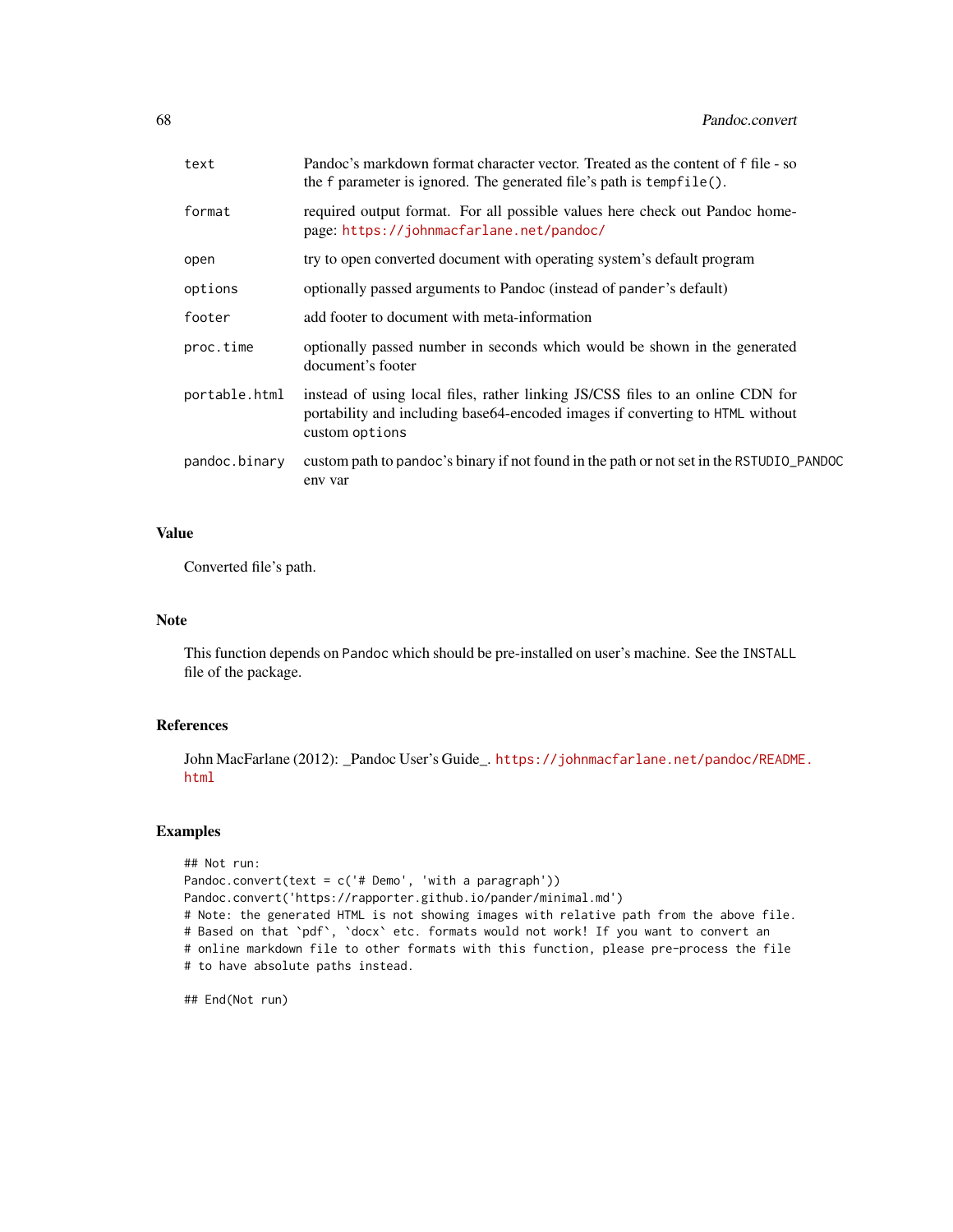pandoc.date.return *Dates*

## Description

Pandoc's mardown date.

## Usage

```
pandoc.date.return(x, inline = TRUE, simplified = FALSE, \ldots)
```
### Arguments

| $\mathsf{x}$ | date or vector of dates                                           |
|--------------|-------------------------------------------------------------------|
| inline       | if to render vector of dates as inline paragraph or not (as list) |
| simplified   | if just add date formatting to vector of dates                    |
| $\cdot$      | extra arguments passed by from parent call, disregarded           |

#### Value

By default this function outputs (see: cat) the result. If you would want to catch the result instead, then call the function ending in .return.

## Examples

pandoc.date(Sys.Date()) pandoc.date(Sys.Date() - 1:10) pandoc.date(Sys.Date() - 1:10, inline = FALSE)

pandoc.emphasis.return

*Emphasis*

#### Description

Pandoc's markdown emphasis format (e.g.  $*F00*$ ) is added to character string.

## Usage

```
pandoc.emphasis.return(x)
```
## Arguments

x character vector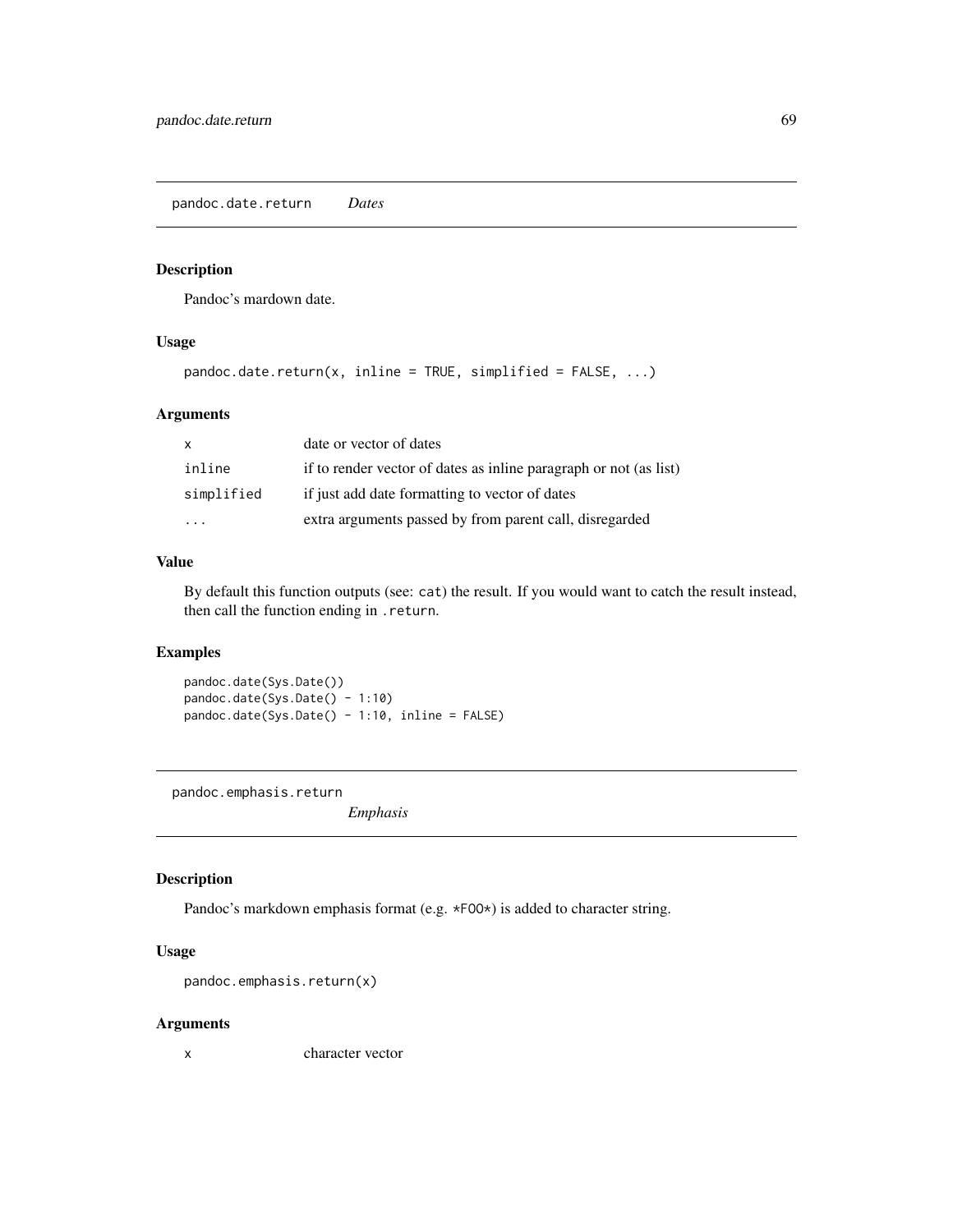#### Value

By default this function outputs (see: cat) the result. If you would want to catch the result instead, then call the function ending in .return.

## References

John MacFarlane (2012): \_Pandoc User's Guide\_. [https://johnmacfarlane.net/pandoc/README](https://johnmacfarlane.net/pandoc/README.html). [html](https://johnmacfarlane.net/pandoc/README.html)

#### See Also

[pandoc.strong](#page-77-1) [pandoc.strikeout](#page-76-0) [pandoc.verbatim](#page-83-0)

### Examples

```
pandoc.emphasis('FOO')
pandoc.emphasis(c('FOO', '*FOO*'))
pandoc.emphasis.return('FOO')
```
pandoc.footnote.return

*Footnote*

#### Description

Creates a Pandoc's markdown format footnote.

## Usage

pandoc.footnote.return(x)

#### Arguments

x character vector

### Value

By default this function outputs (see: cat) the result. If you would want to catch the result instead, then call the function ending in .return.

## References

John MacFarlane (2012): \_Pandoc User's Guide\_. [https://johnmacfarlane.net/pandoc/README](https://johnmacfarlane.net/pandoc/README.html). [html](https://johnmacfarlane.net/pandoc/README.html)

### Examples

pandoc.footnote('Automatically numbered footnote, right?')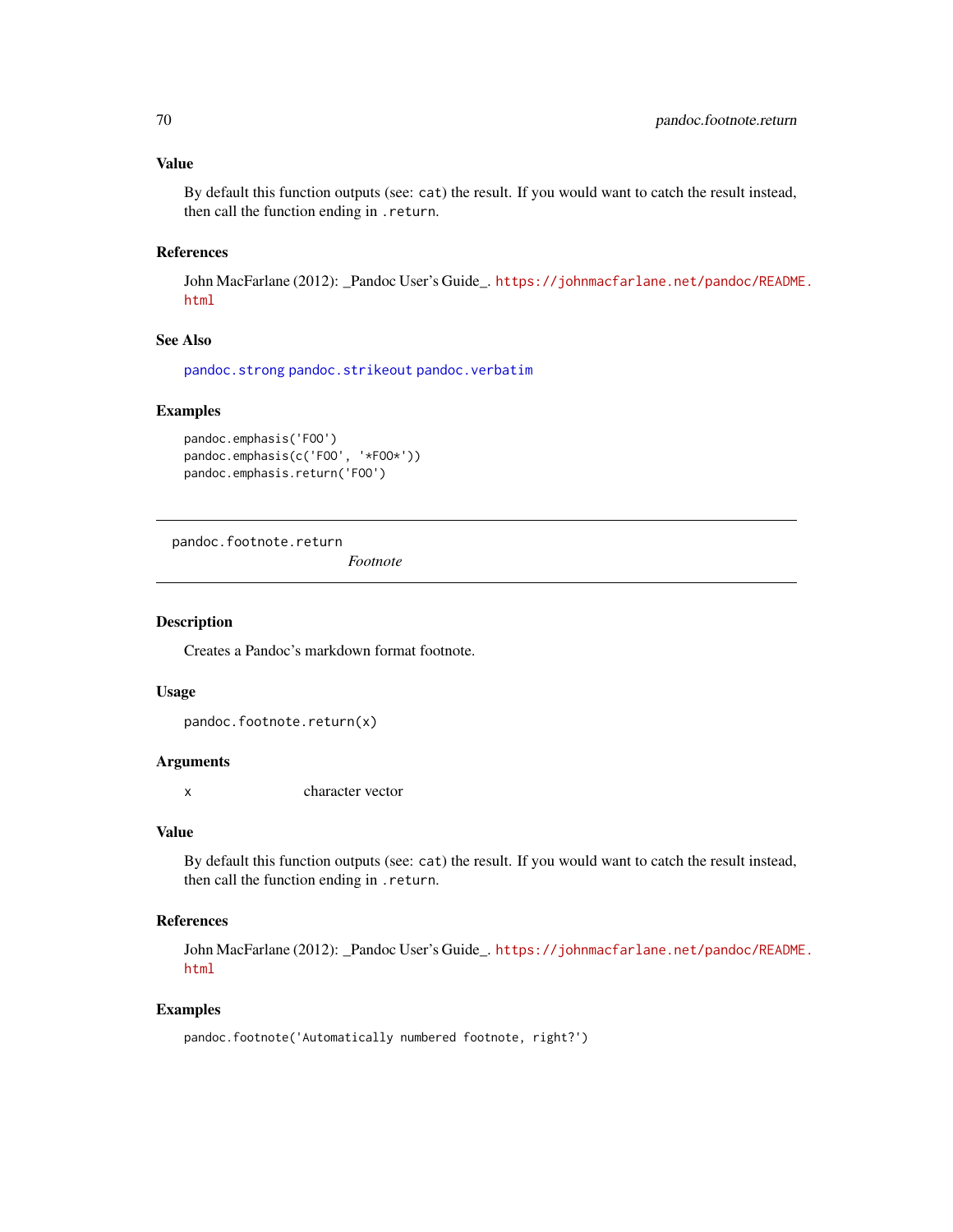<span id="page-70-0"></span>Pandoc's mardown formula.

## Usage

```
pandoc.formula.return(
  x,
  text = NULL,
  max.util = 80,
  caption,
  add.line.breaks = FALSE,
  ...
\mathcal{L}
```
## Arguments

| $\mathsf{x}$    | formula                                                                                                           |  |
|-----------------|-------------------------------------------------------------------------------------------------------------------|--|
| text            | text to be written before result in the same line. Typically used by calls from<br>other functions in the package |  |
| max.width       | maximum width in characters per line                                                                              |  |
| caption         | caption (string) to be shown under the formula                                                                    |  |
| add.line.breaks |                                                                                                                   |  |
|                 | if to add 2 line breaks after formula                                                                             |  |
|                 | extra arguments passed by from parent call, disregarded                                                           |  |

## Value

By default this function outputs (see: cat) the result. If you would want to catch the result instead, then call the function ending in .return.

## Examples

```
pandoc.formula(y \sim x)
pandoc.formula(formula(paste('y ~ ', paste0('x', 1:12, collapse = ' + '))))
```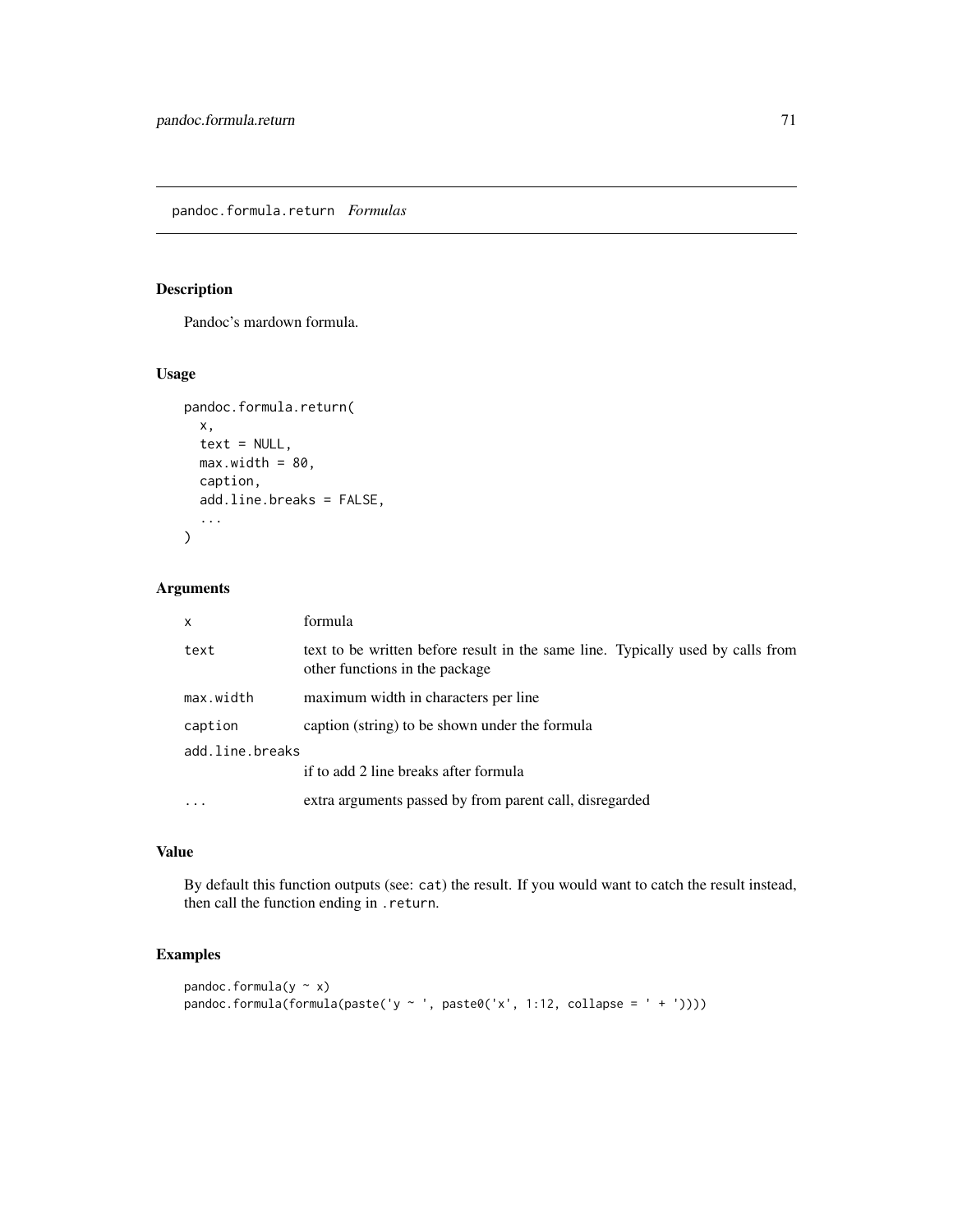pandoc.header.return *Create header*

#### <span id="page-71-0"></span>Description

Creates a (Pandoc's) markdown style header with given level.

## Usage

```
pandoc.header.return(x, level = 1, style = c("atx", "setext"))
```
#### Arguments

| X     | character vector              |
|-------|-------------------------------|
| level | integer                       |
| stvle | atx or setext type of heading |

# Value

By default this function outputs (see: cat) the result. If you would want to catch the result instead, then call the function ending in .return.

## References

John MacFarlane (2012): \_Pandoc User's Guide\_. [https://johnmacfarlane.net/pandoc/README](https://johnmacfarlane.net/pandoc/README.html). [html](https://johnmacfarlane.net/pandoc/README.html)

#### Examples

```
pandoc.header('Foo!', 4)
pandoc.header('Foo!', 2, 'setext')
pandoc.header('Foo **bar**!', 1, 'setext')
```
pandoc.horizontal.rule.return *Create horizontal rule*

## Description

Creates a Pandoc's markdown format horizontal line with trailing and leading newlines.

#### Usage

```
pandoc.horizontal.rule.return()
```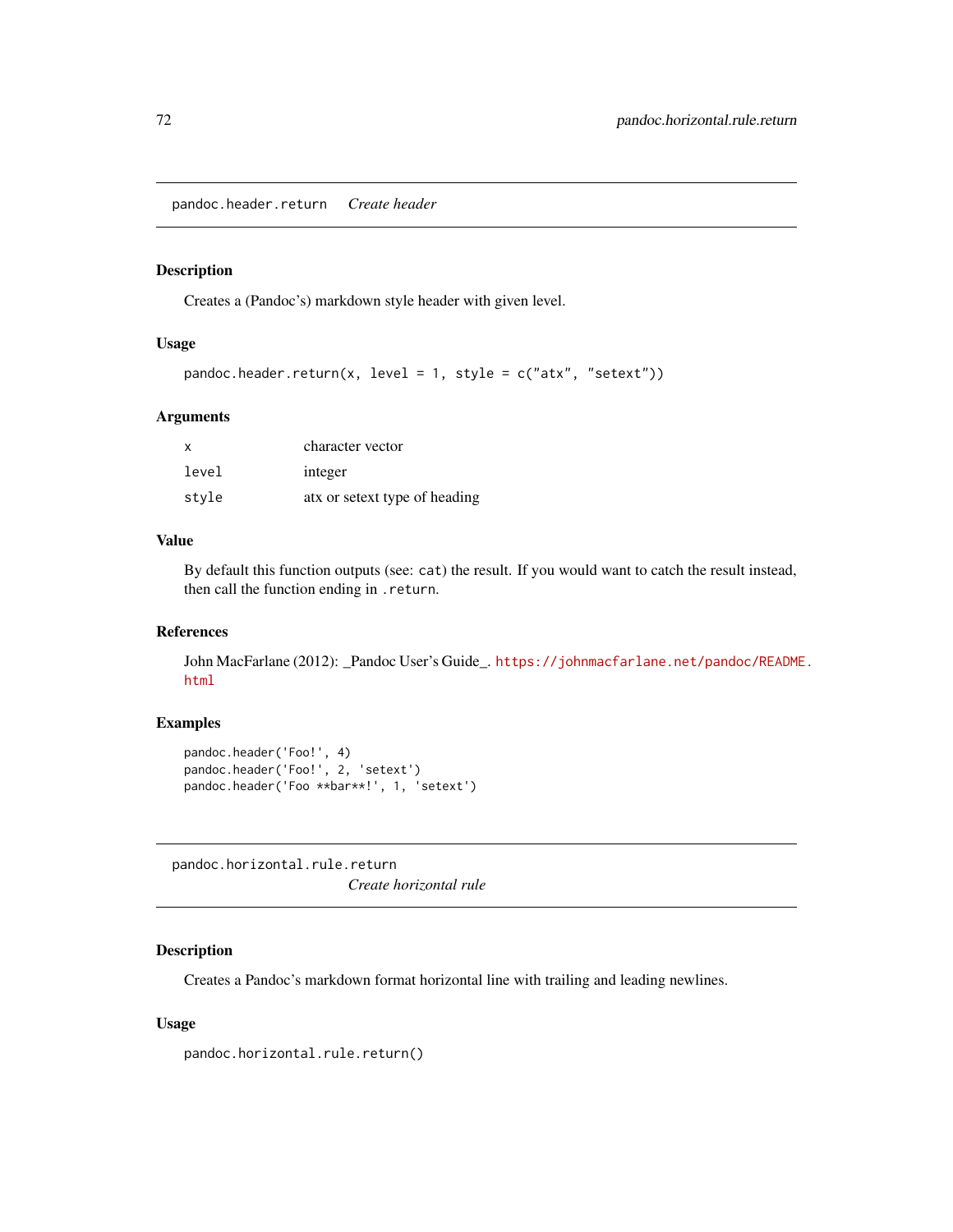# <span id="page-72-0"></span>pandoc.image.return 73

# Value

By default this function outputs (see: cat) the result. If you would want to catch the result instead, then call the function ending in .return.

## References

John MacFarlane (2012): \_Pandoc User's Guide\_. [https://johnmacfarlane.net/pandoc/README](https://johnmacfarlane.net/pandoc/README.html). [html](https://johnmacfarlane.net/pandoc/README.html)

pandoc.image.return *Create pandoc image tags*

## Description

Creates a Pandoc's markdown format image hyperlink.

## Usage

```
pandoc.image.return(img, caption = storage$caption)
```
## Arguments

| img     | image path |
|---------|------------|
| caption | text       |

# Value

By default this function outputs (see: cat) the result. If you would want to catch the result instead, then call the function ending in .return.

#### Note

The caption text is read from an internal buffer which defaults to NULL. To update that, call link{set.caption} before.

# References

John MacFarlane (2012): \_Pandoc User's Guide\_. [https://johnmacfarlane.net/pandoc/README](https://johnmacfarlane.net/pandoc/README.html). [html](https://johnmacfarlane.net/pandoc/README.html)

## See Also

[set.caption](#page-87-0)

# Examples

```
pandoc.image('foo.png')
pandoc.image('foo.png', 'Nice image, huh?')
```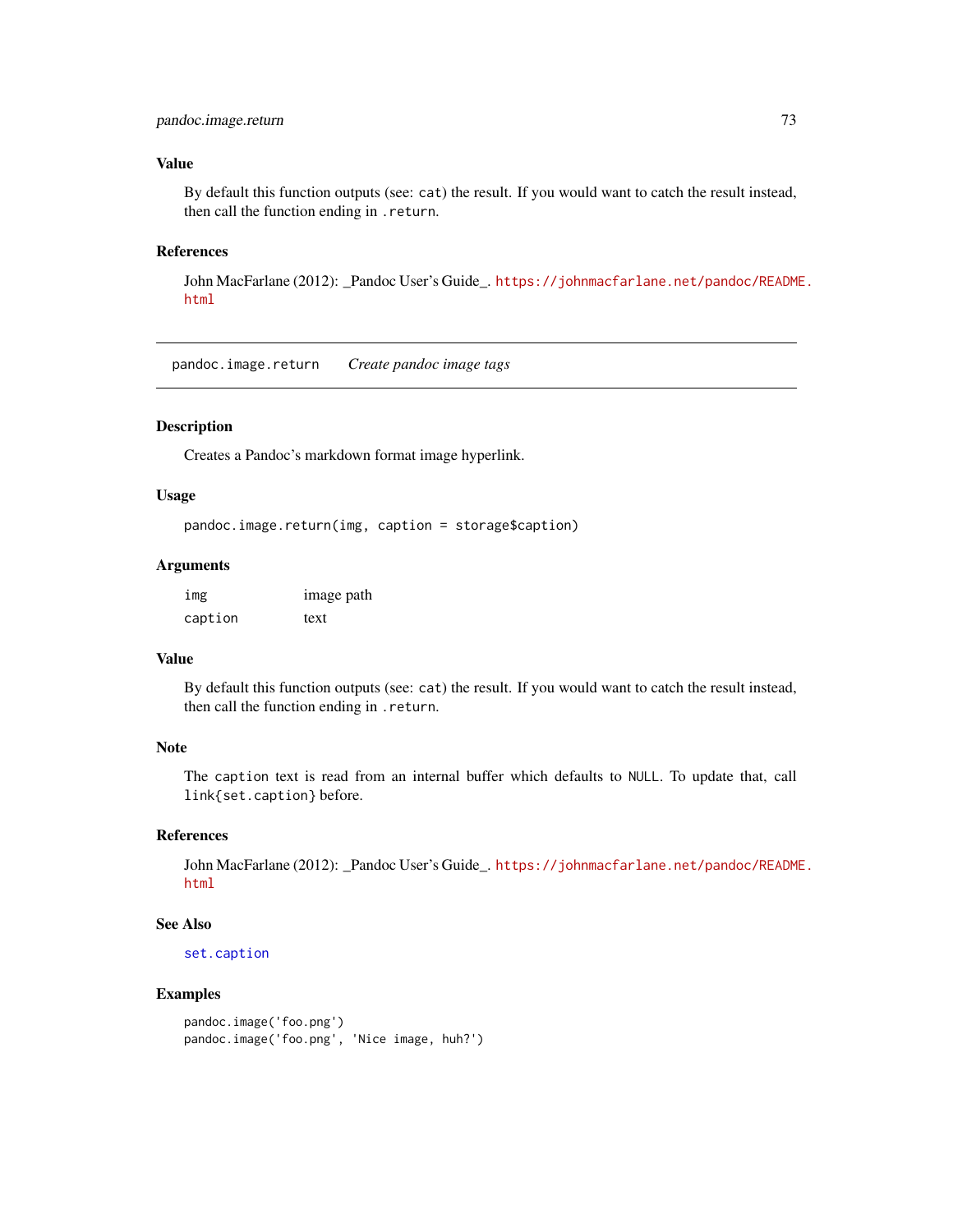<span id="page-73-0"></span>pandoc.indent *Indent text*

#### Description

Indent all (optionally concatenated) lines of provided text with given level.

#### Usage

```
pandoc.indent(x, level = \theta)
```
## Arguments

| X     | character vector |
|-------|------------------|
| level | integer          |

## Examples

```
pandoc.indent('FOO', 1)
pandoc.indent(pandoc.table.return(table(mtcars$gear)), 2)
cat(pandoc.indent(pandoc.table.return(table(mtcars$gear)), 3))
```
pandoc.link.return *Create pandoc link Pandoc's markdown format link.*

# Description

Create pandoc link Pandoc's markdown format link.

## Usage

```
pandoc.link.return(url, text = url)
```
## Arguments

| ur]  | hyperlink |  |  |  |
|------|-----------|--|--|--|
| text | link text |  |  |  |

# Value

By default this function outputs (see: cat) the result. If you would want to catch the result instead, then call the function ending in .return.

#### References

John MacFarlane (2012): \_Pandoc User's Guide\_. [https://johnmacfarlane.net/pandoc/README](https://johnmacfarlane.net/pandoc/README.html). [html](https://johnmacfarlane.net/pandoc/README.html)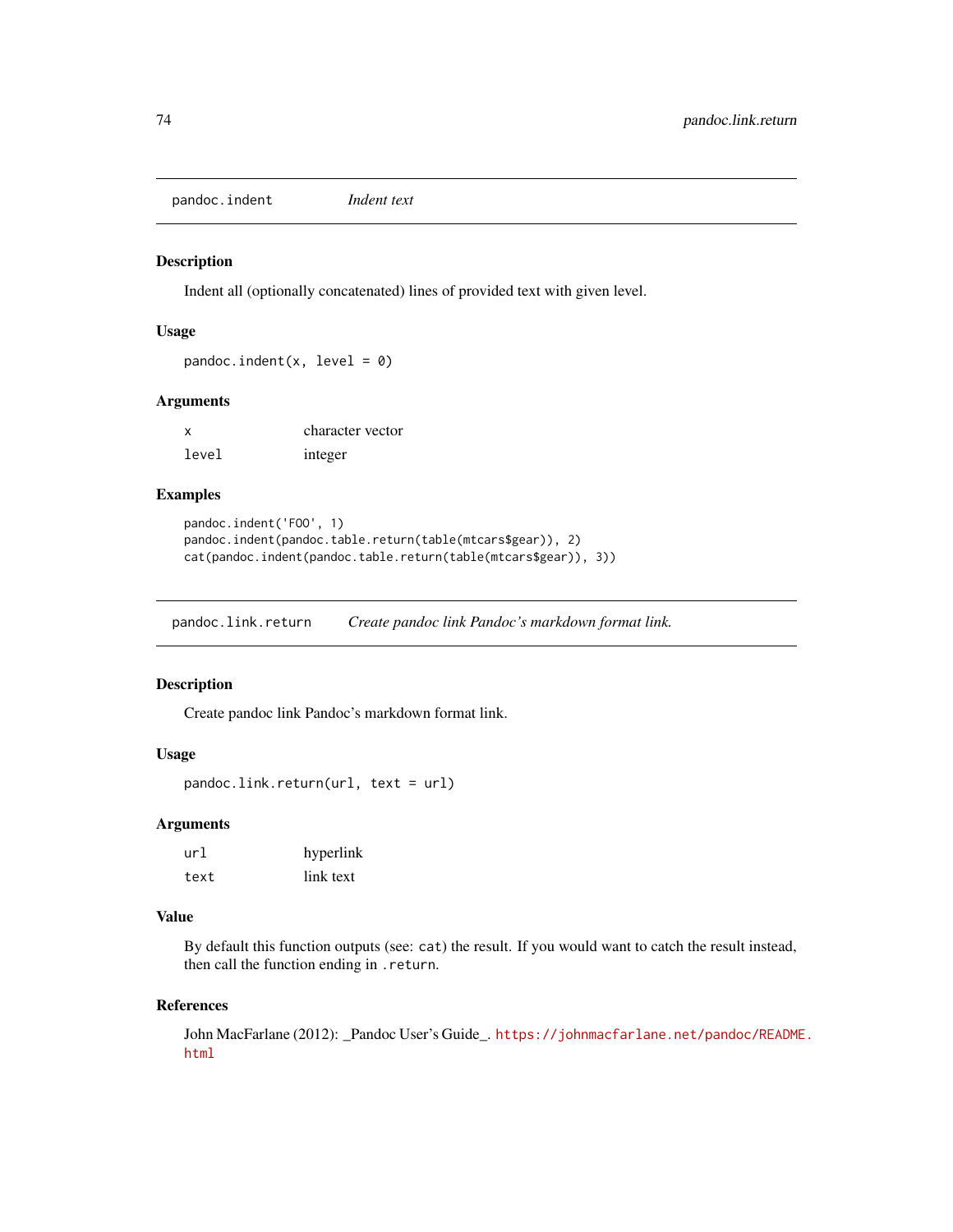# <span id="page-74-0"></span>pandoc.list.return 75

# Examples

```
pandoc.link('https://www.r-project.org/')
pandoc.link('https://www.r-project.org/', 'R')
```
pandoc.list.return *Create a list*

## Description

Creates a Pandoc's markdown format list from provided character vector/list.

#### Usage

```
pandoc.list.return(
  elements,
  style = c("bullet", "ordered", "roman"),
  loose = FALSE,
  add.line.breaks = TRUE,
  add.end.of.list = TRUE,
  indent.level = 0,
 missing = panderOptions("missing"),
  ...
)
```
# Arguments

| elements        | character vector of strings                                 |
|-----------------|-------------------------------------------------------------|
| style           | the required style of the list                              |
| loose           | adding a newline between elements                           |
| add.line.breaks |                                                             |
|                 | adding a leading and trailing newline before/after the list |
| add.end.of.list |                                                             |
|                 | adding a separator comment after the list                   |
| indent.level    | the level of indent                                         |
| missing         | string to replace missing values                            |
| .               | extra arguments passed by from parent call, disregarded     |

## Value

By default this function outputs (see: cat) the result. If you would want to catch the result instead, then call the function ending in .return.

#### References

John MacFarlane (2012): \_Pandoc User's Guide\_. [https://johnmacfarlane.net/pandoc/README](https://johnmacfarlane.net/pandoc/README.html). [html](https://johnmacfarlane.net/pandoc/README.html)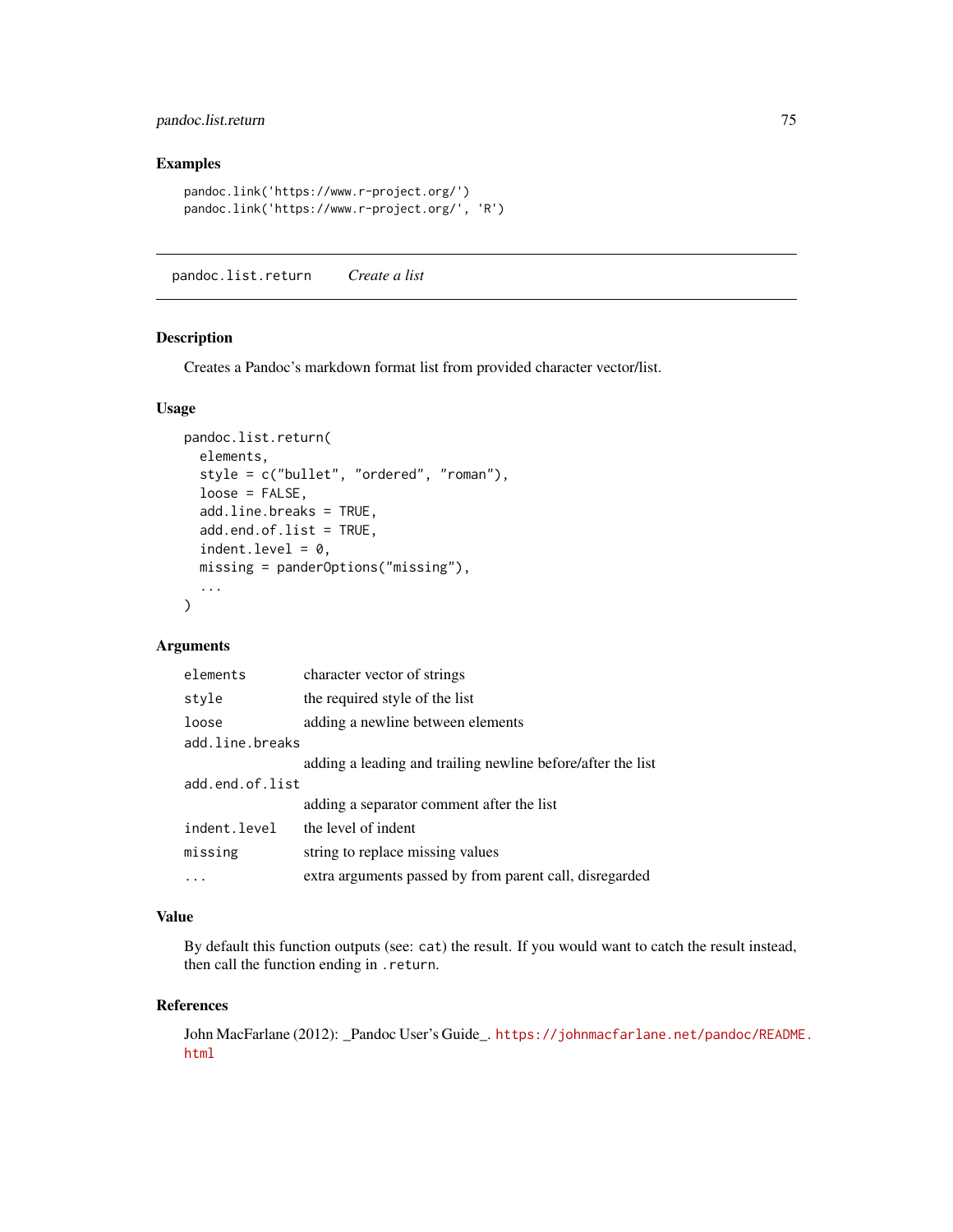## Examples

```
## basic lists
pandoc.list(letters[1:5])
pandoc.list(letters[1:5])
pandoc.list(letters[1:5], 'ordered')
pandoc.list(letters[1:5], 'roman')
pandoc.list(letters[1:5], loose = TRUE)
## nested lists
l <- list("First list element",
  rep.int('sub element', 5),
  "Second element",
  list('F', 'B', 'I', c('phone', 'pad', 'talics')))
pandoc.list(l)
pandoc.list(l, loose = TRUE)
pandoc.list(l, 'roman')
## complex nested lists
pandoc.list(list('one', as.list(2)))
pandoc.list(list('one', list('two')))
pandoc.list(list('one', list(2:3)))
```
pandoc.p.return *Paragraphs*

## Description

Pandoc's markdown paragraph.

## Usage

pandoc.p.return(x)

# Arguments

x character vector

## Value

By default this function outputs (see: cat) the result. If you would want to catch the result instead, then call the function ending in .return.

## References

John MacFarlane (2012): \_Pandoc User's Guide\_. [https://johnmacfarlane.net/pandoc/README](https://johnmacfarlane.net/pandoc/README.html). [html](https://johnmacfarlane.net/pandoc/README.html)

# See Also

[pandoc.emphasis](#page-68-0) [pandoc.strikeout](#page-76-0) [pandoc.verbatim](#page-83-0)

<span id="page-75-0"></span>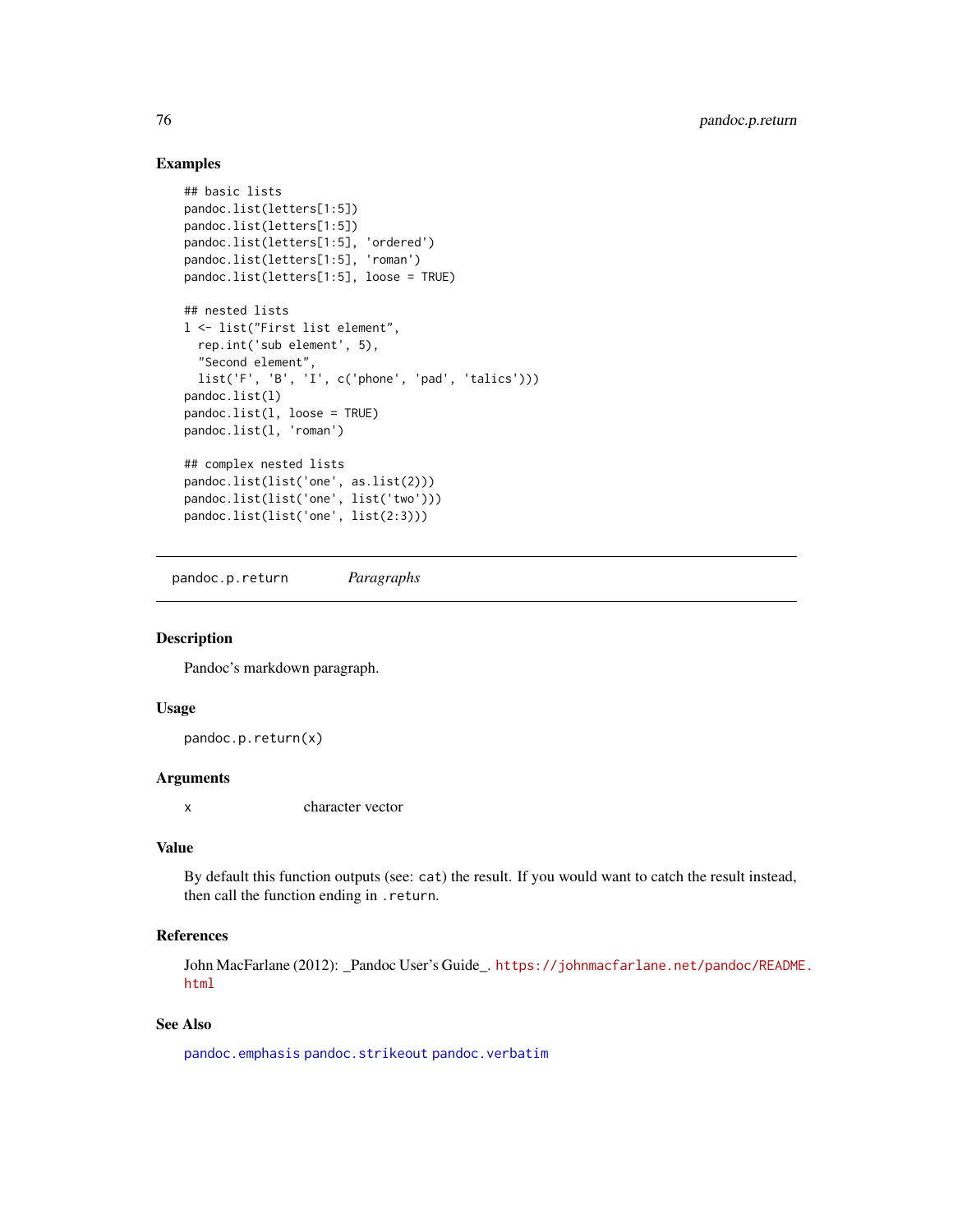# <span id="page-76-1"></span>pandoc.strikeout.return 77

# Examples

```
pandoc.p('FOO')
pandoc.p(c('Lorem', 'ipsum', 'lorem ipsum'))
```
pandoc.strikeout.return

*Add strikeout*

# <span id="page-76-0"></span>Description

Pandoc's markdown strikeout format (e.g. ~~F00~~) is added to character string.

#### Usage

pandoc.strikeout.return(x)

# Arguments

x character vector

## Value

By default this function outputs (see: cat) the result. If you would want to catch the result instead, then call the function ending in .return.

# References

John MacFarlane (2012): \_Pandoc User's Guide\_. [https://johnmacfarlane.net/pandoc/README](https://johnmacfarlane.net/pandoc/README.html). [html](https://johnmacfarlane.net/pandoc/README.html)

# See Also

[pandoc.emphasis](#page-68-0) [pandoc.strong](#page-77-0) [pandoc.verbatim](#page-83-0)

## Examples

```
pandoc.strikeout('FOO')
pandoc.strikeout(c('FOO', '~~FOO~~'))
pandoc.strikeout.return('FOO')
```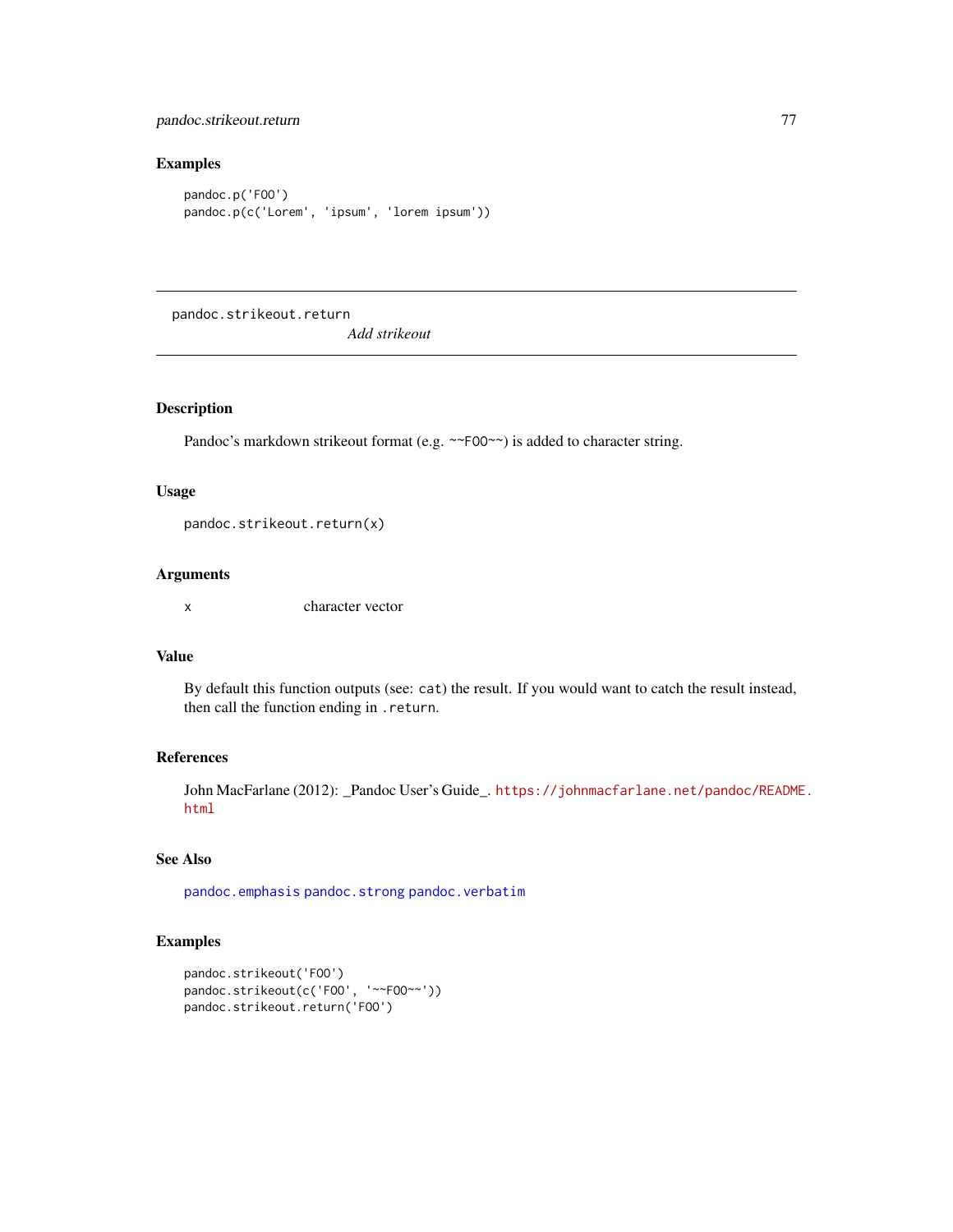<span id="page-77-1"></span>pandoc.strong.return *Strong emphasis*

#### <span id="page-77-0"></span>Description

Pandoc's markdown strong emphasis format (e.g. \*\*F00\*\*) is added to character string.

## Usage

```
pandoc.strong.return(x)
```
# Arguments

x character vector

# Value

By default this function outputs (see: cat) the result. If you would want to catch the result instead, then call the function ending in .return.

## References

John MacFarlane (2012): \_Pandoc User's Guide\_. [https://johnmacfarlane.net/pandoc/README](https://johnmacfarlane.net/pandoc/README.html). [html](https://johnmacfarlane.net/pandoc/README.html)

# See Also

[pandoc.emphasis](#page-68-0) [pandoc.strikeout](#page-76-0) [pandoc.verbatim](#page-83-0)

# Examples

```
pandoc.strong('FOO')
pandoc.strong(c('FOO', '**FOO**'))
pandoc.strong.return('FOO')
```
pandoc.table.return *Create a table*

## Description

Creates a Pandoc's markdown style table with optional caption and some other tweaks. See 'Details' below.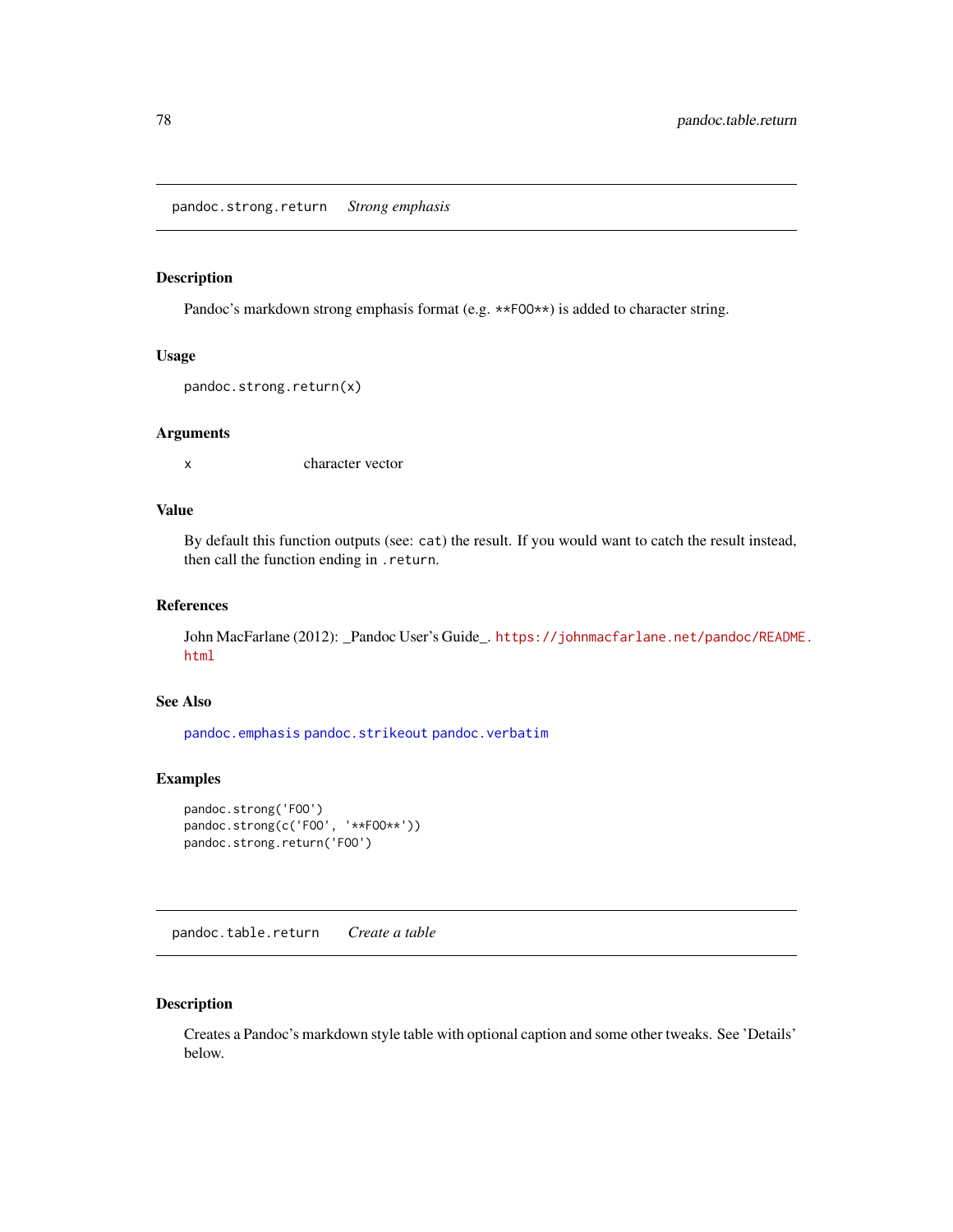pandoc.table.return 79

# Usage

```
pandoc.table.return(
  t,
  caption,
  digits = panderOptions("digits"),
  decimal.mark = panderOptions("decimal.mark"),
 big.mark = panderOptions("big.mark"),
  round = panderOptions("round"),
 missing = panderOptions("missing"),
  justify,
  style = c("multiline", "grid", "simple", "rmarkdown", "jira"),
  split.tables = panderOptions("table.split.table"),
  split.cells = panderOptions("table.split.cells"),
  keep.trailing.zeros = panderOptions("keep.trailing.zeros"),
  keep.line.breaks = panderOptions("keep.line.breaks"),
  plain.ascii = panderOptions("plain.ascii"),
  use.hyphening = panderOptions("use.hyphening"),
  row.names,
  col.names,
  emphasize.rownames = panderOptions("table.emphasize.rownames"),
  emphasize.rows,
  emphasize.cols,
  emphasize.cells,
  emphasize.strong.rows,
  emphasize.strong.cols,
  emphasize.strong.cells,
  emphasize.italics.rows,
  emphasize.italics.cols,
  emphasize.italics.cells,
  emphasize.verbatim.rows,
  emphasize.verbatim.cols,
  emphasize.verbatim.cells,
  ...
```
 $\mathcal{L}$ 

#### Arguments

|              | data frame, matrix or table                                                                                                                                                    |
|--------------|--------------------------------------------------------------------------------------------------------------------------------------------------------------------------------|
| caption      | caption (string) to be shown under the table                                                                                                                                   |
| digits       | passed to format. Can be a vector specifying values for each column (has to be<br>the same length as number of columns).                                                       |
| decimal.mark | passed to format                                                                                                                                                               |
| big.mark     | passed to format                                                                                                                                                               |
| round        | passed to round. Can be a vector specifying values for each column (has to be<br>the same length as number of columns). Values for non-numeric columns will<br>be disregarded. |
| missing      | string to replace missing values                                                                                                                                               |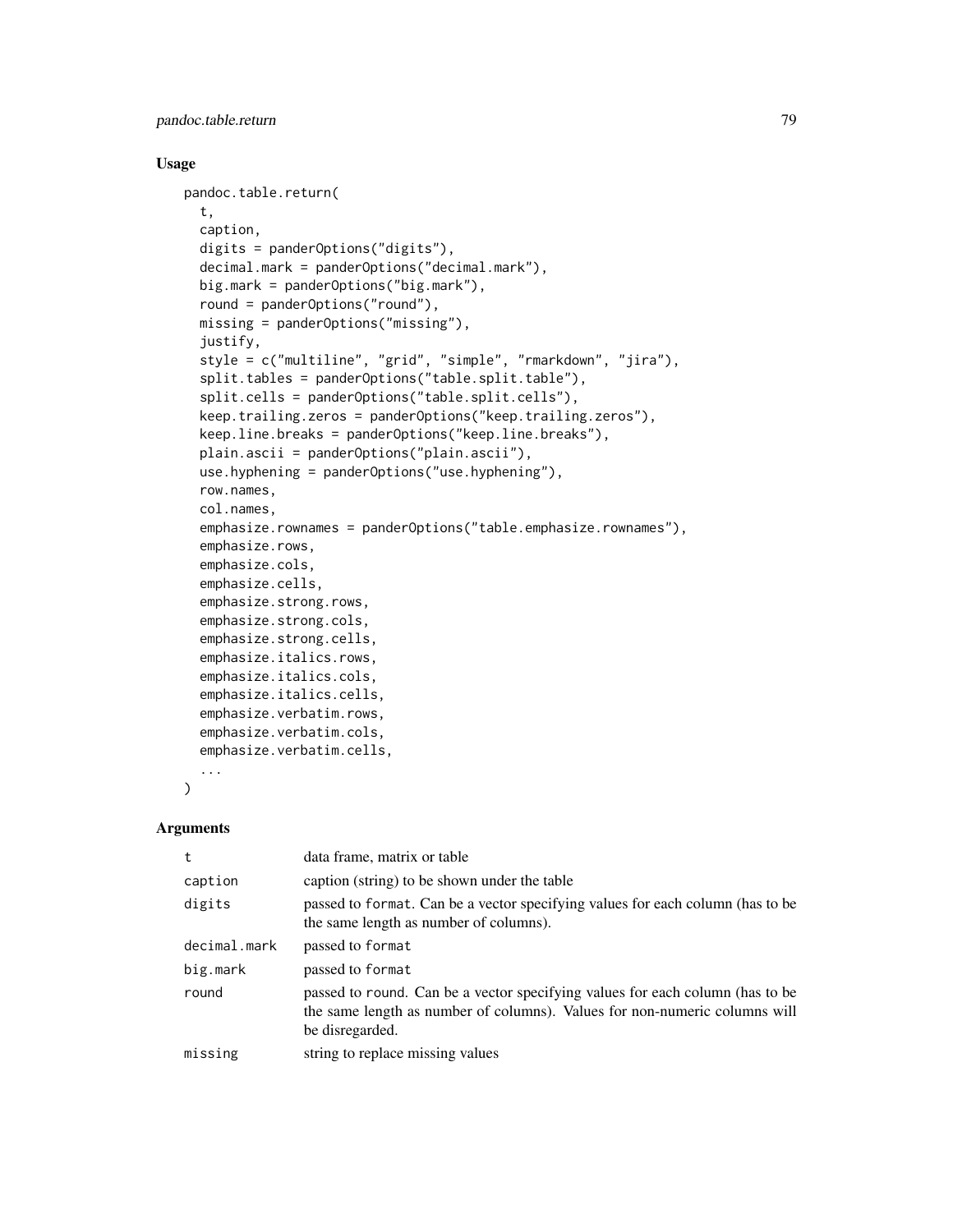| justify                         | defines alignment in cells passed to format. Can be left, right or centre,<br>which latter can be also spelled as center. Defaults to centre. Can be abbre-<br>viated to a string consisting of the letters 1, c and r (e.g. 'lcr' instead of c('left',<br>'centre', 'right').                                                                                           |
|---------------------------------|--------------------------------------------------------------------------------------------------------------------------------------------------------------------------------------------------------------------------------------------------------------------------------------------------------------------------------------------------------------------------|
| style                           | which Pandoc style to use: simple, multiline, grid or rmarkdown                                                                                                                                                                                                                                                                                                          |
| split.tables                    | where to split wide tables to separate tables. The default value (80) suggests the<br>conventional number of characters used in a line, feel free to change (e.g. to Inf<br>to disable this feature) if you are not using a VT100 terminal any more :)                                                                                                                   |
| split.cells                     | where to split cells' text with line breaks. Default to 30, to disable set to Inf.<br>Can be also supplied as a vector, for each cell separately (if length(split.cells) $==$<br>number of columns + 1, then first value in split.cells if for row names, and others<br>are for columns). Supports relative (percentage) parameters in combination with<br>split.tables. |
| keep.trailing.zeros             |                                                                                                                                                                                                                                                                                                                                                                          |
|                                 | to show or remove trailing zeros in numbers on a column basis width                                                                                                                                                                                                                                                                                                      |
| keep.line.breaks                |                                                                                                                                                                                                                                                                                                                                                                          |
|                                 | (default: FALSE) if to keep or remove line breaks from cells in a table                                                                                                                                                                                                                                                                                                  |
| plain.ascii                     | (default: FALSE) if output should be in plain ascii (without markdown markup)<br>or not                                                                                                                                                                                                                                                                                  |
| use.hyphening                   | boolean (default: FALSE) if try to use hyphening when splitting large cells ac-<br>cording to table.split.cells. Requires sylly.                                                                                                                                                                                                                                         |
| row.names                       | if FALSE, row names are suppressed. A character vector of row names can also<br>be specified here. By default, row names are included if rownames(t) is neither<br>NULL nor identical to $1: nrow(x)$                                                                                                                                                                    |
| col.names<br>emphasize.rownames | a character vector of column names to be used in the table                                                                                                                                                                                                                                                                                                               |
|                                 | boolean (default: TRUE) if row names should be highlighted                                                                                                                                                                                                                                                                                                               |
|                                 | emphasize.rows deprecated for emphasize.italics.rows argument                                                                                                                                                                                                                                                                                                            |
| emphasize.cells                 | emphasize.cols deprecated for emphasize.italics.cols argument                                                                                                                                                                                                                                                                                                            |
|                                 | deprecated for emphasize.italics.cells argument                                                                                                                                                                                                                                                                                                                          |
| emphasize.strong.rows           |                                                                                                                                                                                                                                                                                                                                                                          |
|                                 | see emphasize.italics.rows but in bold                                                                                                                                                                                                                                                                                                                                   |
| emphasize.strong.cols           |                                                                                                                                                                                                                                                                                                                                                                          |
|                                 | see emphasize.italics.cols but in bold                                                                                                                                                                                                                                                                                                                                   |
| emphasize.strong.cells          |                                                                                                                                                                                                                                                                                                                                                                          |
|                                 | see emphasize.italics.cells but in bold                                                                                                                                                                                                                                                                                                                                  |
| emphasize.italics.rows          |                                                                                                                                                                                                                                                                                                                                                                          |
|                                 | a vector for a two dimensional table specifying which rows to emphasize                                                                                                                                                                                                                                                                                                  |
| emphasize.italics.cols          | a vector for a two dimensional table specifying which cols to emphasize                                                                                                                                                                                                                                                                                                  |
| emphasize.italics.cells         |                                                                                                                                                                                                                                                                                                                                                                          |
|                                 | a vector for one-dimensional tables or a matrix like structure with two columns<br>for row and column indexes to be emphasized in two dimensional tables. See<br>e.g. which $(,arr.ind = TRUE)$                                                                                                                                                                          |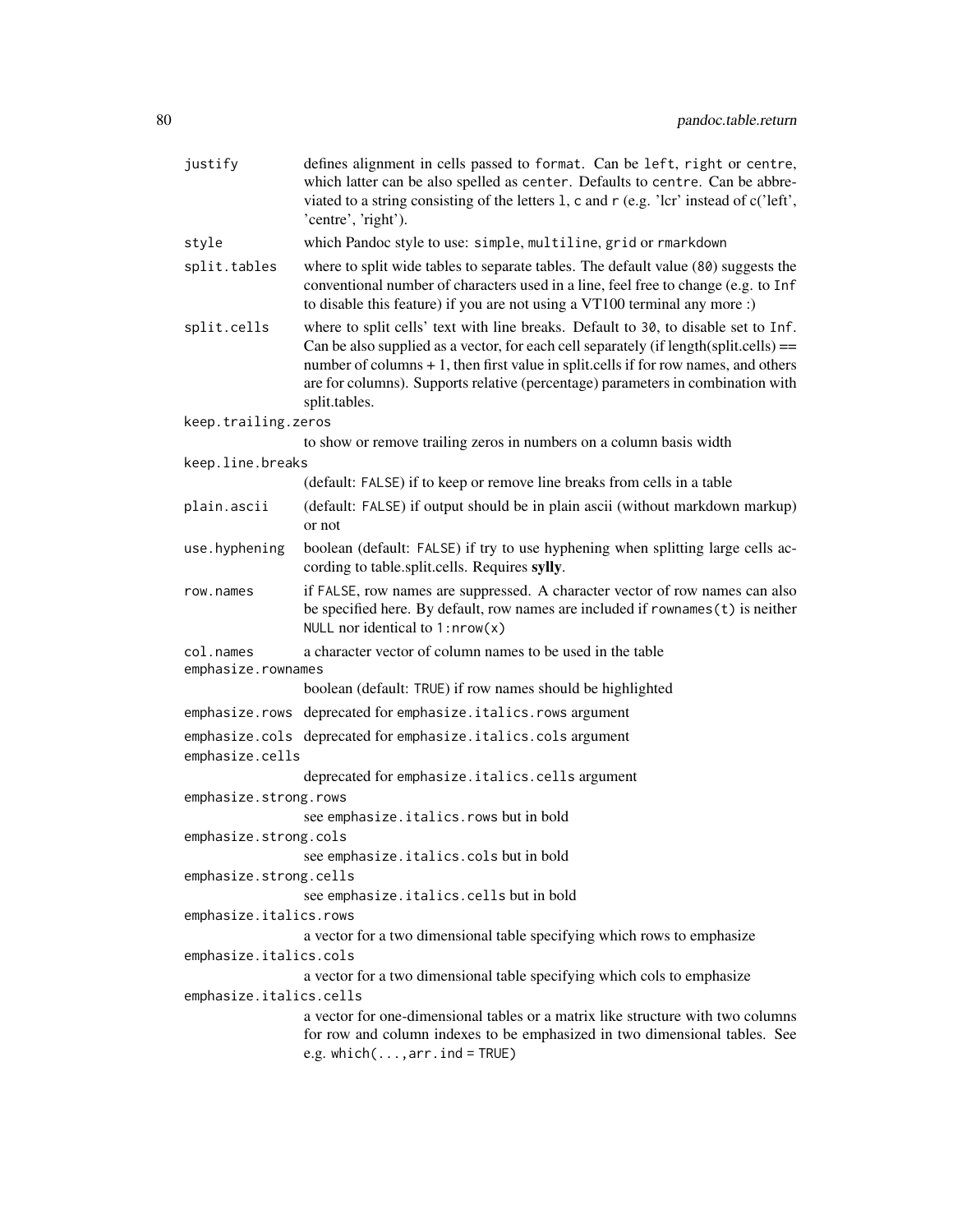## <span id="page-80-0"></span>pandoc.table.return 81

```
emphasize.verbatim.rows
                see emphasize.italics.rows but in verbatim
emphasize.verbatim.cols
                see emphasize.italics.cols but in verbatim
emphasize.verbatim.cells
                see emphasize.italics.cells but in verbatim
... unsupported extra arguments directly placed into /dev/null
```
#### Details

This function takes any tabular data as its first argument and will try to make it pretty like: rounding and applying digits and custom decimal.mark to numbers, auto-recognizing if row names should be included, setting alignment of cells and dropping trailing zeros by default.

pandoc.table also tries to split large cells with line breaks or even the whole table to separate parts on demand. Other arguments lets the use to highlight some rows/cells/cells in the table with italic or bold text style.

For more details please see the parameters above and passed arguments of [panderOptions](#page-59-0).

## Value

By default this function outputs (see: cat) the result. If you would want to catch the result instead, then call pandoc.table.return instead.

## Note

If caption is missing, then the value is first checked in t object's caption attribute and if not found in an internal buffer set by link{set.caption}. justify parameter works similarly, see [set.alignment](#page-87-1) for details.

#### References

John MacFarlane (2012): \_Pandoc User's Guide\_. [https://johnmacfarlane.net/pandoc/README](https://johnmacfarlane.net/pandoc/README.html). [html](https://johnmacfarlane.net/pandoc/README.html)

#### See Also

[set.caption](#page-87-0), [set.alignment](#page-87-1)

#### Examples

```
pandoc.table(mtcars)
```

```
# caption
pandoc.table(mtcars, 'Motor Trend Car Road Tests')
# other input/output formats
pandoc.table(mtcars[, 1:3], decimal.mark = ',')
pandoc.table(mtcars[, 1:3], decimal.mark = ',', justify = 'right')
pandoc.table(matrix(sample(1:1000, 25), 5, 5))
pandoc.table(matrix(runif(25), 5, 5))
```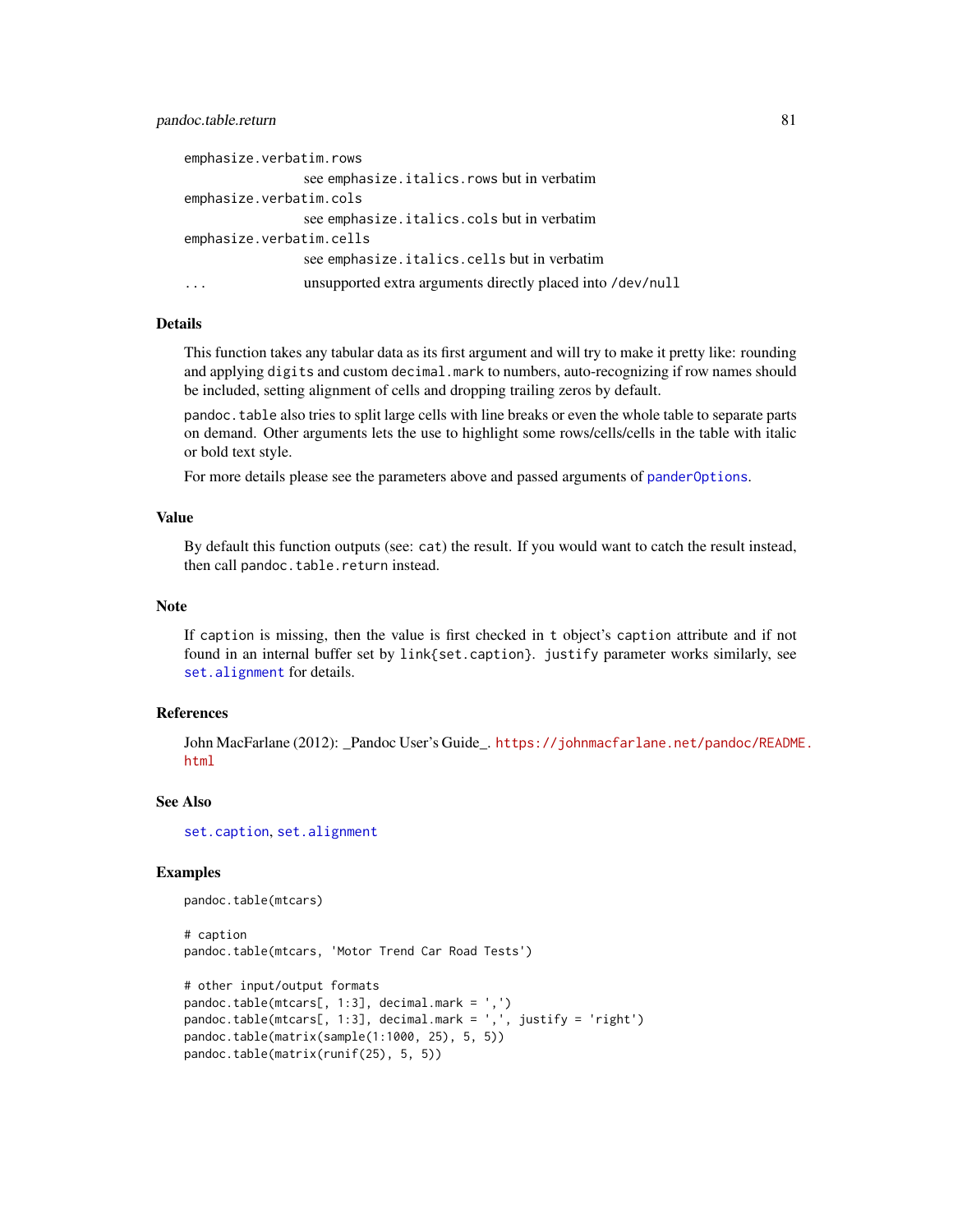```
pandoc.table(matrix(runif(25), 5, 5), digits = 5)
pandoc.table(matrix(runif(25),5,5), round = 1)
pandoc.table(table(mtcars$am))
pandoc.table(table(mtcars$am, mtcars$gear))
pandoc.table(table(state.division, state.region))
pandoc.table(table(state.division, state.region), justify = 'centre')
m <- data.frame(a = c(1, -500, 10320, 23, 77),
 b = runif(5),
 c = c('a', 'bb', 'ccc', 'dddd', 'eeeee'))pandoc.table(m)
pandoc.table(m, justify = c('right', 'left', 'centre'))
pandoc.table(m, justify = 'rlc') # Same as upper statement
## splitting up too wide tables
pandoc.table(mtcars)
pandoc.table(mtcars, caption = 'Only once after the first part!')
## tables with line breaks in cells
## NOTE: line breaks are removed from table content in case keep.line.breaks is set to FALSE
## and added automatically based on "split.cells" parameter!
t <- data.frame(a = c('hundreds\nof\nmouses', '3 cats'), b=c('FOO is nice', 'BAR\nBAR2'))
pandoc.table(t)
pandoc.table(t, split.cells = 5)
## exporting tables in other Pandoc styles
pandoc.table(m)
pandoc.table(m, style = "grid")
pandoc.table(m, style = "simple")
pandoc.table(t, style = "grid")
pandoc.table(t, style = "grid", split.cells = 5)
tryCatch(pandoc.table(t, style = "simple", split.cells = 5),
 error = function(e) 'Yeah, no newline support in simple tables')
## highlight cells
t <- mtcars[1:3, 1:5]
pandoc.table(t$mpg, emphasize.italics.cells = 1)
pandoc.table(t$mpg, emphasize.strong.cells = 1)
pandoc.table(t$mpg, emphasize.italics.cells = 1, emphasize.strong.cells = 1)
pandoc.table(t$mpg, emphasize.italics.cells = 1:2)
pandoc.table(t$mpg, emphasize.strong.cells = 1:2)
pandoc.table(t, emphasize.italics.cells = which(t > 20, arr.ind = TRUE))
pandoc.table(t, emphasize.italics.cells = which(t == 6, arr.ind = TRUE))
pandoc.table(t, emphasize.verbatim.cells = which(t == 6, arr.ind = TRUE))
pandoc.table(t, emphasize.verbatim.cells = which(t = 6, arr.ind = TRUE),
emphasize.italics.rows = 1)
## with helpers
emphasize.cols(1)
emphasize.rows(1)
pandoc.table(t)
emphasize.strong.cells(which(t > 20, arr.ind = TRUE))
pandoc.table(t)
```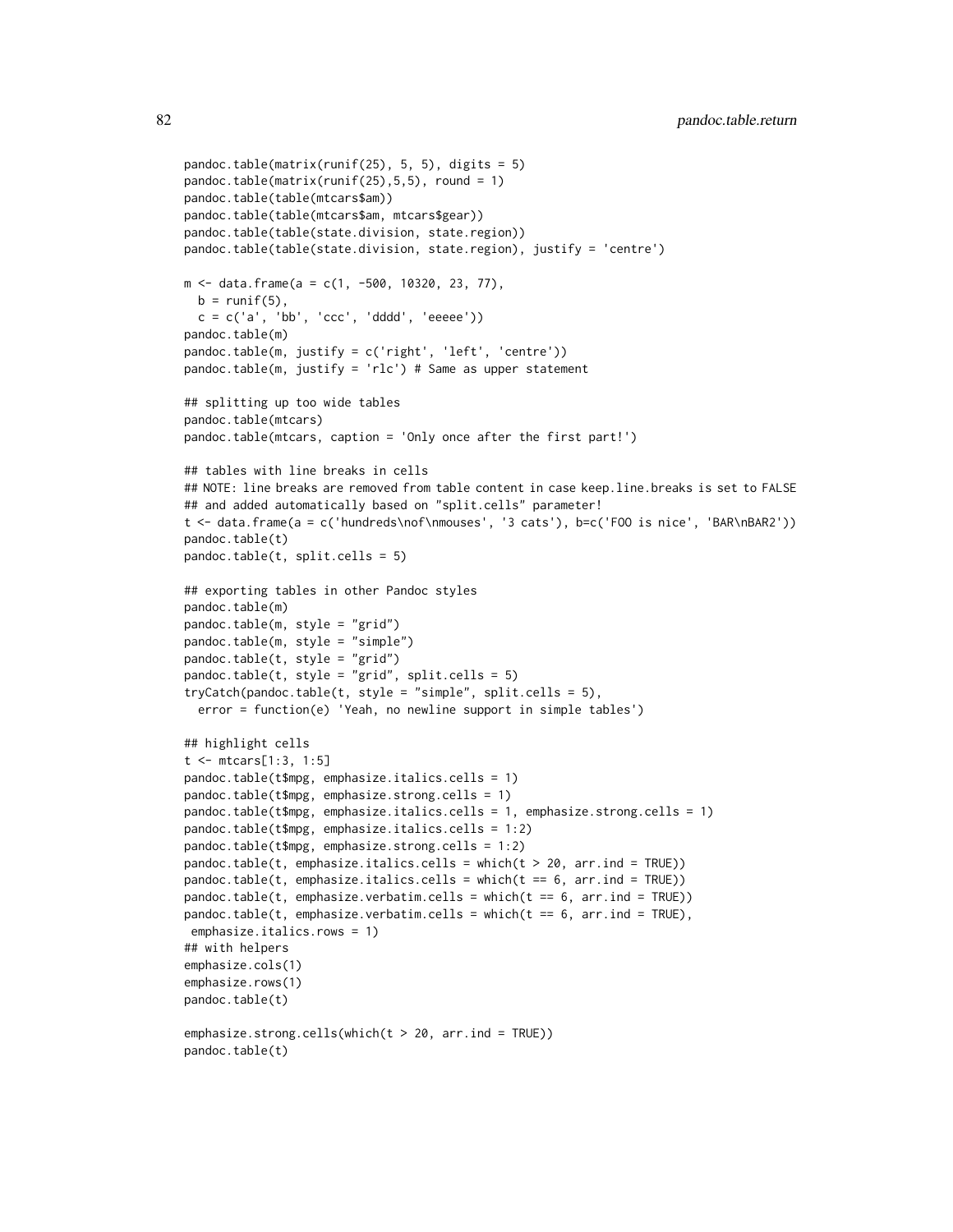```
### plain.ascii
pandoc.table(mtcars[1:3, 1:3], plain.ascii = TRUE)
### keep.line.breaks
x <- data.frame(a="Pandoc\nPackage")
pandoc.table(x)
pandoc.table(x, keep.line.breaks = TRUE)
## split.cells
x \le - data.frame(a = "foo bar", b = "foo bar")
pandoc.table(x, split.cells = 4)
pandoc.table(x, split.cells = 7)
pandoc.table(x, split.cells = c(4, 7))
pandoc.table(x, split.cells = c("20%", "80%"), split.tables = 30)
y <- c("aa aa aa", "aaa aaa", "a a a a a", "aaaaa", "bbbb bbbb bbbb", "bb bbb bbbb")
y \le - matrix(y, ncol = 3, nrow = 2)
rownames(y) <- c("rowname one", "rowname two")
\text{colnames}(y) \leq c("column one", "column two", "column two"pandoc.table(y, split.cells = 2)
pandoc.table(y, split.cells = 6)
pandoc.table(y, split.cells = c(2, 6, 10))
pandoc.table(y, split.cells = c(2, Inf, Inf))
## first value used for rownames
pander(y, split, cells = c(5, 2, Inf, Inf))pandoc.table(y, split.cells = c(5, 2, Inf, 5, 3, 10))
## when not enough reverting to default values
pandoc.table(y, split.cells = c(5, 2))
## split.cells with hyphenation
x <- data.frame(a = "Can be also supplied as a vector, for each cell separately",
       b = "Can be also supplied as a vector, for each cell separately")
pandoc.table(x, split.cells = 10, use.hyphening = TRUE)
```
pandoc.title.return *Create title block*

#### Description

Creates a Pandoc's markdown style title block with optional author, title and date fields.

#### Usage

```
pandoc.title.return(author = "", title = "", date = "")
```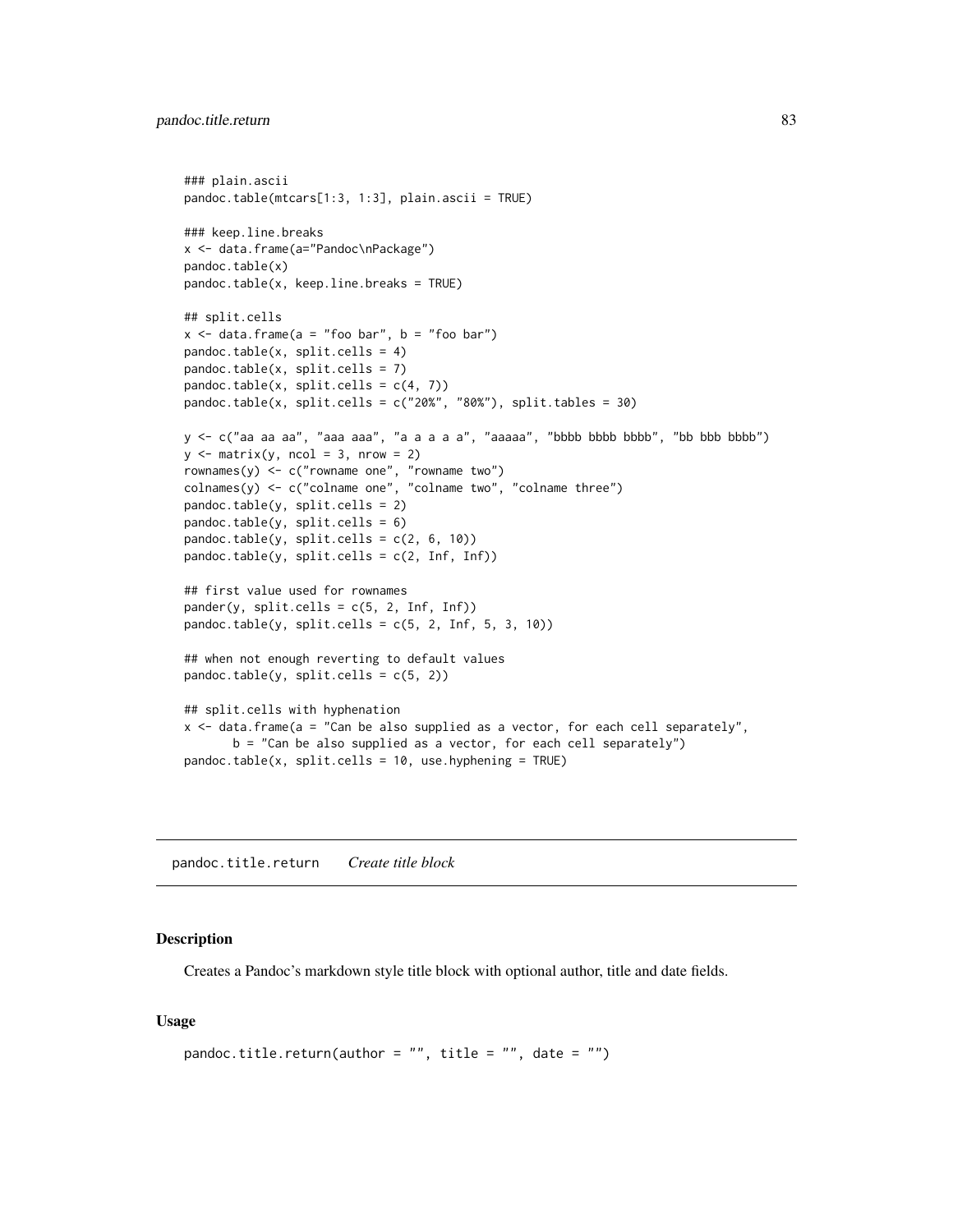## <span id="page-83-1"></span>**Arguments**

| author | character vector or semicolon delimited list of authors without line break |
|--------|----------------------------------------------------------------------------|
| title  | character vector of lines of title or multiline string with \n separators  |
| date   | any string fit in one line                                                 |

## Value

By default this function outputs (see: cat) the result. If you would want to catch the result instead, then call the function ending in .return.

#### References

John MacFarlane (2012): \_Pandoc User's Guide\_. [https://johnmacfarlane.net/pandoc/README](https://johnmacfarlane.net/pandoc/README.html). [html](https://johnmacfarlane.net/pandoc/README.html)

#### Examples

```
pandoc.title('Tom', 'Render pandoc in R', '2012-05-16')
pandoc.title(c('Tom', 'Jerry'), 'Render pandoc in R', '2012-05-16')
pandoc.title('Tom; Jerry', 'Render pandoc in R', '2012-05-16')
pandoc.title('Tom; Jerry', c('Render', 'pandoc', 'in R'), '2012-05-16')
pandoc.title('Tom; Jerry', 'Render\n pandoc \n in R', '2012-05-16')
## missing fields
pandoc.title('Tom; Jerry', 'Render pandoc in R')
pandoc.title('Tom; Jerry')
pandoc.title(title = 'Render pandoc in R', date= '2012-05-16')
```
pandoc.verbatim.return

*Add verbatim*

#### <span id="page-83-0"></span>Description

Pandoc's markdown verbatim format (e.g. 'F00') is added to character string.

## Usage

```
pandoc.verbatim.return(x, style = c("inline", "indent", "delim"), attrs = "")
```
#### Arguments

|       | character vector                                                       |
|-------|------------------------------------------------------------------------|
| stvle | show code inline or in a separate (indented or delimited) block        |
| attrs | (optionally) pass ID, classes and any attribute to the delimited block |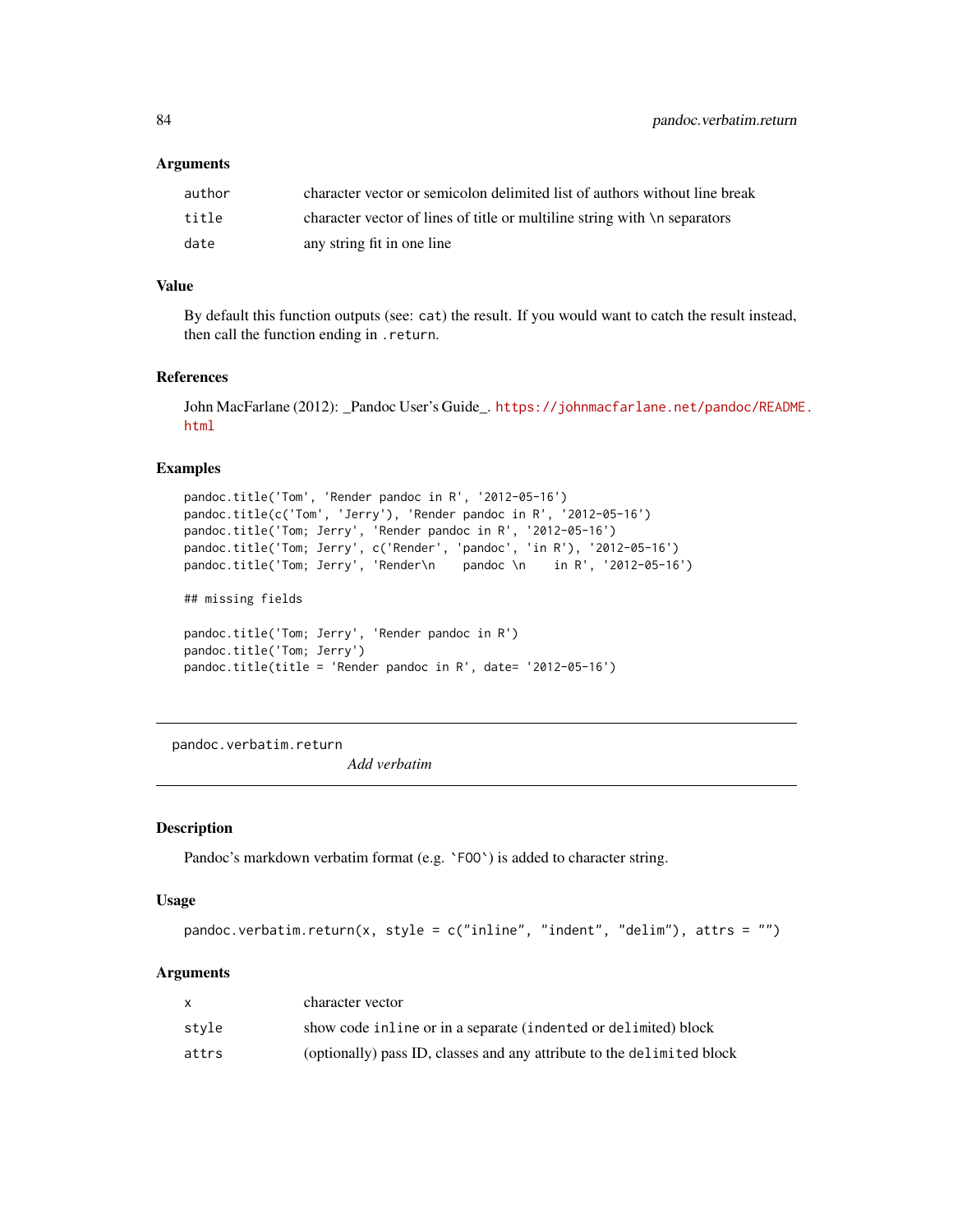# <span id="page-84-0"></span>path\_to\_pandoc 85

# Value

By default this function outputs (see: cat) the result. If you would want to catch the result instead, then call the function ending in .return.

# References

John MacFarlane (2012): \_Pandoc User's Guide\_. [https://johnmacfarlane.net/pandoc/README](https://johnmacfarlane.net/pandoc/README.html). [html](https://johnmacfarlane.net/pandoc/README.html)

# See Also

[pandoc.emphasis](#page-68-0) [pandoc.strikeout](#page-76-0) [pandoc.strong](#page-77-0)

# Examples

```
# different styles/formats
pandoc.verbatim('FOO')
src <- c('FOO', 'indent', 'BAR' )
pandoc.verbatim(src)
pandoc.verbatim.return(src)
pandoc.verbatim(c('FOOO\nBAR ', ' I do R'), 'indent')
pandoc.verbatim(c('FOOO\nBAR ', ' I do R'), 'delim')
# add highlighting and HTML/LaTeX ID and classes (even custom attribute)
pandoc.verbatim(c('cat("FOO")', 'mean(bar)'), 'delim', '.R #MyCode custom_var="10"')
```

| path_to_pandoc |  |  |                         |  | Find path to the pandoc binary by checking the PATH and the |  |  |
|----------------|--|--|-------------------------|--|-------------------------------------------------------------|--|--|
|                |  |  | RSTUDIO PANDOC env vars |  |                                                             |  |  |

## Description

Find path to the pandoc binary by checking the PATH and the RSTUDIO\_PANDOC env vars

#### Usage

```
path_to_pandoc()
```
#### Value

file path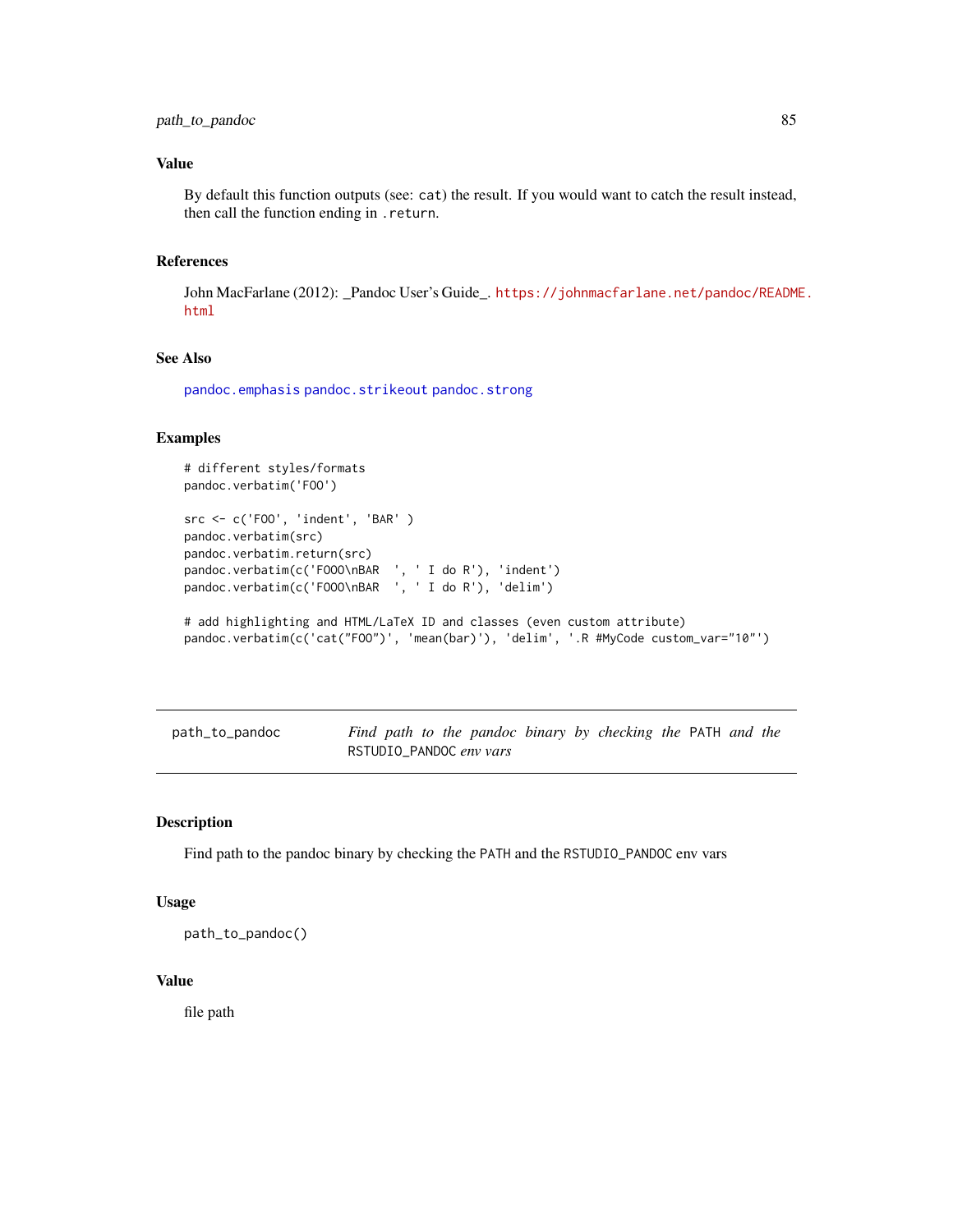<span id="page-85-1"></span><span id="page-85-0"></span>redraw.recordedplot *Redraws plot saved in file*

## Description

This function is a wrapper around redrawPlot.

#### Usage

```
redraw.recordedplot(file)
```
#### Arguments

file path and name of an rds file containing a plot object to be redrawn

## References

```
Thanks to Jeroen Ooms https://stat.ethz.ch/pipermail/r-devel/2012-January/062973.
html, JJ Allaire https://github.com/rstudio/rstudio/commit/eb5f6f1db4717132c2ff111f068ffa6e8b2a5f0b,
and Gabriel Becker.
```
## See Also

[evals](#page-8-0)

redrawPlot *Redraw a recordedplot, grid, trellis, or ggplot2 plot.*

# Description

This function redraws the plot represented by rec\_plot. It can redraw grid/trellis/ggplot2/etc plots, as well as recordedplot objects. For recordedplot objects it acts as a wrapper around replayPlot with memory tweaks to fix native symbol address errors when the recordedplot was loaded from an rda/rds file.

## Usage

redrawPlot(rec\_plot)

#### Arguments

rec\_plot the plot object to redraw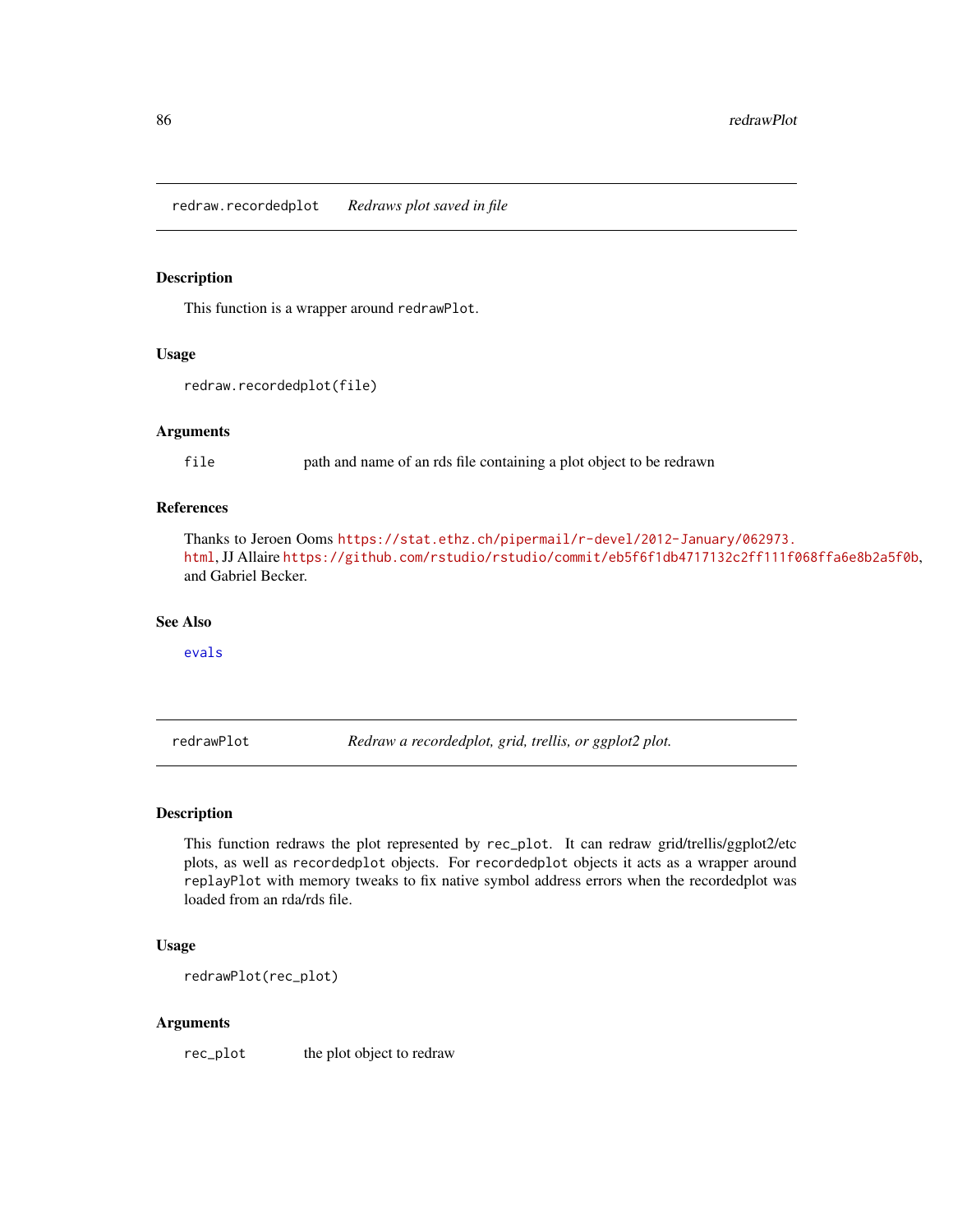## <span id="page-86-0"></span>remove.extra.newlines 87

## References

```
Thanks to Jeroen Ooms https://stat.ethz.ch/pipermail/r-devel/2012-January/062973.
html, JJ Allaire https://github.com/rstudio/rstudio/commit/eb5f6f1db4717132c2ff111f068ffa6e8b2a5f0b,
and Gabriel Becker.
```
## See Also

[redraw.recordedplot](#page-85-0)

remove.extra.newlines *Remove more then two joined newlines*

## Description

Remove more then two joined newlines

## Usage

remove.extra.newlines(x)

# Arguments

x character vector

## Examples

```
remove.extra.newlines(c('\n\n\n', '\n\n', '\n'))
```
repChar *Repeating chars*

# Description

Repeating a string n times and returning a concatenated character vector.

# Usage

 $repChar(x, n, sep = "")$ 

## Arguments

| x   | string to repeat              |
|-----|-------------------------------|
| n   | integer                       |
| sep | separator between repetitions |

## Value

character vector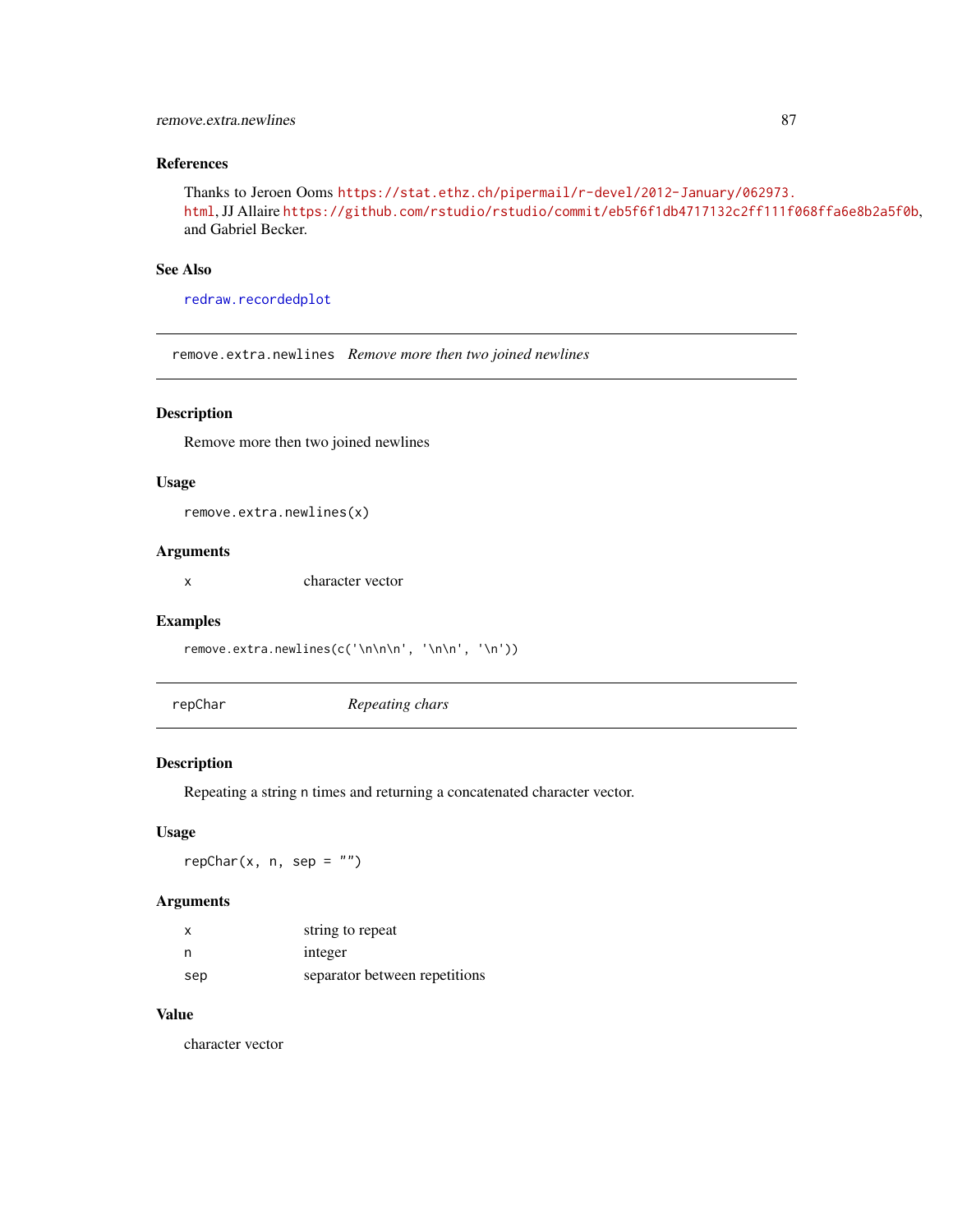<span id="page-87-2"></span><span id="page-87-1"></span>

## Description

This is a helper function to update the alignment (justify parameter in pandoc.table) of the next returning table. Possible values are: centre or center, right, left.

#### Usage

```
set.alignment(
  default = panderOptions("table.alignment.default"),
  row.names = panderOptions("table.alignment.rownames"),
  permanent = FALSE
\mathcal{L}
```
# Arguments

| default   | character vector which length equals to one (would be repeated n times) ot n -<br>where n equals to the number of columns in the following table |
|-----------|--------------------------------------------------------------------------------------------------------------------------------------------------|
| row.names | string holding the alignment of the (optional) row names                                                                                         |
| permanent | (default FALSE) if alignment is permanent (for all future tables) or not. It's<br>cleaner to use pander Options instead.                         |

<span id="page-87-0"></span>set.caption *Adds caption in current block*

## Description

This is a helper function to add a caption to the returning image/table.

## Usage

```
set.caption(x, permanent = FALSE)
```
# Arguments

|           | string                                                                 |
|-----------|------------------------------------------------------------------------|
| permanent | (default FALSE) if caption is permanent (for all future tables) or not |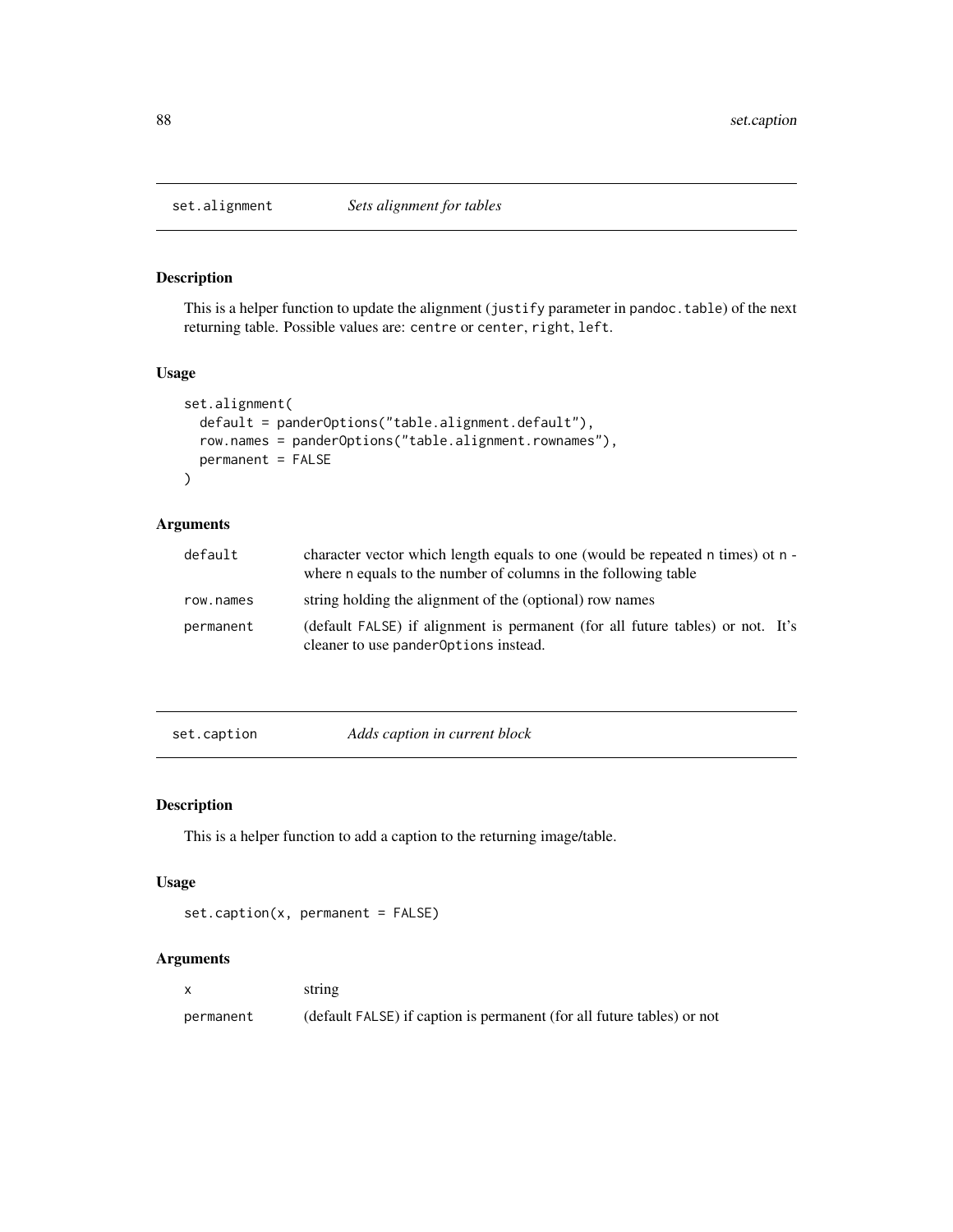<span id="page-88-0"></span>

# Description

This is a helper function to insert line breaks depending on (split.cells parameter of pandoc.table) of the returning table.

## Usage

```
splitLine(
  x,
 max.width = panderOptions("table.split.cells"),
 use.hyphening = FALSE
\mathcal{L}
```
# Arguments

| X             | string to be split. Works only with one string. Non-string arguments and multi-<br>dimensional arguments are returned unchaged |
|---------------|--------------------------------------------------------------------------------------------------------------------------------|
| max.width     | default integer value specyfing max number of characters between line breaks                                                   |
| use.hyphening | (default: FALSE) if try to use hyphening when splitting large cells according to<br>table.split.cells. Requires sylly.         |

## Value

character string with line breaks

# Examples

```
splitLine('foo bar', 6)
splitLine('foo bar', 7)
splitLine('Pandoc Package', 3, TRUE)
```
trim.spaces *Trim leading and trailing spaces*

# Description

Trim leading and trailing spaces

# Usage

trim.spaces(x)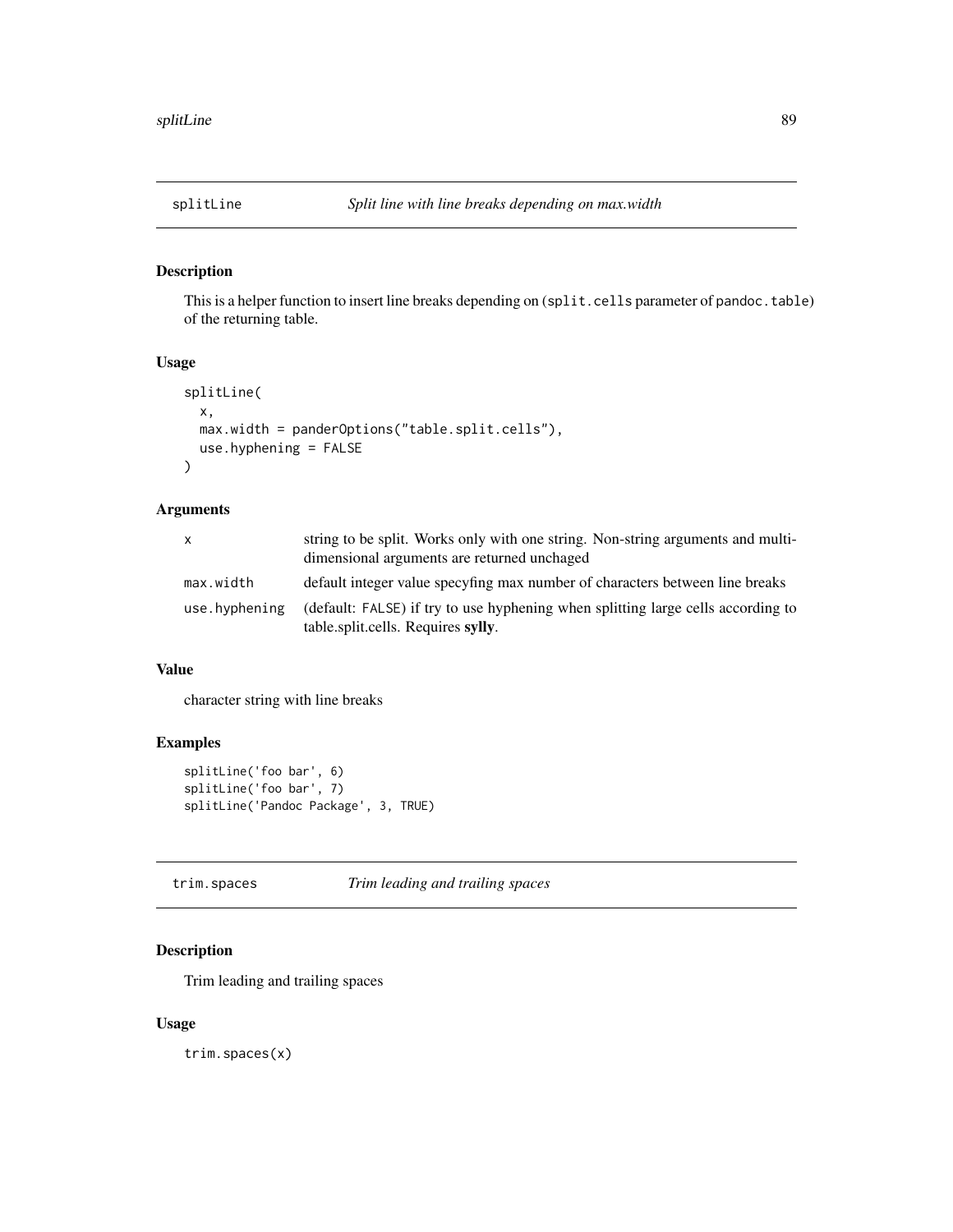## Arguments

x character vector

## Value

character vector

# See Also

trim.space in rapport package

# wrap *Wrap Vector Elements*

# Description

Wraps vector elements with string provided in wrap argument.

# Usage

 $wrap(x, wrap = "\\"')$ 

# Arguments

|      | a vector to wrap                        |
|------|-----------------------------------------|
| wrap | a string to wrap around vector elements |

## Value

a string with wrapped elements

# Author(s)

Aleksandar Blagotic

# References

This function was moved from rapport package: <https://rapporter.github.io/rapport/>.

# Examples

```
## Not run:
wrap('foobar')
wrap(c('fee', 'fi', 'foo', 'fam'), '_')
## End(Not run)
```
<span id="page-89-0"></span>90 wrap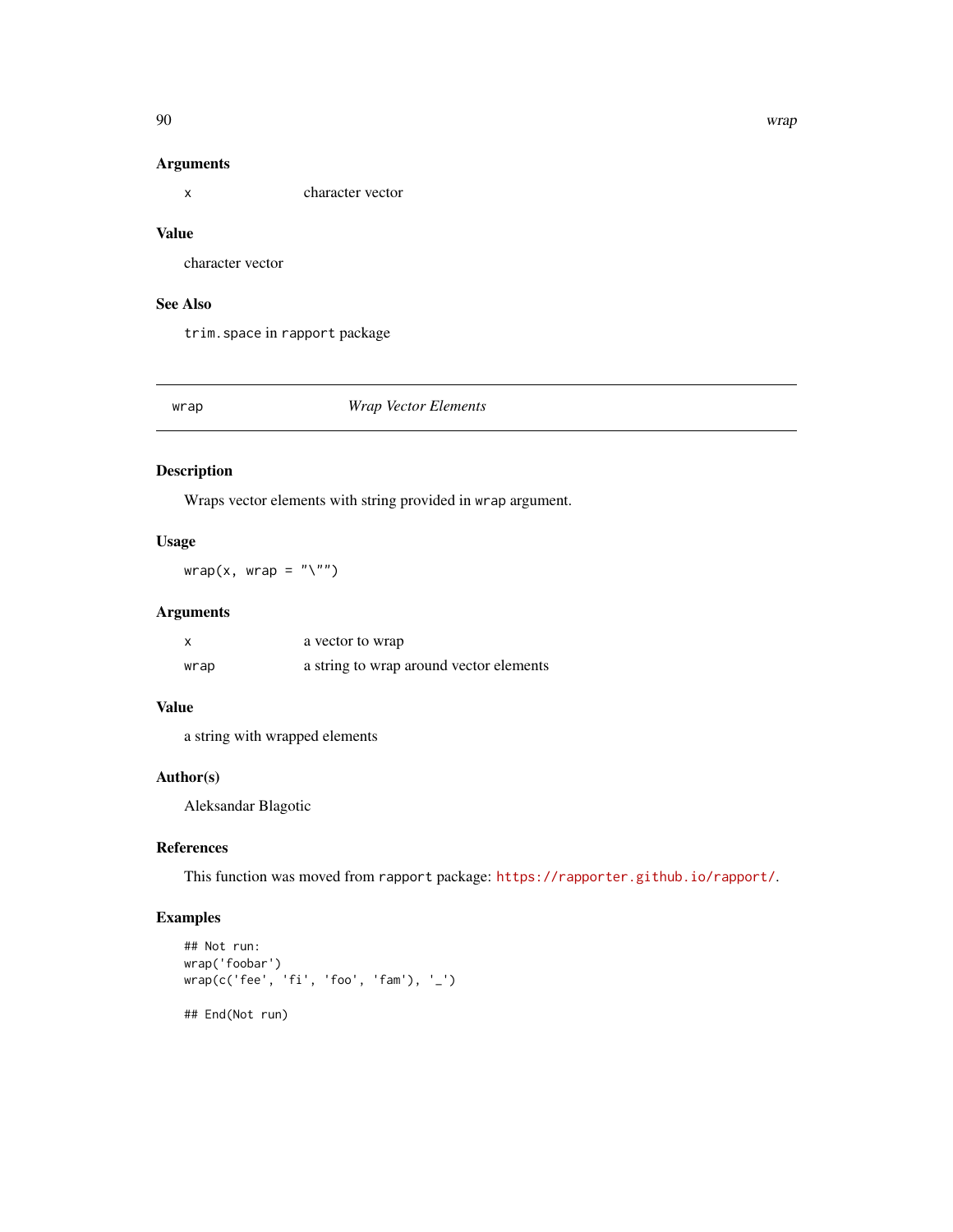# **Index**

add.blank.lines, [4](#page-3-0) add.significance.stars, [5](#page-4-0) cache.off, [5](#page-4-0) cache.on *(*cache.off*)*, [5](#page-4-0) coef\_mat, [6](#page-5-0) emphasize.cells *(*emphasize.rows*)*, [6](#page-5-0) emphasize.cols *(*emphasize.rows*)*, [6](#page-5-0) emphasize.italics.cells *(*emphasize.rows*)*, [6](#page-5-0) emphasize.italics.cols *(*emphasize.rows*)*, [6](#page-5-0) emphasize.italics.rows *(*emphasize.rows*)*, [6](#page-5-0) emphasize.rows, [6](#page-5-0) emphasize.strong.cells *(*emphasize.rows*)*, [6](#page-5-0) emphasize.strong.cols *(*emphasize.rows*)*, [6](#page-5-0) emphasize.strong.rows *(*emphasize.rows*)*, [6](#page-5-0) emphasize.verbatim.cells *(*emphasize.rows*)*, [6](#page-5-0) emphasize.verbatim.cols *(*emphasize.rows*)*, [6](#page-5-0) emphasize.verbatim.rows *(*emphasize.rows*)*, [6](#page-5-0) eval.msgs, [7,](#page-6-0) *[13](#page-12-0)* evals, *[6](#page-5-0)*, *[8](#page-7-0)*, [9,](#page-8-1) *[12,](#page-11-0) [13](#page-12-0)*, *[18,](#page-17-0) [19](#page-18-0)*, *[65](#page-64-0)*, *[86](#page-85-1)* evalsOptions, *[5](#page-4-0)*, *[13](#page-12-0)*, [17,](#page-16-0) *[62](#page-61-0)* has.rownames, [19](#page-18-0) openFileInOS, [20](#page-19-0) p, *[20](#page-19-0)*, [20](#page-19-0) pander, *[6](#page-5-0)*, [22](#page-21-0)

pander.anova, [23](#page-22-0) pander.aov, [24](#page-23-0) pander.aovlist, [24](#page-23-0) pander.Arima, [25](#page-24-0) pander.call, [25](#page-24-0) pander.cast\_df, [26](#page-25-0) pander.character, [26](#page-25-0) pander.clogit, [27](#page-26-0) pander.coxph, [27](#page-26-0) pander.cph, [28](#page-27-0) pander.CrossTable, [28](#page-27-0) pander.data.frame, [29](#page-28-0) pander.data.table, [29](#page-28-0) pander.Date, [30](#page-29-0) pander.default, [30](#page-29-0) pander.density, [31](#page-30-0) pander.describe, [31](#page-30-0) pander.ets, [32](#page-31-0) pander.evals, [32](#page-31-0) pander.factor, [33](#page-32-0) pander.formula, [33](#page-32-0) pander.ftable, [34](#page-33-0) pander.function, [34](#page-33-0) pander.Glm, [35](#page-34-0) pander.glm, [35](#page-34-0) pander.gtable, [36](#page-35-0) pander.htest, [36](#page-35-0) pander.image, [37](#page-36-0) pander.irts, [37](#page-36-0) pander.list, [38](#page-37-0) pander.lm, [38](#page-37-0) pander.lme, [39](#page-38-0) pander.logical, [39](#page-38-0) pander.lrm, [40](#page-39-0) pander.manova, [40](#page-39-0) pander.matrix, [41](#page-40-0) pander.microbenchmark, [41](#page-40-0) pander.name, [42](#page-41-0) pander.nls, [42](#page-41-0) pander.NULL, [43](#page-42-0) pander.numeric, [43](#page-42-0) pander.ols, [44](#page-43-0)